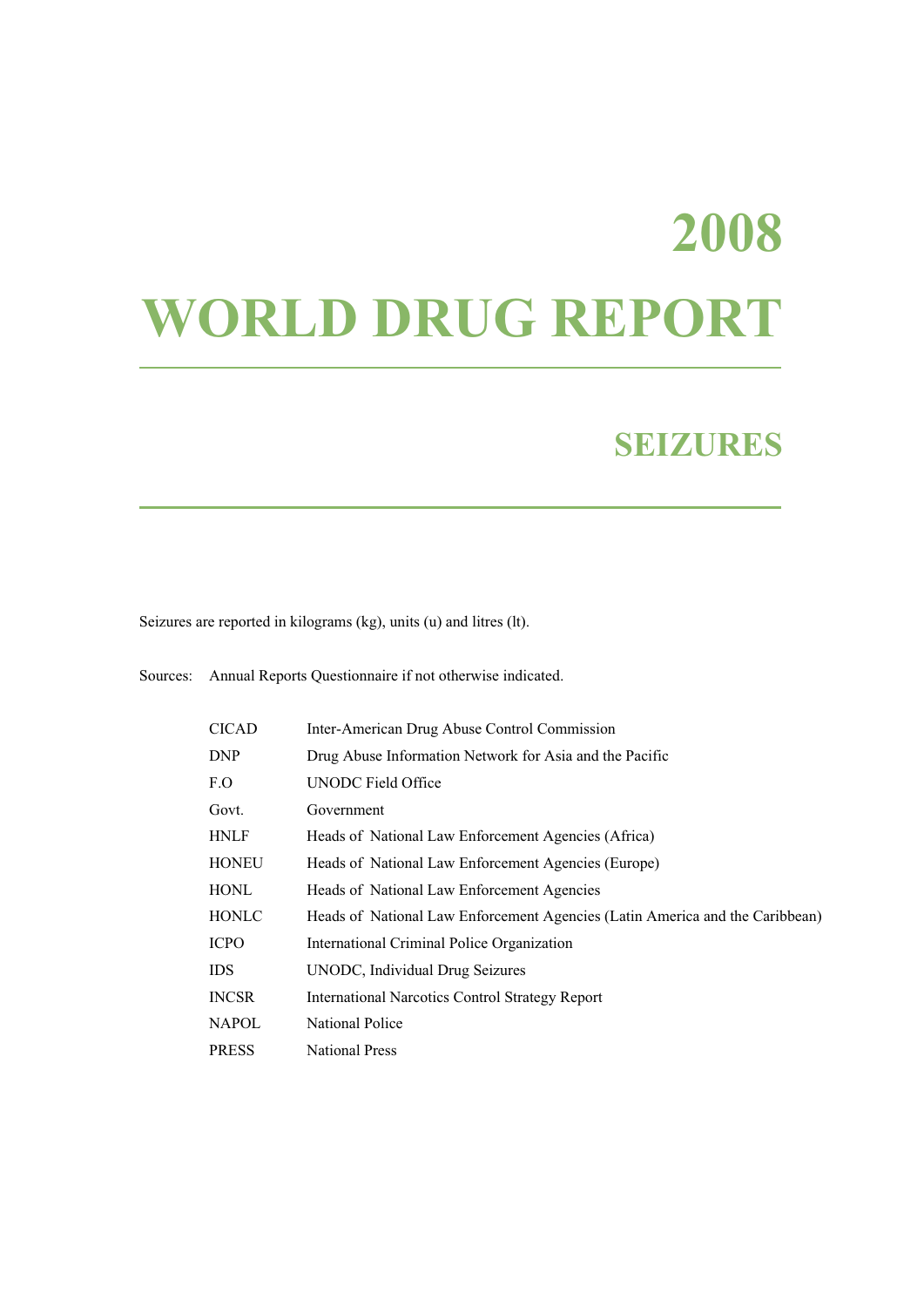|                                                  |                                        |                          | <b>SEIZURES, 2001 - 2006</b>     |                     |                           |            |
|--------------------------------------------------|----------------------------------------|--------------------------|----------------------------------|---------------------|---------------------------|------------|
|                                                  |                                        |                          | Opium (raw and prepared)         |                     |                           |            |
| <b>Region/country</b><br>or territory            | 2001                                   | 2002                     | 2003                             | 2004                | 2005                      | 2006       |
| <b>AFRICA</b>                                    |                                        |                          |                                  |                     |                           |            |
| <b>East Africa</b>                               |                                        |                          |                                  |                     |                           |            |
| Mauritius                                        | 0.001 kg                               | No Report                | No Report                        | No Report           | No Report                 | No Report  |
| Sub-Total                                        | 0.001 kg                               |                          |                                  |                     |                           |            |
| <b>North Africa</b>                              |                                        |                          |                                  |                     |                           |            |
| Algeria                                          | No Report                              | No Report                | No Report                        | 3.017 kg<br>55 u.   | No Report                 | No Report  |
| Egypt                                            | 40.000 kg Govt                         | Govt<br>33.000 kg        | 44.510 kg <sup>Govt</sup>        | Govt<br>114.000 kg  | 44.500 kg <sup>Govt</sup> | 33.010 kg  |
| Sub-Total                                        | 40.000 kg                              | 33.000 kg                | 44.510 kg                        | 117.017 kg<br>55 u. | 44.500 kg                 | 33.010 kg  |
| <b>Southern Africa</b>                           |                                        |                          |                                  |                     |                           |            |
| Zambia                                           | 0.000 kg $^{Govt}$                     | No Report                | No Report                        | No Report           | No Report                 | No Report  |
| Sub-Total                                        |                                        |                          |                                  |                     |                           |            |
| <b>West and Central Africa</b>                   |                                        |                          |                                  |                     |                           |            |
| Benin                                            | 0.414 kg                               | No Report                | No Report                        | No Report           | No Report                 | No Report  |
| Gambia                                           | $\underline{0.024}$ kg <sup>Govt</sup> | No Report                | No Report                        | No Report           | No Report                 | No Report  |
| Sub-Total                                        | 0.438 kg                               |                          |                                  |                     |                           |            |
| Total region                                     | 40.439 kg                              | 33.000 kg                | 44.510 kg                        | 117.017 kg<br>55 u. | 44.500 kg                 | 33.010 kg  |
| <b>AMERICAS</b>                                  |                                        |                          |                                  |                     |                           |            |
| Caribbean                                        |                                        |                          |                                  |                     |                           |            |
| <b>Netherlands Antilles</b>                      | No Report                              | $0.440$ kg $1$ CPO       | No Report                        | No Report           | No Report                 | No Report  |
| Sub-Total                                        |                                        | 0.440 kg                 |                                  |                     |                           |            |
| <b>Central America</b>                           |                                        |                          |                                  |                     |                           |            |
| <b>Belize</b>                                    | No Report                              | No Report                | No Report                        | 0.323 kg            | No Report                 | No Report  |
| Guatemala                                        | No Report                              | No Report                | No Report                        | No Report           | No Report                 | 4.860 kg   |
| Sub-Total                                        |                                        |                          |                                  | 0.323 kg            |                           | 4.860 kg   |
| <b>North America</b>                             |                                        |                          |                                  |                     |                           |            |
| Canada                                           | 27.307 kg                              | 12.320 kg<br>1313 u.     | 30.080 kg                        | 80.844 kg           | 163.371 kg                | 124.683 kg |
| Mexico                                           | 516.369 kg                             | 309.902 kg <sup>(1</sup> | 192.014 kg                       | 463.667 kg          | 283.684 kg                | 105.533 kg |
| <b>USA</b>                                       | 24.500 kg                              | 95.779 kg                | 201.722 kg                       | 401.000 kg          | 549.000 kg                | 300.000 kg |
| Sub-Total                                        | 568.176 kg                             | 418.001 kg<br>1313 u.    | 423.816 kg                       | 945.511 kg          | 996.055 kg                | 530.216 kg |
| <b>South America</b>                             |                                        |                          |                                  |                     |                           |            |
| Colombia                                         | 3.740 $\text{kg}^{\text{Gout}}$        | Govt<br>110.270 kg       | 27.180 $\text{kg}^{\text{Govt}}$ | 57.420 kg           | 1623.012 kg               | 154.070 kg |
| Peru                                             | 146.950 kg                             | 244.753 kg               | 181.915 kg                       | 450.783 kg          | 506.000 kg CPO            | 104.546 kg |
| Sub-Total                                        | 150.690 kg                             | 355.023 kg               | 209.095 kg                       | 508.203 kg          | 2129.012 kg               | 258.616 kg |
| Total region                                     | 718.866 kg                             | 773.464 kg<br>1313 u.    | 632.911 kg                       | 1454.037 kg         | 3125.067 kg               | 793.692 kg |
| ASIA                                             |                                        |                          |                                  |                     |                           |            |
| <b>Central Asia and Transcaucasian countries</b> |                                        |                          |                                  |                     |                           |            |
| Armenia                                          | 0.090 kg                               | 0.078 kg                 | 0.039 kg                         | 0.048 kg            | 3.371 kg                  | No Report  |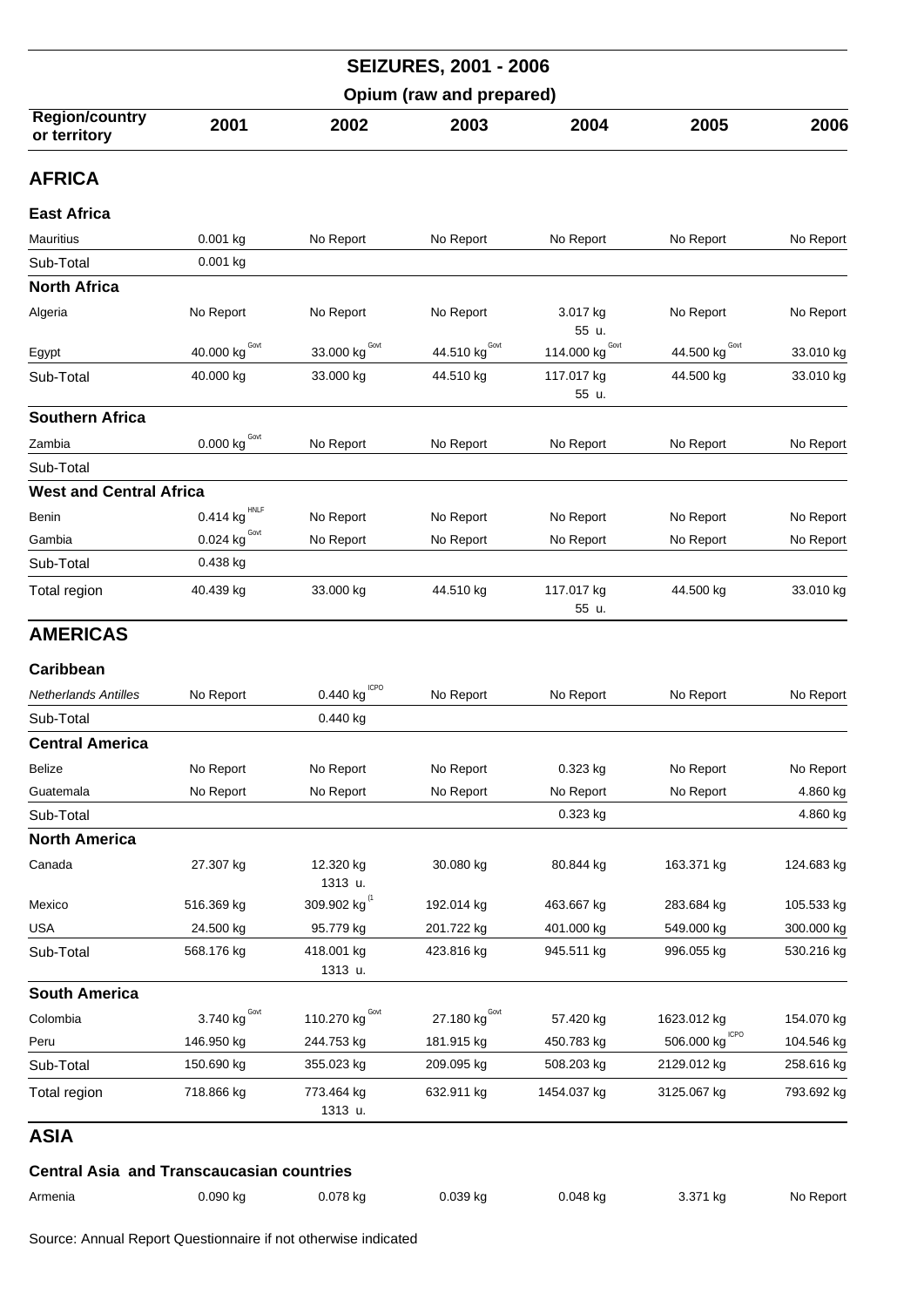|                                                  |                                          |                                        | <b>SEIZURES, 2001 - 2006</b>            |                                  |                                         |                                |
|--------------------------------------------------|------------------------------------------|----------------------------------------|-----------------------------------------|----------------------------------|-----------------------------------------|--------------------------------|
|                                                  |                                          |                                        | Opium (raw and prepared)                |                                  |                                         |                                |
| <b>Region/country</b><br>or territory            | 2001                                     | 2002                                   | 2003                                    | 2004                             | 2005                                    | 2006                           |
| <b>ASIA</b>                                      |                                          |                                        |                                         |                                  |                                         |                                |
| <b>Central Asia and Transcaucasian countries</b> |                                          |                                        |                                         |                                  |                                         |                                |
| Azerbaijan                                       | 10.500 kg                                | 0.127 kg                               | No Report                               | No Report                        | No Report                               | 78.000 kg INCSR                |
| Georgia                                          | No Report                                | No Report                              | 8.400 kg                                | 1.196 kg                         | <b>INCSR</b><br>38.000 kg               | 229.001 kg                     |
| Kazakhstan                                       | $36.000$ $\text{kg}^{\text{F},\text{O}}$ | 13.571 $\text{kg}^{\text{F},\text{O}}$ | 192.000 $\text{kg}^{\text{F},\text{O}}$ | 352.800 $\text{kg}^{F,0}$        | 668.900 kg                              | 636.781 kg                     |
| Kyrgyzstan                                       | 469.225 kg                               | 109.295 kg                             | 45.684 kg                               | 317.458 kg                       | 261.456 kg                              | 302.292 kg                     |
| Tajikistan                                       | 3664.277 kg                              | 1624.101 kg                            | 2371.005 kg                             | 2315.608 kg                      | 1104.375 kg                             | 1386.760 kg                    |
| Turkmenistan                                     | Govt<br>267.572 kg                       | Govt<br>103.271 kg                     | 125.963 kg <sup>Govt</sup>              | 661.298 kg Govt                  | 855.997 $\text{kg}^{\text{Govt}}$       | 2655.700 kg $^{F.0}$           |
| Uzbekistan                                       | 241.680 kg <sup>F.0</sup>                | 76.000 kg <sup>F.0</sup>               | 151.200 kg                              | 384.744 kg                       | 107.665 kg                              | 759.254 kg                     |
| Sub-Total                                        | 4689.344 kg                              | 1926.443 kg                            | 2894.291 kg                             | 4033.151 kg                      | 3039.764 kg                             | 6047.788 kg                    |
| <b>East and South-East Asia</b>                  |                                          |                                        |                                         |                                  |                                         |                                |
| Cambodia                                         | No Report                                | No Report                              | No Report                               | No Report                        | $2.100 \ \mathrm{kg}^{F.0}$             | 1 u. $^{DNP}$                  |
| China                                            | Govt.<br>2820.000 kg                     | 1219.300 kg                            | 905.400 kg                              | 890.400 kg                       | 2065.500 kg                             | 1697.000 kg                    |
| Hong Kong SAR,<br>China                          | 2.500 kg                                 | No Report                              | No Report                               | No Report                        | No Report                               | No Report                      |
| Indonesia                                        | $0.009$ kg                               | Govt<br>0.000 kg                       | Govt<br>$0.000$ kg                      | 9.251 kg                         | 9 u.                                    | No Report                      |
| Japan                                            | No Report                                | 5.700 kg                               | 6.600 kg                                | 2.000 kg                         | 1.044 kg                                | 28.100 kg                      |
| Korea, Rep.                                      | $0.218$ kg                               | 0.258 kg $^{\text{\tiny{ICPO}}}$       | 25.284 kg                               | 1.714 kg                         | 0.011 kg                                | $0.098$ kg                     |
| Lao PDR                                          | 470.000 kg Govt                          | 123.150 kg                             | 209.200 kg                              | 1.170 $\text{kg}^{\text{Govt}}$  | INCSR (2<br>31.200 kg                   | 1.190 $\text{kg}^{\text{DNP}}$ |
| Malaysia                                         | 69.270 kg $^{ICPO}$                      | No Report                              | 66.120 kg                               | 100.334 kg                       | 3.950 kg                                | 0.529 kg                       |
| Myanmar                                          | 1770.773 kg                              | 1989.222 kg                            | 1685.566 kg                             | 1001.834 kg                      | 900.046 kg                              | 8473.146 kg                    |
| Singapore                                        | 13.375 kg                                | No Report                              | No Report                               | No Report                        | No Report                               | No Report                      |
| Thailand                                         | HNLP<br>2289.000 kg                      | 3458.000 kg                            | 10240.000 kg $^{\text{Gout.}}$          | 1173.000 kg                      | 123.701 kg                              | 245.085 kg                     |
| Viet Nam                                         | 583.005 kg                               | 613.000 kg <sup>F.0</sup>              | 280.000 kg                              | 58.600 kg <sup>F.0</sup>         | 55.100 kg INCSR (2                      | 184.100 kg DNP                 |
| Sub-Total                                        | 8018.149 kg                              | 7408.630 kg                            | 13418.170 kg                            | 3238.303 kg                      | 3182.652 kg<br>9 u.                     | 10629.250 kg<br>1 u.           |
| <b>Near and Middle East /South-West Asia</b>     |                                          |                                        |                                         |                                  |                                         |                                |
| Afghanistan                                      | No Report                                | 5581.615 kg                            | 8412.000 kg                             | 21446.000 kg                     | 90990.000 kg                            | 40958.900 kg                   |
| <b>Bahrain</b>                                   | No Report                                | 0.007 kg                               | No Report                               | No Report                        | 0.579 kg                                | No Report                      |
| Iran                                             | 81061.000 kg                             | Govt<br>72856.000 kg                   | 97575.000 kg                            | 174091.000 kg                    | 231352.000 kg                           | 311306.000 kg                  |
| Iraq                                             | 0.993 kg                                 | No Report                              | No Report                               | No Report                        | No Report                               | No Report                      |
| Israel                                           | 4.405 kg                                 | $0.006$ kg                             | 1.824 kg                                | 0.048 kg                         | 8.500 kg                                | 2.100 kg                       |
| Jordan                                           | $0.327$ kg                               | 19.326 kg                              | 1.000 $\text{kg}^{\text{INCSR}}$        | 40.000 $\text{kg}^{\text{Govt}}$ | 3.500 kg                                | <b>INCSF</b><br>19.928 kg      |
| Kuwait                                           | No Report                                | ICPO<br>6.367 kg                       | No Report                               | No Report                        | No Report                               | No Report                      |
| Lebanon                                          | 7.028 kg                                 | 0.762 kg                               | 2.703 kg                                | $0.079$ kg                       | $0.017$ kg                              | No Report                      |
| Oman                                             | $0.308$ kg                               | 0.591 kg                               | No Report                               | 1.179 kg                         | 1.180 kg<br>645 u.                      | 0.072 kg                       |
| Pakistan                                         | 5175.000 kg $^{F,0}$                     | 2686.257 kg                            | 5785.710 kg                             | 2495.112 kg                      | 6437.482 kg                             | 8997.380 kg                    |
| Qatar                                            | No Report                                | $0.225$ kg                             | $0.200$ kg                              | No Report                        | 2.757 kg                                | 938.600 kg                     |
| Saudi Arabia                                     | $0.954$ kg                               | ICPO<br>4.561 kg                       | 0.300 kg <sup>ICPO</sup>                | No Report                        | $0.500$ $\mathrm{kg}^{\mathrm{\,ICPO}}$ | No Report                      |
| Syria                                            | 1.862 kg $^{Gout}$                       | 16.066 kg                              | 7.136 kg                                | 2.792 kg                         | No Report                               | $0.008$ kg                     |
| <b>United Arab Emirates</b>                      | 8.899 kg                                 | 22.669 kg                              | 7.461 kg                                | 50.426 kg                        | 6.600 kg                                | 10.600 kg                      |
| Sub-Total                                        | 86260.770 kg                             | 81194.470 kg                           | 111793.300 kg                           | 198126.600 kg                    | 328803.100 kg<br>645 u.                 | 362233.600 kg                  |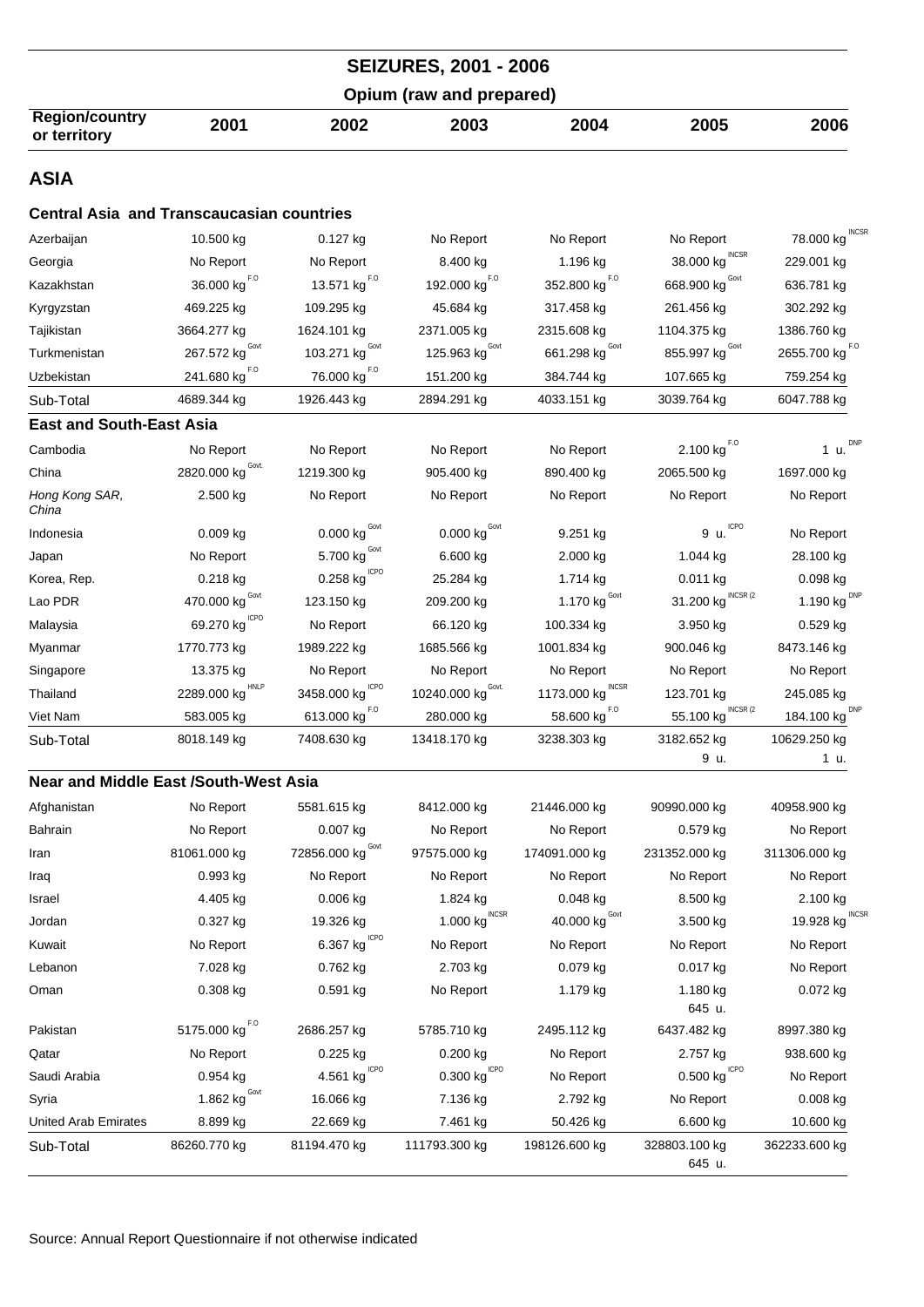|                                       |                                 |                           | <b>SEIZURES, 2001 - 2006</b>       |                                 |                              |                                       |
|---------------------------------------|---------------------------------|---------------------------|------------------------------------|---------------------------------|------------------------------|---------------------------------------|
|                                       |                                 |                           | Opium (raw and prepared)           |                                 |                              |                                       |
| <b>Region/country</b><br>or territory | 2001                            | 2002                      | 2003                               | 2004                            | 2005                         | 2006                                  |
| <b>ASIA</b>                           |                                 |                           |                                    |                                 |                              |                                       |
| <b>South Asia</b>                     |                                 |                           |                                    |                                 |                              |                                       |
| Bangladesh                            | 2.810 $\text{kg}^{\text{Govt}}$ | 0.190 kg $^{Govt}$        | 0.000 $\text{kg}^{\text{Govt}}$    | 0.050 kg                        | 0.001 kg                     | No Report                             |
| India                                 | 2533.000 kg                     | 1835.000 kg               | 1720.000 $\text{kg}^{\text{Govt}}$ | 2237.000 kg                     | 2009.000 kg $^{\text{Govt}}$ | 2826.000 kg                           |
| Sri Lanka                             | 1.658 kg                        | 16.800 kg                 | 3.960 kg                           | 1.884 kg                        | 0.001 kg                     | $0.004$ kg                            |
| Sub-Total                             | 2537.468 kg                     | 1851.990 kg               | 1723.960 kg                        | 2238.934 kg                     | 2009.002 kg                  | 2826.004 kg                           |
| Total region                          | 101505.700 kg                   | 92381.530 kg              | 129829.800 kg                      | 207637.000 kg                   | 337034.500 kg<br>654 u.      | 381736.600 kg<br>1 u.                 |
| <b>EUROPE</b>                         |                                 |                           |                                    |                                 |                              |                                       |
| <b>East Europe</b>                    |                                 |                           |                                    |                                 |                              |                                       |
| <b>Belarus</b>                        | No Report                       | $0.056$ kg                | $0.053$ kg <sup>Govt</sup>         | $0.008$ kg                      | INCSR (2<br>74.800 kg        | No Report                             |
| Moldova, Rep.                         | 1891.000 kg                     | 1505.000 kg               | No Report                          | 13.500 lt.                      | No Report                    | No Report                             |
| <b>Russian Federation</b>             | 862.645 kg                      | 445.254 kg <sup>F.0</sup> | 2232.280 kg                        | 2058.000 kg $^{\text{Gout}}$    | 1523.000 kg                  | 534.538 kg                            |
| Ukraine                               | 151.009 kg                      | 42.000 kg                 | 3.367 kg                           | 134.395 kg                      | <b>ICPO</b><br>29.000 kg     | 57.073 kg                             |
| Sub-Total                             | 2904.654 kg                     | 1992.310 kg               | 2235.700 kg                        | 2192.403 kg<br>13.500 lt.       | 1626.800 kg                  | 591.611 kg                            |
| <b>Southeast Europe</b>               |                                 |                           |                                    |                                 |                              |                                       |
| Bosnia & Herzegovina                  | No Report                       | ICPO<br>0.074 kg          | No Report                          | No Report                       | No Report                    | No Report                             |
| <b>Bulgaria</b>                       | 1.980 kg                        | 1.440 kg                  | 0.053 kg                           | No Report                       | $0.189$ kg                   | No Report                             |
| Macedonia, FYR                        | 3.494 $\text{kg}^{\text{Govt}}$ | 22.930 kg                 | 17.947 kg                          | 5.734 kg                        | $0.008$ kg<br>2220 u.        | $3.000$ kg INCSR                      |
| Romania                               | 15.530 kg                       | 0.794 kg                  | 0.570 kg                           | 7.913 kg                        | 6.250 kg                     | 2.085 kg                              |
| Serbia & Montenegro                   | No Report                       | 0.587 kg                  | No Report                          | No Report                       | No Report                    | No Report                             |
| Turkey                                | Govt<br>262.759 kg              | Govt<br>161.054 kg        | 305.736 kg <sup>Govt</sup>         | 84.785 kg                       | 211.688 kg                   | 439.526 kg                            |
| Sub-Total                             | 283.763 kg                      | 186.879 kg                | 324.306 kg                         | 98.432 kg                       | 218.135 kg<br>2220 u.        | 444.611 kg                            |
| <b>West &amp; Central Europe</b>      |                                 |                           |                                    |                                 |                              |                                       |
| Austria                               | 4.488 kg                        | 25.160 kg                 | 11.948 kg                          | 36.698 kg                       | 12.613 kg                    | 4.235 kg                              |
| Belgium                               | No Report                       | No Report                 | $0.145$ kg                         | 1.500 kg                        | 8.000 kg                     | 90.000 kg                             |
| Cyprus                                | $0.367$ kg                      | No Report                 | $0.094$ kg                         | 0.750 kg                        | 0.872 kg                     | 1.117 kg                              |
| Denmark                               | 5.000 kg                        | 5.274 kg                  | No Report                          | 1.964 kg                        | No Report                    | $0.128$ kg                            |
| Estonia                               | No Report                       | ICPO<br>169.509 kg        | $0.002$ kg                         | No Report                       | No Report                    | 17.782 kg                             |
| France                                | 2.720 kg                        | 1.376 kg                  | 1.596 kg                           | 1.821 kg                        | 2.477 kg                     | 45.898 kg                             |
| Germany                               | 4.115 kg                        | 62.674 kg                 | 322.405 kg                         | 137.726 kg                      | 154.630 kg                   | 42.163 kg                             |
| Greece                                | $0.955$ kg                      | No Report                 | $0.582$ kg                         | 1.388 kg                        | 1.679 kg                     | $0.314$ kg                            |
| Hungary                               | $0.003$ kg                      | $0.892$ kg                | $0.002$ kg                         | $0.010$ kg                      | No Report                    | No Report                             |
| Italy                                 | 0.189 kg                        | 0.539 kg                  | 0.942 kg                           | 3.500 kg                        | 0.159 kg                     | 1.312 kg                              |
|                                       | 6 u.                            | 17 u.                     |                                    |                                 | 2 u.                         | 1 u.                                  |
| Latvia                                | No Report                       | No Report                 | No Report                          | $0.013$ kg                      | $0.006$ kg<br>0.306 lt.      | 0.001 kg<br>0.340 lt.                 |
| Lithuania                             | No Report                       | No Report                 | $0.252$ kg $^{Govt}$               | 0.721 $\text{kg}^{\text{Govt}}$ | $0.100$ kg $^{\text{Govt}}$  | 0.104 $kg^{\text{Govt}}$<br>5.451 lt. |
| Netherlands                           | No Report                       | No Report                 | 0.100 kg                           | 3.000 kg                        | 3.063 kg                     | 3.680 kg                              |
| Norway                                | 3.214 kg                        | 0.121 kg                  | 0.042 kg                           | 7.917 kg                        | 2.020 kg                     | 0.478 kg                              |
| Poland                                | No Report                       | 16.000 kg                 | 54.000 kg                          | No Report                       | 0.295 kg                     | No Report                             |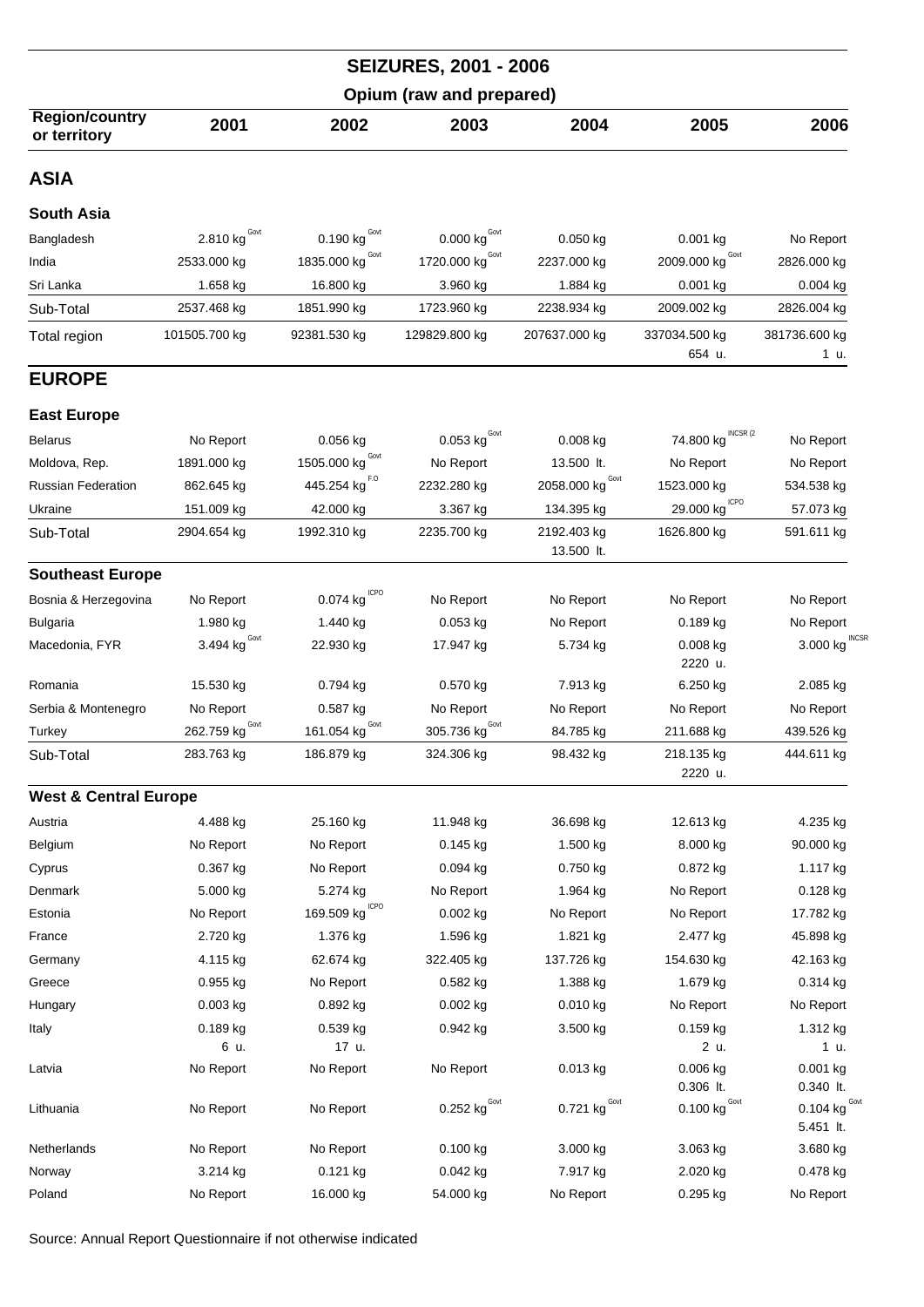|                                       |                         |                         | <b>SEIZURES, 2001 - 2006</b> |                                        |                                       |                                     |
|---------------------------------------|-------------------------|-------------------------|------------------------------|----------------------------------------|---------------------------------------|-------------------------------------|
|                                       |                         |                         | Opium (raw and prepared)     |                                        |                                       |                                     |
| <b>Region/country</b><br>or territory | 2001                    | 2002                    | 2003                         | 2004                                   | 2005                                  | 2006                                |
| <b>EUROPE</b>                         |                         |                         |                              |                                        |                                       |                                     |
| <b>West &amp; Central Europe</b>      |                         |                         |                              |                                        |                                       |                                     |
| Portugal                              | $0.015$ kg<br>77 u.     | $0.082$ kg<br>1014 u.   | $0.250$ kg<br>1112 u.        | $0.045$ kg<br>1547 u.                  | 1.784 kg                              | 0.001 kg<br>8 u.                    |
| Spain                                 | 84.900 kg               | $0.153$ kg              | $0.147$ kg                   | 0.142 kg                               | 0.673 kg                              | 0.659 kg                            |
| Sweden                                | 16.153 kg               | 10.100 kg               | 12.157 kg                    | 22.000 kg                              | 24.000 kg                             | 41.000 kg                           |
| Switzerland                           | No Report               | 0.005 kg                | 0.016 kg                     | 0.009 kg                               | 0.885 kg                              | 0.666 kg                            |
| United Kingdom                        | 34.971 kg               | 32.000 kg               | No Report                    | No Report                              | No Report                             | No Report                           |
| Sub-Total                             | 157.090 kg<br>83 u.     | 323.885 kg<br>1031 u.   | 404.680 kg<br>1112 u.        | 219.203 kg<br>1547 u.                  | 213.255 kg<br>$0.306$ It.<br>2 u.     | 249.538 kg<br>5.791 lt.<br>9 u.     |
| Total region                          | 3345.507 kg<br>83 u.    | 2503.074 kg<br>1031 u.  | 2964.686 kg<br>1112 u.       | 2510.038 kg<br>13.500 lt.<br>1547 u.   | 2058.190 kg<br>0.306 lt.<br>2222 u.   | 1285.760 kg<br>5.791 lt.<br>9 u.    |
| <b>OCEANIA</b>                        |                         |                         |                              |                                        |                                       |                                     |
| Oceania                               |                         |                         |                              |                                        |                                       |                                     |
| Australia                             | 68.410 kg<br>397 u.     | 12.535 kg               | 6.899 kg $^{(3)}$            | 4.957 kg<br>139 u.                     | 5.508 kg<br>6 u.                      | 1.925 kg<br>$0.060$ lt.             |
| New Zealand                           | 0.008 kg                | 0.004 kg                | $0.003$ kg<br>220 u.         | No Report                              | 0.258 kg<br>15 u.                     | No Report                           |
| Sub-Total                             | 68.418 kg<br>397 u.     | 12.539 kg               | 6.902 kg<br>220 u.           | 4.957 kg<br>139 u.                     | 5.766 kg<br>21 u.                     | 1.925 kg<br>$0.060$ lt.             |
| Total region                          | 68.418 kg<br>397 u.     | 12.539 kg               | 6.902 kg<br>220 u.           | 4.957 kg<br>139 u.                     | 5.766 kg<br>21 u.                     | 1.925 kg<br>0.060 lt.               |
| <b>TOTAL</b>                          | 105679.000 kg<br>480 u. | 95703.610 kg<br>2344 u. | 133478.800 kg<br>1332 u.     | 211723.000 kg<br>13.500 lt.<br>1741 u. | 342268.000 kg<br>0.306 lt.<br>2897 u. | 383851.000 kg<br>5.851 lt.<br>10 u. |

1) opium latex 2) Not complete (Calendar year) 3) sum of seizures reported by national, State & Territory law enforcement agencies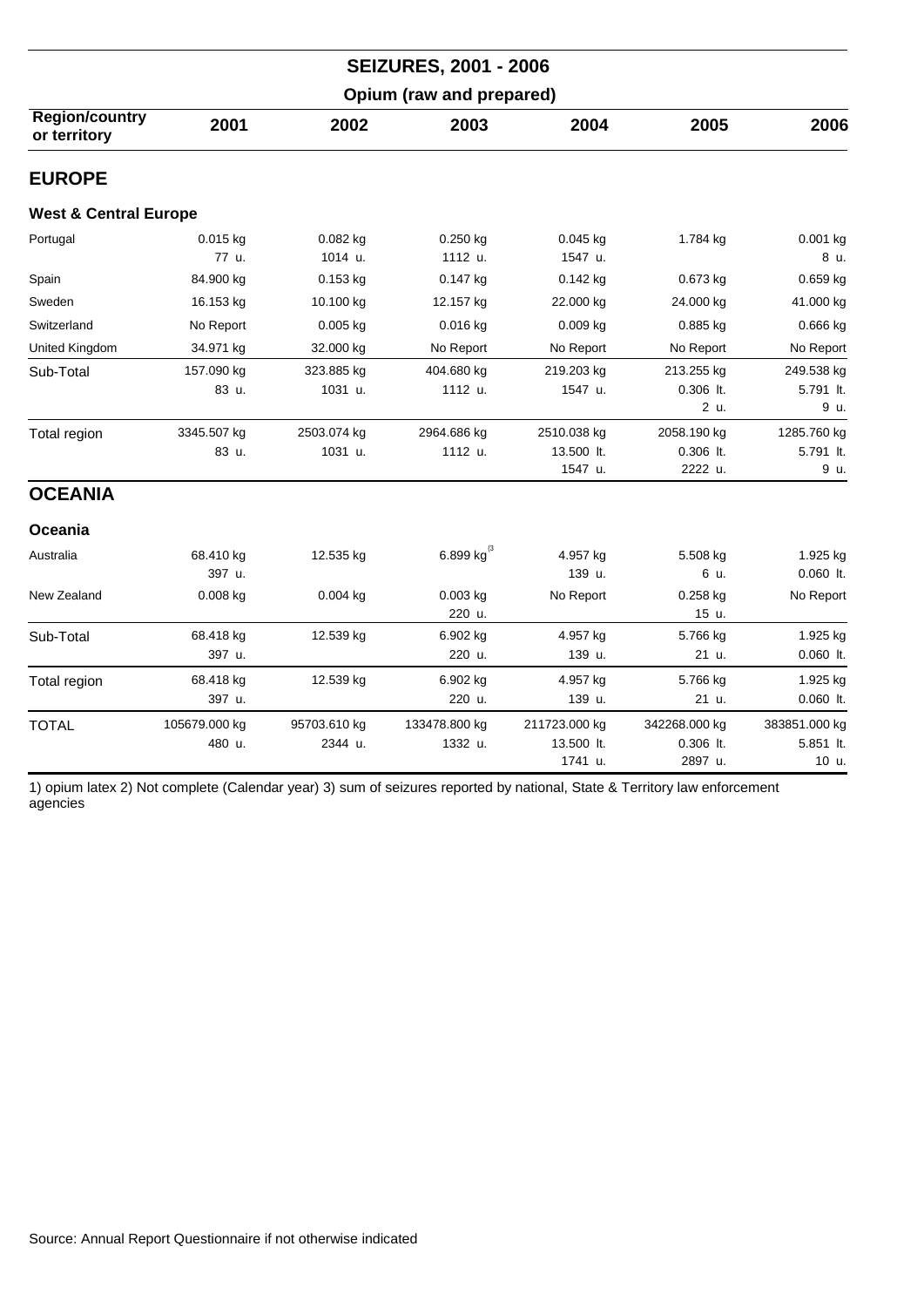|                                              | <b>SEIZURES, 2001 - 2006</b>      |                             |                            |                          |                          |                 |  |  |
|----------------------------------------------|-----------------------------------|-----------------------------|----------------------------|--------------------------|--------------------------|-----------------|--|--|
|                                              |                                   |                             | Opium (liquid)             |                          |                          |                 |  |  |
| <b>Region/country</b><br>or territory        | 2001                              | 2002                        | 2003                       | 2004                     | 2005                     | 2006            |  |  |
| ASIA                                         |                                   |                             |                            |                          |                          |                 |  |  |
| <b>East and South-East Asia</b>              |                                   |                             |                            |                          |                          |                 |  |  |
| Indonesia                                    | 0.000 $\text{kg}^{\,\text{Govt}}$ | $0.000$ kg $^{\text{Govt}}$ | $0.000$ kg <sup>Govt</sup> | No Report                | No Report                | No Report       |  |  |
| Lao PDR                                      | No Report                         | 98.000 lt.                  | No Report                  | No Report                | No Report                | No Report       |  |  |
| Myanmar                                      | 18.684 kg                         | 18.025 kg                   | 51.737 kg                  | 39.115 kg                | 20.055 kg                | 28.096 kg       |  |  |
| Sub-Total                                    | 18.684 kg                         | 18.025 kg<br>98.000 lt.     | 51.737 kg                  | 39.115 kg                | 20.055 kg                | 28.096 kg       |  |  |
| <b>Near and Middle East /South-West Asia</b> |                                   |                             |                            |                          |                          |                 |  |  |
| Pakistan                                     | No Report                         | No Report                   | No Report                  | No Report                | 38.000 kg                | No Report       |  |  |
| Sub-Total                                    |                                   |                             |                            |                          | 38.000 kg                |                 |  |  |
| Total region                                 | 18.684 kg                         | 18.025 kg<br>98.000 lt.     | 51.737 kg                  | 39.115 kg                | 58.055 kg                | 28.096 kg       |  |  |
| <b>EUROPE</b>                                |                                   |                             |                            |                          |                          |                 |  |  |
| <b>East Europe</b>                           |                                   |                             |                            |                          |                          |                 |  |  |
| <b>Belarus</b>                               | No Report                         | 334.225 kg                  | 251.524 $kgGovt$           | 215.987 kg               | 41.702 kg                | No Report       |  |  |
| Moldova, Rep.                                | No Report                         | No Report                   | No Report                  | No Report                | 15.000 lt.               | 18.500 lt.      |  |  |
| Sub-Total                                    |                                   | 334.225 kg                  | 251.524 kg                 | 215.987 kg               | 41.702 kg<br>15.000 lt.  | 18.500 lt.      |  |  |
| <b>West &amp; Central Europe</b>             |                                   |                             |                            |                          |                          |                 |  |  |
| Lithuania                                    | 130.000 lt. (1                    | 68.000 lt. (1               | 53.000 lt. <sup>(1</sup>   | 55.000 lt. (1            | 183.500 lt. (1           | 42.510 lt. Govi |  |  |
| Sub-Total                                    | 130.000 lt.                       | 68.000 lt.                  | 53.000 lt.                 | 55.000 lt.               | 183.500 lt.              | 42.510 lt.      |  |  |
| Total region                                 | 130.000 lt.                       | 334.225 kg<br>68.000 lt.    | 251.524 kg<br>53.000 lt.   | 215.987 kg<br>55.000 lt. | 41.702 kg<br>198.500 lt. | 61.010 lt.      |  |  |
| <b>TOTAL</b>                                 | 18.684 kg                         | 352.250 kg                  | 303.261 kg                 | 255.102 kg               | 99.757 kg                | 28.096 kg       |  |  |
|                                              | 130.000 lt.                       | 166.000 lt.                 | 53.000 lt.                 | 55.000 lt.               | 198.500 lt.              | 61.010 lt.      |  |  |

1) poppy brew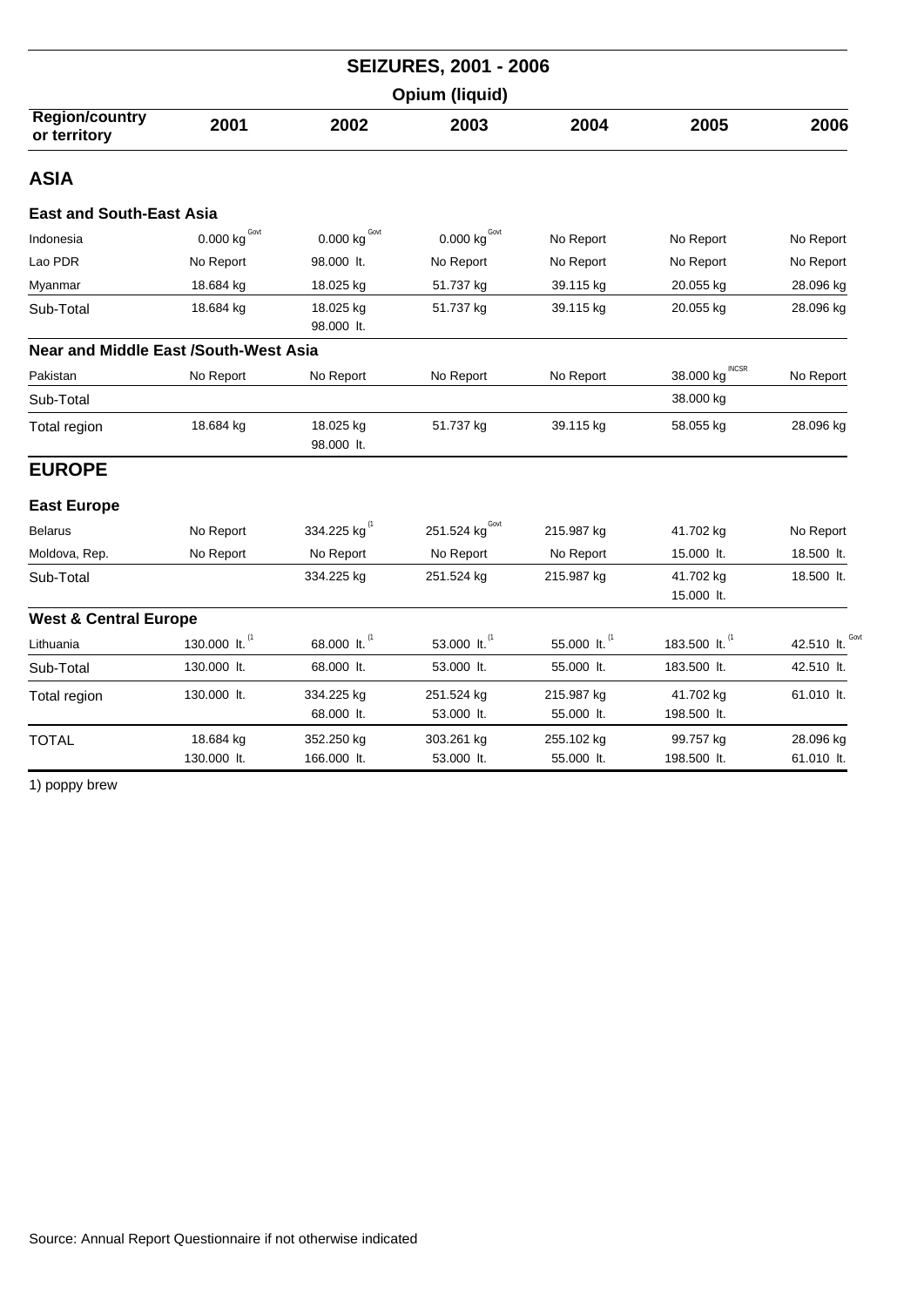|                                                  |                                                     |                                         | <b>SEIZURES, 2001 - 2006</b>            |                                                  |                            |                            |  |  |
|--------------------------------------------------|-----------------------------------------------------|-----------------------------------------|-----------------------------------------|--------------------------------------------------|----------------------------|----------------------------|--|--|
|                                                  | Opium (plant, capsule)                              |                                         |                                         |                                                  |                            |                            |  |  |
| Region/country<br>or territory                   | 2001                                                | 2002                                    | 2003                                    | 2004                                             | 2005                       | 2006                       |  |  |
| <b>AFRICA</b>                                    |                                                     |                                         |                                         |                                                  |                            |                            |  |  |
| <b>North Africa</b>                              |                                                     |                                         |                                         |                                                  |                            |                            |  |  |
| Egypt                                            | $\underline{10.000}$ kg $\overline{S}_{\text{ovt}}$ | 19.250 kg $^{Govt}$                     | 56270.000 $\text{kg}^{\text{Govt}}$     | 150.000 kg <sup>Govt</sup>                       | 30.000 kg Govt             | No Report                  |  |  |
| Sub-Total                                        | 10.000 kg                                           | 19.250 kg                               | 56270.000 kg                            | 150.000 kg                                       | 30.000 kg                  |                            |  |  |
| Total region                                     | 10.000 kg                                           | 19.250 kg                               | 56270.000 kg                            | 150.000 kg                                       | 30.000 kg                  |                            |  |  |
| <b>AMERICAS</b>                                  |                                                     |                                         |                                         |                                                  |                            |                            |  |  |
| <b>Central America</b>                           |                                                     |                                         |                                         |                                                  |                            |                            |  |  |
| Guatemala                                        | No Report                                           | No Report                               | HONL<br>9300 u.                         | No Report                                        | No Report                  | No Report                  |  |  |
| Sub-Total                                        |                                                     |                                         | 9300 u.                                 |                                                  |                            |                            |  |  |
| <b>North America</b>                             |                                                     |                                         |                                         |                                                  |                            |                            |  |  |
| Mexico                                           | No Report                                           | No Report                               | No Report                               | 129189 u.                                        | 132668 u.                  | 116495 u.                  |  |  |
| Sub-Total                                        |                                                     |                                         |                                         | 129189 u.                                        | 132668 u.                  | 116495 u.                  |  |  |
| <b>South America</b>                             |                                                     |                                         |                                         |                                                  |                            |                            |  |  |
| Ecuador                                          | No Report                                           | No Report                               | Govt<br>200 u.                          | No Report                                        | No Report                  | No Report                  |  |  |
| Sub-Total                                        |                                                     |                                         | 200 u.                                  |                                                  |                            |                            |  |  |
| Total region                                     |                                                     |                                         | 9500 u.                                 | 129189 u.                                        | 132668 u.                  | 116495 u.                  |  |  |
| <b>ASIA</b>                                      |                                                     |                                         |                                         |                                                  |                            |                            |  |  |
|                                                  |                                                     |                                         |                                         |                                                  |                            |                            |  |  |
| <b>Central Asia and Transcaucasian countries</b> |                                                     |                                         |                                         |                                                  |                            |                            |  |  |
| Armenia                                          | No Report                                           | No Report                               | No Report                               | No Report                                        | 0.457 kg $^{(1)}$          | No Report                  |  |  |
| Kazakhstan                                       | 264.000 $\text{kg}^{F.0}$                           | 730.000 $\text{kg}^{\text{F},\text{O}}$ | No Report                               | 279.100 kg <sup>F.0(2</sup>                      | 165.370 $\text{kg}^{F.0}$  | 164.410 $\text{kg}^{F,0}$  |  |  |
| Kyrgyzstan                                       | No Report                                           | No Report                               | 998.300 $\text{kg}^{\text{F},\text{O}}$ | No Report                                        | 1820.290 kg <sup>F.0</sup> | 1347.530 kg <sup>F.0</sup> |  |  |
| Tajikistan                                       | No Report<br>Govt                                   | 143.141 kg $^{(3)}$<br>Govt             | No Report<br>Govt                       | $32.900$ $\text{kg}^{\text{F},\text{O}}$<br>Govt | No Report<br>Govt          | No Report<br>$F.O$ $C$     |  |  |
| Turkmenistan                                     | 95.774 kg                                           | 43.184 kg                               | 332.093 kg                              | 342.000 kg                                       | 137.305 kg                 | 169.600 kg                 |  |  |
| Uzbekistan                                       | No Report                                           | No Report                               | No Report                               | 94.128 kg<br>63636 u.                            | 192.790 $\text{kg}^{F.0}$  | 61.272 kg                  |  |  |
| Sub-Total                                        | 359.774 kg                                          | 916.325 kg                              | 1330.393 kg                             | 748.128 kg                                       | 2316.212 kg                | 1742.812 kg                |  |  |
|                                                  |                                                     |                                         |                                         | 63636 u.                                         |                            |                            |  |  |
| <b>East and South-East Asia</b>                  |                                                     | Govt                                    |                                         |                                                  |                            |                            |  |  |
| Indonesia                                        | $0.000$ $\text{kg}$ $^{\text{Govt}}$                | 0.000 kg                                | $0.000$ kg <sup>Govt</sup>              | No Report                                        | No Report                  | No Report                  |  |  |
| Japan                                            | No Report                                           | 0.092 kg<br>1424 u.                     | $0.001$ kg <sup>Govt</sup><br>11756 u.  | 3420 u.                                          | 552 u.                     | 1467 u.                    |  |  |
| Thailand                                         | No Report                                           | No Report                               | No Report                               | No Report                                        | No Report                  | 537.023 kg                 |  |  |
| Sub-Total                                        |                                                     | 0.092 kg                                | $0.001$ kg                              | 3420 u.                                          | 552 u.                     | 537.023 kg                 |  |  |
|                                                  |                                                     | 1424 u.                                 | 11756 u.                                |                                                  |                            | 1467 u.                    |  |  |
| <b>Near and Middle East /South-West Asia</b>     |                                                     |                                         |                                         |                                                  |                            |                            |  |  |
| Pakistan                                         | No Report                                           | 21757.000 kg                            | No Report                               | 9352.000 kg                                      | 12164.000 kg <sup>(1</sup> | 1696.000 kg                |  |  |
| Sub-Total                                        |                                                     | 21757.000 kg                            |                                         | 9352.000 kg                                      | 12164.000 kg               | 1696.000 kg                |  |  |
| <b>South Asia</b>                                |                                                     |                                         |                                         |                                                  |                            |                            |  |  |
| Bangladesh                                       | No Report                                           | No Report                               | No Report                               | No Report                                        | 37500 u.                   | No Report                  |  |  |
| Sub-Total                                        |                                                     |                                         |                                         |                                                  | 37500 u.                   |                            |  |  |
| Total region                                     | 359.774 kg                                          | 22673.420 kg                            | 1330.394 kg                             | 10100.130 kg                                     | 14480.210 kg               | 3975.835 kg                |  |  |
|                                                  |                                                     | 1424 u.                                 | 11756 u.                                | 67056 u.                                         | 38052 u.                   | 1467 u.                    |  |  |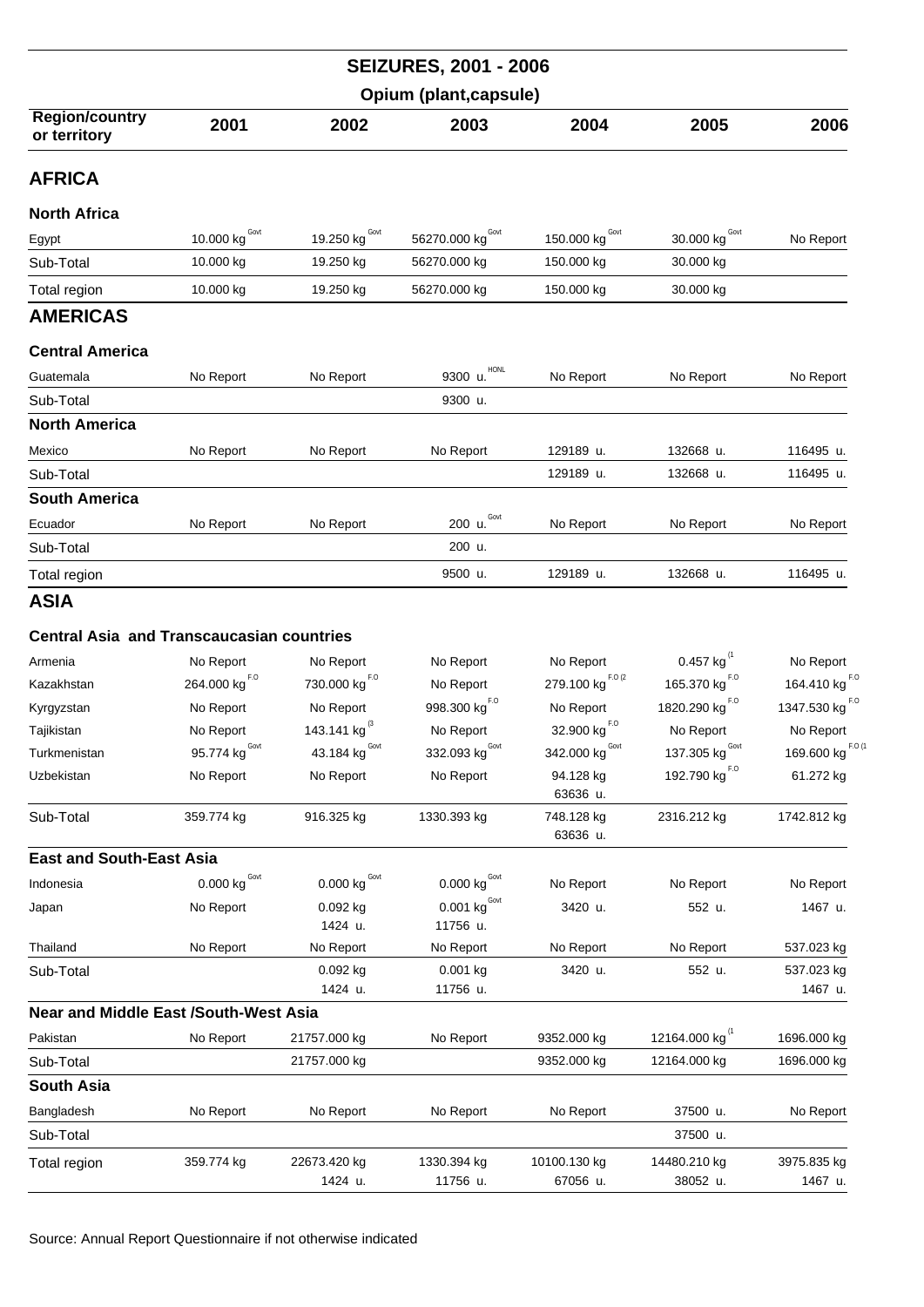|                                       |                          |                                    | <b>SEIZURES, 2001 - 2006</b>      |                            |                            |                            |  |  |
|---------------------------------------|--------------------------|------------------------------------|-----------------------------------|----------------------------|----------------------------|----------------------------|--|--|
|                                       | Opium (plant, capsule)   |                                    |                                   |                            |                            |                            |  |  |
| <b>Region/country</b><br>or territory | 2001                     | 2002                               | 2003                              | 2004                       | 2005                       | 2006                       |  |  |
| <b>EUROPE</b>                         |                          |                                    |                                   |                            |                            |                            |  |  |
| <b>East Europe</b>                    |                          |                                    |                                   |                            |                            |                            |  |  |
| <b>Belarus</b>                        | 1106.000 kg Covt         | 1412.000 kg Govt                   | 1176.000 kg <sup>Govt</sup>       | 1182.000 kg                | 608.000 kg INCSR (4        | No Report                  |  |  |
| Moldova, Rep.                         | No Report                | 3635.000 $\text{kg}^{\text{Govt}}$ | No Report                         | 460.000 kg <sup>(1</sup>   | 488.000 kg <sup>(1</sup>   | 367.000 kg                 |  |  |
| <b>Russian Federation</b>             | No Report                | No Report                          | No Report                         | No Report                  | No Report                  | 2543.000 kg F.O (1         |  |  |
| Ukraine                               | No Report                | 23115.000 kg                       | No Report                         | No Report                  | No Report                  | No Report                  |  |  |
| Sub-Total                             | 1106.000 kg              | 28162.000 kg                       | 1176.000 kg                       | 1642.000 kg                | 1096.000 kg                | 2910.000 kg                |  |  |
| <b>Southeast Europe</b>               |                          |                                    |                                   |                            |                            |                            |  |  |
| <b>Bulgaria</b>                       | 1415.000 kg              | No Report                          | No Report                         | No Report                  | No Report                  | No Report                  |  |  |
| Macedonia, FYR                        | No Report                | No Report                          | No Report                         | No Report                  | INCSR (1<br>2220 u.        | No Report                  |  |  |
| Sub-Total                             | 1415.000 kg              |                                    |                                   |                            | 2220 u.                    |                            |  |  |
| <b>West &amp; Central Europe</b>      |                          |                                    |                                   |                            |                            |                            |  |  |
| Estonia                               | No Report                | No Report                          | No Report                         | 115.832 kg <sup>(1</sup> ) | No Report                  | No Report                  |  |  |
| Latvia                                | No Report                | No Report                          | No Report                         | 103.130 kg INCSR           | 64.262 kg <sup>(1</sup> )  | No Report                  |  |  |
| Lithuania                             | 436.505 kg <sup>(1</sup> | 261.373 kg <sup>(1</sup>           | 269.454 kg <sup>(1</sup><br>54 u. | 380.412 kg <sup>(1</sup> ) | 166.900 kg <sup>(1</sup> ) | 50.588 kg $^{\text{Gout}}$ |  |  |
| Poland                                | No Report                | No Report                          | No Report                         | No Report                  | 408.750 kg <sup>(1</sup>   | No Report                  |  |  |
| Spain                                 | No Report                | 49.737 kg                          | No Report                         | No Report                  | No Report                  | No Report                  |  |  |
| Sub-Total                             | 436.505 kg               | 311.110 kg                         | 269.454 kg<br>54 u.               | 599.374 kg                 | 639.912 kg                 | 50.588 kg                  |  |  |
| Total region                          | 2957.505 kg              | 28473.110 kg                       | 1445.454 kg<br>54 u.              | 2241.374 kg                | 1735.912 kg<br>2220 u.     | 2960.588 kg                |  |  |
| <b>OCEANIA</b>                        |                          |                                    |                                   |                            |                            |                            |  |  |
| Oceania                               |                          |                                    |                                   |                            |                            |                            |  |  |
| Australia                             | No Report                | 79.533 kg                          | No Report                         | 23 u.                      | No Report                  | No Report                  |  |  |
| Sub-Total                             |                          | 79.533 kg                          |                                   | 23 u.                      |                            |                            |  |  |
| Total region                          |                          | 79.533 kg                          |                                   | 23 u.                      |                            |                            |  |  |
| <b>TOTAL</b>                          | 3327.279 kg              | 51245.300 kg<br>1424 u.            | 59045.850 kg<br>21310 u.          | 12491.500 kg<br>196268 u.  | 16246.120 kg<br>172940 u.  | 6936.423 kg<br>117962 u.   |  |  |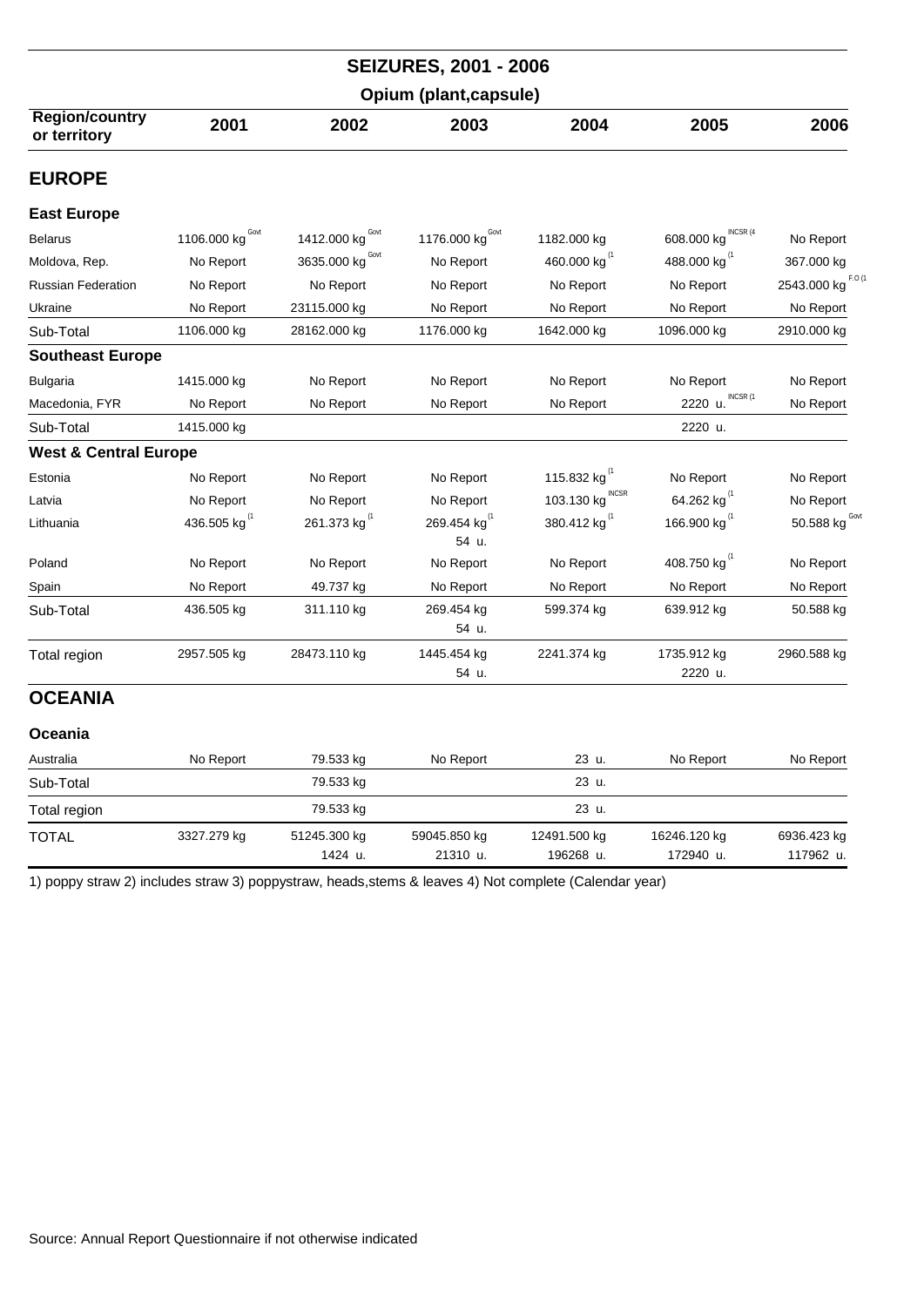|                                       |                                       |                                       | <b>SEIZURES, 2001 - 2006</b>      |                                     |                                                 |                                 |  |  |
|---------------------------------------|---------------------------------------|---------------------------------------|-----------------------------------|-------------------------------------|-------------------------------------------------|---------------------------------|--|--|
|                                       | <b>Heroin</b>                         |                                       |                                   |                                     |                                                 |                                 |  |  |
| <b>Region/country</b><br>or territory | 2001                                  | 2002                                  | 2003                              | 2004                                | 2005                                            | 2006                            |  |  |
| <b>AFRICA</b>                         |                                       |                                       |                                   |                                     |                                                 |                                 |  |  |
| <b>East Africa</b>                    |                                       |                                       |                                   |                                     |                                                 |                                 |  |  |
| <b>Burundi</b>                        | No Report                             | No Report                             | No Report                         | No Report                           | $2.000$ kg $\mathrm{^{ICPO}}$                   | No Report                       |  |  |
| Ethiopia                              | 5.650 kg                              | 33.505 kg                             | 11.812 kg                         | 16.166 kg                           | 20.269 kg                                       | 1.209 kg                        |  |  |
| Kenya                                 | 19.438 kg $^{Gout}$                   | 41.272 kg                             | 30.650 kg                         | 40.637 kg                           | $23.000 \; \mathrm{kg}^{\mathrm{HNLF}}$         | No Report                       |  |  |
| Mauritius                             | 24.532 kg                             | 6.973 kg                              | 15.949 kg                         | 10.170 kg                           | 15.122 kg                                       | $8.054$ kg                      |  |  |
| Rwanda                                | No Report                             | $0.500$ kg                            | No Report                         | No Report                           | No Report                                       | No Report                       |  |  |
| Seychelles                            | No Report                             | No Report                             | No Report                         | No Report                           | $6.000$ $\text{kg}^{\text{\,\scriptsize ICPO}}$ | No Report                       |  |  |
| Tanzania, U.R.                        | 7.967 kg $^{Govt}$                    | 1.458 kg $^{Govt}$                    | 4.071 $\text{kg}^{\text{Govt}}$   | 14.354 kg $^{Govt}$                 | 9.936 kg $^{Govt}$                              | 91.673 $kgGovt$                 |  |  |
| Uganda                                | 5.772 kg                              | 11.190 kg                             | No Report                         | 6.500 kg                            | 2.080 kg                                        | No Report                       |  |  |
| Sub-Total                             | 63.359 kg                             | 94.898 kg                             | 62.483 kg                         | 87.827 kg                           | 78.407 kg                                       | 100.936 kg                      |  |  |
| <b>North Africa</b>                   |                                       |                                       |                                   |                                     |                                                 |                                 |  |  |
| Algeria                               | $0.006$ kg $^{\mathrm{ICPO}}$         | $0.024$ kg                            | 1.454 kg                          | 0.027 kg<br>10 u.                   | $0.010$ kg $10^{10}$                            | $0.025$ kg                      |  |  |
| Egypt                                 | 38.000 kg<br>385 u.                   | 55.000 $\text{kg}^{\text{Govt}}$      | 26.660 kg $^{Govt}$               | 31.200 $\text{kg}^{\text{Govt}}$    | 31.500 $\text{kg}^{\text{Govt}}$                | 58.070 kg                       |  |  |
| Libya                                 | 12.955 kg <sup>F.0</sup>              | 7.152 $\text{kg}^{\text{F},\text{O}}$ | $7.100 \ \mathrm{kg}^{F.0}$       | 24.445 kg <sup>F.0</sup>            | 23.424 kg                                       | 19.780 $\text{kg}^{F.0}$        |  |  |
| Morocco                               | 3.971 kg                              | 3.528 kg                              | $0.760$ kg                        | 0.999 kg                            | 2.022 kg                                        | 0.714 $\text{kg}^{\text{Govt}}$ |  |  |
|                                       | 110 u.                                | 18 u.                                 |                                   | 52 u.                               |                                                 |                                 |  |  |
| Sudan                                 | 0.505 kg $^{Govt}$                    | No Report                             | No Report                         | No Report                           | No Report                                       | No Report                       |  |  |
| Tunisia                               | No Report                             | $0.254$ kg                            | No Report                         | No Report                           | 0.028 kg                                        | No Report                       |  |  |
| Sub-Total                             | 55.437 kg                             | 65.958 kg                             | 35.974 kg                         | 56.671 kg                           | 56.984 kg                                       | 78.590 kg                       |  |  |
|                                       | 495 u.                                | 18 u.                                 |                                   | 62 u.                               |                                                 |                                 |  |  |
| <b>Southern Africa</b>                |                                       |                                       |                                   |                                     |                                                 |                                 |  |  |
| Angola                                | 21.500 kg $^{ICPO}$                   | No Report                             | No Report                         | No Report                           | No Report                                       | No Report                       |  |  |
| Malawi                                | No Report                             | No Report                             | No Report                         | No Report                           | 12.035 kg                                       | 4.000 kg                        |  |  |
| Mozambique                            | $0.005$ $\mathrm{kg}^{\mathrm{ICPO}}$ | No Report                             | No Report                         | No Report                           | $0.010$ kg $^{ICPO}$                            | No Report                       |  |  |
| Namibia                               | $0.003$ kg                            | $0.002$ kg                            | No Report                         | $0.204$ kg                          | $0.001$ kg                                      | No Report                       |  |  |
| South Africa                          | 8.465 kg                              | 15.020 kg                             | 33.953 kg                         | 19.145 kg                           | 37.398 kg                                       | 22.585 kg                       |  |  |
| Swaziland                             | $0.093$ kg<br>Govt                    | 0.004 kg                              | 0.002 kg                          | 0.479 kg $^{1DS}$                   | No Report                                       | No Report                       |  |  |
| Zambia                                | 0.002 kg                              | $0.360$ kg                            | 1.529 kg                          | $0.024$ kg                          | No Report                                       | 2.385 kg                        |  |  |
| Zimbabwe                              | No Report                             | 0.077 kg                              | No Report                         | No Report                           | 0.006 kg                                        | $0.590$ kg                      |  |  |
| Sub-Total                             | 30.068 kg                             | 15.463 kg                             | 35.484 kg                         | 19.852 kg                           | 49.450 kg                                       | 29.560 kg                       |  |  |
| <b>West and Central Africa</b>        | HNLF                                  | HNLF                                  |                                   |                                     | <b>HNLF</b>                                     | <b>INCSF</b>                    |  |  |
| Benin                                 | 0.079 kg                              | 0.050 kg                              | $0.026$ kg                        | 62.785 kg                           | 0.023 kg                                        | 25.200 kg                       |  |  |
| Burkina Faso                          | 0.038 kg                              | No Report                             | 0.061 kg                          | $0.042$ kg <sup>HNLF</sup>          | $0.004$ kg                                      | No Report                       |  |  |
| Cameroon                              | No Report                             | No Report                             | No Report                         | No Report                           | $0.002$ kg                                      | $0.002$ kg                      |  |  |
| Cape Verde                            | $0.005$ kg $^{\text{Govt}}$           | $0.121$ kg <sup>Govt</sup>            | $0.005$ kg $^{Govt}$              | $0.003$ $\text{kg}^{\,\text{Govt}}$ | No Report                                       | No Report                       |  |  |
| Congo, Rep.                           | 0.010 kg                              | $0.016$ kg                            | No Report                         | 3.005 kg                            | 0.100 kg                                        | $0.800$ kg                      |  |  |
| Côte d'Ivoire                         | 10.394 kg                             | 34.085 kg                             | $6.400 kg$ <sup>Govt</sup>        | 4.200 $\text{kg}^{\text{Govt}}$     | $0.100$ kg <sup>ICPO</sup><br><b>ICPO</b>       | 3.013 kg                        |  |  |
| Gabon                                 | No Report                             | No Report                             | No Report                         | 0.368 kg                            | 0.080 kg                                        | 0.034 kg                        |  |  |
| Gambia                                | 4.000 kg                              | No Report                             | $0.003$ $\text{kg}^{\text{Govt}}$ | No Report                           | $0.003$ kg $^{\rm HNLF}$                        | No Report                       |  |  |
| Ghana                                 | No Report                             | 19.060 kg                             | 8.180 kg                          | 71.467 kg                           | 8.200 kg $^{ICPO}$                              | No Report                       |  |  |
| Guinea                                | $0.592$ kg <sup>ICPO</sup>            | $0.057$ kg <sup>ICPO</sup>            | 0.901 kg                          | 1.940 $kgGovt$                      | 60.000 $\text{kg}^{\text{Govt}}$                | No Report                       |  |  |
| Liberia                               | No Report                             | No Report                             | No Report                         | No Report                           | No Report                                       | 36.900 kg                       |  |  |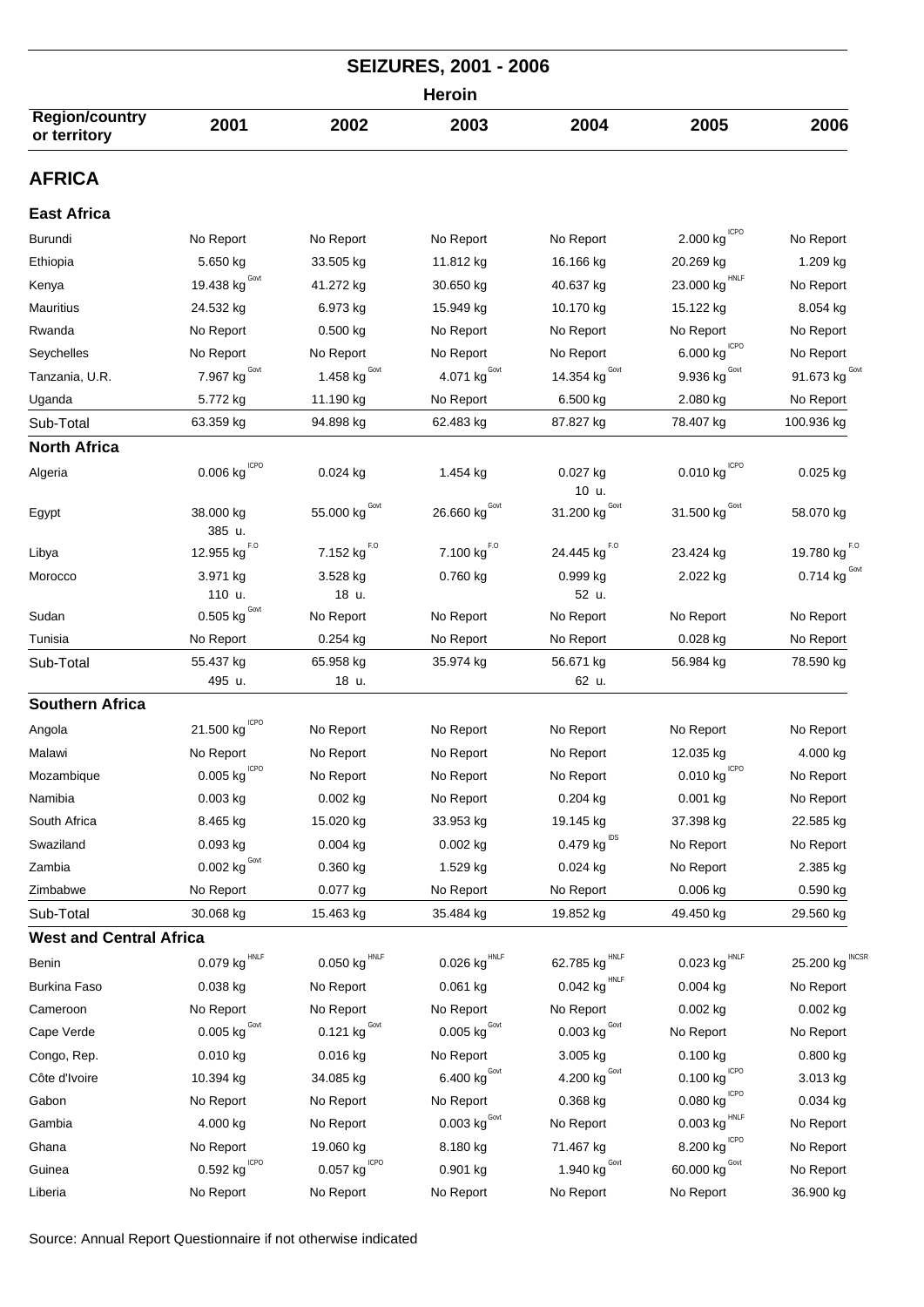| <b>SEIZURES, 2001 - 2006</b>          |                                          |                                       |                                         |                                        |                                          |                    |  |
|---------------------------------------|------------------------------------------|---------------------------------------|-----------------------------------------|----------------------------------------|------------------------------------------|--------------------|--|
|                                       |                                          |                                       | <b>Heroin</b>                           |                                        |                                          |                    |  |
| <b>Region/country</b><br>or territory | 2001                                     | 2002                                  | 2003                                    | 2004                                   | 2005                                     | 2006               |  |
| <b>AFRICA</b>                         |                                          |                                       |                                         |                                        |                                          |                    |  |
| <b>West and Central Africa</b>        |                                          |                                       |                                         |                                        |                                          |                    |  |
| Mali                                  | No Report                                | No Report                             | No Report                               | No Report                              | <b>ICPO</b><br>80 u.                     | No Report          |  |
| Niger                                 | No Report                                | 0.500 $\text{kg}^{\text{Govt}}$       | $0.200$ kg <sup>Govt</sup>              | $0.200 \; \mathrm{kg}^{\mathrm{HNLF}}$ | No Report                                | $0.020$ kg         |  |
| Nigeria                               | 46.639 kg                                | 55.626 kg                             | 87.580 kg                               | 90.939 kg                              | 70.420 $\text{kg}^{\text{Govt}}$         | 33.090 kg          |  |
| Senegal                               | 0.400 $\text{kg}^{\text{Govt}}$          | $0.336$ kg <sup>ICPO</sup>            | 0.480 $\text{kg}^{\text{Govt}}$         | 1.200 $\text{kg}^{\text{Gout}}$        | $0.200$ $\text{kg}^{\text{\tiny{lCPO}}}$ | 7.068 kg           |  |
| Togo                                  | 15.253 kg                                | 4.727 kg                              | 1.850 kg                                | 1.362 kg                               | 1.318 kg                                 | 1.435 kg           |  |
| Sub-Total                             | 77.410 kg                                | 114.579 kg                            | 105.685 kg                              | 237.512 kg                             | 140.450 kg<br>80 u.                      | 107.562 kg         |  |
| Total region                          | 226.274 kg<br>495 u.                     | 290.898 kg<br>18 u.                   | 239.625 kg                              | 401.861 kg<br>62 u.                    | 325.291 kg<br>80 u.                      | 316.648 kg         |  |
| <b>AMERICAS</b>                       |                                          |                                       |                                         |                                        |                                          |                    |  |
| <b>Caribbean</b>                      |                                          |                                       |                                         |                                        |                                          |                    |  |
| Aruba                                 | 65.000 kg $^{F.0}$                       | 25.677 kg                             | No Report                               | 22.981 kg                              | 50.360 kg                                | 3.722 kg           |  |
| <b>Bahamas</b>                        | No Report                                | No Report                             | 0.272 kg                                | No Report                              | $1.000$ kg $^{\mathrm{ICPO}}$            | No Report          |  |
| Bermuda                               | $2.000$ $\text{kg}^{\text{F},\text{O}}$  | 2.630 kg                              | $0.600$ kg $^{1DS}$                     | No Report                              | $2.000$ kg $^{\mathrm{ICPO}}$            | 2.040 kg           |  |
| British Virgin Isl.                   | 1.200 kg<br>1 u.                         | No Report                             | No Report                               | No Report                              | No Report                                | No Report          |  |
| Cayman Isl.                           | $0.213$ kg                               | No Report                             | No Report                               | No Report                              | No Report                                | No Report          |  |
| Cuba                                  | No Report                                | No Report                             | $6.800$ $\mathrm{kg}^{\mathrm{HONL}}$   | No Report                              | No Report                                | No Report          |  |
| Dominican Rep.                        | 33.003 kg                                | HONLC<br>67.000 kg                    | 58.860 kg                               | 68.900 kg                              | 121.800 kg                               | 257.590 kg         |  |
| Guadeloupe                            | $4.000$ $\text{kg}^{\text{\tiny F,O}}$   | No Report                             | No Report                               | No Report                              | No Report                                | No Report          |  |
| Haiti                                 | No Report                                | No Report                             | 1.000 $\text{kg}^{\text{CICAD}}$        | No Report                              | No Report                                | No Report          |  |
| Jamaica                               | 0.450 kg                                 | No Report                             | No Report                               | No Report                              | No Report                                | 10.634 kg          |  |
| <b>Netherlands Antilles</b>           | 72.000 kg                                | 62.622 kg                             | 44.300 kg                               | <b>INCOK</b><br>28.000 kg              | ICPU<br>13.000 kg                        | INCSP<br>18.500 kg |  |
| Puerto Rico                           | $42.000$ $\text{kg}^{\text{F},\text{O}}$ | 12.070 $kg^{\text{ICPO}}$<br>24619 u. | No Report                               | No Report                              | No Report                                | No Report          |  |
| St. Kitts & Nevis                     | No Report                                | No Report                             | No Report                               | 1.374 kg                               | No Report                                | No Report          |  |
| Trinidad & Tobago                     | No Report                                | 10.380 $kg^{\text{ICPO}}$             | 10.540 kg                               | 16.000 kg                              | 21.580 kg                                | $0.162$ kg         |  |
| Turks & Caicos Isl.                   | No Report                                | No Report                             | 1.100 kg                                | No Report                              | No Report                                | No Report          |  |
| Sub-Total                             | 219.866 kg<br>1 u.                       | 180.379 kg<br>24619 u.                | 123.472 kg                              | 137.255 kg                             | 209.740 kg                               | 292.648 kg         |  |
| <b>Central America</b>                |                                          |                                       |                                         |                                        |                                          |                    |  |
| Belize                                | 3.399 kg                                 | No Report                             | No Report                               | No Report                              | 1.494 kg                                 | No Report          |  |
| Costa Rica                            | 20.290 $\text{kg}^{\text{Govt}}$         | 61.770 $kgGovt$                       | 121.300 kg                              | 68.050 kg                              | 50.646 kg                                | 83.910 kg          |  |
| El Salvador                           | 9.368 kg                                 | 13.229 kg                             | 22.100 kg                               | 3.843 kg                               | 24.381 kg                                | 22.594 kg          |  |
| Guatemala                             | 21.170 kg                                | $0.050$ kg                            | $0.050$ kg                              | No Report                              | 17.880 kg                                | No Report          |  |
| Honduras                              | No Report                                | No Report                             | 13.250 kg                               | 10.380 kg                              | 2.500 kg<br>14 u.                        | No Report          |  |
| Nicaragua                             | $8.422 \text{ kg}^{\text{ICPO}}$         | 53.189 kg                             | $90.300 \; \mathrm{kg}^{\mathrm{HONL}}$ | 53.800 kg $^{\text{INCSR}}$            | 54.300 kg $^{\text{INCSR}}$              | 23.390 kg INCSR    |  |
| Panama                                | 87.000 kg                                | HONLC<br>101.100 kg                   | 205.000 $\text{kg}^{\text{INCSR}}$      | 91.000 kg INCSR                        | 18.100 kg<br>40 u.                       | 107.240 kg INCSR   |  |
| Sub-Total                             | 149.649 kg                               | 229.338 kg                            | 452.000 kg                              | 227.073 kg                             | 169.301 kg<br>54 u.                      | 237.134 kg         |  |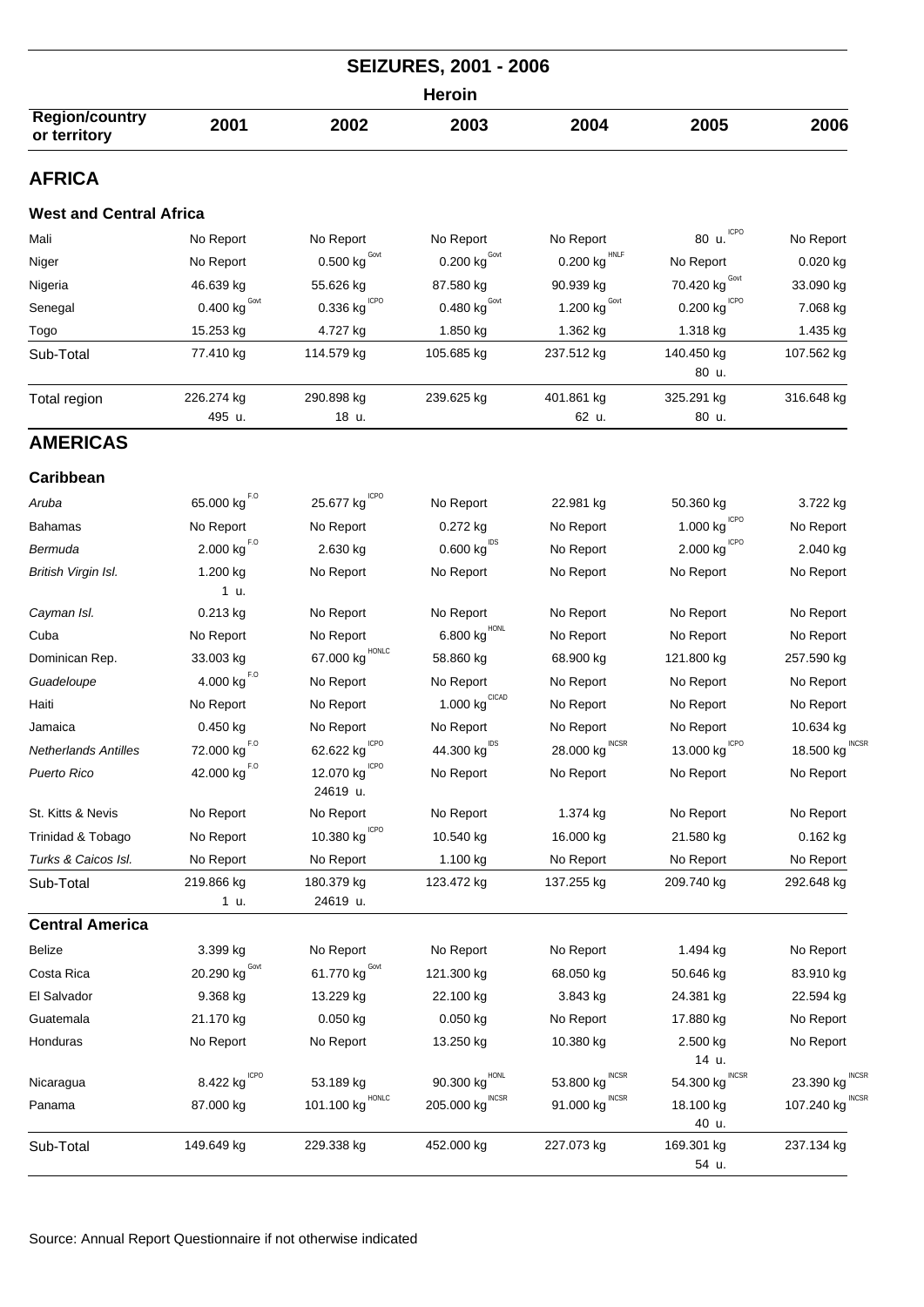|                                                  |                                  |                                          | <b>SEIZURES, 2001 - 2006</b>      |                           |                                         |                                  |
|--------------------------------------------------|----------------------------------|------------------------------------------|-----------------------------------|---------------------------|-----------------------------------------|----------------------------------|
|                                                  |                                  |                                          | <b>Heroin</b>                     |                           |                                         |                                  |
| <b>Region/country</b><br>or territory            | 2001                             | 2002                                     | 2003                              | 2004                      | 2005                                    | 2006                             |
| <b>AMERICAS</b>                                  |                                  |                                          |                                   |                           |                                         |                                  |
| <b>North America</b>                             |                                  |                                          |                                   |                           |                                         |                                  |
| Canada                                           | 73.979 kg                        | 3.295 kg                                 | 5.073 kg<br>148 u.                | 77.076 kg                 | 83.007 kg                               | 93.246 kg                        |
| Mexico                                           | 269.614 kg $^{Gout}$             | 282.692 kg                               | 288.576 kg                        | 302.391 kg                | 362.314 kg                              | 334.631 kg                       |
| <b>USA</b>                                       | 1983.700 kg                      | 2765.600 kg                              | 2380.900 kg                       | 1843.000 kg               | 1727.000 kg                             | 1725.000 kg                      |
| Sub-Total                                        | 2327.293 kg                      | 3051.587 kg                              | 2674.549 kg<br>148 u.             | 2222.467 kg               | 2172.321 kg                             | 2152.877 kg                      |
| <b>South America</b>                             |                                  |                                          |                                   |                           |                                         |                                  |
| Argentina                                        | 84.683 kg                        | 32.296 kg                                | 175.784 kg                        | 16.095 kg                 | 31.004 kg                               | 32.012 kg                        |
| Brazil                                           | 12.500 $\text{kg}^{\text{Govt}}$ | $56.600$ $\text{kg}^{\text{F},\text{O}}$ | 66.265 kg                         | 50.135 kg                 | 13.593 kg                               | 95.050 $\text{kg}^{\text{Govt}}$ |
| Chile                                            | 33.234 kg                        | 13.649 kg                                | 4.641 kg                          | 14.225 kg                 | 14.125 kg                               | 5.945 kg                         |
| Colombia                                         | 787.600 kg                       | Govt<br>776.870 kg                       | 628.820 $\text{kg}^{\text{Govt}}$ | 766.733 kg                | 761.090 kg                              | 515.028 kg                       |
| Ecuador                                          | Govt<br>253.600 kg               | Govt<br>352.200 kg                       | 296.280 $\text{kg}^{\text{Govt}}$ | 288.232 kg                | 238.422 kg                              | 233.421 kg                       |
| Guyana                                           | No Report                        | No Report                                | $0.600$ kg                        | No Report                 | 0.130 kg                                | No Report                        |
| Paraguay                                         | No Report                        | No Report                                | No Report                         | No Report                 | 7.289 $kgGovt$                          | No Report                        |
| Peru                                             | $0.004$ kg                       | 15.793 kg                                | 4.764 kg                          | 0.912 kg                  | $9.000$ kg $1\text{CPO}$                | 1.706 kg                         |
| Uruguay                                          | 5.872 kg $^{\text{ICPO}}$        | 7.200 kg                                 | 12.133 kg                         | No Report                 | 15.569 kg                               | No Report                        |
| Venezuela                                        | 228.430 kg                       | 562.950 kg                               | 443.460 kg                        | 658.000 kg Govt           | 394.245 kg Govt                         | 270.970 kg Covt                  |
| Sub-Total                                        | 1405.923 kg                      | 1817.558 kg                              | 1632.747 kg                       | 1794.332 kg               | 1484.467 kg                             | 1154.132 kg                      |
| Total region                                     | 4102.731 kg<br>1 u.              | 5278.862 kg<br>24619 u.                  | 4882.768 kg<br>148 u.             | 4381.127 kg               | 4035.829 kg<br>54 u.                    | 3836.791 kg                      |
| <b>ASIA</b>                                      |                                  |                                          |                                   |                           |                                         |                                  |
| <b>Central Asia and Transcaucasian countries</b> |                                  |                                          |                                   |                           |                                         |                                  |
| Armenia                                          | 0.016 kg                         | 0.175 kg                                 | 0.309 kg                          | 1.010 kg                  | 0.146 kg                                | 0.770 kg                         |
| Azerbaijan                                       | 4.000 kg                         | 0.704 kg                                 | No Report                         | No Report                 | 13.000 $\text{kg}^{\text{\tiny{ICPO}}}$ | 27.000 kg INCSR                  |
| Georgia                                          | 5.518 kg $^{ICPO}$               | No Report                                | 3.000 kg                          | 0.791 kg                  | No Report                               | 8.593 kg                         |
| Kazakhstan                                       | 136.700 kg <sup>F.0</sup>        | 167.690 kg $^{F, O}$                     | 707.000 kg <sup>F.0</sup>         | 457.700 $\text{kg}^{F,0}$ | 625.700 $kgGovt$                        | 554.647 kg                       |
| Kyrgyzstan                                       | 170.898 kg                       | 271.250 kg                               | 104.580 kg                        | 207.259 kg                | 259.569 kg                              | 260.752 kg                       |
| Tajikistan                                       | 4239.005 kg                      | 3958.182 kg                              | 5600.309 kg                       | 4794.057 kg               | 2344.633 kg                             | 2097.492 kg                      |
| Turkmenistan                                     | 131.176 $kgGovt$                 | 53.743 $\text{kg}^{\text{Govt}}$         | 76.399 $\text{kg}^{\text{Govt}}$  | 258.099 kg Govt           | 172.886 kg Govt                         | 201.100 $\text{kg}^{F,0}$        |
| Uzbekistan                                       | 466.601 kg <sup>F.0</sup>        | 256.320 kg                               | 336.400 kg                        | 591.788 kg                | 466.801 kg                              | 537.241 kg                       |
| Sub-Total                                        | 5153.914 kg                      | 4708.065 kg                              | 6827.997 kg                       | 6310.704 kg               | 3882.735 kg                             | 3687.595 kg                      |

|  |  | <b>East and South-East Asia</b> |  |
|--|--|---------------------------------|--|
|--|--|---------------------------------|--|

| Brunei Darussalam       | No Report         | <b>ICPO</b><br>$0.004$ kg | No Report                 | No Report           | No Report          | $0.010$ kg <sup>DNP</sup> |
|-------------------------|-------------------|---------------------------|---------------------------|---------------------|--------------------|---------------------------|
| Cambodia                | No Report         | No Report                 | No Report                 | 2.150 kg $^{F.0}$   | 11.800 kg $^{F,0}$ | 19.521 kg <sup>DNP</sup>  |
| China                   | 13200.000 kg      | 9290.800 kg               | 9530.000 kg               | 10836.000 kg        | 8936.500 kg        | 5800.000 kg               |
| Hong Kong SAR,<br>China | 156.400 kg        | 105.590 kg                | 42.160 kg <sup>Govt</sup> | 35.740 kg           | 42.008 kg          | 52.220 kg                 |
| Indonesia               | 16.641 kg         | 20.004 kg                 | 21.872 kg <sup>Govt</sup> | 13.528 kg $^{Govt}$ | 19.800 kg          | 11.902 kg                 |
| Japan                   | 4.944 kg          | 20.900 kg<br>$0.000$ It.  | 5.100 kg                  | $0.049$ kg          | $0.115$ kg         | 2.300 kg                  |
| Korea, Rep.             | $0.567$ kg        | 1.078 kg                  | 0.007 kg                  | $0.012$ kg          | $0.009$ kg         | $0.018$ kg                |
| Lao PDR                 | Govt<br>54.000 kg | 21.246 kg<br>30 u.        | 39.359 kg                 | 49.670 kg           | 22.700 kg INCSR (1 | 9.170 kg $^{DNP}$         |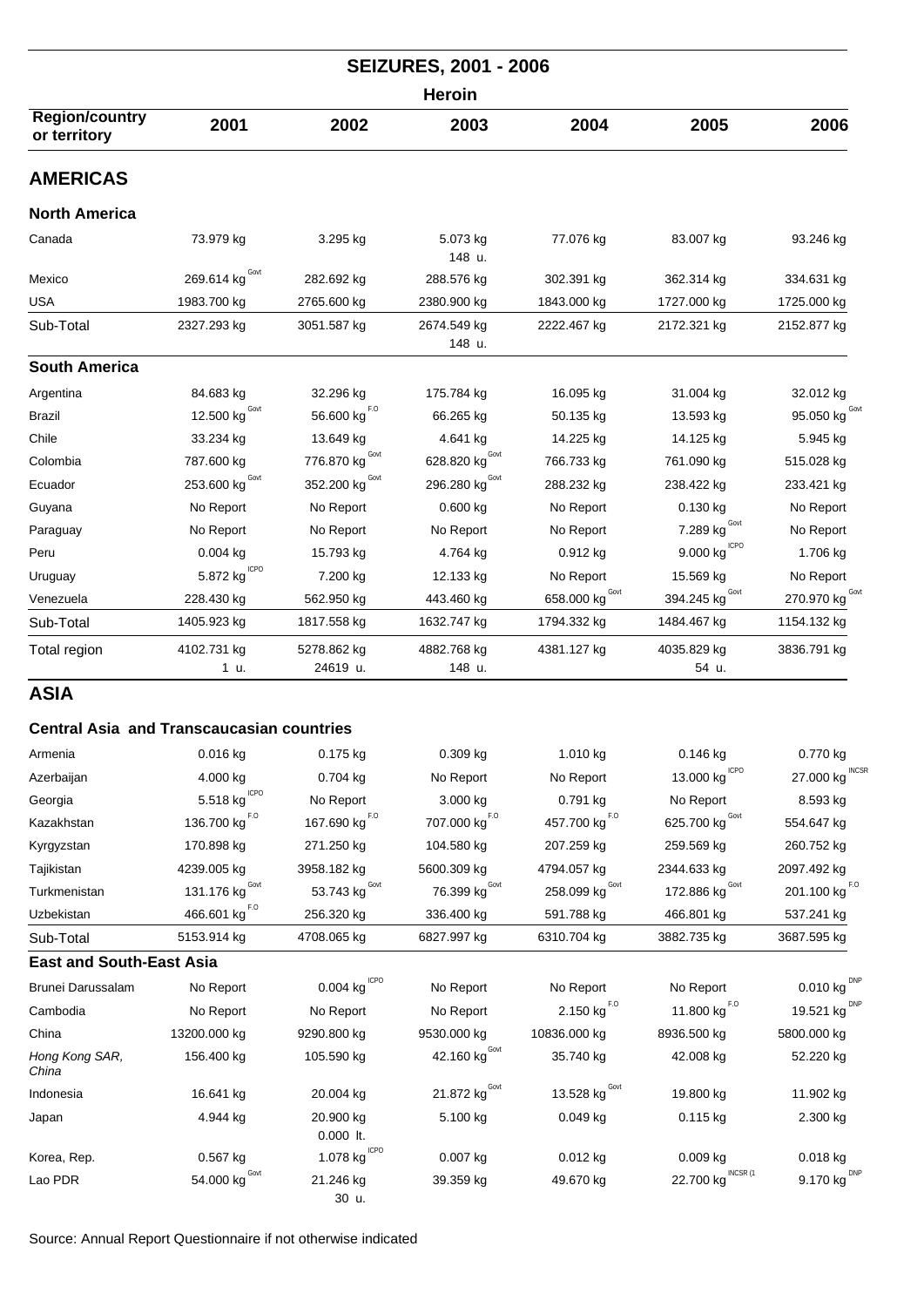| <b>SEIZURES, 2001 - 2006</b>                 |                                       |                                          |                                          |                                 |                                 |                          |  |  |  |
|----------------------------------------------|---------------------------------------|------------------------------------------|------------------------------------------|---------------------------------|---------------------------------|--------------------------|--|--|--|
|                                              | <b>Heroin</b>                         |                                          |                                          |                                 |                                 |                          |  |  |  |
| <b>Region/country</b><br>or territory        | 2001                                  | 2002                                     | 2003                                     | 2004                            | 2005                            | 2006                     |  |  |  |
| ASIA                                         |                                       |                                          |                                          |                                 |                                 |                          |  |  |  |
| <b>East and South-East Asia</b>              |                                       |                                          |                                          |                                 |                                 |                          |  |  |  |
| Macau SAR, China                             | $0.069$ kg                            | 0.052 kg                                 | 0.087 kg                                 | 0.427 kg                        | 0.757 kg                        | 4.076 kg                 |  |  |  |
| Malaysia                                     | <b>ICPO</b><br>227.058 kg             | <b>ICPO</b><br>294.471 kg                | 133.420 kg                               | 218.573 kg                      | 222.430 kg                      | 155.734 kg               |  |  |  |
| Myanmar                                      | 96.744 kg                             | 333.888 kg                               | 568.083 kg                               | 973.515 kg                      | 811.069 kg                      | <b>DNP</b><br>192.310 kg |  |  |  |
| Philippines                                  | $0.010$ kg                            | No Report                                | No Report                                | No Report                       | No Report                       | No Report                |  |  |  |
| Singapore                                    | 106.678 kg                            | 63.420 kg                                | 0.951 kg                                 | 0.030 kg                        | 3.299 kg                        | 6.131 kg                 |  |  |  |
| Taiwan, Prov. of China                       | PRESS<br>153.000 kg                   | 599.100 $kgGovt$                         | 532.600 $\text{kg}^{\text{Govt}}$        | 644.500 $kgGovt$                | 341.100 $kgGovt$                | 209.100 kg $^{Govt}$     |  |  |  |
| Thailand                                     | 501.000 kg $^{F.0}$                   | 697.000 kg <sup>F.0</sup>                | 439.000 kg Govt.                         | 685.000 kg                      | 950.965 kg                      | 91.066 kg                |  |  |  |
| Viet Nam                                     | 40.300 kg                             | 57.390 kg <sup>F.0</sup>                 | 160.000 kg                               | 239.400 kg <sup>F.0</sup>       | INCSR (1<br>256.000 kg          | <b>DNP</b><br>276.600 kg |  |  |  |
| Sub-Total                                    | 14557.410 kg                          | 11504.940 kg<br>30 u.                    | 11472.640 kg                             | 13698.590 kg                    | 11618.550 kg                    | 6830.158 kg              |  |  |  |
| <b>Near and Middle East /South-West Asia</b> |                                       |                                          |                                          |                                 |                                 |                          |  |  |  |
| Afghanistan                                  | No Report                             | 1291.700 kg                              | 815.000 kg                               | 2388.251 kg                     | 7112.400 kg                     | 4052.800 kg              |  |  |  |
| Bahrain                                      | $0.001$ kg $CPO$                      | 2.473 kg                                 | No Report                                | No Report                       | 1.037 kg                        | No Report                |  |  |  |
| Iran                                         | 4001.000 kg                           | 3977.000 $\text{kg}^{\text{Govt}}$       | 3327.000 kg                              | 4715.000 kg                     | 5554.000 kg                     | 10665.000 kg             |  |  |  |
| Israel                                       | 67.625 kg                             | 66.590 kg                                | 62.006 kg                                | 68.005 kg                       | 140.000 kg                      | 92.000 kg                |  |  |  |
| Jordan                                       | 35.545 kg                             | 14.666 kg                                | 104.741 kg                               | 186.000 kg $^{\text{Gout}}$     | 117.842 kg                      | INCSF<br>131.300 kg      |  |  |  |
| Kuwait                                       | No Report                             | <b>ICPO</b><br>17.186 kg                 | $0.500$ $\text{kg}^{\text{\tiny{lCPO}}}$ | No Report                       | No Report                       | No Report                |  |  |  |
| Lebanon                                      | 13.002 kg                             | 2.005 kg                                 | 9.117 kg                                 | 2.300 kg                        | 0.928 kg                        | 2.718 kg                 |  |  |  |
| Oman                                         | 8.485 kg                              | 28.734 kg                                | No Report                                | 4.138 kg                        | 4.139 kg<br>965 u.              | No Report                |  |  |  |
| Pakistan                                     | 6931.470 kg                           | 5870.498 kg                              | 6363.931 kg                              | 3487.550 kg                     | 2144.382 kg                     | 2819.072 kg              |  |  |  |
| Qatar                                        | $0.404$ kg                            | 7.045 kg                                 | 0.284 kg                                 | No Report                       | 8.612 kg                        | 722.000 kg               |  |  |  |
| Saudi Arabia                                 | 178.825 kg                            | 28.564 kg                                | $2.800$ $\mathrm{kg}^{\mathrm{ICPO}}$    | No Report                       | 0.070 $\text{kg}^{\text{ICPO}}$ | No Report                |  |  |  |
| Syria                                        | Govt<br>30.342 kg                     | Govt<br>28.663 kg                        | 7.943 kg                                 | 5.914 kg                        | 23.205 kg                       | 6.575 kg                 |  |  |  |
| <b>United Arab Emirates</b>                  | 40.100 kg                             | 115.031 kg                               | 66.372 kg                                | 91.197 kg                       | 183.300 kg                      | 130.381 kg               |  |  |  |
| Yemen                                        | No Report                             | No Report                                | No Report                                | $0.043$ kg $\frac{Govt}{G}$     | No Report                       | No Report                |  |  |  |
| Sub-Total                                    | 11306.800 kg                          | 11450.160 kg                             | 10759.690 kg                             | 10948.400 kg                    | 15289.920 kg<br>965 u.          | 18621.840 kg             |  |  |  |
| South Asia                                   |                                       |                                          |                                          |                                 |                                 |                          |  |  |  |
| Bangladesh                                   | 49.290 kg                             | 54.913 kg Govt                           | 38.239 $\text{kg}^{\text{Govt}}$         | 13.378 kg                       | 20.171 kg                       | 16.288 kg                |  |  |  |
| India                                        | 940.000 kg Govt                       | 879.000 kg Govt                          | 991.000 kg <sup>Govt</sup>               | 1162.000 kg                     | 981.000 kg                      | 1182.000 kg Govt         |  |  |  |
| Maldives                                     | $0.167$ kg                            | $0.300$ $\mathrm{kg}$ $^{\mathrm{ICPO}}$ | No Report                                | No Report                       | 1.569 kg                        | No Report                |  |  |  |
| Nepal                                        | $9.360$ $\mathrm{kg}^{\mathrm{ICPO}}$ | 10.493 kg                                | 22.710 kg                                | No Report                       | INCSR (1<br>1.600 kg            | 28.098 kg                |  |  |  |
| Sri Lanka                                    | 102.216 kg                            | 62.545 kg                                | 54.017 kg                                | 78.176 kg                       | 51.623 kg                       | 65.003 kg                |  |  |  |
| Sub-Total                                    | 1101.033 kg                           | 1007.251 kg                              | 1105.966 kg                              | 1253.554 kg                     | 1055.963 kg                     | 1291.389 kg              |  |  |  |
| Total region                                 | 32119.160 kg                          | 28670.410 kg<br>30 u.                    | 30166.290 kg                             | 32211.250 kg                    | 31847.160 kg<br>965 u.          | 30430.990 kg             |  |  |  |
| <b>EUROPE</b>                                |                                       |                                          |                                          |                                 |                                 |                          |  |  |  |
| <b>East Europe</b>                           |                                       |                                          |                                          |                                 |                                 |                          |  |  |  |
| <b>Belarus</b>                               | <b>ICPO</b><br>3.257 kg               | 6.171 kg                                 | 5.113 kg <sup>Govt</sup>                 | 2.551 $\text{kg}^{\text{Govt}}$ | 26.737 kg                       | No Report                |  |  |  |
| Moldova, Rep.                                | $0.041$ kg                            | No Report                                | No Report                                | 0.237 kg                        | INCSR (1<br>0.870 kg            | $0.033$ kg               |  |  |  |
| <b>Russian Federation</b>                    | 1287.226 kg                           | 842.163 kg $^{F, O}$                     | 3248.814 kg                              | 3897.000 kg                     | 4676.000 kg                     | 2445.231 kg              |  |  |  |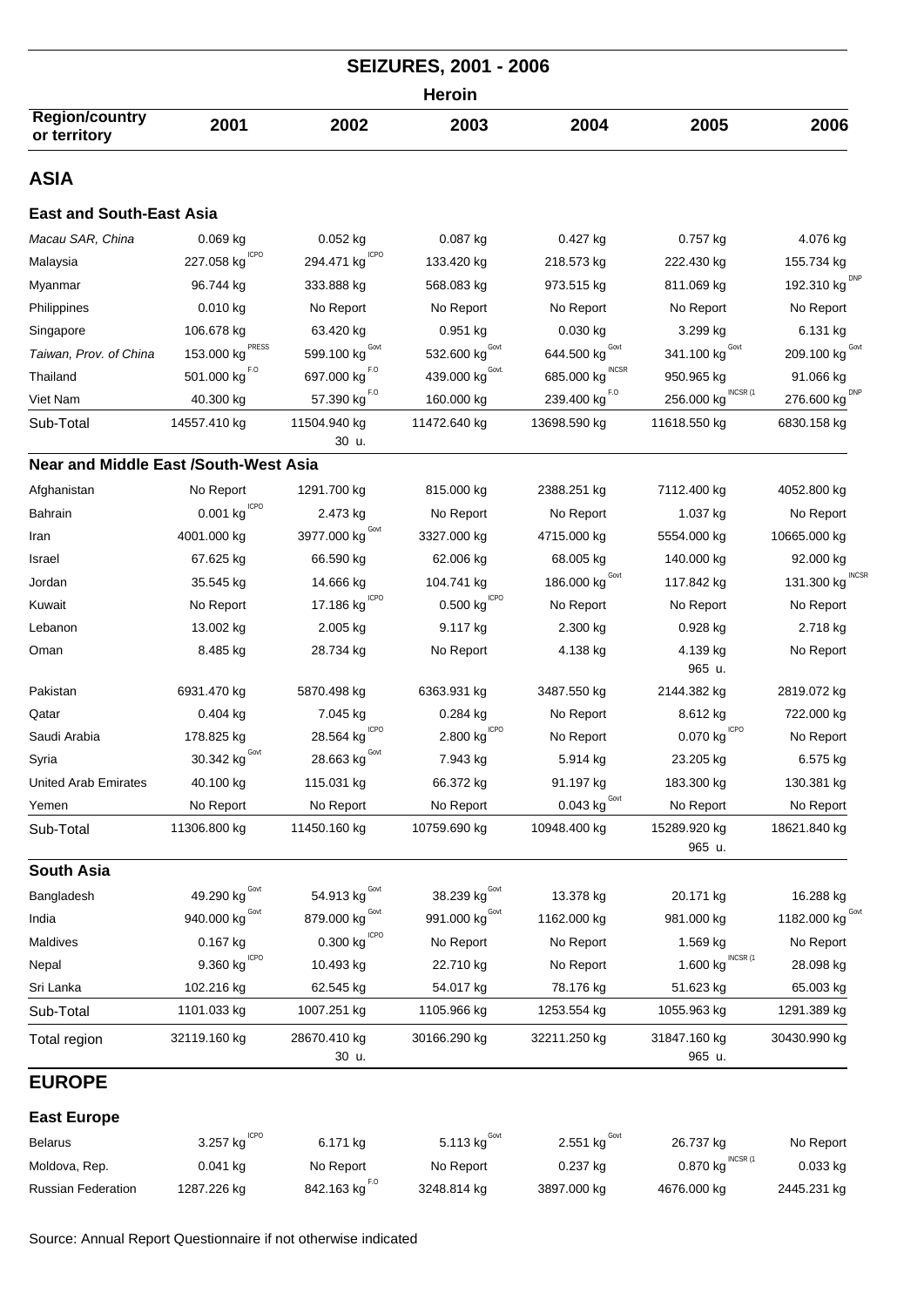|                                       |      |      | <b>SEIZURES, 2001 - 2006</b> |      |      |      |
|---------------------------------------|------|------|------------------------------|------|------|------|
|                                       |      |      | <b>Heroin</b>                |      |      |      |
| <b>Region/country</b><br>or territory | 2001 | 2002 | 2003                         | 2004 | 2005 | 2006 |

## **EUROPE**

#### **East Europe**

| Ukraine                          | 8.669 kg                        | 206.600 kg                 | 2.406 kg    | 8.401 kg             | ICPO<br>2.000 kg         | 49.168 kg                  |
|----------------------------------|---------------------------------|----------------------------|-------------|----------------------|--------------------------|----------------------------|
| Sub-Total                        | 1299.193 kg                     | 1054.934 kg                | 3256.333 kg | 3908.189 kg          | 4705.607 kg              | 2494.432 kg                |
| <b>Southeast Europe</b>          |                                 |                            |             |                      |                          |                            |
| Albania                          | 4.500 kg                        | 71.714 kg                  | 114.475 kg  | 138.000 kg           | 40.945 kg                | 120.041 kg                 |
| Bosnia & Herzegovina             | <b>ICPO</b><br>1.900 kg<br>5 u. | ICPO<br>3.265 kg           | No Report   | No Report            | <b>ICPO</b><br>69.000 kg | <b>INCSF</b><br>4.000 kg   |
| <b>Bulgaria</b>                  | 1550.629 kg                     | 535.090 kg                 | 778.637 kg  | 828.931 kg           | 415.951 kg<br>5658 u.    | 701.340 kg                 |
| Croatia                          | 19.569 kg                       | 46.359 kg                  | 85.727 kg   | 114.431 kg           | 27.068 kg                | 81.797 kg                  |
| Macedonia, FYR                   | 110.882 $kg^{\text{Govt}}$      | 28.572 kg                  | 66.145 kg   | 270.475 kg           | 143.322 kg               | <b>INCSF</b><br>150.000 kg |
| Montenegro                       | No Report                       | No Report                  | No Report   | No Report            | No Report                | <b>INCSF</b><br>3.300 kg   |
| Romania                          | 41.770 kg                       | 202.180 kg                 | 320.700 kg  | 65.406 kg            | 285.700 kg               | 32.636 kg                  |
| Serbia & Montenegro              | 62.518 kg                       | 43.462 kg                  | 278.760 kg  | 474.430 kg           | 359.579 kg               | 696.556 kg Govt            |
| Turkey                           | Govt<br>3998.880 kg             | Govt<br>2582.676 kg        | 4704.736 kg | 8847.170 kg          | 8194.777 kg              | 10312.488 kg               |
| Sub-Total                        | 5790.648 kg<br>5 u.             | 3513.318 kg                | 6349.180 kg | 10738.840 kg         | 9536.343 kg<br>5658 u.   | 12102.160 kg               |
| <b>West &amp; Central Europe</b> |                                 |                            |             |                      |                          |                            |
| Andorra                          | 0.009 kg                        | (2)                        | No Report   | No Report            | $0.002$ kg               | $0.002$ kg                 |
| Austria                          | 288.312 kg                      | 59.473 kg                  | 42.876 kg   | 235.032 kg           | 282.016 kg               | 34.330 kg                  |
| Belgium                          | UNODC (3<br>187.739 kg          | 262.000 kg                 | 51.000 kg   | 142.000 kg           | 270.000 kg               | 175.515 kg                 |
|                                  |                                 |                            |             | 7 u.                 |                          |                            |
| Cyprus                           | 1.638 kg                        | $0.283$ kg                 | 1.568 kg    | 3.168 kg             | 0.907 kg                 | 1.028 kg                   |
| Czech Rep.                       | 88.590 kg                       | 34.033 kg                  | 9.135 kg    | 35.904 kg            | 36.340 kg                | 27.877 kg                  |
|                                  | 478 u.                          | 40 u.                      | 142 u.      |                      |                          |                            |
| Denmark                          | 25.125 kg                       | 62.495 kg                  | 16.028 kg   | 37.052 kg            | 26.096 kg                | 28.632 kg                  |
| Estonia                          | 1.163 kg                        | 3.783 kg                   | $0.143$ kg  | $0.157$ kg           | $0.099$ kg               | 4.470 kg                   |
| Finland                          | 7.500 kg                        | 3.000 kg                   | 1.600 kg    | 0.200 kg             | 52.400 kg                | $0.240$ kg                 |
| France                           | 351.055 kg                      | 476.149 kg                 | 545.003 kg  | 557.609 kg           | 748.798 kg               | 1051.507 kg                |
| Germany                          | 835.836 kg                      | 519.598 kg                 | 626.185 kg  | 774.712 kg           | 786.621 kg               | 878.894 kg                 |
| Gibraltar                        | No Report                       | No Report                  | No Report   | No Report            | No Report                | $0.001$ kg                 |
| Greece                           | 329.725 kg                      | 201.176 kg <sup>(4</sup> ) | 246.719 kg  | 315.429 kg<br>393 u. | 331.342 kg<br>1040 u.    | 312.154 kg<br>636 u.       |
| Hungary                          | 154.410 kg                      | 320.129 kg                 | 256.334 kg  | 84.925 kg            | 237.844 kg               | 131.140 kg                 |
| Iceland                          | No Report                       | (2)                        | $0.003$ kg  | (2)                  | No Report                | $0.006$ kg                 |
| Ireland                          | 29.527 kg                       | 16.606 kg                  | 26.981 kg   | 26.480 kg            | 32.604 kg                | 129.202 kg                 |
| Italy                            | 2004.588 kg                     | 2584.564 kg                | 2582.568 kg | 2538.995 kg          | 1373.317 kg              | 1323.958 kg                |
|                                  | 1423 u.                         | 1697 u.                    | 4698 u.     | 735 u.               | 1139 u.                  | 1136 u.                    |
| Latvia                           | $0.465$ kg                      | No Report                  | $0.600$ kg  | $0.525$ kg           | 0.042 kg<br>$0.001$ lt.  | $0.157$ kg                 |
| Liechtenstein                    | $0.003$ kg                      | $0.004$ kg                 | 2.983 kg    | 10.069 kg            | 4.004 kg                 | 6.000 kg                   |
| Lithuania                        | 2.740 kg                        | 2.761 kg                   | 0.807 kg    | 2.886 kg             | 1.950 kg                 | 4.784 kg                   |
| Luxembourg                       | No Report                       | ICPO<br>2.956 kg           | 3.611 kg    | 6.255 kg             | 4.261 kg                 | 9.298 kg                   |
| Malta                            | 2.600 kg                        | 1.218 kg $^{\text{ICPO}}$  | 5.500 kg    | 0.769 kg             | 15.487 kg                | 1.892 kg                   |
| Monaco                           | No Report                       | No Report                  | $0.011$ kg  | No Report            | No Report                | No Report                  |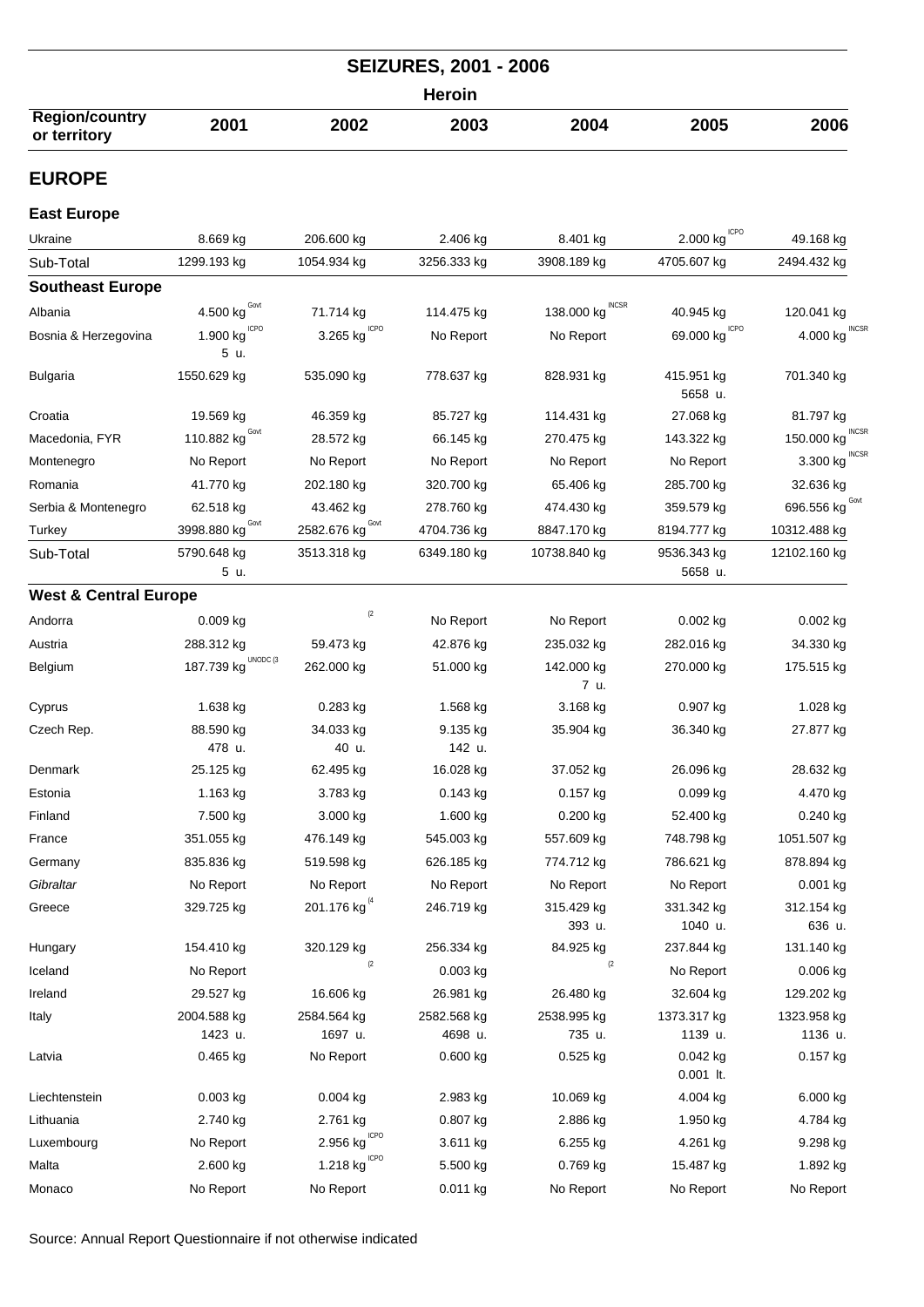| <b>SEIZURES, 2001 - 2006</b>          |                         |              |                             |                         |                        |                        |  |  |  |
|---------------------------------------|-------------------------|--------------|-----------------------------|-------------------------|------------------------|------------------------|--|--|--|
| Heroin                                |                         |              |                             |                         |                        |                        |  |  |  |
| <b>Region/country</b><br>or territory | 2001                    | 2002         | 2003                        | 2004                    | 2005                   | 2006                   |  |  |  |
| <b>EUROPE</b>                         |                         |              |                             |                         |                        |                        |  |  |  |
| <b>West &amp; Central Europe</b>      |                         |              |                             |                         |                        |                        |  |  |  |
| Netherlands                           | 739.000 kg              | 1122.000 kg  | 417.000 kg                  | 1260.000 kg             | 901.002 kg             | 984.000 kg             |  |  |  |
| Norway                                | 67.905 kg               | 59.106 kg    | 52.126 kg                   | 129.120 kg              | 36.374 kg              | 93.094 kg              |  |  |  |
| Poland                                | 208.106 kg              | 293.207 kg   | 6.913 kg                    | 77.092 kg <sup>(5</sup> | 41.152 kg              | 154.770 kg             |  |  |  |
| Portugal                              | 316.039 kg<br>5.000 lt. | 96.315 kg    | 72.365 kg                   | 99.047 kg               | 182.266 kg             | 144.295 kg             |  |  |  |
| Slovakia                              | 15.680 kg               | 15.400 kg    | 6.902 kg                    | 2.342 kg                | 3.710 kg               | 2.434 kg               |  |  |  |
| Slovenia                              | 88.930 kg               | 68.670 kg    | 150.173 kg                  | 114.340 kg              | 134.210 kg             | 182.290 kg             |  |  |  |
| Spain                                 | 630.600 kg              | 274.777 kg   | 242.434 kg                  | 270.951 kg              | 174.241 kg             | 471.743 kg             |  |  |  |
| Sweden                                | 32.627 kg               | 58.600 kg    | 15.987 kg                   | 33.000 kg               | 19.000 kg              | 103.000 kg             |  |  |  |
| Switzerland                           | 227.515 kg              | 208.510 kg   | 300.113 kg                  | 177.961 kg              | 256.301 kg             | 231.133 kg             |  |  |  |
| United Kingdom                        | 3928.976 kg             | 2730.000 kg  | 2735.000 kg <sup>Govt</sup> | 2262.000 kg Govt        | 1864.000 kg Govt       | 1864.000 kg COV        |  |  |  |
| Sub-Total                             | 10566.400 kg            | 9476.813 kg  | 8418.668 kg                 | 9198.021 kg             | 7816.387 kg            | 8351.846 kg            |  |  |  |
|                                       | 5.000 lt.<br>1901 u.    | 1737 u.      | 4840 u.                     | 1135 u.                 | $0.001$ lt.<br>2179 u. | 1772 u.                |  |  |  |
| Total region                          | 17656.240 kg            | 14045.060 kg | 18024.180 kg                | 23845.050 kg            | 22058.340 kg           | 22948.440 kg           |  |  |  |
|                                       | 5.000 lt.<br>1906 u.    | 1737 u.      | 4840 u.                     | 1135 u.                 | $0.001$ lt.<br>7837 u. | 1772 u.                |  |  |  |
| <b>OCEANIA</b>                        |                         |              |                             |                         |                        |                        |  |  |  |
| Oceania                               |                         |              |                             |                         |                        |                        |  |  |  |
| Australia                             | 82.729 kg               | 459.368 kg   | 528.610 kg                  | 73.071 kg<br>3 u.       | 152.367 kg<br>1 u.     | 65.501 kg<br>1.919 lt. |  |  |  |
| New Zealand                           | 5.536 kg                | 0.809 kg     | 1.479 kg                    | 0.211 kg                | 0.084 kg               | $0.013$ kg             |  |  |  |
| Sub-Total                             | 88.265 kg               | 460.177 kg   | 530.089 kg                  | 73.282 kg               | 152.451 kg             | 65.514 kg              |  |  |  |
|                                       |                         |              |                             | 3 u.                    | 1 u.                   | 1.919 lt.              |  |  |  |
| Total region                          | 88.265 kg               | 460.177 kg   | 530.089 kg                  | 73.282 kg               | 152.451 kg             | 65.514 kg              |  |  |  |
|                                       |                         |              |                             | 3 u.                    | 1 u.                   | 1.919 lt.              |  |  |  |
| <b>TOTAL</b>                          | 54192.670 kg            | 48745.410 kg | 53842.960 kg                | 60912.570 kg            | 58419.070 kg           | 57598.370 kg           |  |  |  |
|                                       | 5.000 lt.               | 26404 u.     | 4988 u.                     | 1200 u.                 | $0.001$ lt.            | 1.919 lt.              |  |  |  |
|                                       | 2402 u.                 |              |                             |                         | 8937 u.                | 1772 u.                |  |  |  |

1) Not complete (Calendar year) 2) small quantity. 3) Due to unavailability of 2001 data, year 2000 data were used for analysis purposes. 4) including morphine 5) includes 11.505 kg of "compot" 6) sum of seizures reported by national, State & Territory law enforcement agencies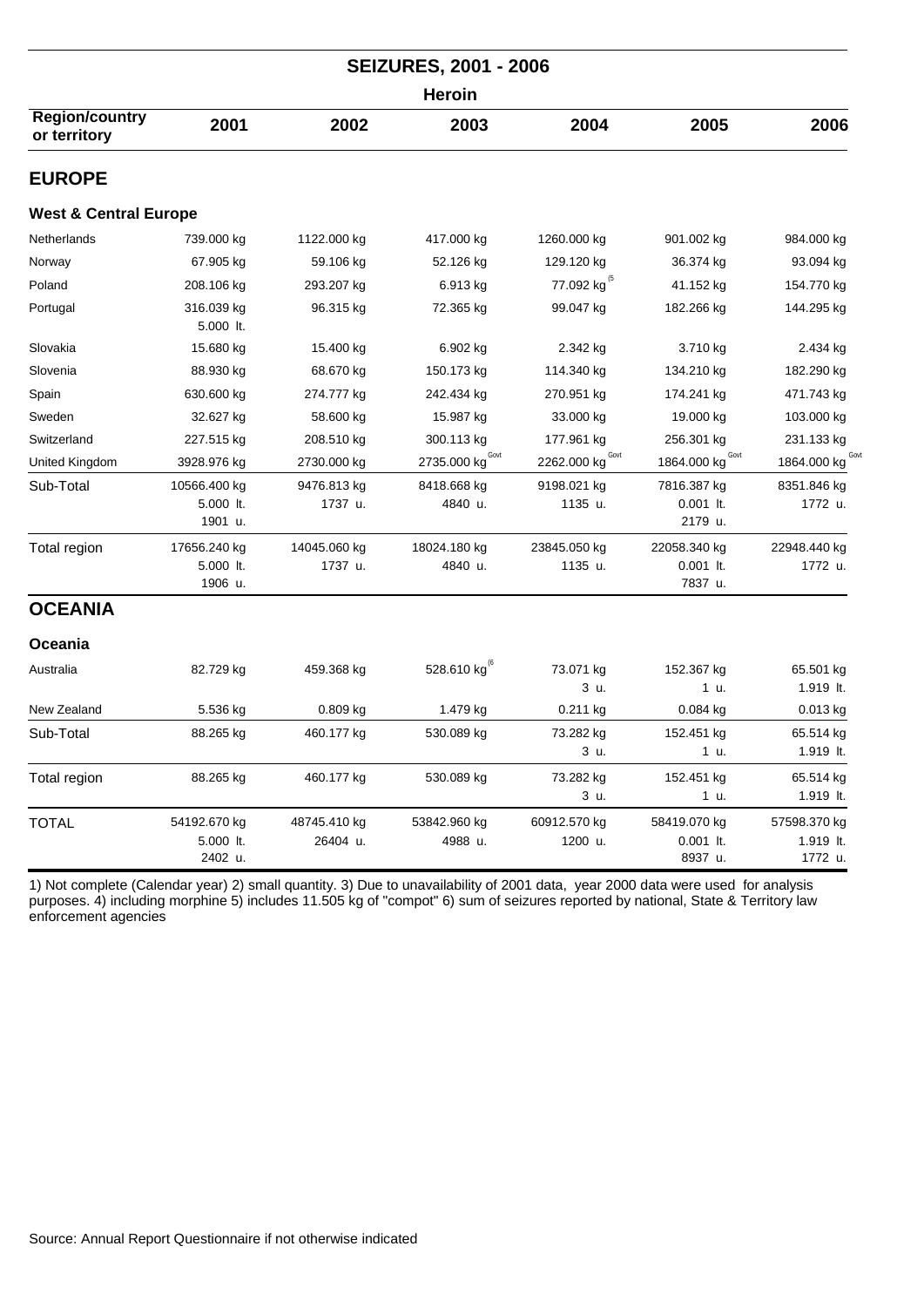| <b>SEIZURES, 2001 - 2006</b>          |                                         |                                  |                           |                     |                      |                                  |  |  |
|---------------------------------------|-----------------------------------------|----------------------------------|---------------------------|---------------------|----------------------|----------------------------------|--|--|
| <b>Morphine</b>                       |                                         |                                  |                           |                     |                      |                                  |  |  |
| <b>Region/country</b><br>or territory | 2001                                    | 2002                             | 2003                      | 2004                | 2005                 | 2006                             |  |  |
| <b>AFRICA</b>                         |                                         |                                  |                           |                     |                      |                                  |  |  |
| <b>East Africa</b>                    |                                         |                                  |                           |                     |                      |                                  |  |  |
| Tanzania, U.R.                        | 3.338 kg $G$ ovt                        | 0.850 $\text{kg}^{\text{Govt}}$  | 5.798 $kgGovt$            | No Report           | 1.401 $kgGovt$       | 37.000 kg Govi                   |  |  |
| Sub-Total                             | 3.338 kg                                | 0.850 kg                         | 5.798 kg                  |                     | 1.401 kg             | 37.000 kg                        |  |  |
| <b>North Africa</b>                   |                                         |                                  |                           |                     |                      |                                  |  |  |
| Algeria                               | No Report                               | No Report                        | No Report                 | No Report           | No Report            | $0.012$ kg                       |  |  |
| Egypt                                 | 4 u.                                    | No Report                        | No Report                 | No Report           | No Report            | No Report                        |  |  |
| Morocco                               | 247 u.                                  | No Report                        | No Report                 | No Report           | No Report            | No Report                        |  |  |
| Sudan                                 | Govt<br>18408 u.                        | No Report                        | No Report                 | No Report           | No Report            | No Report                        |  |  |
| Tunisia                               | No Report                               | No Report                        | No Report                 | 0.006 kg            | No Report            | 1 u.                             |  |  |
| Sub-Total                             | 18659 u.                                |                                  |                           | 0.006 kg            |                      | 0.012 kg<br>1 u.                 |  |  |
| <b>Southern Africa</b>                |                                         |                                  |                           |                     |                      |                                  |  |  |
| <b>Botswana</b>                       | No Report                               | No Report                        | No Report                 | No Report           | No Report            | $0.020$ kg                       |  |  |
| Zambia                                | $\underline{0.860}$ kg $^{\text{Govt}}$ | No Report                        | 0.137 kg                  | (1)                 | No Report            | $0.080$ lt.                      |  |  |
| Sub-Total                             | 0.860 kg                                |                                  | 0.137 kg                  |                     |                      | $0.020$ kg<br>$0.080$ lt.        |  |  |
| Total region                          | 4.198 kg<br>18659 u.                    | 0.850 kg                         | 5.935 kg                  | 0.006 kg            | 1.401 kg             | 37.033 kg<br>$0.080$ lt.<br>1 u. |  |  |
| <b>AMERICAS</b>                       |                                         |                                  |                           |                     |                      |                                  |  |  |
| Caribbean                             |                                         |                                  |                           |                     |                      |                                  |  |  |
| Aruba                                 | No Report                               | 0.509 kg                         | No Report                 | No Report           | No Report            | No Report                        |  |  |
| Cuba                                  | No Report                               | <b>ICPO</b><br>63 u.             | No Report                 | No Report           | No Report            | No Report                        |  |  |
| Turks & Caicos Isl.                   | No Report                               | No Report                        | $0.001$ kg                | No Report           | No Report            | No Report                        |  |  |
| Sub-Total                             |                                         | $0.509$ kg<br>63 u.              | $0.001$ kg                |                     |                      |                                  |  |  |
| <b>North America</b>                  |                                         |                                  |                           |                     |                      |                                  |  |  |
| Canada                                | 0.267 kg<br>3807 u.                     | 0.239 kg<br>3591 u.              | 1.842 kg<br>4033 u.       | 3405 u.             | 3.517 kg             | 0.727 kg<br>4614 u.              |  |  |
| Mexico                                | 0.539 kg                                | 0.002 kg                         | 1409.645 kg               | No Report           | No Report            | 0.900 kg                         |  |  |
| <b>USA</b>                            | 812 u.                                  | 652 u.                           | 16870 u.                  | 1.000 kg            | 13.000 kg<br>1659 u. | 2.000 kg<br>3220 u.              |  |  |
| Sub-Total                             | 0.806 kg<br>4619 u.                     | 0.241 kg<br>4243 u.              | 1411.487 kg<br>20903 u.   | 1.000 kg<br>3405 u. | 16.517 kg<br>1659 u. | 3.627 kg<br>7834 u.              |  |  |
| <b>South America</b>                  |                                         |                                  |                           |                     |                      |                                  |  |  |
| <b>Brazil</b>                         | No Report                               | No Report                        | $0.046$ kg                | No Report           | No Report            | No Report                        |  |  |
| Chile                                 | No Report                               | 5 u.                             | 24 u.                     | No Report           | No Report            | 117 u.                           |  |  |
| Colombia                              | 47.390 kg Govt                          | 20.260 $\text{kg}^{\text{Govt}}$ | 78.240 kg <sup>Govt</sup> | 39.310 kg           | 93.033 kg            | 27.091 kg                        |  |  |
| Peru                                  | 0.492 kg                                | 6.230 kg                         | $0.040$ kg                | 0.086 kg            | No Report            | No Report                        |  |  |
| Sub-Total                             | 47.882 kg                               | 26.490 kg<br>5 u.                | 78.326 kg<br>24 u.        | 39.396 kg           | 93.033 kg            | 27.091 kg<br>117 u.              |  |  |
| Total region                          | 48.688 kg                               | 27.240 kg                        | 1489.814 kg               | 40.396 kg           | 109.550 kg           | 30.718 kg                        |  |  |
|                                       | 4619 u.                                 | 4311 u.                          | 20927 u.                  | 3405 u.             | 1659 u.              | 7951 u.                          |  |  |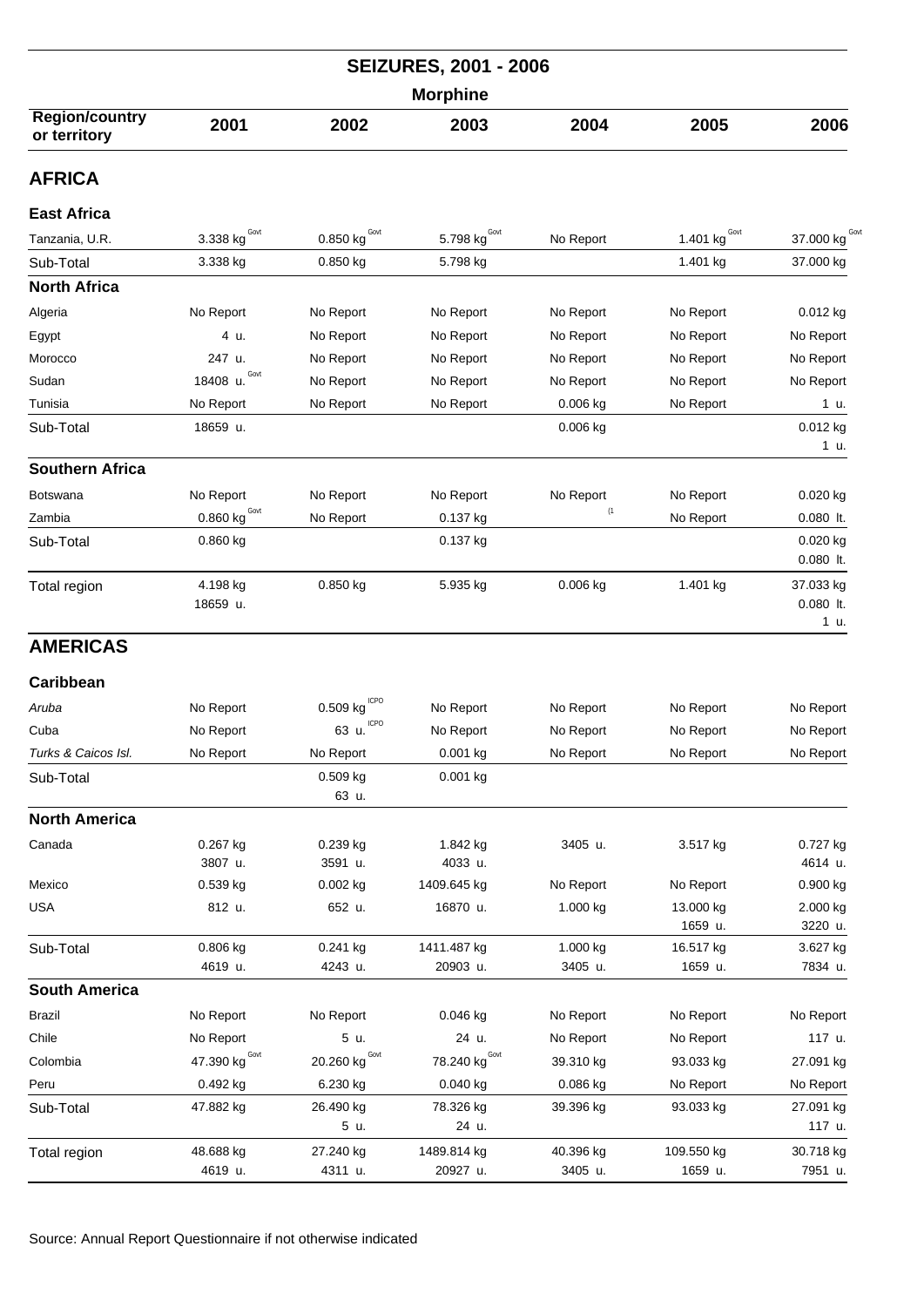| <b>SEIZURES, 2001 - 2006</b>                     |                                        |                                     |                                 |                                 |                                      |                        |  |  |
|--------------------------------------------------|----------------------------------------|-------------------------------------|---------------------------------|---------------------------------|--------------------------------------|------------------------|--|--|
| <b>Morphine</b>                                  |                                        |                                     |                                 |                                 |                                      |                        |  |  |
| <b>Region/country</b><br>or territory            | 2001                                   | 2002                                | 2003                            | 2004                            | 2005                                 | 2006                   |  |  |
| <b>ASIA</b>                                      |                                        |                                     |                                 |                                 |                                      |                        |  |  |
| <b>Central Asia and Transcaucasian countries</b> |                                        |                                     |                                 |                                 |                                      |                        |  |  |
| Armenia                                          | 0.351 kg                               | (1)                                 | (1)                             | No Report                       | (1)                                  | 0.000 kg               |  |  |
| Georgia                                          | $0.107$ kg <sup>ICPO</sup>             | No Report                           | $0.014$ kg                      | $0.003$ kg<br>38 u.             | No Report                            | 3.033 kg               |  |  |
| Kazakhstan                                       | No Report                              | No Report                           | No Report                       | No Report                       | No Report                            | 400 u.                 |  |  |
| Uzbekistan                                       | No Report                              | No Report                           | No Report                       | No Report                       | 0.021 kg                             | No Report              |  |  |
| Sub-Total                                        | $0.458$ kg                             |                                     | 0.014 kg                        | 0.003 kg<br>38 u.               | 0.021 kg                             | 3.033 kg<br>400 u.     |  |  |
| <b>East and South-East Asia</b>                  |                                        |                                     |                                 |                                 |                                      |                        |  |  |
| <b>Brunei Darussalam</b>                         | No Report                              | $0.004$ kg                          | No Report                       | No Report                       | No Report                            | No Report              |  |  |
| China                                            | No Report                              | No Report                           | No Report                       | No Report                       | 148.740 kg                           | 174.000 kg             |  |  |
| Hong Kong SAR,<br>China                          | 1462 u.                                | No Report                           | No Report                       | No Report                       | No Report                            | No Report              |  |  |
| Indonesia                                        | $0.001$ kg $^{Govt}$                   | 0.000 $\text{kg}^{\text{Govt}}$     | 0.000 $\text{kg}^{\text{Govt}}$ | $0.011$ kg <sup>Govt</sup>      | No Report                            | No Report              |  |  |
| Japan                                            | 1.275 kg<br>117 u.                     | $0.001$ lt.                         | $0.124$ kg<br>1002 u.           | $0.002$ kg<br>$0.120$ lt.       | $0.005$ It.                          | 0.011 kg<br>2100 u.    |  |  |
| Korea, Rep.                                      | No Report                              | No Report                           | No Report                       | No Report                       | $0.018$ kg                           | 5 u.                   |  |  |
| Lao PDR                                          | No Report                              | 18.100 kg                           | 14.470 kg                       | No Report                       | No Report                            | No Report              |  |  |
| Macau SAR, China                                 | No Report                              | No Report                           | No Report                       | 4 u.                            | No Report                            | No Report              |  |  |
| Mongolia                                         | No Report                              | No Report                           | 126 u.                          | No Report                       | No Report                            | No Report              |  |  |
| Myanmar                                          | 6.052 kg                               | 314.004 kg                          | 156.250 kg                      | 58.904 kg                       | 43.077 kg                            | 1370.083 kg            |  |  |
|                                                  | 107 u.                                 | 177 u.                              | 6 u.                            | 10 u.                           | 1692 u.                              | 129 u.                 |  |  |
| Singapore                                        | 0.076 kg<br>24 u.                      | No Report                           | No Report                       | No Report                       | No Report                            | No Report              |  |  |
| Taiwan, Prov. of China                           | $\underline{0.059}$ kg <sup>Govt</sup> | No Report                           | No Report                       | No Report                       | No Report                            | No Report              |  |  |
| Sub-Total                                        | 7.463 kg<br>1710 u.                    | 332.108 kg<br>$0.001$ lt.<br>177 u. | 170.844 kg<br>1134 u.           | 58.917 kg<br>0.120 lt.<br>14 u. | 191.835 kg<br>$0.005$ lt.<br>1692 u. | 1544.094 kg<br>2234 u. |  |  |
| <b>Near and Middle East /South-West Asia</b>     |                                        |                                     |                                 |                                 |                                      |                        |  |  |
| Afghanistan                                      | No Report                              | No Report                           | 85.066 kg                       | 84.800 kg                       | 1967.000 kg                          | 937.910 kg             |  |  |
| Iran                                             | 8668.000 kg                            | 9521.000 kg Govt                    | 13063.000 kg                    | 12878.000 kg                    | 6939.000 kg                          | 10607.000 kg           |  |  |
| Israel                                           | 0.041 kg                               | 50 u.                               | 137 u.                          | 445 u.                          | 247 u.                               | 1.030 kg<br>44 u.      |  |  |
| Pakistan                                         | 1824.000 kg<br>7850 u.                 | 6839.260 kg                         | 27777.550 kg                    | 21256.000 kg                    | 22196.800 kg                         | 32657.600 kg           |  |  |
| <b>United Arab Emirates</b>                      | No Report                              | 0.015 kg                            | No Report                       | No Report                       | No Report                            | No Report              |  |  |
| Sub-Total                                        | 10492.040 kg                           | 16360.270 kg                        | 40925.620 kg                    | 34218.800 kg                    | 31102.800 kg                         | 44203.540 kg           |  |  |
|                                                  | 7850 u.                                | 50 u.                               | 137 u.                          | 445 u.                          | 247 u.                               | 44 u.                  |  |  |
| South Asia                                       |                                        |                                     |                                 |                                 |                                      |                        |  |  |
| Bangladesh                                       | <b>ICPO</b><br>108 u.                  | No Report                           | No Report                       | No Report                       | 4 u.                                 | No Report              |  |  |
| India                                            | 26.000 kg                              | 66.000 kg                           | 109.000 kg                      | 97.000 kg                       | 47.000 kg                            | 36.000 kg              |  |  |
| Sub-Total                                        | 26.000 kg<br>108 u.                    | 66.000 kg                           | 109.000 kg                      | 97.000 kg                       | 47.000 kg<br>4 u.                    | 36.000 kg              |  |  |
| Total region                                     | 10525.960 kg                           | 16758.380 kg                        | 41205.480 kg                    | 34374.720 kg                    | 31341.660 kg                         | 45786.660 kg           |  |  |
|                                                  | 9668 u.                                | $0.001$ lt.<br>227 u.               | 1271 u.                         | $0.120$ lt.<br>497 u.           | $0.005$ lt.<br>1943 u.               | 2678 u.                |  |  |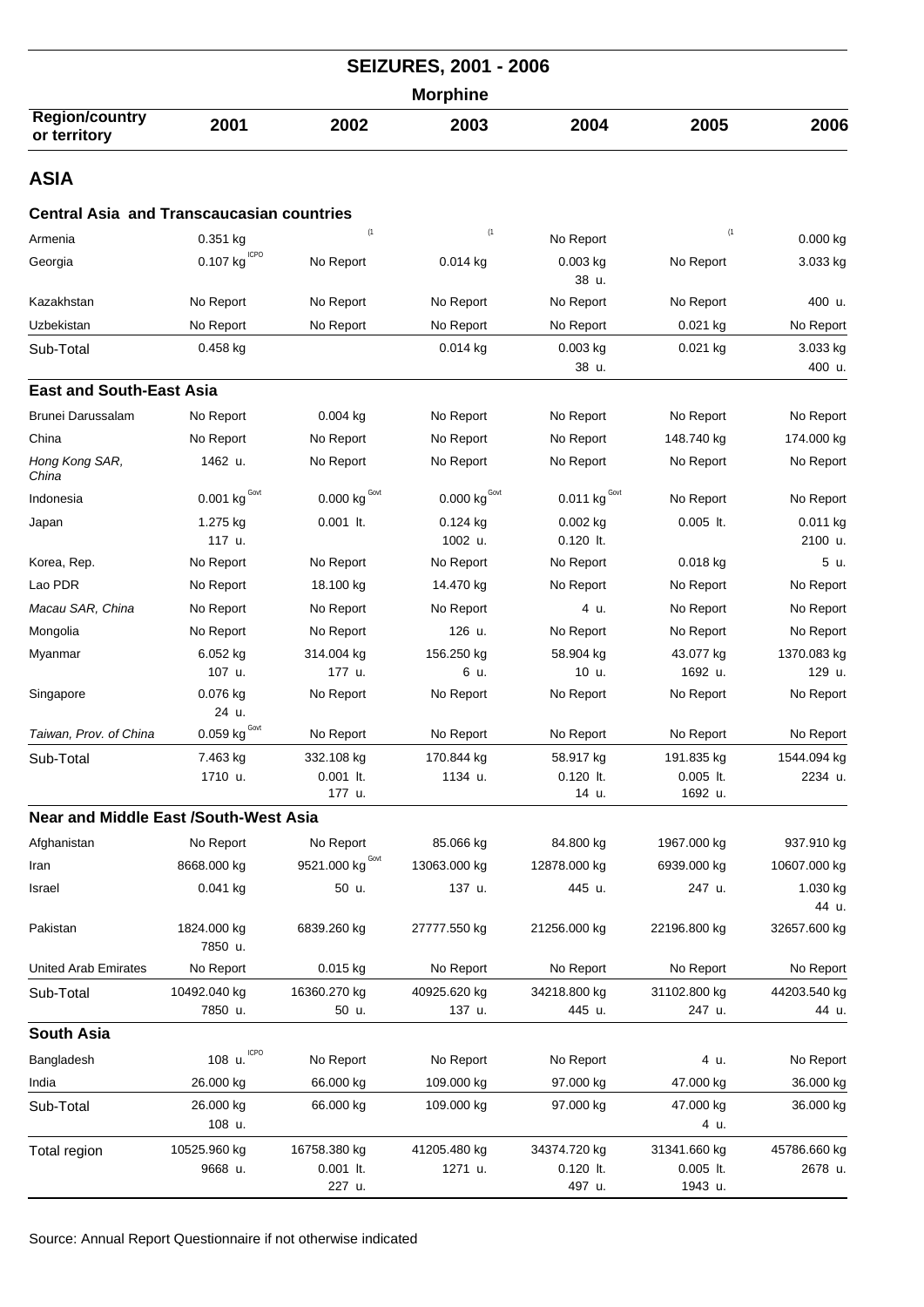|                                       | <b>SEIZURES, 2001 - 2006</b>   |                         |                       |                      |                       |                   |  |  |  |
|---------------------------------------|--------------------------------|-------------------------|-----------------------|----------------------|-----------------------|-------------------|--|--|--|
|                                       | <b>Morphine</b>                |                         |                       |                      |                       |                   |  |  |  |
| <b>Region/country</b><br>or territory | 2001                           | 2002                    | 2003                  | 2004                 | 2005                  | 2006              |  |  |  |
| <b>EUROPE</b>                         |                                |                         |                       |                      |                       |                   |  |  |  |
| <b>East Europe</b>                    |                                |                         |                       |                      |                       |                   |  |  |  |
| <b>Belarus</b>                        | No Report                      | 0.032 kg                | $0.005$ kg            | $0.005$ kg           | 0.033 kg              | No Report         |  |  |  |
| <b>Russian Federation</b>             | 11.024 kg                      | <b>ICPO</b><br>1.896 kg | 7.196 kg              | 12.369 kg            | 4.694 kg              | 3.895 kg          |  |  |  |
| Ukraine                               | No Report                      | No Report               | No Report             | No Report            | <b>ICPO</b><br>22 u.  | No Report         |  |  |  |
| Sub-Total                             | 11.024 kg                      | 1.928 kg                | 7.201 kg              | 12.374 kg            | 4.727 kg<br>22 u.     | 3.895 kg          |  |  |  |
| <b>Southeast Europe</b>               |                                |                         |                       |                      |                       |                   |  |  |  |
| Albania                               | No Report                      | 10 u.                   | 10 u.                 | No Report            | No Report             | No Report         |  |  |  |
| <b>Bulgaria</b>                       | No Report                      | No Report               | $0.014$ kg            | 36 u.                | 1032 u.               | No Report         |  |  |  |
| Macedonia, FYR                        | No Report                      | No Report               | No Report             | No Report            | 93 u.                 | No Report         |  |  |  |
| Romania                               | 248 u.                         | 414 u.                  | 101 u.                | 119 u.               | No Report             | No Report         |  |  |  |
| Turkey                                | 797.493 kg                     | 7889.741 kg             | 1009.695 kg           | 4730.018 kg          | 528.674 kg            | 529.218 kg        |  |  |  |
| Sub-Total                             | 797.493 kg                     | 7889.741 kg             | 1009.709 kg           | 4730.018 kg          | 528.674 kg            | 529.218 kg        |  |  |  |
|                                       | 248 u.                         | 424 u.                  | 111 u.                | 155 u.               | 1125 u.               |                   |  |  |  |
| <b>West &amp; Central Europe</b>      |                                |                         |                       |                      |                       |                   |  |  |  |
| Austria                               | $0.200$ kg                     | 0.280 kg                | $0.080$ kg            | $0.125$ kg           | $0.053$ kg            | 0.812 kg          |  |  |  |
| Belgium                               | 17.400 $kg^{\text{UNODC (2)}}$ | No Report               | $0.104$ kg            | 0.995 kg<br>108 u.   | No Report             | No Report         |  |  |  |
| Cyprus                                | 15 u.                          | 0.013 kg                | No Report             | No Report            | No Report             | No Report         |  |  |  |
| Czech Rep.                            | $0.049$ kg                     | 1.739 lt.               | No Report             | $0.011$ lt.          | No Report             | No Report         |  |  |  |
| Denmark                               | No Report                      | <b>ICPO</b><br>20000 u. | No Report             | No Report            | No Report             | 244 u.            |  |  |  |
| Estonia                               | 1.066 kg                       | 0.039 kg                | $0.134$ kg            | $0.010$ kg           | 38 u. ICPO            | 0.009 kg<br>32 u. |  |  |  |
| Finland                               | No Report                      | No Report               | No Report             | No Report            | ICPO<br>587 u.        | No Report         |  |  |  |
| France                                | 0.218 kg                       | 5.459 kg                | 0.039 kg              | 12.907 kg            | 15.864 kg             | 0.745 kg          |  |  |  |
| Greece                                | No Report                      | No Report               | No Report             | 3.107 kg<br>10993 u. | No Report             | No Report         |  |  |  |
| Hungary                               | 10 u.                          | 1.802 kg                | $0.006$ kg            | No Report            | No Report             | No Report         |  |  |  |
| Iceland                               | No Report                      | No Report               | No Report             | No Report            | $0.001$ lt.           | No Report         |  |  |  |
| Italy                                 | $0.015$ kg                     | 3.332 kg                | 0.009 kg              | 0.118 kg             | 0.002 kg              | 0.096 kg          |  |  |  |
|                                       | 452 u.                         | 5 u.                    | 57 u.                 | 119 u.               | 366 u.                | 33 u.             |  |  |  |
| Latvia                                | No Report                      | No Report               | No Report             | 13 u.                | 10 u.                 | 10 u.             |  |  |  |
| Netherlands                           | No Report                      | No Report               | No Report             | 32 u.                | 0.012 kg              | 0.490 kg          |  |  |  |
| Norway                                | 1963 u.                        | $0.003$ kg<br>1859 u.   | $0.002$ kg<br>3438 u. | 0.001 kg<br>2901 u.  | $0.003$ kg<br>3348 u. | 2098 u.           |  |  |  |
| Poland                                | No Report                      | No Report               | No Report             | No Report            | 777 u.                | 50 u.             |  |  |  |
| Portugal                              | $0.043$ kg<br>97 u.            | 35 u.                   | No Report             | No Report            | No Report             | No Report         |  |  |  |
| Slovakia                              | No Report                      | 0.600 kg                | No Report             | 0.001 kg             | 6 u.                  | No Report         |  |  |  |
| Spain                                 | 16 u.                          | 15 u.                   | No Report             | 0.002 kg             | 0.014 kg              | 0.011 kg          |  |  |  |
| Sweden                                | 0.070 kg                       | 0.300 kg<br>621 u.      | 0.289 kg<br>10 u.     | No Report            | No Report             | No Report         |  |  |  |
| Switzerland                           | 0.492 kg                       | 0.146 kg                | 0.073 kg              | 0.016 kg             | 0.046 kg              | 0.020 kg          |  |  |  |
| United Kingdom                        | 4.015 kg                       | 2.000 kg                | No Report             | No Report            | No Report             | No Report         |  |  |  |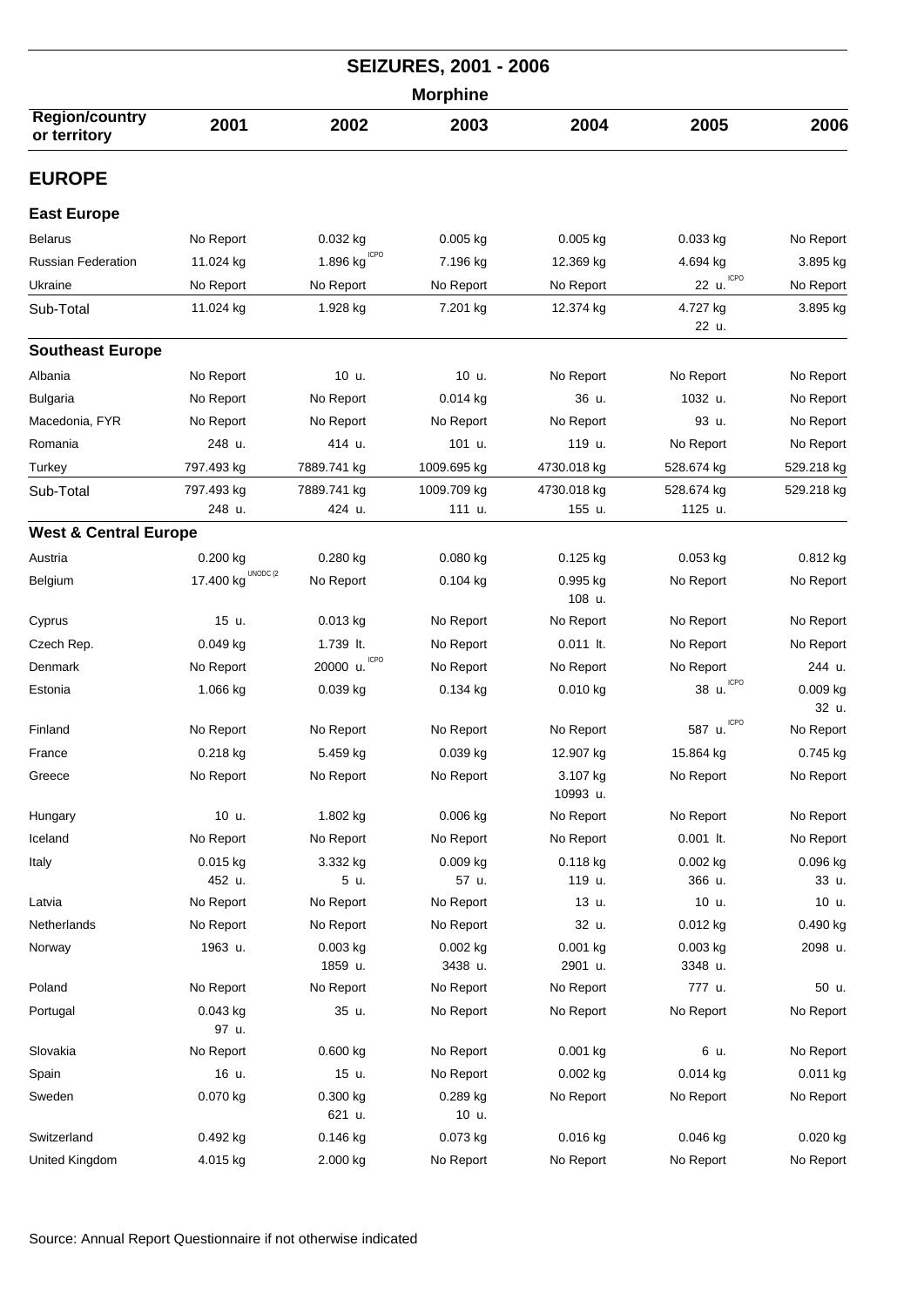|                                       | <b>SEIZURES, 2001 - 2006</b> |                                       |                            |                                         |                                         |                                         |  |  |  |  |
|---------------------------------------|------------------------------|---------------------------------------|----------------------------|-----------------------------------------|-----------------------------------------|-----------------------------------------|--|--|--|--|
| <b>Morphine</b>                       |                              |                                       |                            |                                         |                                         |                                         |  |  |  |  |
| <b>Region/country</b><br>or territory | 2001                         | 2002                                  | 2003                       | 2004                                    | 2005                                    | 2006                                    |  |  |  |  |
| <b>EUROPE</b>                         |                              |                                       |                            |                                         |                                         |                                         |  |  |  |  |
| <b>West &amp; Central Europe</b>      |                              |                                       |                            |                                         |                                         |                                         |  |  |  |  |
| Sub-Total                             | 23.568 kg<br>2553 u.         | 13.974 kg<br>1.739 lt.<br>22535 u.    | 0.736 kg<br>3505 u.        | 17.282 kg<br>$0.011$ lt.<br>14166 u.    | 15.994 kg<br>$0.001$ It.<br>5132 u.     | 2.183 kg<br>2467 u.                     |  |  |  |  |
| Total region                          | 832.085 kg<br>2801 u.        | 7905.644 kg<br>1.739 lt.<br>22959 u.  | 1017.646 kg<br>3616 u.     | 4759.674 kg<br>$0.011$ lt.<br>14321 u.  | 549.395 kg<br>$0.001$ lt.<br>6279 u.    | 535.296 kg<br>2467 u.                   |  |  |  |  |
| <b>OCEANIA</b>                        |                              |                                       |                            |                                         |                                         |                                         |  |  |  |  |
| Oceania                               |                              |                                       |                            |                                         |                                         |                                         |  |  |  |  |
| Australia                             | 0.036 kg<br>73 u.            | 4.097 kg                              | $0.601$ kg <sup>(3</sup> ) | 0.303 kg<br>395 u.                      | 5.076 kg                                | $0.166$ kg                              |  |  |  |  |
| New Zealand                           | 0.954 kg<br>1285 u.          | 0.887 kg<br>370 u.                    | $0.458$ kg<br>142 u.       | No Report                               | $0.006$ kg<br>629 u.                    | No Report                               |  |  |  |  |
| Sub-Total                             | 0.990 kg<br>1358 u.          | 4.984 kg<br>370 u.                    | 1.059 kg<br>142 u.         | 0.303 kg<br>395 u.                      | 5.082 kg<br>629 u.                      | 0.166 kg                                |  |  |  |  |
| Total region                          | 0.990 kg<br>1358 u.          | 4.984 kg<br>370 u.                    | 1.059 kg<br>142 u.         | 0.303 kg<br>395 u.                      | 5.082 kg<br>629 u.                      | 0.166 kg                                |  |  |  |  |
| <b>TOTAL</b>                          | 11411.920 kg<br>37105 u.     | 24697.100 kg<br>1.740 lt.<br>27867 u. | 43719.930 kg<br>25956 u.   | 39175.100 kg<br>$0.131$ lt.<br>18618 u. | 32007.080 kg<br>$0.006$ lt.<br>10510 u. | 46389.880 kg<br>$0.080$ lt.<br>13097 u. |  |  |  |  |

1) small quantity. 2) Due to unavailability of 2001 data, year 2000 data were used for analysis purposes. 3) sum of seizures reported by national, State & Territory law enforcement agencies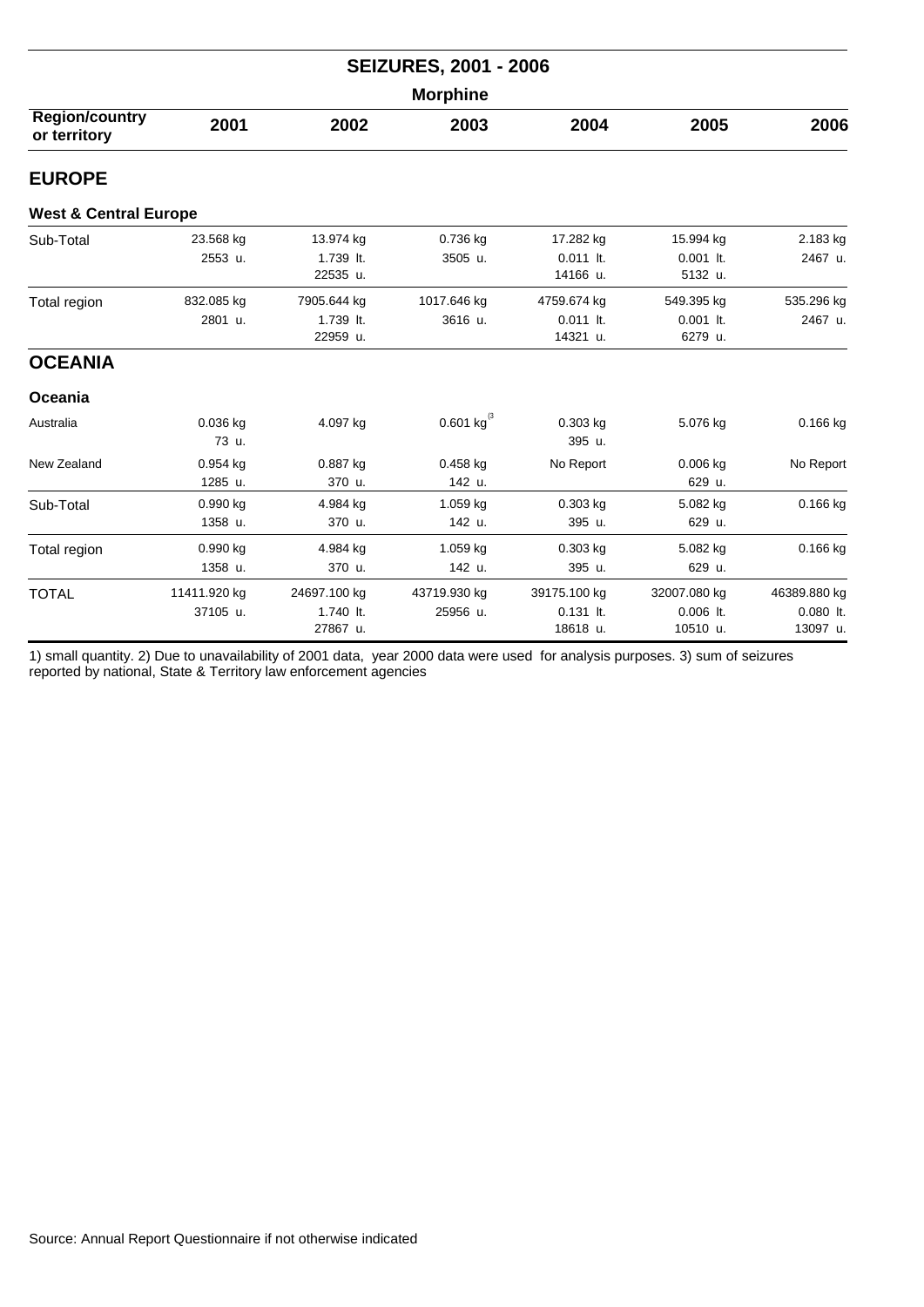|                                       |                         |                              | <b>SEIZURES, 2001 - 2006</b> |                      |                                    |                          |  |  |
|---------------------------------------|-------------------------|------------------------------|------------------------------|----------------------|------------------------------------|--------------------------|--|--|
| <b>Other opiates</b>                  |                         |                              |                              |                      |                                    |                          |  |  |
| <b>Region/country</b><br>or territory | 2001                    | 2002                         | 2003                         | 2004                 | 2005                               | 2006                     |  |  |
| <b>AFRICA</b>                         |                         |                              |                              |                      |                                    |                          |  |  |
| <b>East Africa</b>                    |                         |                              |                              |                      |                                    |                          |  |  |
| Ethiopia                              | No Report               | 0.826 kg                     | No Report                    | 1830 u.              | No Report                          | No Report                |  |  |
| Mauritius                             | No Report               | ICPO<br>204 u.               | 217 u.                       | 434 u.               | 9019 u. $^{(2)}$                   | 11600 u.                 |  |  |
| Sub-Total                             |                         | 0.826 kg<br>204 u.           | 217 u.                       | 2264 u.              | 9019 u.                            | 11600 u.                 |  |  |
| <b>North Africa</b>                   |                         |                              |                              |                      |                                    |                          |  |  |
| Tunisia                               | No Report               | No Report                    | No Report                    | 0.007 kg             | No Report                          | No Report                |  |  |
| Sub-Total                             |                         |                              |                              | 0.007 kg             |                                    |                          |  |  |
| <b>Southern Africa</b>                |                         |                              |                              |                      |                                    |                          |  |  |
| Zambia                                | No Report               | No Report                    | 0.085 kg                     | No Report            | No Report                          | No Report                |  |  |
| Zimbabwe                              | No Report               | No Report                    | No Report                    | 3880 u.              | No Report                          | No Report                |  |  |
| Sub-Total                             |                         |                              | $0.085$ kg                   | 3880 u.              |                                    |                          |  |  |
| <b>West and Central Africa</b>        |                         |                              |                              |                      |                                    |                          |  |  |
| Nigeria                               | No Report               | ICPO<br>0.756 kg<br>68421 u. | No Report                    | No Report            | 70.420 kg                          | No Report                |  |  |
| Sub-Total                             |                         | 0.756 kg<br>68421 u.         |                              |                      | 70.420 kg                          |                          |  |  |
| Total region                          |                         | 1.582 kg<br>68625 u.         | 0.085 kg<br>217 u.           | 0.007 kg<br>6144 u.  | 70.420 kg<br>9019 u.               | 11600 u.                 |  |  |
| <b>AMERICAS</b>                       |                         |                              |                              |                      |                                    |                          |  |  |
| Caribbean                             |                         |                              |                              |                      |                                    |                          |  |  |
| Puerto Rico                           | No Report               | $0.036$ lt.                  | No Report                    | No Report            | No Report                          | No Report                |  |  |
|                                       |                         | 4 u.                         |                              |                      |                                    |                          |  |  |
| Sub-Total                             |                         | 0.036 lt.<br>4 u.            |                              |                      |                                    |                          |  |  |
| <b>Central America</b>                |                         |                              |                              |                      |                                    |                          |  |  |
| Guatemala                             | No Report               | No Report                    | No Report                    | No Report            | No Report                          | 13.245 kg<br>37672988 u. |  |  |
| Sub-Total                             |                         |                              |                              |                      |                                    | 13.245 kg<br>37672990 u. |  |  |
| <b>North America</b>                  |                         |                              |                              |                      |                                    |                          |  |  |
| Canada                                | 1.124 kg<br>22045 u.    | 0.918 kg<br>28238 u.         | 1.218 kg<br>14393 u.         | 1.604 kg<br>25235 u. | 2.638 kg<br>26008 u.               | 48.032 kg<br>1478311 u.  |  |  |
| Mexico                                | No Report               | 8053.635 kg                  | 207789 u.                    | No Report            | No Report                          | No Report                |  |  |
| <b>USA</b>                            | 10778580 u.             | 78081 u.                     | No Report                    | No Report            | No Report                          | No Report                |  |  |
| Sub-Total                             | 1.124 kg<br>10800630 u. | 8054.553 kg<br>106319 u.     | 1.218 kg<br>222182 u.        | 1.604 kg<br>25235 u. | 2.638 kg<br>26008 u.               | 48.032 kg<br>1478311 u.  |  |  |
| <b>South America</b>                  |                         |                              |                              |                      |                                    |                          |  |  |
| Chile                                 | No Report               | 13 u.                        | 64 u.                        | No Report            | No Report                          | No Report                |  |  |
| Colombia                              | 1.000 kg $^{(3)}$       | No Report                    | No Report                    | No Report            | 1623.000 $\text{kg}^{\text{ICPO}}$ | No Report                |  |  |
| Peru                                  | No Report               | No Report                    | 341.863 kg                   | No Report            | No Report                          | No Report                |  |  |
| Sub-Total                             | 1.000 kg                | 13 u.                        | 341.863 kg<br>64 u.          |                      | 1623.000 kg                        |                          |  |  |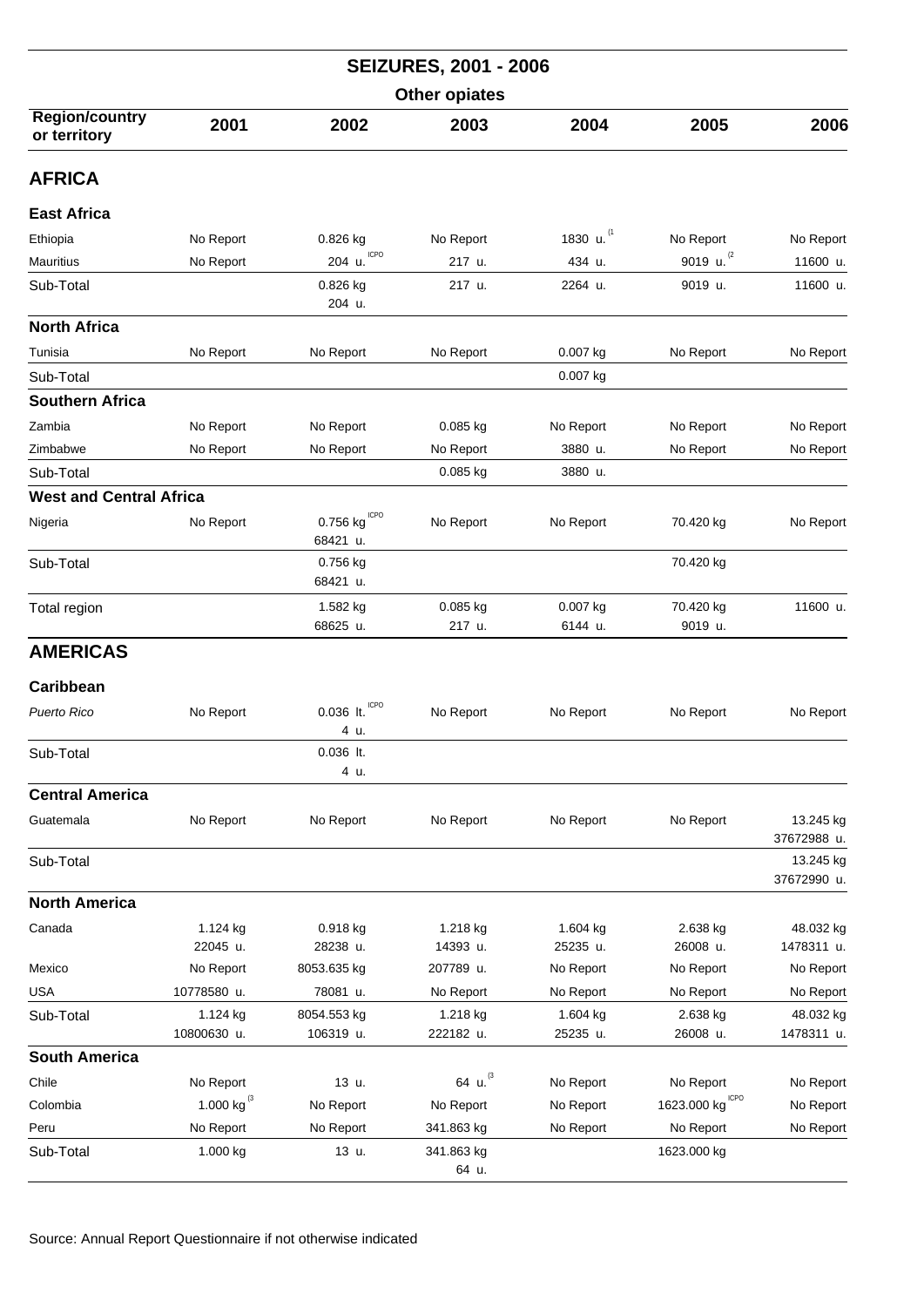|                                                  |                                |                                            | <b>SEIZURES, 2001 - 2006</b> |                          |                                     |                          |
|--------------------------------------------------|--------------------------------|--------------------------------------------|------------------------------|--------------------------|-------------------------------------|--------------------------|
|                                                  |                                |                                            | <b>Other opiates</b>         |                          |                                     |                          |
| <b>Region/country</b><br>or territory            | 2001                           | 2002                                       | 2003                         | 2004                     | 2005                                | 2006                     |
| <b>AMERICAS</b>                                  |                                |                                            |                              |                          |                                     |                          |
| Total region                                     | 2.124 kg<br>10800630 u.        | 8054.553 kg<br>$0.036$ lt.<br>106336 u.    | 343.081 kg<br>222246 u.      | 1.604 kg<br>25235 u.     | 1625.638 kg<br>26008 u.             | 61.277 kg<br>39151300 u. |
| <b>ASIA</b>                                      |                                |                                            |                              |                          |                                     |                          |
| <b>Central Asia and Transcaucasian countries</b> |                                |                                            |                              |                          |                                     |                          |
| Armenia                                          | No Report                      | No Report                                  | No Report                    | $0.035$ kg               | 0.400 kg                            | No Report                |
| Georgia                                          | No Report                      | No Report                                  | No Report                    | 849 u.                   | No Report                           | 86.819 kg                |
| Kyrgyzstan                                       | No Report                      | No Report                                  | No Report                    | 736.840 kg <sup>(4</sup> | 1820.294 kg <sup>(4</sup>           | 1347.525 kg              |
| Tajikistan                                       | No Report                      | No Report                                  | No Report                    | 32.875 kg                | No Report                           | No Report                |
| Uzbekistan                                       | No Report                      | No Report                                  | 55.500 kg                    | No Report                | 192.792 kg                          | No Report                |
| Sub-Total                                        |                                |                                            | 55.500 kg                    | 769.750 kg               | 2013.486 kg                         | 1434.344 kg              |
|                                                  |                                |                                            |                              | 849 u.                   |                                     |                          |
| <b>East and South-East Asia</b>                  |                                |                                            |                              |                          |                                     |                          |
| Brunei Darussalam                                | 1413 u.                        | $0.003\,$ lt. $^{(3}$<br>2565 u.           | 25 u. $^{(3)}$               | 3 u.                     | No Report                           | No Report                |
| Hong Kong SAR,<br>China                          | 5.200 lt.                      | 4930 u.                                    | 9574 u. (3                   | 1046.000 lt.             | No Report                           | No Report                |
|                                                  | 3306 u.                        |                                            |                              | 3480 u.                  |                                     |                          |
| Indonesia                                        | $0.000$ kg $^{\text{Govt}}$    | Govt<br>0.000 kg                           | 4000 u.                      | $0.016$ kg               | 27 u. $^{(3)}$                      | 75 u.                    |
| Japan                                            | No Report                      | <b>ICPO</b><br>579 u.                      | No Report                    | No Report                | $0.100$ kg $10^{10}$                | No Report                |
| Macau SAR, China                                 | No Report                      | ICPO<br>52 u.                              | No Report                    | No Report                | No Report                           | No Report                |
| Malaysia                                         | No Report                      | No Report                                  | No Report                    | No Report                | <b>ICPO</b><br>489841 u.            | No Report                |
| Myanmar                                          | No Report                      | 338.454 lt. (5                             | 98.827 kg<br>101.510 lt.     | 82.009 kg<br>30 u.       | 178.067 kg<br>17 u.                 | 338.014 kg               |
| Singapore                                        | 0.022 kg $^{(6)}$<br>502 u.    | No Report                                  | No Report                    | No Report                | No Report                           | No Report                |
| Thailand                                         | No Report                      | 1057.000 kg CPO                            | No Report                    | No Report                | 145.000 kg<br>372.000 lt.<br>820 u. | No Report                |
| Sub-Total                                        | 0.022 kg                       | 1057.000 kg                                | 98.827 kg                    | 82.025 kg                | 323.167 kg                          | 338.014 kg               |
|                                                  | 5.200 lt.                      | 338.457 lt.                                | 101.510 lt.                  | 1046.000 lt.             | 372.000 lt.                         | 75 u.                    |
|                                                  | 5221 u.                        | 8126 u.                                    | 13599 u.                     | 3513 u.                  | 490705 u.                           |                          |
| <b>Near and Middle East /South-West Asia</b>     |                                |                                            |                              |                          |                                     |                          |
| Afghanistan                                      | No Report                      | No Report                                  | 498.000 lt.                  | No Report                | No Report                           | No Report                |
| Bahrain                                          | No Report                      | 58 u.                                      | No Report                    | 150 u.                   | 216 u.                              | No Report                |
| Iran                                             | No Report<br>1.000 kg $^{(3)}$ | No Report                                  | 1777.000 kg                  | 6174.000 kg              | 6319.000 kg                         | 11938.000 kg             |
| Iraq                                             |                                | No Report<br>$2.600$ kg $\mathrm{^{ICPO}}$ | No Report                    | No Report                | No Report                           | No Report                |
| Israel                                           | No Report                      |                                            | No Report                    | No Report                | No Report                           | No Report                |
| Lebanon                                          | No Report                      | No Report                                  | No Report                    | No Report                | $2.100$ kg $\mathrm{^{ICPO}}$       | No Report                |
| Pakistan                                         | No Report                      | 21757.000 kg CPO                           | No Report                    | 111700 u.                | No Report                           | No Report                |
| United Arab Emirates                             | No Report                      | 0.030 kg $^{(3)}$                          | 0.017 kg                     | 12.000 kg                | No Report                           | No Report                |
| Sub-Total                                        | 1.000 kg                       | 21759.630 kg<br>58 u.                      | 1777.017 kg<br>498.000 lt.   | 6186.000 kg<br>111850 u. | 6321.100 kg<br>216 u.               | 11938.000 kg             |
| <b>South Asia</b>                                |                                |                                            |                              |                          |                                     |                          |
| Bangladesh                                       | 2763 $u.$ Govt                 | 290.475 kg                                 | 376.800 kg $^{(7)}$          | 261.330 kg               | 74587 u.                            | 302.900 kg               |
|                                                  |                                | 108356 u.                                  | 70879 u.                     | 83860 u.                 |                                     | 46995 u.                 |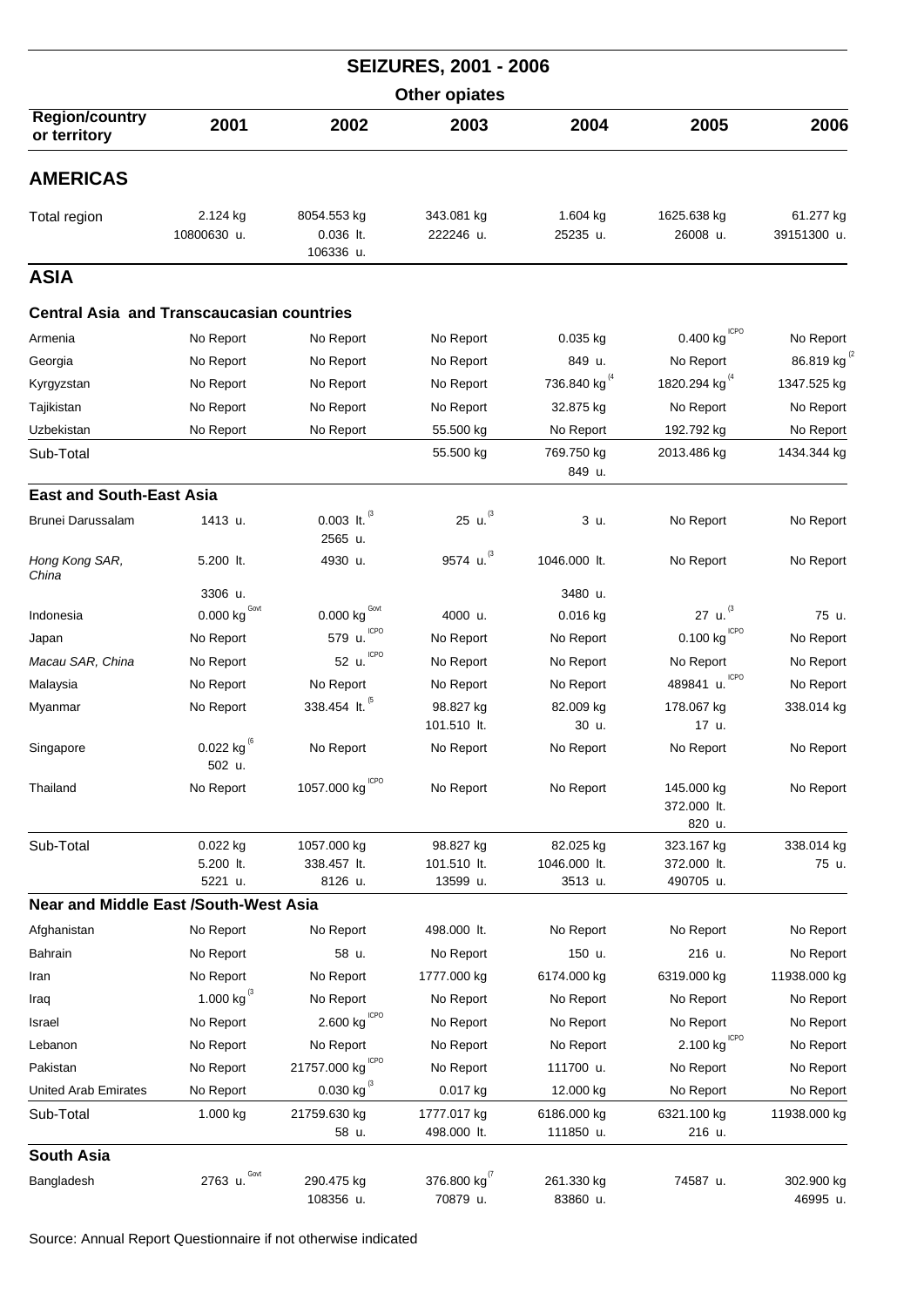| <b>SEIZURES, 2001 - 2006</b>          |                                  |                                          |                                        |                                          |                                         |                          |  |  |
|---------------------------------------|----------------------------------|------------------------------------------|----------------------------------------|------------------------------------------|-----------------------------------------|--------------------------|--|--|
|                                       |                                  |                                          | <b>Other opiates</b>                   |                                          |                                         |                          |  |  |
| <b>Region/country</b><br>or territory | 2001                             | 2002                                     | 2003                                   | 2004                                     | 2005                                    | 2006                     |  |  |
| <b>ASIA</b>                           |                                  |                                          |                                        |                                          |                                         |                          |  |  |
| <b>South Asia</b>                     |                                  |                                          |                                        |                                          |                                         |                          |  |  |
| Nepal                                 | No Report                        | 35.000 lt. ICPO                          | No Report                              | No Report                                | No Report                               | 7643 u.                  |  |  |
| Sub-Total                             | 2763 u.                          | 290.475 kg<br>35.000 lt.<br>108356 u.    | 376.800 kg<br>70879 u.                 | 261.330 kg<br>83860 u.                   | 74587 u.                                | 302.900 kg<br>54638 u.   |  |  |
| Total region                          | 1.022 kg<br>5.200 lt.<br>7984 u. | 23107.100 kg<br>373.457 lt.<br>116540 u. | 2308.144 kg<br>599.510 lt.<br>84478 u. | 7299.105 kg<br>1046.000 lt.<br>200072 u. | 8657.753 kg<br>372.000 lt.<br>565508 u. | 14013.260 kg<br>54713 u. |  |  |
| <b>EUROPE</b>                         |                                  |                                          |                                        |                                          |                                         |                          |  |  |
| <b>East Europe</b>                    |                                  |                                          |                                        |                                          |                                         |                          |  |  |
| <b>Belarus</b>                        | $0.088$ kg $\frac{Govt}{G}$      | 0.361 $\text{kg}^{\text{\tiny{lCPO}}}$   | 0.194 $\text{kg}^{\text{Govt}}$        | 21.954 kg $^{Gout (8)}$                  | No Report                               | No Report                |  |  |
| Moldova, Rep.                         | No Report                        | Govt (9<br>171.720 kg                    | No Report                              | 10450 u.                                 | 1070 u. (10)                            | No Report                |  |  |
| <b>Russian Federation</b>             | 21469.675 kg                     | 93.446 kg $^{ICPO}$                      | 1003.626 kg                            | 3.814 kg                                 | 3399.000 kg                             | No Report                |  |  |
| Ukraine                               | No Report                        | 20.000 kg                                | No Report                              | No Report                                | <b>ICPO</b><br>1823 u.                  | No Report                |  |  |
| Sub-Total                             | 21469.760 kg                     | 285.527 kg                               | 1003.820 kg                            | 25.768 kg<br>10450 u.                    | 3399.000 kg<br>2893 u.                  |                          |  |  |
| <b>Southeast Europe</b>               |                                  |                                          |                                        |                                          |                                         |                          |  |  |
| Albania                               | No Report                        | 21 u. $(1)$                              | No Report                              | No Report                                | No Report                               | No Report                |  |  |
| Croatia                               | No Report                        | <b>ICPO</b><br>4047 u.                   | No Report                              | No Report                                | 27.000 $\text{kg}^{\text{ICPO}}$        | No Report                |  |  |
| Romania                               | No Report                        | $0.046$ kg $10P0$                        | No Report                              | $0.114$ kg<br>169 u.                     | No Report                               | No Report                |  |  |
| Sub-Total                             |                                  | 0.046 kg<br>4068 u.                      |                                        | $0.114$ kg<br>169 u.                     | 27.000 kg                               |                          |  |  |
| <b>West &amp; Central Europe</b>      |                                  |                                          |                                        |                                          |                                         |                          |  |  |
| Belgium                               | UNODC (11<br>15.070 kg           | No Report                                | 0.080 kg                               | No Report                                | No Report                               | No Report                |  |  |
| Cyprus                                | No Report                        | $0.200$ kg $^{\mathrm{ICPO}}$<br>70 u.   | 39 $u^{3}$                             | No Report                                | No Report                               | No Report                |  |  |
| Estonia                               | No Report                        | 0.076 kg                                 | 0.151 kg                               | No Report                                | 1.000 $kg^{\text{ICPO}}$                | 0.851 kg                 |  |  |
| Finland                               | 31967 u.                         | 18700 u.                                 | 37300 u.                               | 32970 u.                                 | 33478 u. (12                            | 22979 u.                 |  |  |
| Greece                                | 0.070 kg<br>1466 u.              | 1576 u.                                  | No Report                              | No Report                                | No Report                               | No Report                |  |  |
| Hungary                               | 262 u.                           | 222 u.                                   | No Report                              | No Report                                | No Report                               | No Report                |  |  |
| Ireland                               | No Report                        | 6.895 It. $CPO$<br>252 u.                | No Report                              | 245 u.                                   | No Report                               | No Report                |  |  |
| Italy                                 | No Report                        | <b>ICPO</b><br>5.447 kg<br>22442 u.      | No Report                              | No Report                                | ICPO <sub>(3</sub><br>5 u.              | No Report                |  |  |
| Latvia                                | No Report                        | No Report                                | $0.001$ kg                             | No Report                                | No Report                               | No Report                |  |  |
| Lithuania                             | No Report                        | $0.001$ kg $CPO$                         | No Report                              | No Report                                | No Report                               | 0.221 kg<br>28 u.        |  |  |
| Malta                                 | No Report                        | 0.230 lt. $CPO$                          | No Report                              | No Report                                | 26 u.                                   | No Report                |  |  |
| Monaco                                | No Report                        | $0.003$ lt. $10^{10}$                    | No Report                              | No Report                                | No Report                               | No Report                |  |  |
| Norway                                | 0.255 kg<br>18879 u.             | 0.756 kg<br>68421 u.                     | 0.779 kg<br>14190 u.                   | 0.855 kg<br>12636 u.                     | 0.343 kg<br>11295 u.                    | 0.024 kg<br>20021 u.     |  |  |
| Poland                                | No Report                        | 193.000 kg <sup>(13</sup>                | 1551.000 kg                            | No Report                                | No Report                               | No Report                |  |  |
| Portugal                              | 20.910 kg<br>22 u.               | 0.009 kg<br>2 u.                         | 0.017 kg<br>36 u.                      | 225 u.                                   | 165 u. $^{(2)}$                         | 117 u.                   |  |  |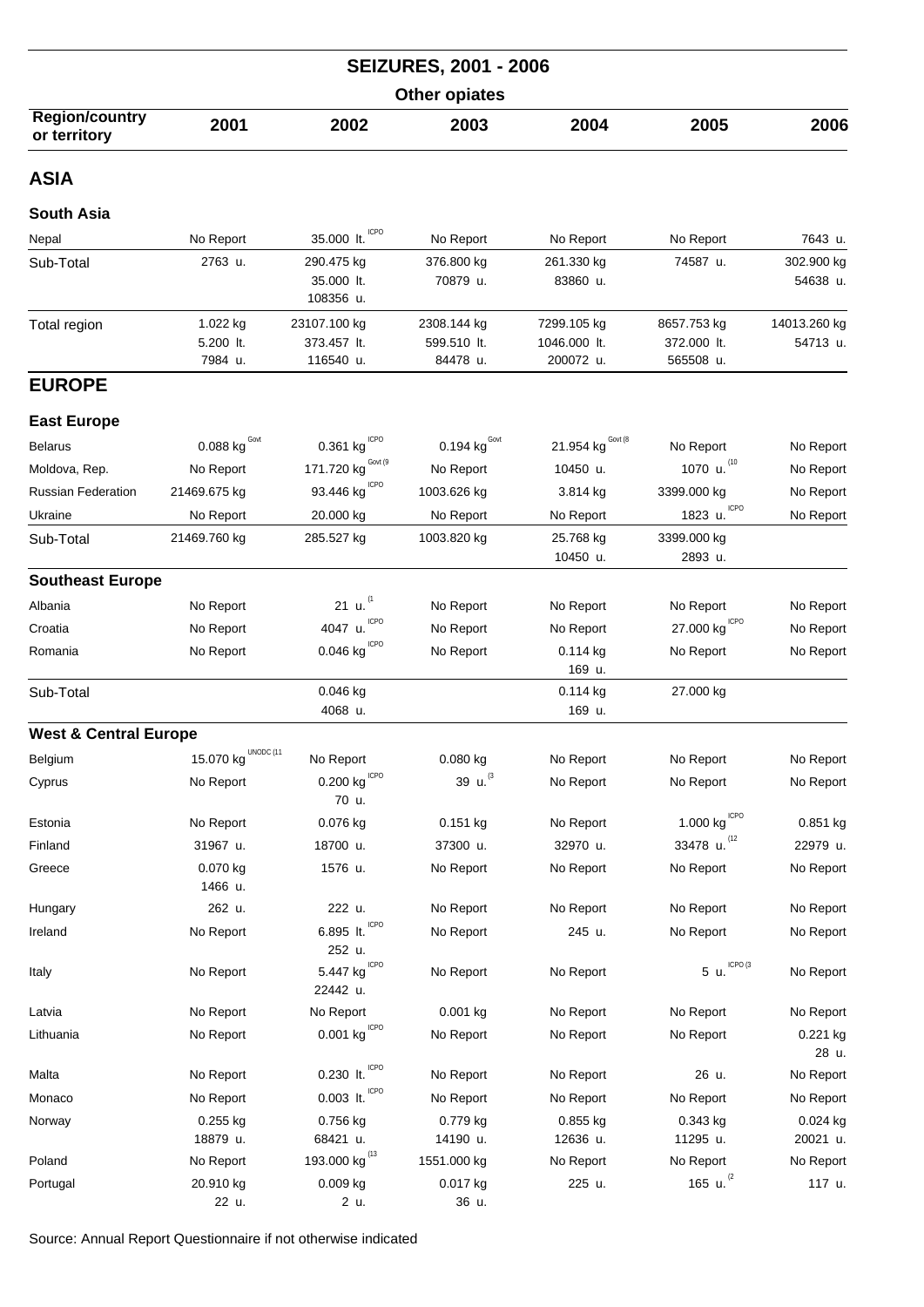| <b>SEIZURES, 2001 - 2006</b>          |                                          |                                          |                                         |                                          |                                          |                                          |  |  |
|---------------------------------------|------------------------------------------|------------------------------------------|-----------------------------------------|------------------------------------------|------------------------------------------|------------------------------------------|--|--|
| <b>Other opiates</b>                  |                                          |                                          |                                         |                                          |                                          |                                          |  |  |
| <b>Region/country</b><br>or territory | 2001                                     | 2002                                     | 2003                                    | 2004                                     | 2005                                     | 2006                                     |  |  |
| <b>EUROPE</b>                         |                                          |                                          |                                         |                                          |                                          |                                          |  |  |
| <b>West &amp; Central Europe</b>      |                                          |                                          |                                         |                                          |                                          |                                          |  |  |
| Slovakia                              | No Report                                | 21 u.                                    | No Report                               | 2 u.                                     | No Report                                | $0.012$ lt.                              |  |  |
| Spain                                 | 7708 u.                                  | <b>ICPO</b><br>742 u.                    | No Report                               | No Report                                | 14 u. ICPO                               | No Report                                |  |  |
| Sweden                                | No Report                                | 4629 u.                                  | No Report                               | No Report                                | No Report                                | No Report                                |  |  |
| Switzerland                           | No Report                                | <b>ICPO</b><br>4079 u.                   | No Report                               | No Report                                | No Report                                | No Report                                |  |  |
| United Kingdom                        | 1146.641 kg                              | No Report                                | No Report                               | No Report                                | No Report                                | No Report                                |  |  |
| Sub-Total                             | 1182.946 kg                              | 199.489 kg                               | 1552.028 kg                             | 0.855 kg                                 | 1.343 kg                                 | 1.096 kg                                 |  |  |
|                                       | 60304 u.                                 | 7.128 lt.<br>121156 u.                   | 51565 u.                                | 46078 u.                                 | 44983 u.                                 | 0.012 lt.<br>43145 u.                    |  |  |
| Total region                          | 22652.710 kg<br>60304 u.                 | 485.062 kg<br>7.128 lt.<br>125224 u.     | 2555.848 kg<br>51565 u.                 | 26.737 kg<br>56697 u.                    | 3427.343 kg<br>47876 u.                  | 1.096 kg<br>0.012 lt.<br>43145 u.        |  |  |
| <b>OCEANIA</b>                        |                                          |                                          |                                         |                                          |                                          |                                          |  |  |
| Oceania                               |                                          |                                          |                                         |                                          |                                          |                                          |  |  |
| Australia                             | 6.786 kg $^{Gout. (14)}$                 | No Report                                | 5.776 kg <sup>(15</sup>                 | 0.006 kg                                 | 0.025 kg $^{Govt}$                       | 3.265 kg                                 |  |  |
| New Zealand                           | No Report                                | 0.461 kg<br>1301 u.                      | 1.580 lt.<br>339 u.                     | No Report                                | No Report                                | No Report                                |  |  |
| Sub-Total                             | 6.786 kg                                 | $0.461$ kg<br>1301 u.                    | 5.776 kg<br>1.580 lt.<br>339 u.         | $0.006$ kg                               | $0.025$ kg                               | 3.265 kg                                 |  |  |
| Total region                          | 6.786 kg                                 | 0.461 kg<br>1301 u.                      | 5.776 kg<br>1.580 lt.<br>339 u.         | $0.006$ kg                               | 0.025 kg                                 | 3.265 kg                                 |  |  |
| <b>TOTAL</b>                          | 22662.640 kg<br>5.200 lt.<br>10868910 u. | 31648.760 kg<br>380.621 lt.<br>418026 u. | 5212.934 kg<br>601.090 lt.<br>358845 u. | 7327.459 kg<br>1046.000 lt.<br>288148 u. | 13781.180 kg<br>372.000 lt.<br>648411 u. | 14078.900 kg<br>0.012 lt.<br>39260760 u. |  |  |
|                                       |                                          |                                          |                                         |                                          |                                          |                                          |  |  |

1) pethidine 2) buprenorphine 3) codeine 4) kokhnar 5) phensedyl 6) methadone and dihydrocodeine 7) including codeine preparation 8) 0.682 kg methadone & 21.272 kg liquid heroin 9) poppy solution 10) tramadol 11) Due to unavailability of 2001 data, year 2000 data were used for analysis purposes. 12) includes 24478 buprenorphine/subutex tblts 13) polish heroin (also called "compot") 14) fiscal year 15) sum of seizures reported by national, State & Territory law enforcement agencies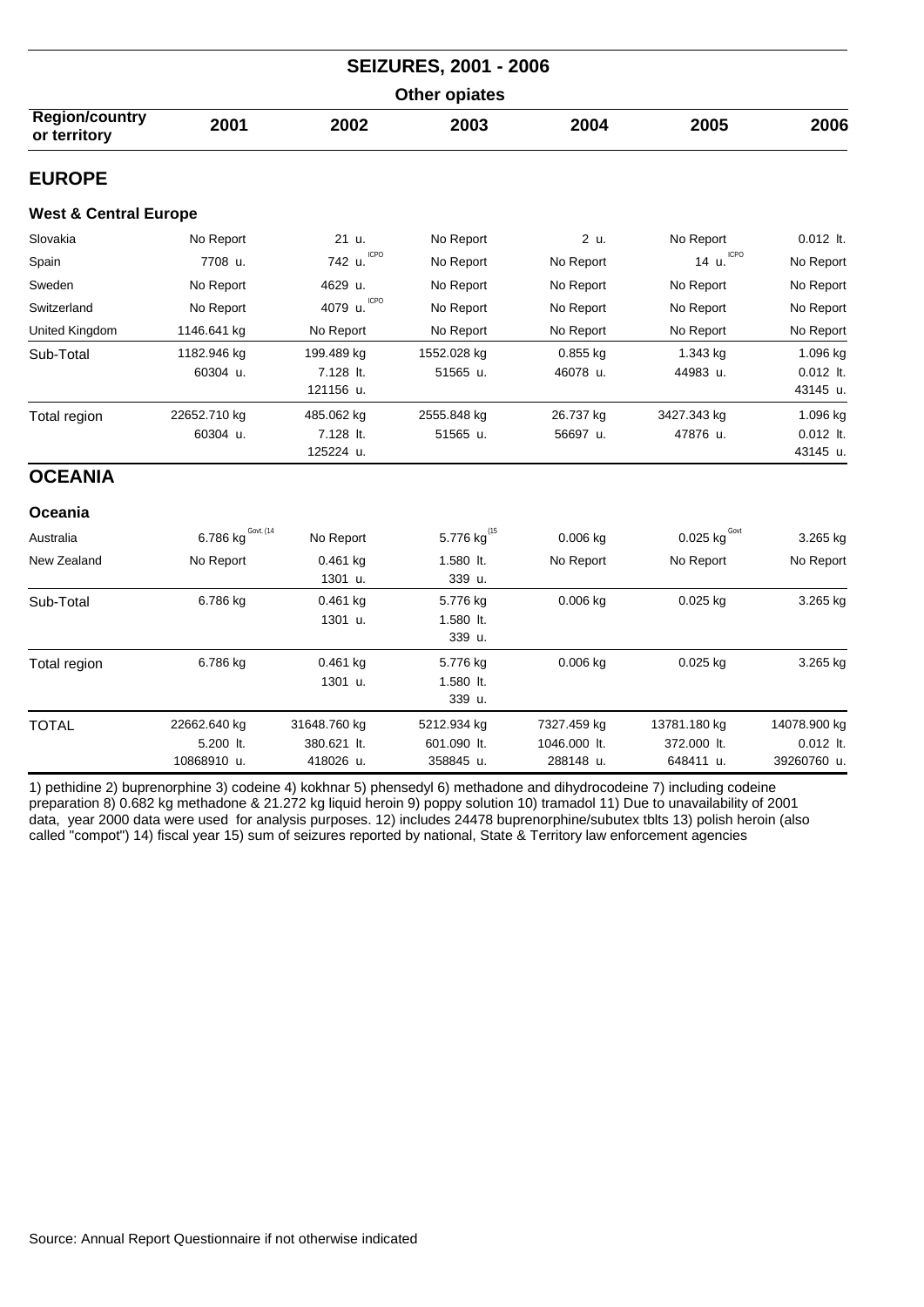| <b>SEIZURES, 2001 - 2006</b>          |                                        |                                         |                                     |                                                   |                                          |                                 |  |  |
|---------------------------------------|----------------------------------------|-----------------------------------------|-------------------------------------|---------------------------------------------------|------------------------------------------|---------------------------------|--|--|
|                                       |                                        |                                         |                                     | Cocaine (base and salts, including crack-cocaine) |                                          |                                 |  |  |
| <b>Region/country</b><br>or territory | 2001                                   | 2002                                    | 2003                                | 2004                                              | 2005                                     | 2006                            |  |  |
| <b>AFRICA</b>                         |                                        |                                         |                                     |                                                   |                                          |                                 |  |  |
| <b>East Africa</b>                    |                                        |                                         |                                     |                                                   |                                          |                                 |  |  |
| Burundi                               | No Report                              | No Report                               | No Report                           | No Report                                         | 1.400 $\text{kg}^{\text{ICPO}}$          | No Report                       |  |  |
| Kenya                                 | $0.207$ kg $^{Govt}$                   | 18.584 $kgGovt$                         | 3.930 kg                            | 1142.795 kg                                       | 10.476 kg HNLF                           | 10.768 $\text{kg}^{\text{WCO}}$ |  |  |
| <b>Mauritius</b>                      | No Report                              | No Report                               | No Report                           | No Report                                         | No Report                                | 2.149 kg                        |  |  |
| Rwanda                                | No Report                              | 4.000 kg                                | No Report                           | 35.009 kg                                         | No Report                                | No Report                       |  |  |
| Tanzania, U.R.                        | $7.339$ kg <sup>Govt</sup>             | $2.461$ kg <sup>Govt</sup>              | $1.727$ kg <sup>Govt</sup>          | $\underline{0.620}$ kg <sup>Govt</sup>            | $0.362$ kg <sup>Govt</sup>               | 4.131 kg <sup>Govt</sup>        |  |  |
| Sub-Total                             | 7.546 kg                               | 25.045 kg                               | 5.657 kg                            | 1178.424 kg                                       | 12.238 kg                                | 17.048 kg                       |  |  |
| <b>North Africa</b>                   |                                        |                                         |                                     |                                                   |                                          |                                 |  |  |
| Algeria                               | 0.288 $\text{kg}^{\text{\tiny{lCPO}}}$ | 0.268 kg                                | 9.508 kg                            | 0.152 kg                                          | 0.070 kg                                 | 7.773 kg                        |  |  |
| Egypt                                 | 0.720 $\text{kg}^{\text{Govt}}$        | $4.070$ $\text{kg}$ $^{\text{Govt}}$    | $0.550$ kg <sup>Govt</sup>          | $2.030$ $\text{kg}$ $^{\text{Govt}}$              | 0.053 $\text{kg}^{\text{Govt}}$          | 0.070 kg                        |  |  |
| Libya                                 | $0.531$ kg <sup>F.O</sup>              | $0.359$ kg <sup>F.O</sup>               | $2.060$ $\text{kg}^{\text{F.0}}$    | 0.011 kg <sup>F.0</sup>                           | $0.151$ kg                               | $0.032$ kg $F.0$                |  |  |
| Morocco                               | 4.298 kg<br>103 u.                     | 15.801 kg<br>15 u.                      | 2.590 kg                            | 4.004 kg<br>77 u.                                 | 843.047 kg                               | 53.660 kg                       |  |  |
| Sudan                                 | $0.587$ kg <sup>Govt</sup>             | No Report                               | 1.922 $kgGovt$                      | $2.000$ $\mathrm{kg}^{\text{IDS}}$                | No Report                                | No Report                       |  |  |
| Tunisia                               | No Report                              | 1.055 kg                                | 0.540 kg                            | 1.005 kg                                          | 0.030 kg                                 | 29.667 kg                       |  |  |
| Sub-Total                             | 6.424 kg<br>103 u.                     | 21.553 kg<br>15 u.                      | 17.170 kg                           | 9.202 kg<br>77 u.                                 | 843.351 kg                               | 91.202 kg                       |  |  |
| <b>Southern Africa</b>                |                                        |                                         |                                     |                                                   |                                          |                                 |  |  |
| Angola                                | 20.745 $\text{kg}^{\text{ICPO}}$       | No Report                               | No Report                           | No Report                                         | HNLF<br>8.988 kg                         | No Report                       |  |  |
| Botswana                              | No Report                              | No Report                               | No Report                           | No Report                                         | $0.600$ $\mathrm{kg}$ $^{\mathrm{ICPO}}$ | 0.157 kg                        |  |  |
| Malawi                                | 0.250 kg                               | No Report                               | 20.283 kg                           | 2.394 kg                                          | No Report                                | No Report                       |  |  |
| Mozambique                            | $0.012$ kg <sup>ICPO</sup>             | No Report                               | 15.000 $\text{kg}^{\text{HNLF}}$    | No Report                                         | <b>ICPO</b><br>21.800 kg                 | $2.020$ kg $^{\rm WCO}$         |  |  |
| Namibia                               | 3.036 kg<br>100 u.                     | $0.189$ kg<br>89 u.                     | $0.056$ kg<br>79 u.                 | 15.493 kg<br>176 u.                               | $0.197$ kg<br>146 u.                     | 0.908 kg<br>257 u.              |  |  |
| South Africa                          | 155.305 kg<br>3470 u.                  | 436.499 kg                              | 776.726 kg<br>20173 u.              | 593.041 kg<br>461 u.                              | 309.561 kg                               | 360.253 kg                      |  |  |
| Swaziland                             | 1.006 kg                               | 1.058 kg                                | 4.568 kg                            | No Report                                         | <b>ICPO</b><br>0.700 kg                  | No Report                       |  |  |
| Zambia                                | Govt (1                                | 17.300 kg                               | $0.055$ kg                          | 0.006 kg                                          | $2.000 \; \mathrm{kg}^{\mathrm{ICPO}}$   | $0.073$ kg                      |  |  |
| Zimbabwe                              | No Report                              | No Report                               | No Report                           | 0.006 kg                                          | 0.005 kg                                 | $0.002$ kg                      |  |  |
| Sub-Total                             | 180.354 kg<br>3570 u.                  | 455.046 kg<br>89 u.                     | 816.688 kg<br>20252 u.              | 610.939 kg<br>637 u.                              | 343.851 kg<br>146 u.                     | 363.413 kg<br>257 u.            |  |  |
| <b>West and Central Africa</b>        |                                        |                                         |                                     |                                                   |                                          |                                 |  |  |
| Benin                                 | 31.741 $\text{kg}^{\text{HNLF}}$       | $0.050$ $\mathrm{kg}^{\mathrm{\,ICPO}}$ | $0.013$ $\mathrm{kg}^\mathrm{HNLF}$ | 291.670 kg $^{\text{HNLF}}$                       | 28.193 $\text{kg}^{\text{HNLF}}$         | 28.200 kg INCSR                 |  |  |
| <b>Burkina Faso</b>                   | No Report                              | No Report                               | $0.028$ kg                          | $0.163$ $\mathrm{kg}^{\mathrm{HNLF}}$             | $0.028$ kg                               | 0.011 kg                        |  |  |
| Cameroon                              | No Report                              | No Report                               | No Report                           | 2.400 kg                                          | 2.004 kg                                 | 4.400 kg                        |  |  |
| Cape Verde                            | 7.419 $kg^{\text{Govt}}$               | 41.824 $kgGovt$                         | 113.267 $kg^{\text{Govt}}$          | 335.680 $kgGovt$                                  | 157.000 $\text{kg}^{\text{Govt}}$        | 42.125 kg                       |  |  |
| Congo, Rep.                           | $0.020$ kg                             | $0.611$ kg                              | $0.800$ kg                          | $8.005$ kg                                        | 0.200 kg                                 | 1.400 kg                        |  |  |
| Côte d'Ivoire                         | 1.048 kg                               | 3.150 kg                                | No Report                           | No Report                                         | $0.070$ kg <sup>ICPO</sup>               | $0.445$ kg                      |  |  |
| Gabon                                 | No Report                              | No Report                               | No Report                           | No Report                                         | $0.100$ kg $CPO$                         | 0.108 kg                        |  |  |
| Gambia                                | 7.000 kg                               | No Report                               | $0.107$ kg <sup>Govt</sup>          | No Report                                         | 17.137 $\text{kg}^{\text{HNLF}}$         | No Report                       |  |  |
| Ghana                                 | No Report                              | 10.400 kg                               | 15.370 kg                           | 616.678 kg                                        | 661.200 kg <sup>ICPO</sup>               | No Report                       |  |  |
| Guinea                                | No Report                              | No Report                               | 0.771 kg                            | 0.097 $\text{kg}^{\text{Govt}}$                   | 40.000 $\text{kg}^{\text{Govt}}$         | 8.500 kg                        |  |  |
| Liberia                               | No Report                              | No Report                               | No Report                           | No Report                                         | No Report                                | 0.294 kg<br>100 u.              |  |  |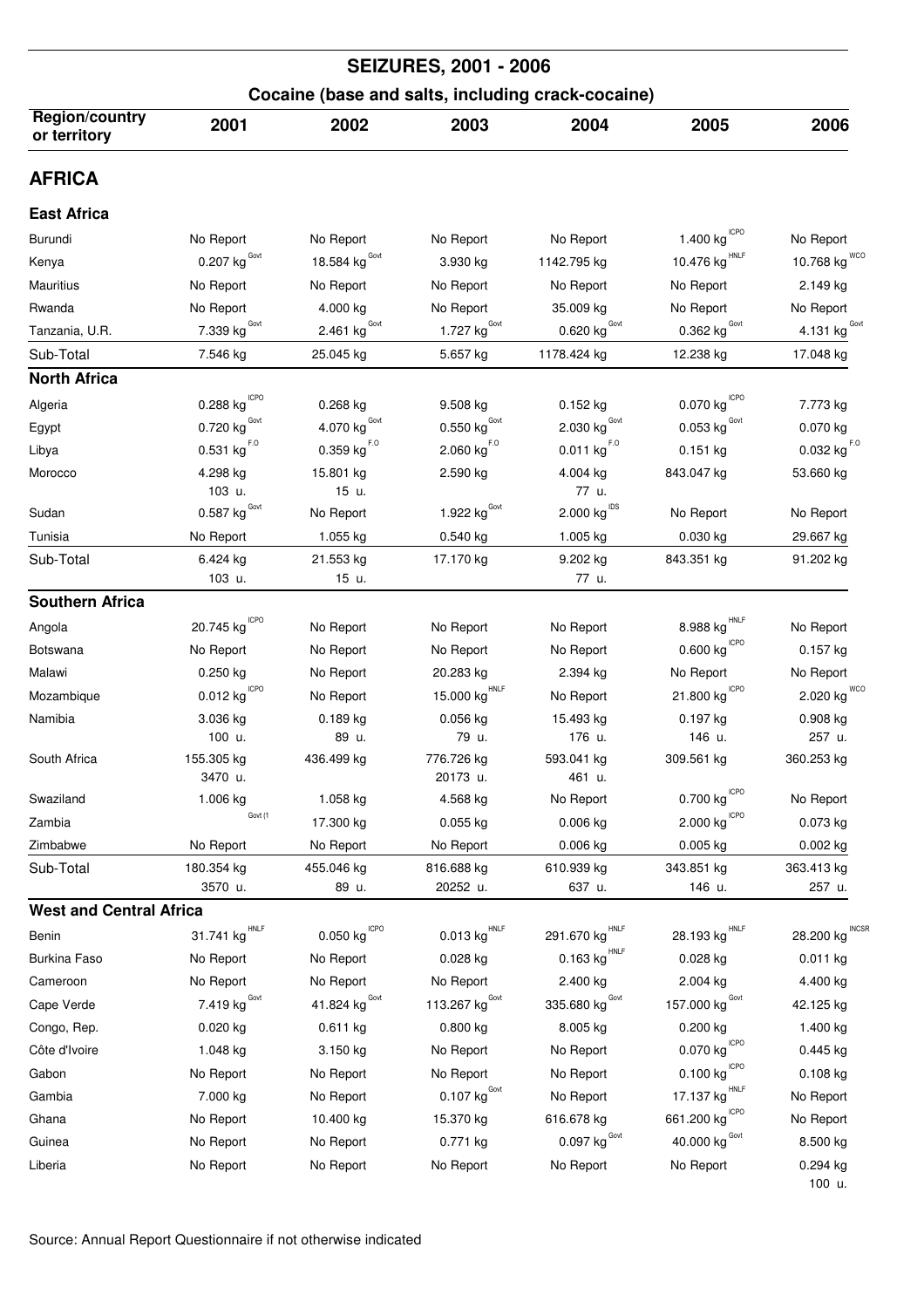| <b>SEIZURES, 2001 - 2006</b>                      |                                          |                                                      |                                         |                                       |                                                  |                        |  |  |
|---------------------------------------------------|------------------------------------------|------------------------------------------------------|-----------------------------------------|---------------------------------------|--------------------------------------------------|------------------------|--|--|
| Cocaine (base and salts, including crack-cocaine) |                                          |                                                      |                                         |                                       |                                                  |                        |  |  |
| <b>Region/country</b><br>or territory             | 2001                                     | 2002                                                 | 2003                                    | 2004                                  | 2005                                             | 2006                   |  |  |
| <b>AFRICA</b>                                     |                                          |                                                      |                                         |                                       |                                                  |                        |  |  |
| <b>West and Central Africa</b>                    |                                          |                                                      |                                         |                                       |                                                  |                        |  |  |
| Mali                                              | No Report                                | No Report                                            | No Report                               | No Report                             | $1.000$ $\mathrm{kg}^{\mathrm{\,ICPO}}$<br>35 u. | No Report              |  |  |
| Niger                                             | No Report                                | 2.980 $\text{kg}^{\text{Govt}}$                      | 2.200 $\text{kg}^{\text{Govt}}$         | $0.759$ kg <sup>HNLF</sup>            | No Report                                        | 0.057 kg               |  |  |
| Nigeria                                           | 195.823 kg                               | 35.347 kg                                            | 134.983 kg                              | 124.470 kg Govt                       | 395.910 kg                                       | 14435.880 kg           |  |  |
| Senegal                                           | No Report                                | $0.837$ kg <sup>ICPO</sup>                           | No Report                               | No Report                             | <b>ICPO</b><br>18.500 kg                         | 27.817 kg              |  |  |
| Sierra Leone                                      | No Report                                | No Report                                            | No Report                               | 6.000 kg <sup>IDS</sup>               | No Report                                        | No Report              |  |  |
| Togo                                              | 29.927 kg                                | 3.051 kg                                             | $1.775$ kg <sup>HNLF</sup>              | 412.001 kg                            | 43.615 kg                                        | 29.688 kg              |  |  |
| Sub-Total                                         | 272.978 kg                               | 98.250 kg                                            | 269.313 kg                              | 1797.922 kg                           | 1364.957 kg<br>35 u.                             | 14578.930 kg<br>100 u. |  |  |
| Total region                                      | 467.302 kg<br>3673 u.                    | 599.894 kg<br>104 u.                                 | 1108.828 kg<br>20252 u.                 | 3596.488 kg<br>714 u.                 | 2564.397 kg<br>181 u.                            | 15050.590 kg<br>357 u. |  |  |
| <b>AMERICAS</b>                                   |                                          |                                                      |                                         |                                       |                                                  |                        |  |  |
| Caribbean                                         |                                          |                                                      |                                         |                                       |                                                  |                        |  |  |
| Anguilla                                          | 926.000 kg <sup>F.0</sup>                | No Report                                            | No Report                               | $0.008$ kg                            | 4.960 kg                                         | No Report              |  |  |
| Antigua & Barbuda                                 | 767.000 kg <sup>F.0</sup>                | No Report                                            | 62.000 $\text{kg}^{\text{INCSR}}$       | 25.000 $\text{kg}^{\text{INCSR}}$     | No Report                                        | No Report              |  |  |
| Aruba                                             | 266.000 $\text{kg}^{F.0}$                | 490.681 $kgICPO$                                     | 1.000 $\text{kg}^{\text{IDS}}$          | 274.012 kg                            | 598.200 kg                                       | 29.841 kg              |  |  |
| Bahamas                                           | 1469.000 kg<br>3238 u.                   | 2477.273 kg                                          | 4361.124 kg                             | 740.260 kg <sup>(2</sup>              | 1001.000 $\text{kg}^{\text{INCSR}}$              | No Report              |  |  |
| <b>Barbados</b>                                   | 83.000 $\text{kg}^{\text{F},\text{O}}$   | No Report                                            | 97.000 $\text{kg}^{\text{INCSR}}$       | 37.000 $\text{kg}^{\text{INCSR}}$     | <b>INCSR</b><br>57.000 kg<br>$0.750$ lt.         | No Report              |  |  |
| Bermuda                                           | 667.000 kg <sup>F.0</sup>                | 8.860 kg                                             | $0.700$ kg $^{1DS}$                     | No Report                             | 10.000 kg $C^{CPO}$                              | 5.130 kg               |  |  |
| British Virgin Isl.                               | 2159.040 kg<br>34 u.                     | No Report                                            | No Report                               | 0.272 kg                              | No Report                                        | No Report              |  |  |
| Cayman Isl.                                       | 1006.817 kg<br>40874 u.                  | 404.825 kg<br>28199 u.                               | 6.007 kg                                | No Report                             | No Report                                        | No Report              |  |  |
| Cuba                                              | 1278.000 $\text{kg}^{\text{F},\text{O}}$ | <b>ICPO</b><br>406.001 kg                            | $506.500$ $\mathrm{kg}^{\mathrm{HONL}}$ | 309.050 kg $^{\text{INCSR}}$          | <b>INCSR</b><br>282.000 kg                       | No Report              |  |  |
| Dominica                                          | $6.000$ $\text{kg}^{\text{F},\text{O}}$  | $4.526$ kg <sup>ICPO</sup>                           | 8.700 $\text{kg}^{\text{IDS}}$          | 0.323 kg                              | 0.499 kg                                         | No Report              |  |  |
| Dominican Rep.                                    | 1913.944 kg                              | HONLC<br>2295.200 kg                                 | 735.703 kg                              | 2242.670 kg                           | 2247.454 kg                                      | 5105.277 kg            |  |  |
| Grenada                                           | 53.389 kg                                | 77.320 $kg^{ICPO}$                                   | $8.500 \; \mathrm{kg}^{\text{IDS}}$     | 24.000 kg $^{\text{INCSR}}$<br>719 u. | 16.019 kg<br>700 u.                              | 21.000 kg<br>776 u.    |  |  |
| Guadeloupe                                        | 593.000 kg <sup>F.0</sup>                | No Report                                            | $608.500$ $\mathrm{kg}^\mathrm{IDS}$    | No Report                             | No Report                                        | No Report              |  |  |
| Haiti                                             | 414.000 kg                               | 272.760 kg                                           | $45.000 \ kg^\text{CICAD}$              | 74.900 kg                             | No Report                                        | No Report              |  |  |
| Jamaica                                           | 2950.910 kg<br>3099 u.                   | <b>ICPO</b><br>3725.000 kg<br>2750 u.                | 1586.000 $\text{kg}^{\text{INCSR}}$     | 1739.450 kg                           | 142.380 kg $^{\text{INCSR}}$                     | 111.763 kg             |  |  |
| Martinique                                        | No Report                                | No Report                                            | 1138.000 kg <sup>IDS</sup>              | No Report                             | No Report                                        | No Report              |  |  |
| Montserrat                                        | No Report                                | No Report                                            | No Report                               | 0.054 kg                              | No Report                                        | 0.007 kg               |  |  |
| <b>Netherlands Antilles</b>                       | 1043.000 kg <sup>F.0</sup>               | 2455.168 kg $^{ICPO}$                                | 7728.000 kg <sup>IDS</sup>              | 9025.000 kg Covt                      | No Report                                        | 1989.000 kg INCSR      |  |  |
| Puerto Rico                                       | 2831.000 kg $^{F.0}$                     | 208.280 $\text{kg}^{\text{\tiny{lCPO}}}$<br>76637 u. | No Report                               | No Report                             | No Report                                        | No Report              |  |  |
| St. Kitts & Nevis                                 | 20.000 $\text{kg}^{\text{F},\text{O}}$   | No Report                                            | <b>INCSR</b><br>36.000 kg               | 6.245 kg                              | 5368.000 kg $^{INCSR(3)}$                        | No Report              |  |  |
| St. Lucia                                         | 63.000 $kg^{F,0}$                        | No Report                                            | 433.000 $\text{kg}^{\text{INCSR}}$      | 100.256 kg                            | 99.000 $\text{kg}^{\text{NCSR}\left(3\right)}$   | 50.700 kg INCSR        |  |  |
| St. Vincent &<br>Grenadines                       | 207.000 kg <sup>F.0</sup>                | No Report                                            | 1.500 $\text{kg}^{\text{INCSR}}$        | 28.086 kg                             | 58.322 kg<br>749 u.                              | No Report              |  |  |

Trinidad & Tobago 821.880 kg 172.769 kg 172.771 kg 590.000 kg 1891.820 kg 1316.076 kg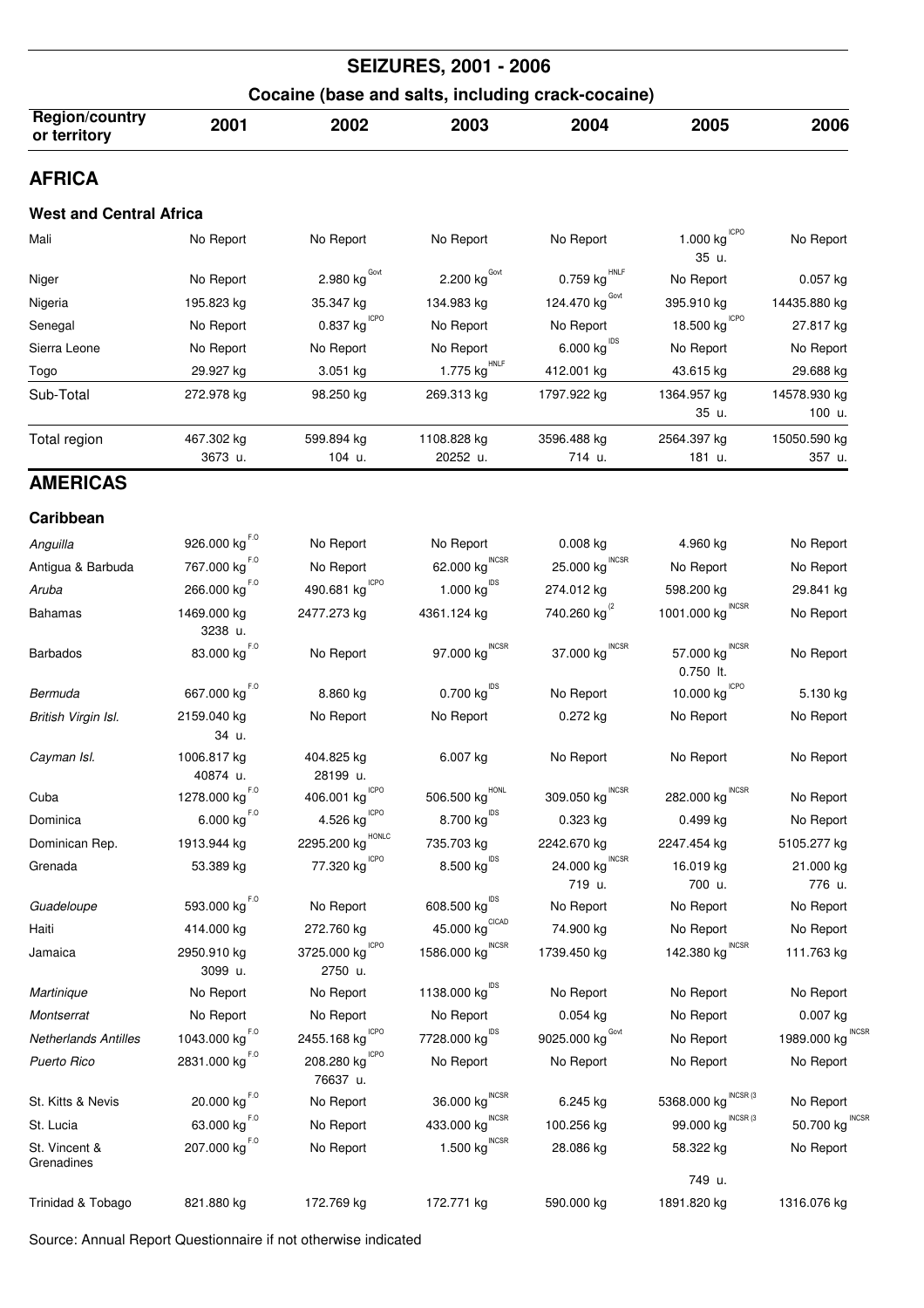|                                       | <b>SEIZURES, 2001 - 2006</b>        |                                                   |                                                   |                                                 |                                        |                                     |  |  |
|---------------------------------------|-------------------------------------|---------------------------------------------------|---------------------------------------------------|-------------------------------------------------|----------------------------------------|-------------------------------------|--|--|
|                                       |                                     | Cocaine (base and salts, including crack-cocaine) |                                                   |                                                 |                                        |                                     |  |  |
| <b>Region/country</b><br>or territory | 2001                                | 2002                                              | 2003                                              | 2004                                            | 2005                                   | 2006                                |  |  |
| <b>AMERICAS</b>                       |                                     |                                                   |                                                   |                                                 |                                        |                                     |  |  |
| Caribbean                             |                                     |                                                   |                                                   |                                                 |                                        |                                     |  |  |
| Turks & Caicos Isl.                   | $4.000$ kg <sup>F.O</sup>           | 1.689 kg                                          | 48.209 kg                                         | 0.047 kg                                        | 3.314 kg                               | 0.070 kg                            |  |  |
| Sub-Total                             | 19542.980 kg<br>47245 u.            | 13000.350 kg<br>107586 u.                         | 17584.210 kg                                      | 15216.630 kg<br>719 u.                          | 11779.970 kg<br>$0.750$ lt.<br>1449 u. | 8628.863 kg<br>776 u.               |  |  |
| <b>Central America</b>                |                                     |                                                   |                                                   |                                                 |                                        |                                     |  |  |
| <b>Belize</b>                         | 3854.857 kg                         | 7.549 $\mathrm{kg}^{\mathrm{ICPO}}$               | 56.700 $\text{kg}^{\text{INCSR}}$                 | 735.419 kg                                      | 244.279 kg                             | 90.789 kg                           |  |  |
| Costa Rica                            | 1748.600 kg Govt<br>58948 u.        | 2955.000 $\text{kg}^{\text{Govt}}$<br>100381 u.   | 4291.850 kg<br>80579 u.                           | 4590.380 kg<br>100997 u.                        | 7049.250 kg                            | 22909.562 kg                        |  |  |
| El Salvador                           | 31.545 kg                           | 2075.154 kg                                       | 2044.300 kg                                       | 2710.156 kg                                     | 38.827 kg                              | 107.374 kg                          |  |  |
| Guatemala                             | 4107.913 kg                         | 2934.265 kg                                       | 9200.504 kg                                       | 4481.000 kg                                     | 5085.077 kg                            | 287.107 kg                          |  |  |
| Honduras                              | 717.100 kg <sup>HONL</sup>          | 79.023 kg                                         | 5649.133 kg                                       | 3934.750 kg                                     | 472.709 kg                             | 2714.176 kg                         |  |  |
| Nicaragua                             | 2717.971 $\text{kg}^{\text{ICPO}}$  | 708 u.<br>2208.437 kg                             | 2357 u.<br>1110.700 $\mathrm{kg}^{\mathrm{HONL}}$ | 4101 u.<br><b>INCSR</b><br>3703.000 kg          | 1735 u.<br>6951.200 kg <sup>ICPO</sup> | 104 u.<br>9720.000 kg INCSR         |  |  |
| Panama                                | 2660.000 kg                         | 12739 u.<br>2587.700 kg <sup>HONLC</sup>          | 9487.000 kg <sup>INCSR</sup>                      | 11626 u.<br>7068.000 $\text{kg}^{\text{INCSR}}$ | 6076 u.<br>18314.300 kg<br>40381 u.    | 36000.000 kg INCSR                  |  |  |
| Sub-Total                             | 15837.980 kg                        | 12847.130 kg                                      | 31840.190 kg                                      | 27222.710 kg                                    | 38155.640 kg                           | 71829.010 kg                        |  |  |
|                                       | 58948 u.                            | 113828 u.                                         | 82936 u.                                          | 116724 u.                                       | 48192 u.                               | 104 u.                              |  |  |
| <b>North America</b>                  |                                     |                                                   |                                                   |                                                 |                                        |                                     |  |  |
| Canada                                | 1678.488 kg<br>167 u.               | 181.391 kg<br>75 u.                               | 475.574 kg<br>33 u.                               | 3176.685 kg<br>$0.525$ It.<br>20465 u.          | 2535.035 kg<br>52 u.                   | 2705.369 kg                         |  |  |
| Mexico                                | 29988.684 kg                        | 12639.347 kg                                      | 21107.238 kg                                      | 26844.196 kg                                    | 30227.400 kg                           | 21336.676 kg                        |  |  |
| <b>USA</b>                            | 106212.500 kg                       | 101904.500 kg <sup>(2</sup> )                     | 117024.800 kg                                     | 165957.000 kg                                   | 174599.000 kg                          | 146972.000 kg                       |  |  |
| Sub-Total                             | 137879.700 kg<br>167 u.             | 114725.200 kg<br>75 u.                            | 138607.600 kg<br>33 u.                            | 195977.900 kg<br>$0.525$ lt.<br>20465 u.        | 207361.400 kg<br>52 u.                 | 171014.000 kg                       |  |  |
| <b>South America</b>                  |                                     |                                                   |                                                   |                                                 |                                        |                                     |  |  |
| Argentina                             | 2286.858 kg                         | 1638.281 kg                                       | 1992.708 kg                                       | 3114.773 kg                                     | 5502.568 kg                            | 5894.702 kg<br>158 u.               |  |  |
| <b>Bolivia</b>                        | 4615.000 kg <sup>F.0</sup>          | 5103.030 kg                                       | 12881.000 $\text{kg}^{\text{F},\text{O}}$         | 8700.000 $\text{kg}^{\text{INCSR}}$             | 11461.225 kg                           | 14088.000 $\text{kg}^{\text{Govt}}$ |  |  |
| Brazil                                | 9137.265 kg Govt                    | 9415.200 kg <sup>F.0</sup>                        | 9766.702 kg                                       | 8194.545 kg                                     | 16151.520 kg                           | 14323.680 kg Govt                   |  |  |
| Chile                                 | 2428.090 kg                         | 2262.311 kg                                       | 2410.508 kg                                       | 5263.359 kg<br>2.400 lt.                        | 5370.405 kg                            | 6783.026 kg<br>24.000 lt.           |  |  |
| Colombia                              | 75087.000 kg Govt                   | 120579.000 kg Govt                                | 145601.000 kg <sup>Govt</sup>                     | 187808.370 kg                                   | 214521.090 kg                          | 181310.215 kg                       |  |  |
| Ecuador                               | 12242.000 $\text{kg}^{\text{Govt}}$ | 11212.300 $\text{kg}^{\text{Govt}}$               | 6847.590 kg <sup>Govt</sup>                       | 4778.807 kg                                     | 43361.129 kg                           | 34249.095 kg                        |  |  |
| French Guiana                         | No Report                           | No Report                                         | 74.000 kg <sup>IDS</sup>                          | No Report                                       | No Report                              | No Report                           |  |  |
| Guyana                                | 73.000 $\text{kg}^{\text{ICPO}}$    | No Report                                         | 278.783 kg                                        | 156.972 kg                                      | 49.342 kg                              | No Report                           |  |  |
| Paraguay                              | 90.000 kg HONL                      | 230.152 kg                                        | 278.991 kg                                        | 468.283 $kg$ <sup>HONLC</sup>                   | 490.984 kg Govt                        | 493.000 kg INCSR                    |  |  |
| Peru                                  | 9189.362 kg                         | 14568.175 kg                                      | 7940.540 kg                                       | 13650.083 kg                                    | 22397.900 kg                           | 19452.717 kg                        |  |  |
| Suriname                              | 2253.000 kg                         | 340.000 kg                                        | <b>INCSR</b><br>814.000 kg                        | 750.400 kg                                      | <b>INCSR</b><br>1507.000 kg            | <b>INCSF</b><br>577.000 kg          |  |  |
| Uruguay                               | 24.758 kg CPO                       | 43.013 kg                                         | 49.919 kg                                         | 66.265 kg                                       | 103.267 kg                             | 569.202 kg                          |  |  |
| Venezuela                             | 13800.940 kg                        | 17828.940 kg                                      | 32260.100 kg                                      | 31238.220 kg Govt                               | 58783.615 kg Govt                      | 39057.940 kg                        |  |  |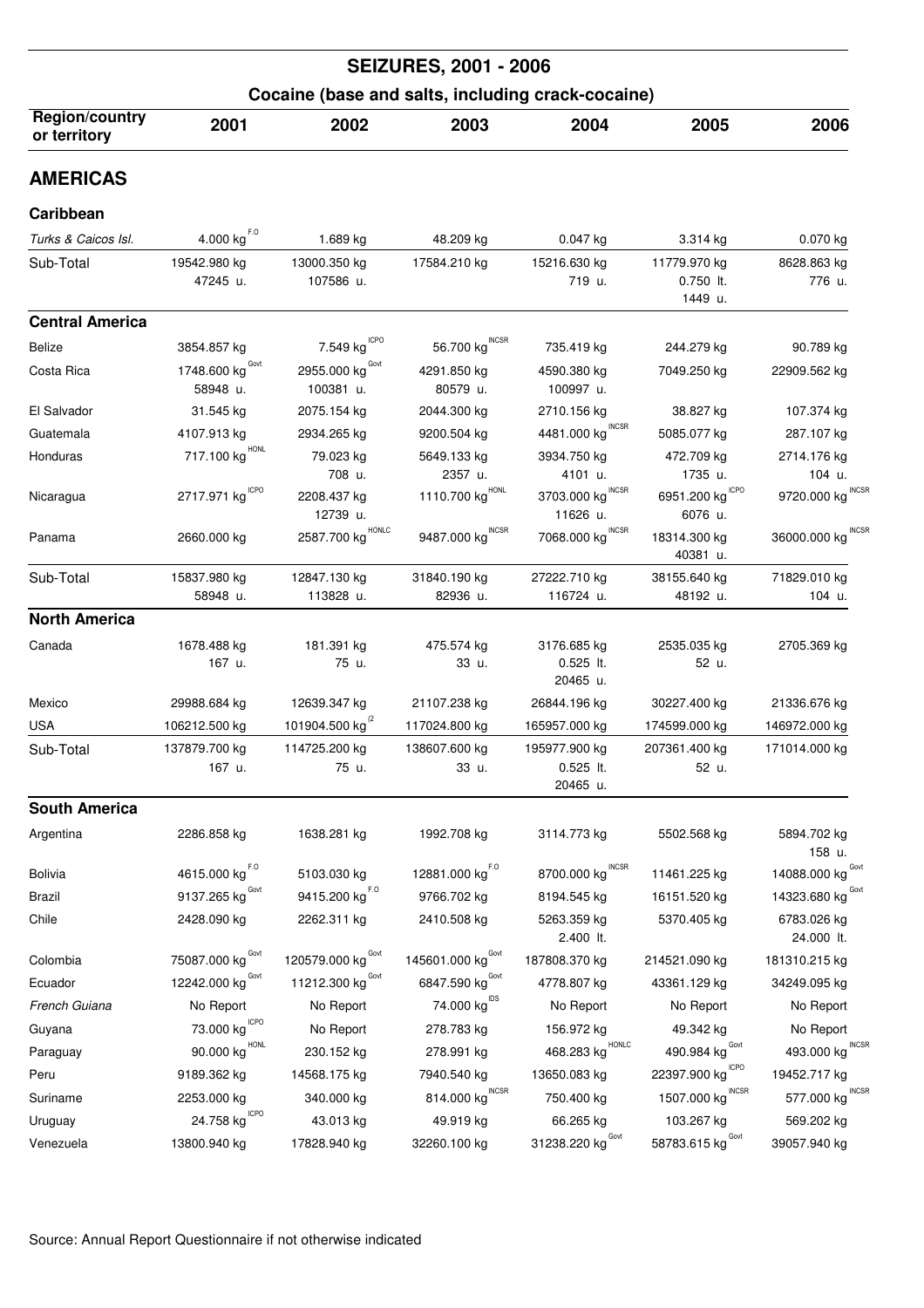|                                                   |                                  |                                         | <b>SEIZURES, 2001 - 2006</b>          |                                          |                                         |                                        |  |  |  |
|---------------------------------------------------|----------------------------------|-----------------------------------------|---------------------------------------|------------------------------------------|-----------------------------------------|----------------------------------------|--|--|--|
| Cocaine (base and salts, including crack-cocaine) |                                  |                                         |                                       |                                          |                                         |                                        |  |  |  |
| <b>Region/country</b><br>or territory             | 2001                             | 2002                                    | 2003                                  | 2004                                     | 2005                                    | 2006                                   |  |  |  |
| <b>AMERICAS</b>                                   |                                  |                                         |                                       |                                          |                                         |                                        |  |  |  |
| <b>South America</b>                              |                                  |                                         |                                       |                                          |                                         |                                        |  |  |  |
| Sub-Total                                         | 131227.300 kg                    | 183220.400 kg                           | 221195.800 kg                         | 264190.100 kg<br>2.400 lt.               | 379700.100 kg                           | 316798.600 kg<br>24.000 lt.<br>158 u.  |  |  |  |
| Total region                                      | 304487.900 kg<br>106360 u.       | 323793.100 kg<br>221489 u.              | 409227.800 kg<br>82969 u.             | 502607.300 kg<br>2.925 lt.<br>137908 u.  | 636997.100 kg<br>0.750 lt.<br>49693 u.  | 568270.500 kg<br>24.000 lt.<br>1038 u. |  |  |  |
| <b>ASIA</b>                                       |                                  |                                         |                                       |                                          |                                         |                                        |  |  |  |
| <b>Central Asia and Transcaucasian countries</b>  |                                  |                                         |                                       |                                          |                                         |                                        |  |  |  |
| Armenia                                           | No Report                        | No Report                               | No Report                             | 0.944 kg                                 | No Report                               | 0.000 kg                               |  |  |  |
| Kazakhstan                                        | $0.054 \text{ kg}^{F.0}$         | $0.119$ kg <sup>FO</sup>                | No Report                             | No Report                                | No Report                               | No Report                              |  |  |  |
| Sub-Total                                         | $0.054$ kg                       | $0.119$ kg                              |                                       | $0.944$ kg                               |                                         | 0.000 kg                               |  |  |  |
| <b>East and South-East Asia</b>                   |                                  |                                         |                                       |                                          |                                         |                                        |  |  |  |
| Cambodia                                          | No Report                        | No Report                               | No Report                             | No Report                                | $1.000$ $\text{kg}^{\text{F},\text{O}}$ | DNP<br>5.133 kg                        |  |  |  |
| China                                             | No Report                        | No Report                               | 45.000 kg                             | No Report                                | 255.800 kg                              | 358.200 $\text{kg}^{\text{DNP}}$       |  |  |  |
| Hong Kong SAR,<br>China                           | 29.700 kg                        | 8.300 kg                                | 6.630 kg                              | 55.530 kg                                | 17.005 kg                               | 14.880 kg                              |  |  |  |
| Indonesia                                         | 30.120 $\text{kg}^{\text{Govt}}$ | 2.314 kg                                | 58.116 kg                             | $6.319$ $\mathrm{kg}$ $^{\mathrm{Govt}}$ | 1.013 kg                                | 1.124 kg                               |  |  |  |
| Japan                                             | 23.716 kg                        | 16.900 kg                               | 2.500 kg                              | 85.500 kg                                | 2.993 kg                                | 9.900 kg                               |  |  |  |
| Korea, Rep.                                       | $0.111$ kg                       | $1.170$ kg <sup>ICPO</sup>              | $0.905$ kg                            | $0.008$ kg                               | No Report                               | 4.772 kg                               |  |  |  |
| Macau SAR, China                                  | No Report                        | $0.027$ kg                              | $0.001$ kg                            | $0.231$ kg                               | $0.005$ kg                              | $0.018$ kg                             |  |  |  |
| Malaysia                                          | $0.017$ kg <sup>ICPO</sup>       | No Report                               | 2.500 kg                              | $0.049$ kg                               | 5.100 kg                                | 2.218 kg                               |  |  |  |
| Mongolia                                          | 0.400 kg                         | No Report                               | No Report                             | No Report                                | No Report                               | No Report                              |  |  |  |
| Myanmar                                           | No Report                        | No Report                               | No Report                             | No Report                                | No Report                               | 1.000 $\text{kg}^{\text{DNP}}$         |  |  |  |
| Philippines                                       | No Report                        | 8.026 kg                                | No Report                             | No Report                                | 0.002 kg                                | $0.002$ kg $^{\text{DNP}}$             |  |  |  |
| Singapore                                         | No Report                        | No Report                               | No Report                             | No Report                                | $0.010$ kg                              | No Report                              |  |  |  |
| Taiwan, Prov. of China                            | 5.557 $kg^{\text{Govt}}$         | No Report                               | No Report                             | No Report                                | No Report                               | No Report                              |  |  |  |
| Thailand                                          | $4.625$ kg <sup>HNLP</sup>       | 14.730 kg <sup>ICPO</sup>               | 11.000 kg <sup>Govt.</sup>            | $7.000$ kg $^{\text{NCSR}}$              | 6.290 kg                                | 36.036 kg                              |  |  |  |
| Sub-Total                                         | 94.246 kg                        | 51.467 kg                               | 126.652 kg                            | 154.637 kg                               | 289.217 kg                              | 433.283 kg                             |  |  |  |
| Near and Middle East /South-West Asia             |                                  |                                         |                                       |                                          |                                         |                                        |  |  |  |
| Afghanistan                                       | No Report                        | No Report                               | No Report                             | 1.900 kg                                 | No Report                               | No Report                              |  |  |  |
| Bahrain                                           | No Report                        | 0.002 kg                                | No Report                             | No Report                                | 0.004 kg                                | No Report                              |  |  |  |
| Iran                                              | No Report                        | No Report                               | No Report                             | No Report                                | 26.540 kg                               | 11.000 kg                              |  |  |  |
| Israel                                            | 23.617 kg                        | 96.012 kg                               | 80.009 kg                             | 31.014 kg                                | 163.500 kg                              | No Report                              |  |  |  |
| Jordan                                            | $0.505$ kg                       | 0.188 kg                                | $9.000 \text{ kg}^{\text{INCSR}}$     | 32.000 $\text{kg}^{\text{Govt}}$         | 0.485 kg                                | 5.260 kg $^{\text{NCSR}}$              |  |  |  |
| Kuwait                                            | No Report                        | $0.002$ $\mathrm{kg}^{\mathrm{\,ICPO}}$ | $4.700$ $\mathrm{kg}^{\mathrm{ICPO}}$ | No Report                                | No Report                               | No Report                              |  |  |  |
| Lebanon                                           | 7.207 kg                         | 7.839 kg                                | 40.728 kg                             | 11.893 kg                                | 25.265 kg                               | 8.774 kg                               |  |  |  |
| Pakistan                                          | No Report                        | No Report                               | No Report                             | No Report                                | No Report                               | 1.827 kg                               |  |  |  |
| Saudi Arabia                                      | $0.046$ kg                       | $1.528$ kg <sup>ICPO</sup>              | 0.900 kg <sup>ICPO</sup>              | No Report                                | $0.300$ $\mathrm{kg}^{\mathrm{\,ICPO}}$ | No Report                              |  |  |  |
| Syria                                             | 1.031 $kg^{\text{Govt}}$         | 57.237 kg                               | 36.738 kg                             | 40.483 kg                                | 14.399 kg                               | 1.916 kg                               |  |  |  |
| <b>United Arab Emirates</b>                       | 0.007 kg                         | 0.013 kg                                | 0.408 kg                              | 0.195 kg                                 | No Report                               | No Report                              |  |  |  |
| Sub-Total                                         | 32.413 kg                        | 162.821 kg                              | 172.483 kg                            | 117.485 kg                               | 230.493 kg                              | 28.777 kg                              |  |  |  |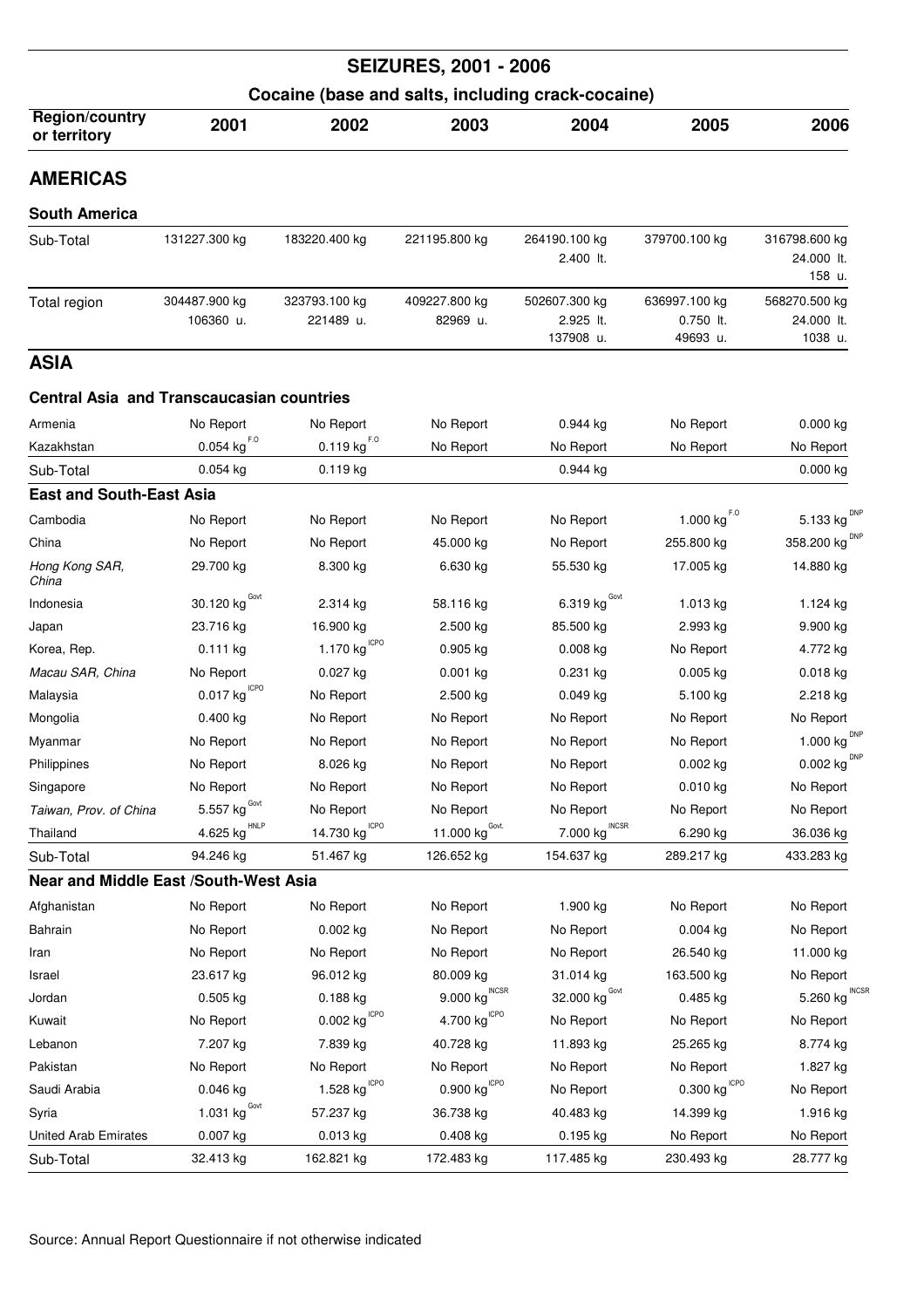| <b>SEIZURES, 2001 - 2006</b><br>Cocaine (base and salts, including crack-cocaine) |                                 |                            |                                   |                                 |                          |                          |  |  |
|-----------------------------------------------------------------------------------|---------------------------------|----------------------------|-----------------------------------|---------------------------------|--------------------------|--------------------------|--|--|
|                                                                                   |                                 |                            |                                   |                                 |                          |                          |  |  |
| ASIA                                                                              |                                 |                            |                                   |                                 |                          |                          |  |  |
| South Asia                                                                        |                                 |                            |                                   |                                 |                          |                          |  |  |
| India                                                                             | 2.000 kg                        | 2.000 kg                   | $3.000$ $\text{kg}^{\text{Govt}}$ | 6.000 kg                        | 4.000 kg                 | 206.000 kg               |  |  |
| Maldives                                                                          | No Report                       | 15.801 kg CPO<br>15 u.     | No Report                         | No Report                       | No Report                | No Report                |  |  |
| Sri Lanka                                                                         | $0.640$ kg                      | No Report                  | No Report                         | No Report                       | No Report                | No Report                |  |  |
| Sub-Total                                                                         | 2.640 kg                        | 17.801 kg<br>15 u.         | 3.000 kg                          | 6.000 kg                        | 4.000 kg                 | 206.000 kg               |  |  |
| Total region                                                                      | 129.353 kg                      | 232.209 kg<br>15 u.        | 302.135 kg                        | 279.066 kg                      | 523.710 kg               | 668.061 kg               |  |  |
| <b>EUROPE</b>                                                                     |                                 |                            |                                   |                                 |                          |                          |  |  |
| <b>East Europe</b>                                                                |                                 |                            |                                   |                                 |                          |                          |  |  |
| <b>Belarus</b>                                                                    | No Report                       | 0.003 kg                   | 0.003 $\text{kg}^{\text{Govt}}$   | 0.107 kg                        | 2.008 kg                 | No Report                |  |  |
| Moldova, Rep.                                                                     | $0.001$ kg                      | No Report                  | No Report                         | $0.046$ kg                      | $0.980$ kg               | No Report                |  |  |
| <b>Russian Federation</b>                                                         | 82.502 kg                       | 58.155 $kgICPO$            | 53.350 kg                         | 92.650 kg                       | 109.000 kg               | 16.595 kg                |  |  |
| Ukraine                                                                           | 0.018 kg                        | 0.012 kg                   | $0.094$ kg                        | 16.816 kg                       | <b>ICPO</b><br>2.060 kg  | 3.328 kg                 |  |  |
| Sub-Total                                                                         | 82.521 kg                       | 58.170 kg                  | 53.447 kg                         | 109.619 kg                      | 114.048 kg               | 19.923 kg                |  |  |
| <b>Southeast Europe</b>                                                           |                                 |                            |                                   |                                 |                          |                          |  |  |
| Albania                                                                           | $0.266$ kg <sup>Govt</sup>      | 0.006 kg                   | 1.286 kg                          | 2.300 $\text{kg}^{\text{NCSR}}$ | 2.848 kg                 | 3.857 kg                 |  |  |
| Bosnia & Herzegovina                                                              | No Report                       | $0.240$ kg <sup>ICPO</sup> | No Report                         | No Report                       | <b>ICPO</b><br>10.000 kg | <b>INCSF</b><br>0.650 kg |  |  |
| <b>Bulgaria</b>                                                                   | 12.752 kg                       | 36.282 kg                  | 8.884 kg                          | 0.896 kg                        | 141.745 kg               | 80.177 kg                |  |  |
| Croatia                                                                           | 1.487 kg                        | 3.365 kg                   | 350.769 kg                        | 17.595 kg                       | 8.963 kg                 | 5.640 kg                 |  |  |
| Macedonia, FYR                                                                    | 5.860 $\text{kg}^{\text{Govt}}$ | 0.342 kg                   | No Report                         | 0.176 kg                        | 11.975 kg                | No Report                |  |  |
| Montenegro                                                                        | No Report                       | No Report                  | No Report                         | No Report                       | No Report                | <b>INCSF</b><br>0.069 kg |  |  |
| Romania                                                                           | 2.524 kg                        | 2.720 kg                   | 12.680 kg                         | 24.579 kg                       | 109.710 kg               | 10.715 kg                |  |  |
| Serbia & Montenegro                                                               | 3.623 kg                        | 1.926 $kg^{ICPO}$          | 6.021 kg                          | 15.469 kg                       | 5.349 kg                 | 12.876 $kgGovt$          |  |  |
| Turkey                                                                            | $2.010$ kg <sup>Govt</sup>      | 7.734 kg                   | 2.833 kg                          | 125.676 kg                      | 41.029 kg                | 77.553 kg                |  |  |
| Sub-Total                                                                         | 28.522 kg                       | 52.615 kg                  | 382.472 kg                        | 186.692 kg                      | 331.619 kg               | 191.537 kg               |  |  |
| <b>West &amp; Central Europe</b>                                                  |                                 |                            |                                   |                                 |                          |                          |  |  |
| Andorra                                                                           | 0.086 kg                        | $0.270$ kg <sup>ICPO</sup> | No Report                         | No Report                       | 0.108 kg<br>169 u.       | $0.109$ kg               |  |  |
| Austria                                                                           | 108.278 kg                      | 36.896 kg                  | 58.306 kg                         | 75.519 kg                       | 244.849 kg               | 61.778 kg                |  |  |
| Belgium                                                                           | UNODC (4<br>2813.991 kg         | 3589.000 kg                | 645.600 kg                        | 3541.000 kg                     | 9259.000 kg              | 3945.851 kg              |  |  |
| Cyprus                                                                            | $0.123$ kg                      | 1.944 kg                   | 9.571 kg                          | 1.376 kg                        | 1.314 kg                 | 6.893 kg                 |  |  |
| Czech Rep.                                                                        | 5.170 kg<br>9 u.                | 6.042 kg                   | 2.624 kg                          | 3.283 kg                        | 10.163 kg                | 4.708 kg                 |  |  |
| Denmark                                                                           | 25.624 kg                       | 14.152 kg                  | 104.004 kg                        | 32.026 kg                       | 56.095 kg                | 76.059 kg                |  |  |
| Estonia                                                                           | $0.137$ kg                      | 2.286 kg                   | 30.486 kg                         | 5.219 kg                        | $0.050$ kg               | $0.525$ kg               |  |  |
| Finland                                                                           | 6.500 kg                        | 0.442 kg                   | 1.100 kg                          | 1.100 kg                        | 1.200 kg                 | 6.500 kg                 |  |  |
| France                                                                            | 2102.257 kg                     | 3660.183 kg                | 4185.011 kg                       | 4502.188 kg                     | 5196.607 kg              | 10175.025 kg             |  |  |
| Germany                                                                           | 1290.087 kg                     | 2142.894 kg                | 1014.103 kg                       | 971.479 kg                      | 1084.500 kg              | 1720.498 kg              |  |  |
| Gibraltar                                                                         | No Report                       | No Report                  | No Report                         | No Report                       | No Report                | 0.104 kg                 |  |  |
| Greece                                                                            | 227.287 kg                      | 18.035 kg                  | 200.645 kg                        | 1151.852 kg                     | 42.824 kg                | 60.652 kg                |  |  |
| Hungary                                                                           | 6.015 kg                        | 58.928 kg                  | 23.467 kg                         | 94.370 kg                       | 7.802 kg                 | 7.286 kg                 |  |  |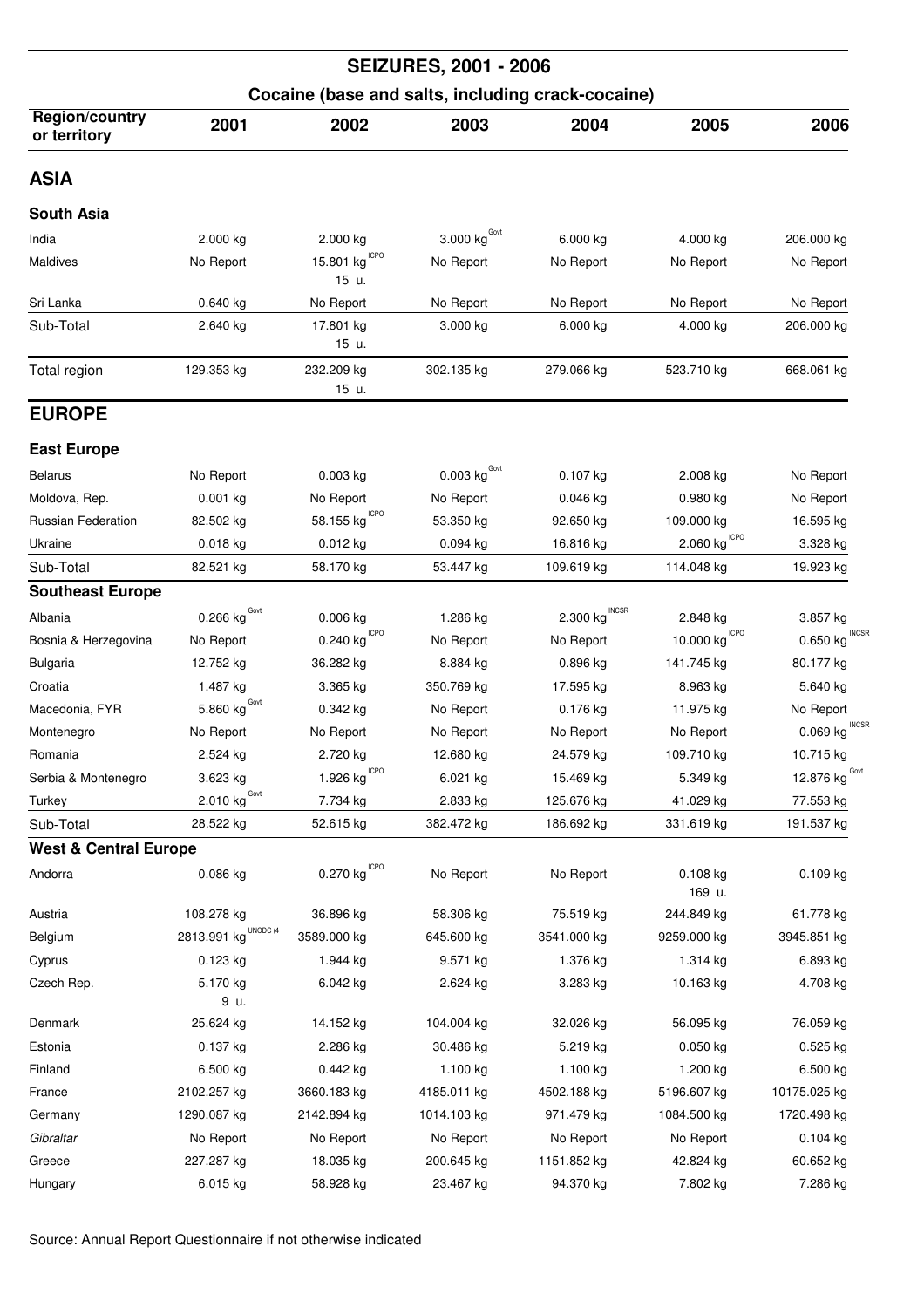| <b>SEIZURES, 2001 - 2006</b><br>Cocaine (base and salts, including crack-cocaine) |                                         |                                       |                            |                                         |                                        |                                        |  |  |  |
|-----------------------------------------------------------------------------------|-----------------------------------------|---------------------------------------|----------------------------|-----------------------------------------|----------------------------------------|----------------------------------------|--|--|--|
|                                                                                   |                                         |                                       |                            |                                         |                                        |                                        |  |  |  |
| <b>EUROPE</b>                                                                     |                                         |                                       |                            |                                         |                                        |                                        |  |  |  |
| <b>West &amp; Central Europe</b>                                                  |                                         |                                       |                            |                                         |                                        |                                        |  |  |  |
| Iceland                                                                           | $0.257$ kg                              | 1.870 kg                              | 1.192 kg                   | 6.159 kg                                | 1.143 kg                               | 12.840 kg                              |  |  |  |
| Ireland                                                                           | 5.325 kg                                | 30.467 kg                             | 106.909 kg                 | 167.336 kg                              | 306.147 kg                             | 254.884 kg                             |  |  |  |
| Italy                                                                             | 1808.910 kg<br>612 u.                   | 4039.991 kg<br>646 u.                 | 3521.329 kg<br>603 u.      | 3583.688 kg<br>512 u.                   | 4372.061 kg<br>1026 u.                 | 4624.145 kg<br>836 u.                  |  |  |  |
| Latvia                                                                            | 1.024 kg                                | No Report                             | 0.616 kg                   | $0.640$ kg                              | $0.684$ kg                             | 1.123 kg                               |  |  |  |
| Liechtenstein                                                                     | $0.750$ kg                              | $0.014$ kg                            | $0.014$ kg                 | $0.012$ kg                              | $0.023$ kg                             | No Report                              |  |  |  |
| Lithuania                                                                         | $0.129$ kg                              | 0.732 kg                              | $0.183$ kg                 | 13.449 kg                               | $0.698$ kg                             | 3.124 kg                               |  |  |  |
| Luxembourg                                                                        | No Report                               | $2.486$ $\mathrm{kg}^{\mathrm{ICPO}}$ | 11.153 kg                  | 4.481 kg                                | 1.187 kg                               | 3.825 kg                               |  |  |  |
| Malta                                                                             | 2.542 kg                                | <b>ICPO</b><br>4.535 kg               | 3.716 kg                   | $0.152$ kg                              | 6.398 kg                               | 4.269 kg                               |  |  |  |
| Monaco                                                                            | No Report                               | 0.010 kg                              | $0.000$ kg                 | No Report                               | $0.001$ kg                             | $0.001$ kg                             |  |  |  |
| Netherlands                                                                       | 8382.000 kg                             | 7968.000 kg                           | 17560.000 kg               | 12387.000 kg                            | 14603.000 kg                           | 10584.100 kg                           |  |  |  |
| Norway                                                                            | 20.753 kg                               | 35.828 kg                             | 31.369 kg                  | 40.507 kg                               | 177.315 kg                             | 40.502 kg                              |  |  |  |
| Poland                                                                            | No Report                               | 422.179 kg                            | 401.225 kg                 | 21.721 kg                               | 16.871 kg                              | 21.928 kg                              |  |  |  |
| Portugal                                                                          | 5574.658 kg                             | 3140.103 kg                           | 3021.257 kg                | 7422.752 kg                             | 18083.241 kg                           | 34477.480 kg                           |  |  |  |
| Slovakia                                                                          | No Report                               | 0.069 kg                              | 0.697 kg                   | 1.978 kg                                | $0.360$ kg                             | $0.962$ kg                             |  |  |  |
| Slovenia                                                                          | 1.080 kg                                | 55.380 kg                             | 1.610 kg                   | 106.690 kg                              | 2.140 kg                               | 4.670 kg                               |  |  |  |
| Spain                                                                             | 33681.091 kg                            | 17617.749 kg                          | 49279.342 kg               | 33135.629 kg                            | 48429.453 kg                           | 49652.959 kg                           |  |  |  |
| Sweden                                                                            | 47.388 kg                               | 41.000 kg                             | 42.071 kg                  | 29.000 kg                               | 33.000 kg                              | 1358.000 kg                            |  |  |  |
| Switzerland                                                                       | 168.637 kg                              | 185.940 kg                            | 188.617 kg                 | 361.451 kg                              | 282.614 kg                             | 354.378 kg                             |  |  |  |
| United Kingdom                                                                    | 2897.441 kg                             | 3635.000 kg                           | Govt<br>7119.000 kg        | Govt<br>4779.000 kg                     | Govt<br>3814.000 kg                    | 3814.000 kg                            |  |  |  |
| Sub-Total                                                                         | 59177.540 kg                            | 46712.430 kg                          | 87565.220 kg               | 72441.060 kg                            | 106034.900 kg                          | 121279.200 kg                          |  |  |  |
|                                                                                   | 621 u.                                  | 646 u.                                | 603 u.                     | 512 u.                                  | 1195 u.                                | 836 u.                                 |  |  |  |
| Total region                                                                      | 59288.580 kg                            | 46823.210 kg                          | 88001.140 kg               | 72737.380 kg                            | 106480.500 kg                          | 121490.600 kg                          |  |  |  |
|                                                                                   | 621 u.                                  | 646 u.                                | 603 u.                     | 512 u.                                  | 1195 u.                                | 836 u.                                 |  |  |  |
| <b>OCEANIA</b>                                                                    |                                         |                                       |                            |                                         |                                        |                                        |  |  |  |
| Oceania                                                                           |                                         |                                       |                            |                                         |                                        |                                        |  |  |  |
| Australia                                                                         | 1151.255 kg                             | 105.874 kg                            | 288.164 kg <sup>(5</sup>   | 202.009 kg<br>6 u.                      | 87.514 kg                              | 251.594 kg                             |  |  |  |
| Fiji                                                                              | $2.000$ $\mathrm{kg}^{\mathrm{\,ICPO}}$ | No Report                             | No Report                  | No Report                               | No Report                              | No Report                              |  |  |  |
| Marshall Isl.                                                                     | No Report                               | No Report                             | No Report                  | 25.000 kg                               | No Report                              | No Report                              |  |  |  |
| New Zealand                                                                       | $0.008$ kg                              | 0.267 kg                              | 7.061 kg                   | 17.873 kg                               | 7.555 kg                               | 32.954 kg                              |  |  |  |
| Sub-Total                                                                         | 1153.263 kg                             | 106.141 kg                            | 295.225 kg                 | 244.882 kg<br>6 u.                      | 95.069 kg                              | 284.549 kg                             |  |  |  |
| Total region                                                                      | 1153.263 kg                             | 106.141 kg                            | 295.225 kg                 | 244.882 kg<br>6 u.                      | 95.069 kg                              | 284.549 kg                             |  |  |  |
| <b>TOTAL</b>                                                                      | 365526.400 kg<br>110654 u.              | 371554.600 kg<br>222254 u.            | 498935.200 kg<br>103824 u. | 579465.100 kg<br>2.925 lt.<br>139140 u. | 746660.800 kg<br>0.750 lt.<br>51069 u. | 705764.300 kg<br>24.000 lt.<br>2231 u. |  |  |  |

1) small quantity. 2) includes crack. 3) Not complete (Calendar year) 4) Due to unavailability of 2001 data, year 2000 data were used for analysis purposes. 5) sum of seizures reported by national, State & Territory law enforcement agencies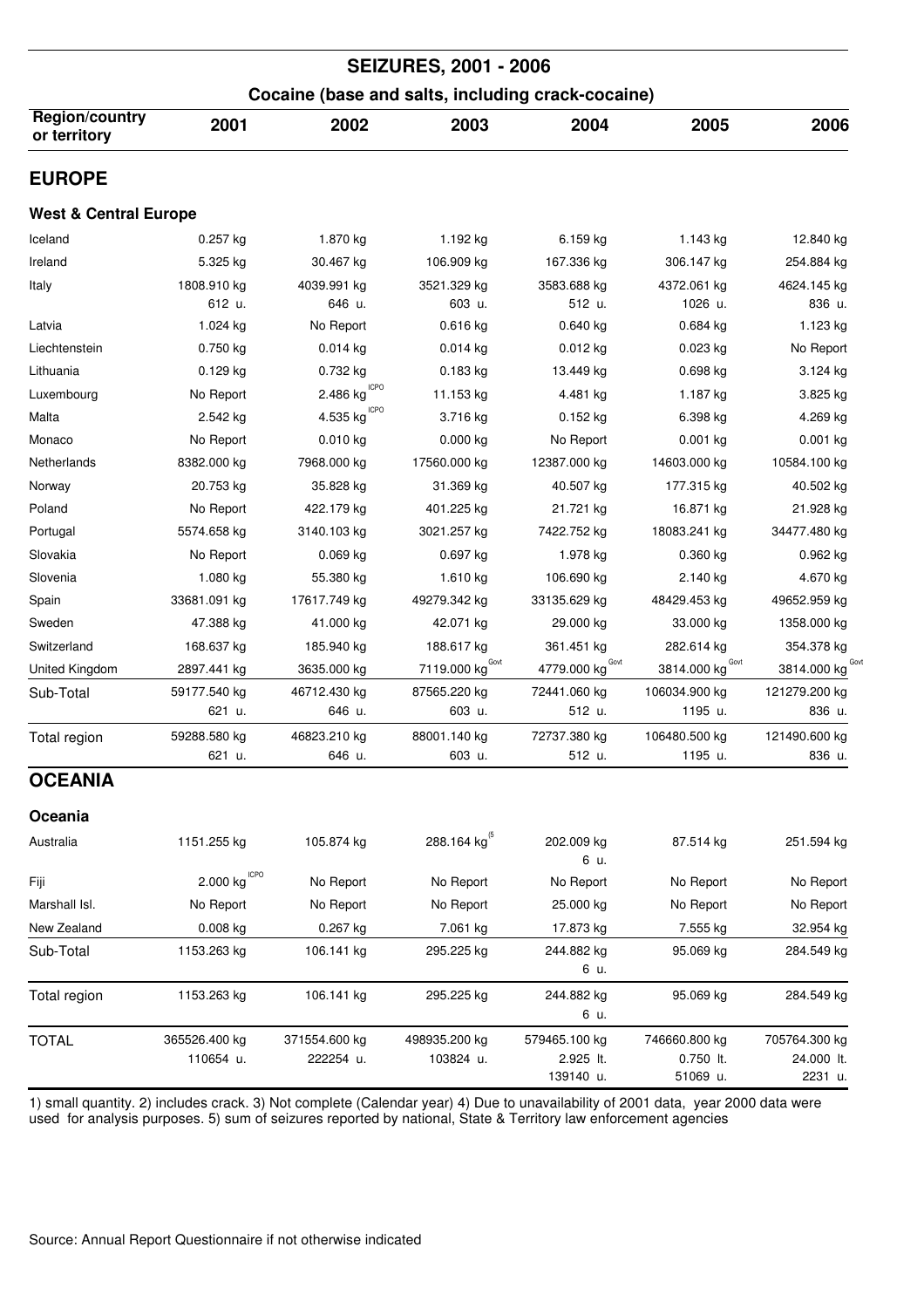|                                              |                   |                       | <b>SEIZURES, 2001 - 2006</b>         |                                |                                           |                     |  |
|----------------------------------------------|-------------------|-----------------------|--------------------------------------|--------------------------------|-------------------------------------------|---------------------|--|
| <b>Coca leaf</b>                             |                   |                       |                                      |                                |                                           |                     |  |
| <b>Region/country</b><br>or territory        | 2001              | 2002                  | 2003                                 | 2004                           | 2005                                      | 2006                |  |
| <b>AMERICAS</b>                              |                   |                       |                                      |                                |                                           |                     |  |
| <b>North America</b>                         |                   |                       |                                      |                                |                                           |                     |  |
| Canada                                       | $0.050$ kg        | 3.405 kg              | 6.015 kg                             | 3.128 kg                       | 21.865 kg                                 | 24.982 kg           |  |
| USA                                          | 0.600 kg          | No Report             | No Report                            | No Report                      | No Report                                 | No Report           |  |
| Sub-Total                                    | $0.650$ kg        | 3.405 kg              | 6.015 kg                             | 3.128 kg                       | 21.865 kg                                 | 24.982 kg           |  |
| <b>South America</b>                         |                   |                       |                                      |                                |                                           |                     |  |
| Argentina                                    | 91352.081 kg      | 45570.390 kg          | 46243.113 kg                         | 38617.418 kg                   | 52928.467 kg                              | 47431.776 kg        |  |
| <b>Bolivia</b>                               | 79620.810 kg Govt | Govt<br>101769.420 kg | 152315.340 $\text{kg}^{\text{Govt}}$ | 395000.000 kg                  | 901586.071 kg                             | 1364000.000 kg      |  |
| Brazil                                       | No Report         | No Report             | No Report                            | $0.160$ kg                     | $0.229$ kg                                | No Report           |  |
| Chile                                        | No Report         | ICPO<br>0.249 kg      | No Report                            | No Report                      | $358.000$ $\text{kg}^{\text{\tiny ICPO}}$ | 12.423 kg           |  |
| Colombia                                     | 583.165 kg        | Govt<br>638000.000 kg | 688691.000 kg                        | 562263.570 kg                  | 665250.061 kg                             | 844030.098 kg       |  |
| Peru                                         | 29324.293 kg      | 39921.738 kg          | 51114.752 kg                         | 210613.752 kg $^{\text{Gout}}$ | 1588314.000 kg CPO                        | 1078513.050 kg      |  |
| Uruguay                                      | No Report         | $0.646$ kg            | $0.215$ kg                           | 1.893 kg                       | 0.222 kg                                  | $0.532$ kg          |  |
| Venezuela                                    | 180.000 kg        | No Report             | No Report                            | No Report                      | No Report                                 | No Report           |  |
| Sub-Total                                    | 201060.400 kg     | 825262.400 kg         | 938364.400 kg                        | 1206497.000 kg                 | 3208437.000 kg                            | 3333988.000 kg      |  |
| Total region                                 | 201061.000 kg     | 825265.800 kg         | 938370.400 kg                        | 1206500.000 kg                 | 3208459.000 kg                            | 3334013.000 kg      |  |
| ASIA                                         |                   |                       |                                      |                                |                                           |                     |  |
| <b>East and South-East Asia</b>              |                   |                       |                                      |                                |                                           |                     |  |
|                                              | No Report         | No Report             | No Report                            | No Report                      | No Report                                 | $0.111$ kg          |  |
| Japan<br>Sub-Total                           |                   |                       |                                      |                                |                                           | $0.111$ kg          |  |
| <b>Near and Middle East /South-West Asia</b> |                   |                       |                                      |                                |                                           |                     |  |
| Saudi Arabia                                 |                   |                       |                                      |                                | <b>ICPO</b>                               |                     |  |
| Sub-Total                                    | No Report         | No Report             | No Report                            | No Report                      | 5.600 kg<br>5.600 kg                      | No Report           |  |
|                                              |                   |                       |                                      |                                |                                           |                     |  |
| Total region                                 |                   |                       |                                      |                                | 5.600 kg                                  | 0.111 kg            |  |
| <b>EUROPE</b>                                |                   |                       |                                      |                                |                                           |                     |  |
| <b>Southeast Europe</b>                      |                   |                       |                                      |                                |                                           |                     |  |
| <b>Bulgaria</b>                              | No Report         | No Report             | No Report                            | 0.710 kg                       | 129.393 kg                                | 0.947 kg            |  |
| Romania                                      | No Report         | No Report             | No Report                            | 0.019 kg                       | No Report                                 | No Report           |  |
| Serbia & Montenegro                          | No Report         | 1.226 kg              | No Report                            | No Report                      | No Report                                 | No Report           |  |
| Sub-Total                                    |                   | 1.226 kg              |                                      | 0.729 kg                       | 129.393 kg                                | 0.947 kg            |  |
| <b>West &amp; Central Europe</b>             |                   |                       |                                      |                                |                                           |                     |  |
| Belgium                                      | No Report         | No Report             | 1.256 kg                             | 0.175 kg                       | 0.112 kg<br>147 u.                        | 0.533 kg<br>1095 u. |  |
| Denmark                                      | 0.000 kg          | No Report             | No Report                            | No Report                      | No Report                                 | No Report           |  |
| France                                       | No Report         | 0.203 kg              | No Report                            | No Report                      | 0.100 kg                                  | No Report           |  |
| Greece                                       | No Report         | No Report             | No Report                            | No Report                      | 0.005 kg                                  | 0.898 kg            |  |
| Hungary                                      | 1.049 kg          | 0.632 kg              | No Report                            | 0.065 kg                       | 0.943 kg                                  | No Report           |  |
| Italy                                        | $0.055$ kg        | 2.255 kg              | 0.280 kg<br>9 u.                     | No Report                      | 0.003 kg                                  | 1.024 kg<br>3 u.    |  |
| Latvia                                       | No Report         | No Report             | No Report                            | 0.017 kg                       | No Report                                 | No Report           |  |
| Lithuania                                    | No Report         | No Report             | No Report                            | No Report                      | No Report                                 | 1.200 kg            |  |
| Norway                                       | No Report         | 0.030 kg              | 0.082 kg                             | No Report                      | 0.001 kg                                  | No Report           |  |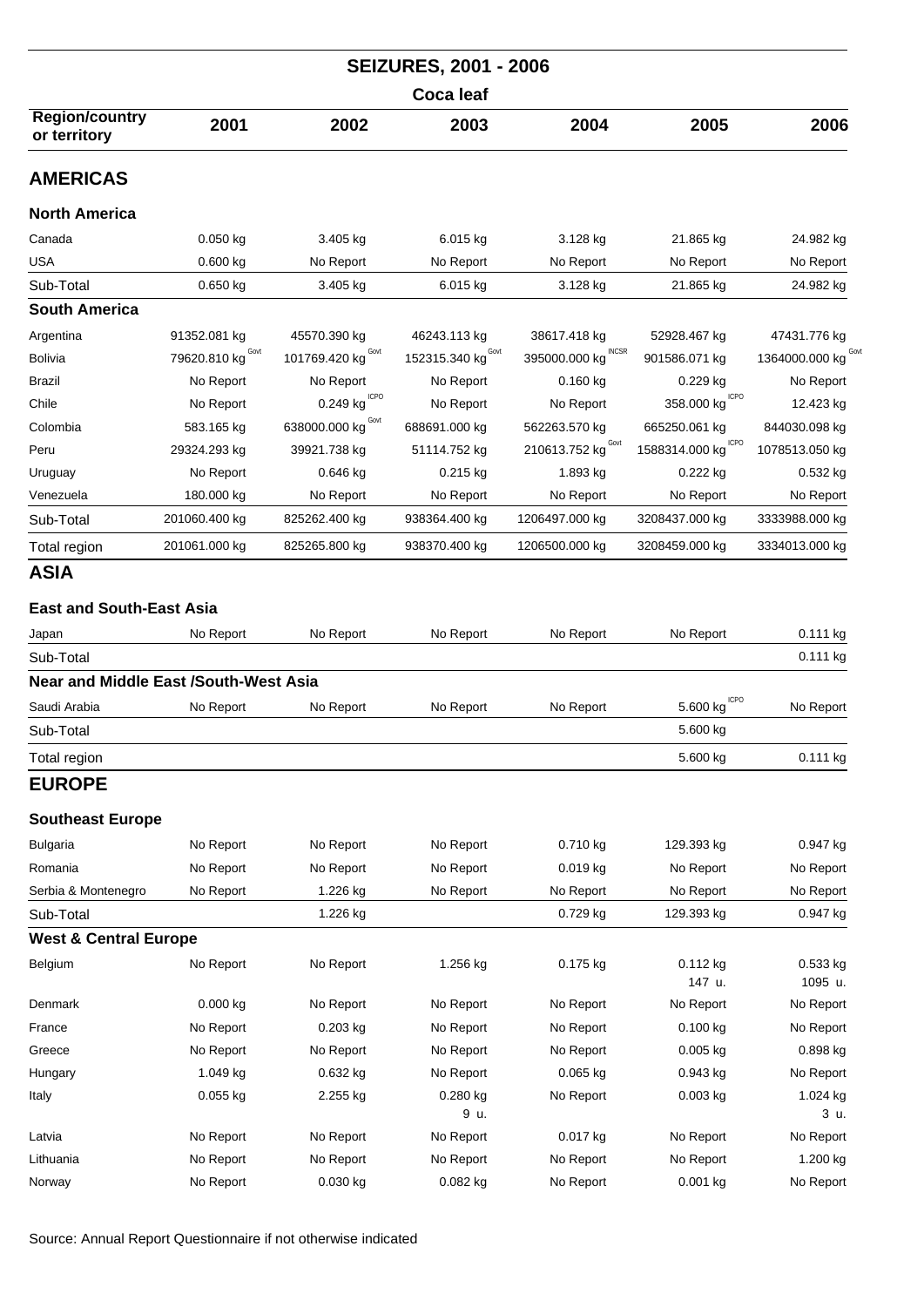| <b>SEIZURES, 2001 - 2006</b>          |               |               |                            |                |                                 |                |  |  |
|---------------------------------------|---------------|---------------|----------------------------|----------------|---------------------------------|----------------|--|--|
| <b>Coca leaf</b>                      |               |               |                            |                |                                 |                |  |  |
| <b>Region/country</b><br>or territory | 2001          | 2002          | 2003                       | 2004           | 2005                            | 2006           |  |  |
| <b>EUROPE</b>                         |               |               |                            |                |                                 |                |  |  |
| <b>West &amp; Central Europe</b>      |               |               |                            |                |                                 |                |  |  |
| Poland                                | 45.298 kg     | No Report     | No Report                  | No Report      | No Report                       | No Report      |  |  |
| Portugal                              | No Report     | 1 u.          | No Report                  | 0.187 kg       | 1.097 kg                        | No Report      |  |  |
| Spain                                 | No Report     | No Report     | No Report                  | No Report      | No Report                       | 0.880 kg       |  |  |
| Sub-Total                             | 46.402 kg     | 3.120 kg      | 1.618 kg                   | $0.444$ kg     | 2.261 kg                        | 4.535 kg       |  |  |
|                                       |               | 1 u.          | 9 u.                       |                | 147 u.                          | 1098 u.        |  |  |
| Total region                          | 46.402 kg     | 4.346 kg      | 1.618 kg                   | 1.173 kg       | 131.654 kg                      | 5.482 kg       |  |  |
|                                       |               | 1 u.          | 9 u.                       |                | 147 u.                          | 1098 u.        |  |  |
| <b>OCEANIA</b>                        |               |               |                            |                |                                 |                |  |  |
| Oceania                               |               |               |                            |                |                                 |                |  |  |
| Australia                             | $0.019$ kg    | 10.443 kg     | $0.055$ kg <sup>(1</sup> ) | 0.226 kg       | 0.108 $\text{kg}^{\text{Govt}}$ | 5.400 kg       |  |  |
| New Zealand                           | 4.253 kg      | 0.013 kg      | $0.031$ lt.                | No Report      | 0.249 kg                        | No Report      |  |  |
|                                       |               |               |                            |                | 43 u.                           |                |  |  |
| Sub-Total                             | 4.272 kg      | 10.456 kg     | $0.055$ kg                 | $0.226$ kg     | 0.357 kg                        | 5.400 kg       |  |  |
|                                       |               |               | $0.031$ lt.                |                | 43 u.                           |                |  |  |
| Total region                          | 4.272 kg      | 10.456 kg     | 0.055 kg                   | 0.226 kg       | 0.357 kg                        | 5.400 kg       |  |  |
|                                       |               |               | $0.031$ lt.                |                | 43 u.                           |                |  |  |
| <b>TOTAL</b>                          | 201111.700 kg | 825280.600 kg | 938372.100 kg              | 1206501.000 kg | 3208597.000 kg                  | 3334024.000 kg |  |  |
|                                       |               | 1 u.          | $0.031$ lt.                |                | 190 u.                          | 1098 u.        |  |  |
|                                       |               |               | 9 u.                       |                |                                 |                |  |  |

1) sum of seizures reported by national, State & Territory law enforcement agencies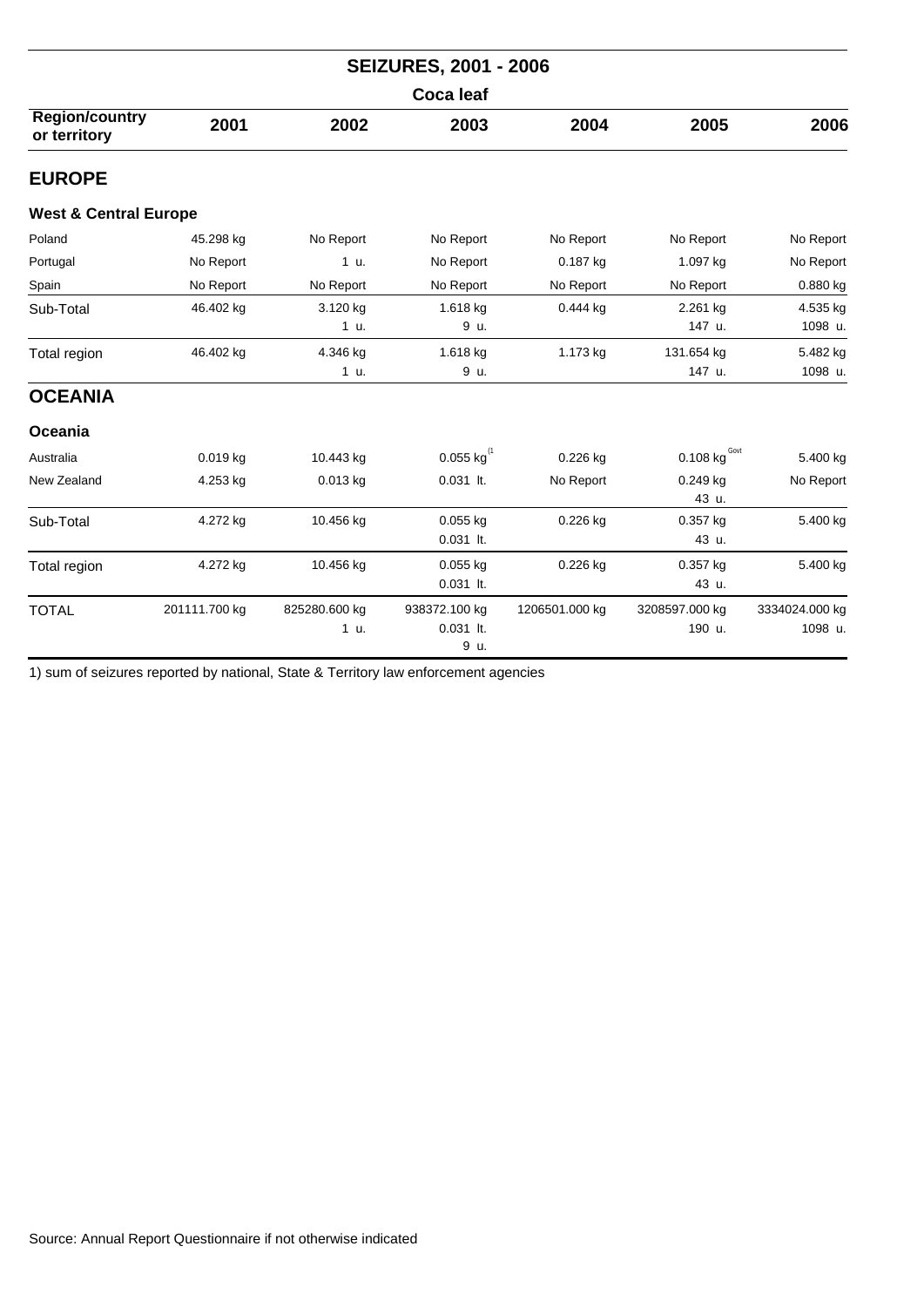| <b>SEIZURES, 2001 - 2006</b>          |                                     |                                   |                                    |                                      |                                                 |                    |  |  |
|---------------------------------------|-------------------------------------|-----------------------------------|------------------------------------|--------------------------------------|-------------------------------------------------|--------------------|--|--|
| <b>Cannabis herb</b>                  |                                     |                                   |                                    |                                      |                                                 |                    |  |  |
| <b>Region/country</b><br>or territory | 2001                                | 2002                              | 2003                               | 2004                                 | 2005                                            | 2006               |  |  |
| <b>AFRICA</b>                         |                                     |                                   |                                    |                                      |                                                 |                    |  |  |
| <b>East Africa</b>                    |                                     |                                   |                                    |                                      |                                                 |                    |  |  |
| <b>Burundi</b>                        | No Report                           | No Report                         | No Report                          | No Report                            | 2471.000 kg CPO                                 | No Report          |  |  |
| Eritrea                               | No Report                           | No Report                         | 20.500 kg                          | 12.126 kg                            | 10.580 kg                                       | 7.250 kg           |  |  |
| Ethiopia                              | 152.064 kg                          | 155.568 kg                        | 3326.502 $\text{kg}^{\text{HNLF}}$ | 99.730 kg                            | 25.657 kg                                       | 68.906 kg          |  |  |
| Kenya                                 | Govt (1<br>383253.486 kg            | 77737.711 kg                      | 8371.270 kg                        | 8486.340 kg                          | HNLF<br>9851.000 kg                             | No Report          |  |  |
| Mauritius                             | 66.985 kg                           | 43.492 kg                         | 45.261 kg                          | 56.200 kg                            | 67.236 kg                                       | 34.489 kg          |  |  |
| Rwanda                                | No Report                           | 6215.000 kg                       | No Report                          | No Report                            | No Report                                       | No Report          |  |  |
| Seychelles                            | $0.067$ kg $10P0$                   | 1.042 kg                          | No Report                          | No Report                            | $0.100$ $\text{kg}^{\text{\,\scriptsize ICPO}}$ | No Report          |  |  |
| Somalia                               | No Report                           | 1000.000 kg                       | No Report                          | No Report                            | No Report                                       | No Report          |  |  |
| Tanzania, U.R.                        | 249639.026 kg Govt                  | 90410.857 kg $^{\text{Govt}}$     | 733222.063 kg Govt                 | 964100.000 $\text{kg}^{\text{Gout}}$ | 150450.400 kg $^{Govt}$                         | 225230.000 kg Covt |  |  |
| Uganda                                | 50000.000 kg                        | 100.000 kg                        | 25000.500 kg                       | 10630.000 kg                         | No Report                                       | No Report          |  |  |
| Sub-Total                             | 683111.600 kg                       | 175663.700 kg                     | 769986.100 kg                      | 983384.400 kg                        | 162876.000 kg                                   | 225340.600 kg      |  |  |
| <b>North Africa</b>                   |                                     |                                   |                                    |                                      |                                                 |                    |  |  |
| Algeria                               | No Report                           | No Report                         | 1.797 kg                           | 6.959 kg                             | No Report                                       | $0.527$ kg         |  |  |
| Egypt                                 | Govt<br>50376.000 kg                | Govt<br>59282.800 kg              | Govt<br>84818.600 kg               | 80249.000 kg $^{\text{Gout}}$        | Govt<br>78084.000 kg                            | 100850.000 kg      |  |  |
| Morocco                               | Govt<br>68168.624 kg                | Govt<br>88529.162 kg              | 69058.207 kg                       | 318610.000 kg                        | <b>ICPO</b><br>115000.000 kg                    | 45640.000 kg       |  |  |
| Sub-Total                             | 118544.600 kg                       | 147812.000 kg                     | 153878.600 kg                      | 398866.000 kg                        | 193084.000 kg                                   | 146490.500 kg      |  |  |
| <b>Southern Africa</b>                |                                     |                                   |                                    |                                      |                                                 |                    |  |  |
| Angola                                | 621.278 kg $^{ICPO}$                | No Report                         | No Report                          | No Report                            | 2677.850 kg HNLF                                | No Report          |  |  |
| <b>Botswana</b>                       | No Report                           | ICPO<br>1000.000 kg               | No Report                          | No Report                            | ICPO<br>1547.000 kg                             | 1167.000 kg        |  |  |
| Lesotho                               | No Report                           | 6513.350 kg                       | No Report                          | 16744.000 $\text{kg}^{\text{IDS}}$   | <b>ICPO</b><br>6285.000 kg                      | No Report          |  |  |
| Malawi                                | 8663.694 kg                         | 7131.989 kg                       | 8165.463 kg                        | 23859.006 kg                         | 16852.598 kg                                    | 271749.680 kg      |  |  |
| Mozambique                            | <b>ICPO</b><br>6721.550 kg          | <b>ICPO</b><br>5798.000 kg        | <b>HNLF</b><br>5089.474 kg         | No Report                            | <b>ICPO</b><br>4119.000 kg                      | No Report          |  |  |
| Namibia                               | 5386.189 kg                         | ICPO<br>949.448 kg                | 619.749 kg                         | 575.702 kg                           | 344.017 kg                                      | 421.705 kg         |  |  |
| South Africa                          | 123964.058 kg                       | 104977.750 kg                     | 32928.219 kg                       | 818044.893 kg                        | 292186.838 kg                                   | 359024.000 kg      |  |  |
| Swaziland                             | 15064.342 kg                        | 10196.081 kg                      | 8463.019 kg                        | 4323.534 $\text{kg}^{\text{HNLF}}$   | 3400.000 $\text{kg}^{\text{\tiny{lCPO}}}$       | 3512.600 kg        |  |  |
| Zambia                                | 14.600 kg $^{Govt}$                 | 1605.194 kg                       | 94440.000 kg                       | 13823.700 kg                         | 17000.000 kg                                    | No Report          |  |  |
| Zimbabwe                              | 1530.254 kg                         | 3722.538 kg                       | 1353.049 kg                        | 1133.004 kg                          | 2682.088 kg                                     | 1352.927 kg        |  |  |
| Sub-Total                             | 161966.000 kg                       | 141894.300 kg                     | 151059.000 kg                      | 878503.900 kg                        | 347094.400 kg                                   | 637227.900 kg      |  |  |
| <b>West and Central Africa</b>        |                                     |                                   |                                    |                                      |                                                 |                    |  |  |
| Benin                                 | $809.408$ $\text{kg}^{\text{HNLF}}$ | 216.210 kg $^{\text{\tiny HNLF}}$ | 73.049 $\text{kg}^{\text{HNLF}}$   | 222.930 kg $^{\text{HNLF}}$          | 2182.619 kg HNLF                                | 2200.000 kg INCSR  |  |  |
| Burkina Faso                          | 2404.713 kg                         | No Report                         | 1419.592 kg                        | 4582.000 kg HNLF                     | 3004.000 kg                                     | 891.769 kg         |  |  |
| Cameroon                              | No Report                           | 443.245 kg                        | No Report                          | 3000.000 kg                          | 204.014 kg                                      | 147.081 kg         |  |  |
|                                       |                                     | 180 u.                            |                                    |                                      |                                                 |                    |  |  |
| Cape Verde                            | 7441.000 kg Govt                    | 865.179 kg $^{Govt}$              | 9162.703 $kgGovt$                  | 925.000 $\text{kg}^{\text{Govt}}$    | 2996.000 kg Govt                                | No Report          |  |  |
| Central African Rep.                  | No Report                           | 6.650 $\text{kg}^{\text{Govt}}$   | No Report                          | No Report                            | No Report                                       | No Report          |  |  |
| Congo, Rep.                           | 222.000 kg                          | 1147.830 kg                       | 282.500 kg                         | 550.000 kg                           | 873.440 kg                                      | 1558.000 kg        |  |  |
| Côte d'Ivoire                         | 1876.658 kg                         | 4397.968 kg                       | 805.000 $\text{kg}^{\text{Govt}}$  | 1848.700 $\text{kg}^{\text{Govt}}$   | ICPO<br>1347.000 kg                             | 1821.761 kg        |  |  |
| Gabon                                 | No Report                           | No Report                         | No Report                          | 1.544 kg                             | 109.000 $\text{kg}^{\text{\tiny{lCPO}}}$        | 290.461 kg         |  |  |
| Gambia                                | 700.000 kg                          | 638.959 kg $^{ICPO}$              | 428.094 kg Govt                    | No Report                            | 672.124 kg HNLF                                 | No Report          |  |  |
| Ghana                                 | No Report                           | 5418.140 kg                       | 9178.980 kg                        | 765.154 kg                           | 14284.500 kg CPO                                | No Report          |  |  |
| Guinea                                | No Report                           | No Report                         | 2910.000 kg                        | 5.356 $kg^{\text{Govt}}$             | 1310.000 kg $^{Govt}$                           | 2243.400 kg        |  |  |
| Guinea-Bissau                         | 367.000 kg                          | No Report                         | 1067.000 $\text{kg}^{\text{HNLF}}$ | 375.000 $\text{kg}^{\text{HNLF}}$    | No Report                                       | No Report          |  |  |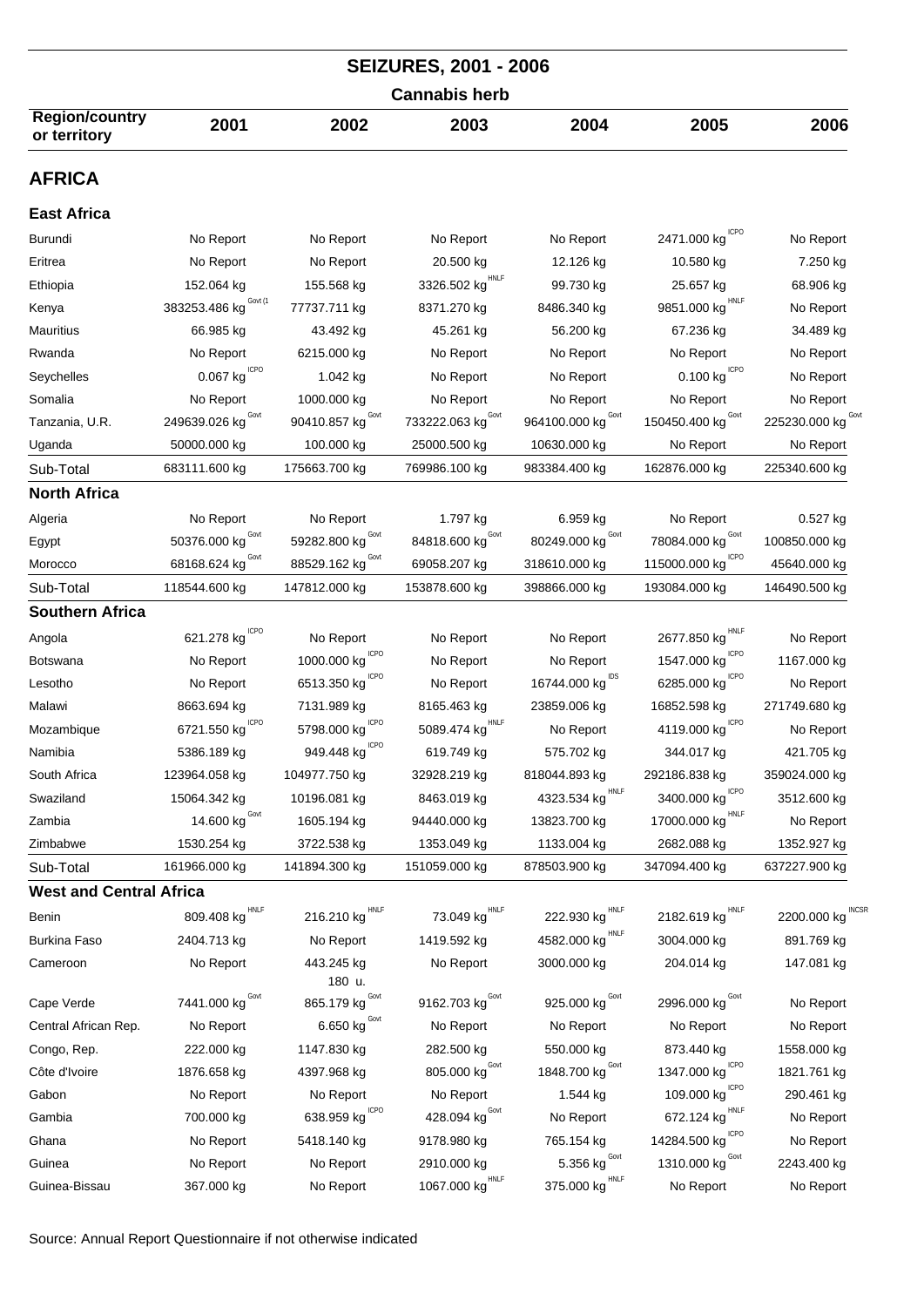| <b>Cannabis herb</b>                  |      |      |      |      |      |      |  |  |
|---------------------------------------|------|------|------|------|------|------|--|--|
| <b>Region/country</b><br>or territory | 2001 | 2002 | 2003 | 2004 | 2005 | 2006 |  |  |
| <b>AFRICA</b>                         |      |      |      |      |      |      |  |  |

## **West and Central Africa**

| Liberia             | No Report        | No Report                  | No Report                  | No Report                  | No Report                   | 205.242 kg     |
|---------------------|------------------|----------------------------|----------------------------|----------------------------|-----------------------------|----------------|
| Mali                | No Report        | No Report                  | No Report                  | No Report                  | 1749.000 kg <sup>ICPO</sup> | No Report      |
| Mauritania          | No Report        | No Report                  | 42.237 kg <sup>F.0</sup>   | No Report                  | No Report                   | No Report      |
| Niger               | No Report        | 904.000 kg <sup>Govt</sup> | 957.000 kg <sup>Govt</sup> | 902.836 kg <sup>HNLF</sup> | 1366.922 kg                 | 718.000 kg     |
| Nigeria             | 317950.204 kg    | 506846.009 kg              | 535241.050 kg              | 683100.650 kg              | 125988.600 kg               | 192368.300 kg  |
| Sao Tome & Principe | 15.000 kg        | No Report                  | No Report                  | No Report                  | No Report                   | No Report      |
| Senegal             | 2827.000 kg Govt | 4888.080 kg CPO            | No Report                  | No Report                  | 5282.500 kg <sup>ICPO</sup> | 5204.886 kg    |
| Sierra Leone        | No Report        | No Report                  | No Report                  | 210.000 kg <sup>HNLF</sup> | No Report                   | No Report      |
| St. Helena          | No Report        | No Report                  | 1.375 kg                   | No Report                  | No Report                   | No Report      |
| Togo                | 655.247 kg       | 234.641 kg                 | 794.429 kg                 | 1382.007 kg                | 1550.109 kg                 | 171.136 kg     |
| Sub-Total           | 335268.200 kg    | 526006.900 kg<br>180 u.    | 562363.000 kg              | 697871.200 kg              | 162919.800 kg               | 207820.000 kg  |
| Total region        | 1298890.000 kg   | 991376.900 kg<br>180 u.    | 1637287.000 kg             | 2958626.000 kg             | 865974.200 kg               | 1216879.000 kg |

## **AMERICAS**

| <b>Caribbean</b>            |                                         |                                           |                                         |                               |                                   |                            |
|-----------------------------|-----------------------------------------|-------------------------------------------|-----------------------------------------|-------------------------------|-----------------------------------|----------------------------|
| Anguilla                    | 1.000 $\text{kg}^{\text{F},\text{O}}$   | No Report                                 | No Report                               | 1.217 kg                      | 34.826 kg                         | 226.323 kg                 |
| Antigua & Barbuda           | 662.000 kg <sup>F.0</sup>               | No Report                                 | 339.000 kg $^{\text{INCSR}}$            | 7120.000 kg $^{\text{INCSR}}$ | No Report                         | No Report                  |
| Aruba                       | 1159.000 kg $^{F,0}$                    | 434.247 $\text{kg}^{\text{ICPO}}$         | No Report                               | 107.895 kg                    | 1209.043 kg $^{INCSR(2)}$         | 2.391 kg                   |
| <b>Bahamas</b>              | 4174.000 kg<br>9203 u.                  | 11515.000 kg                              | 6063.624 kg                             | 1818.900 kg                   | 13000.000 kg                      | No Report                  |
| <b>Barbados</b>             | 5748.925 kg $^{ICPO}$                   | No Report                                 | <b>INCSR</b><br>3000.000 kg             | 2278.000 kg $^{\text{INCSR}}$ | 3400.000 kg                       | No Report                  |
| Bermuda                     | 32.000 kg <sup>F.0</sup>                | 360.000 kg                                | 38.900 kg <sup>IDS</sup>                | No Report                     | 198.800 $\text{kg}^{\text{ICPO}}$ | 473.091 kg                 |
| British Virgin Isl.         | 151.950 kg<br>80 u.                     | No Report                                 | 26.200 kg <sup>IDS</sup>                | 58.930 kg                     | No Report                         | No Report                  |
| Cayman Isl.                 | 11818.000 kg                            | 6681.000 kg                               | 9027.090 kg                             | No Report                     | No Report                         | No Report                  |
| Cuba                        | 6121.000 kg <sup>F.0</sup>              | 6023.428 kg $^{ICPO}$                     | $5159.900$ $\text{kg}^{\text{HONL}}$    | 2758.900 kg $^{\text{Gout}}$  | 2194.000 kg $^{\text{INCSR}}$     | No Report                  |
| Dominica                    | 521.000 kg <sup>F.0</sup>               | No Report                                 | 44.000 $\text{kg}^{\text{INCSR}}$       | 1113.000 kg                   | 330.000 kg                        | No Report                  |
| Dominican Rep.              | 3815.900 kg                             | 1749.000 kg HONLC                         | 534.945 kg                              | 529.600 kg                    | 562.700 kg                        | 429.238 kg                 |
| Grenada                     | 133.690 kg                              | 379.280 $kg^{\text{ICPO}}$<br>547 u.      | 115.000 $\text{kg}^{\text{CICAD}}$      | 386.000 kg $^{\text{INCSR}}$  | 106.055 kg<br>1190 u.             | 199.000 kg<br>2274 u.      |
| Guadeloupe                  | 516.000 kg <sup>F.0</sup>               | No Report                                 | No Report                               | No Report                     | No Report                         | No Report                  |
| Haiti                       | 1705.000 kg <sup>F.0</sup>              | 149.050 kg                                | 31.000 kg <sup>CICAD</sup>              | 385.000 kg                    | No Report                         | No Report                  |
| Jamaica                     | 74044.000 kg                            | 27137.000 kg                              | 70 u.<br>36600.000 kg $^{\text{INCSR}}$ | 20952.140 kg                  | 17654.000 kg INCSR                | 37198.685 kg               |
| Montserrat                  | No Report                               | 0.373 kg                                  | No Report                               | 4.385 kg                      | 0.823 kg                          | 9.798 kg                   |
| <b>Netherlands Antilles</b> | 3772.000 kg $^{F.0}$                    | 5691.000 $\text{kg}^{\text{\tiny{lCPO}}}$ | 883.000 kg IDS                          | No Report                     | 784.100 kg <sup>ICPO</sup>        | $6.000$ kg $^{INCSE}$      |
| <b>Puerto Rico</b>          | 24.000 $\text{kg}^{\text{F},\text{O}}$  | 49536.000 kg CPO<br>1177 u.               | No Report                               | No Report                     | No Report                         | No Report                  |
| St. Kitts & Nevis           | 330.000 $\text{kg}^{\text{F},\text{O}}$ | No Report                                 | 17000.000 $\text{kg}^{\text{INCSR}}$    | 372.000 kg                    | 61.000 kg INCSR (2                | No Report                  |
| St. Lucia                   | 753.000 $\text{kg}^{F,0}$               | No Report                                 | 583.000 $\text{kg}^{\text{INCSR}}$      | 253.804 kg                    | 875.000 kg $^{INCSR(2)}$          | <b>INCSF</b><br>515.800 kg |
| St. Vincent &<br>Grenadines | 1962.000 kg <sup>F.0</sup>              | No Report                                 | 1700.000 kg <sup>INCSR</sup>            | 2979.000 kg                   | 1371.546 kg                       | No Report                  |

39 u.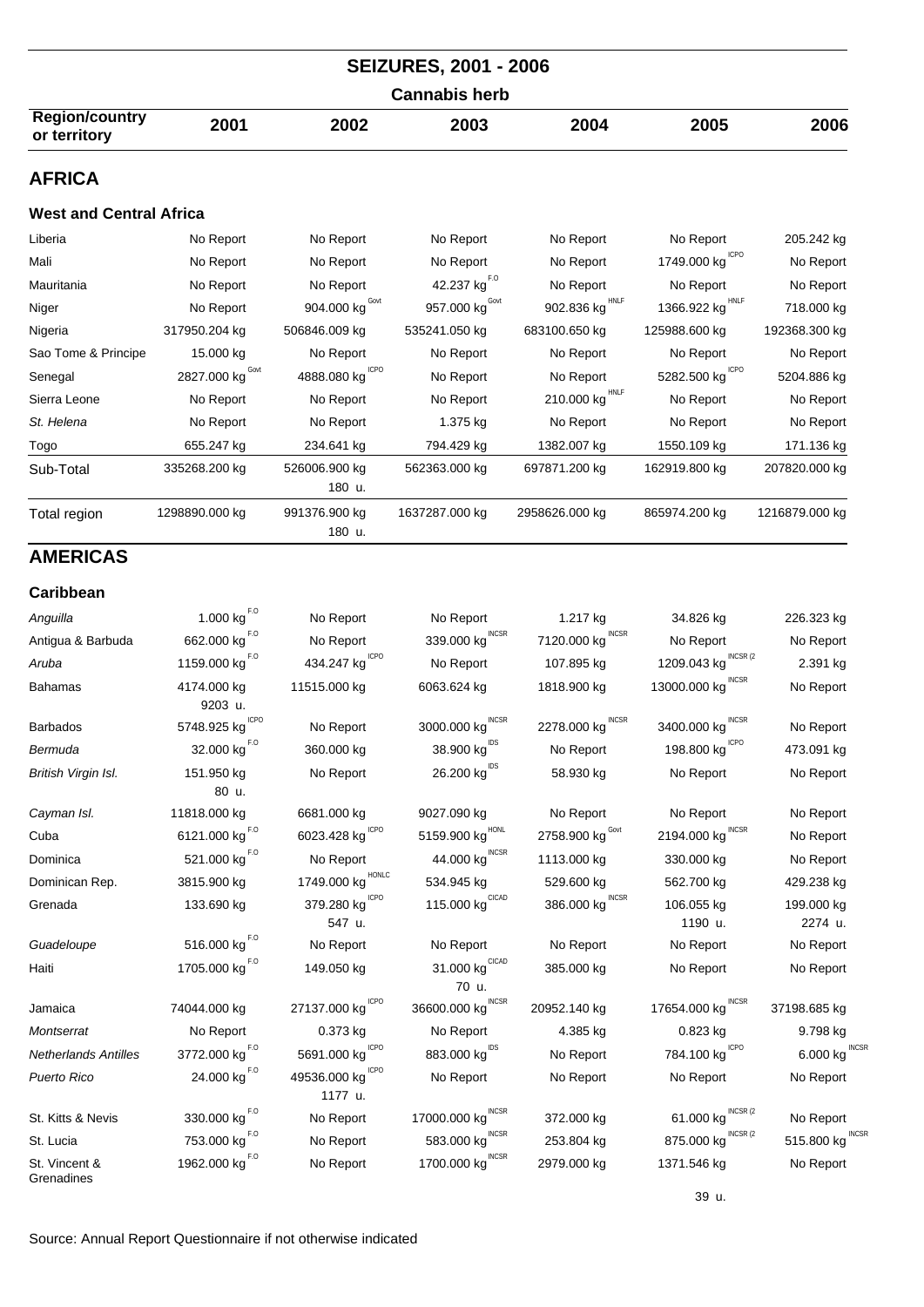|                                                  |                              |                           | <b>SEIZURES, 2001 - 2006</b>        |                              |                             |                             |  |
|--------------------------------------------------|------------------------------|---------------------------|-------------------------------------|------------------------------|-----------------------------|-----------------------------|--|
|                                                  |                              | <b>Cannabis herb</b>      |                                     |                              |                             |                             |  |
| <b>Region/country</b><br>or territory            | 2001                         | 2002                      | 2003                                | 2004                         | 2005                        | 2006                        |  |
| <b>AMERICAS</b>                                  |                              |                           |                                     |                              |                             |                             |  |
| Caribbean                                        |                              |                           |                                     |                              |                             |                             |  |
| Trinidad & Tobago                                | 2393.950 kg                  | 1135.404 kg               | 2180.003 kg                         | 1513.000 kg                  | 554.650 kg                  | 2250.758 kg                 |  |
| Turks & Caicos Isl.                              | 24.000 kg <sup>F.0</sup>     | 12.802 kg                 | 57.767 kg                           | 37.168 kg                    | 77.885 kg                   | 68.700 kg                   |  |
| Sub-Total                                        | 119862.400 kg<br>9283 u.     | 110803.600 kg<br>1724 u.  | 83383.420 kg<br>70 u.               | 42668.940 kg                 | 42414.430 kg<br>1229 u.     | 41379.790 kg<br>2274 u.     |  |
| <b>Central America</b>                           |                              |                           |                                     |                              |                             |                             |  |
| Belize                                           | 269.909 kg                   | 392.468 kg                | 55.000 kg                           | 46.891 kg                    | 438.588 kg                  | 684.952 kg                  |  |
| Costa Rica                                       | Govt<br>2887.000 kg          | 728.760 $kgGovt$          | 1779.270 kg                         | 2956.730 kg                  | 1583.820 kg                 | 2541.800 kg                 |  |
| El Salvador                                      | 463.917 kg                   | 666.059 kg                | 637.400 kg                          | 448.884 kg                   | 479.622 kg                  | 464.720 kg                  |  |
| Guatemala                                        | 584.550 kg                   | 1098.310 kg               | 1853.173 kg                         | No Report                    | 95211 u.                    | 344.679 kg                  |  |
| Honduras                                         | 1231.000 kg $^{HONL}$        | 416.142 kg<br>1127 u.     | 1472.710 kg                         | 1474.128 kg                  | 878.250 kg                  | 227.096 kg                  |  |
| Nicaragua                                        | 586.560 kg $^{ICPO}$         | 631.028 kg                | 381.100 kg                          | 385.553 kg                   | 530.000 kg                  | No Report                   |  |
| Panama                                           | 1639.000 kg                  | HONLC<br>1842.000 kg      | 1478.000 $\text{kg}^{\text{INCSR}}$ | INCSR<br>2751.000 kg         | 13455.500 kg<br>29644 u.    | <b>INCSF</b><br>4000.000 kg |  |
| Sub-Total                                        | 7661.936 kg                  | 5774.767 kg<br>1127 u.    | 7656.653 kg                         | 8063.186 kg                  | 17365.780 kg<br>124855 u.   | 8263.246 kg                 |  |
| <b>North America</b>                             |                              |                           |                                     |                              |                             |                             |  |
| Canada                                           | 6833.524 kg<br>18 u.         | 13278.116 kg              | 9888.928 kg                         | 33777.366 kg                 | 56226.000 kg                | 13154.075 kg                |  |
| Mexico                                           | Govt<br>1839357.121 kg       | 1633326.209 kg            | 2160309.136 kg                      | 2164160.837 kg               | 1781063.572 kg              | 1892658.072 kg              |  |
| <b>USA</b>                                       | 682574.100 kg                | 1110525.400 kg            | 1224429.600 kg                      | 1118041.000 kg               | 1112007.000 kg              | 1138832.000 kg              |  |
| Sub-Total                                        | 2528765.000 kg<br>18 u.      | 2757130.000 kg            | 3394628.000 kg                      | 3315979.000 kg               | 2949297.000 kg              | 3044644.000 kg              |  |
| <b>South America</b>                             |                              |                           |                                     |                              |                             |                             |  |
| Argentina                                        | 33052.239 kg                 | 44823.951 kg              | 58340.491 kg                        | 54785.925 kg                 | 36482.143 kg                | 66788.420 kg                |  |
| <b>Bolivia</b>                                   | Govt<br>7055.000 kg          | Govt<br>8754.000 kg       | Govt<br>8509.000 kg                 | <b>INCSR</b><br>28200.000 kg | 34557.447 kg                | Govt<br>125356.000 kg       |  |
| Brazil                                           | Govt<br>146279.636 kg        | F.O<br>194080.000 kg      | 166254.292 kg                       | 155392.460 kg                | 151632.474 kg               | 166780.240 kg Govt          |  |
| Chile                                            | 2418.496 kg                  | 8832.672 kg               | 4620.464 kg                         | 4990.363 kg                  | 6437.649 kg                 | 4991.020 kg                 |  |
| Colombia                                         | 86610.000 kg                 | 76998.000 kg              | 134939.000 kg                       | 152317.185 kg                | 128957.021 kg               | 109629.036 kg               |  |
| Ecuador                                          | 3079.000 kg Govt             | Govt<br>1746.000 kg       | Govt<br>2673.400 kg                 | 624.080 kg                   | 522.831 kg                  | 1030.296 kg                 |  |
| French Guiana                                    | No Report                    | No Report                 | $89.000$ $\text{kg}^{\text{IDS}}$   | No Report                    | No Report                   | No Report                   |  |
| Guyana                                           | 243.000 kg <sup>ICPO</sup>   | No Report                 | 380.336 kg                          | 461.456 kg                   | 995.844 kg                  | No Report                   |  |
| Paraguay                                         | 94000.000 kg HONL            | 48140.946 kg              | 76975.463 kg                        | HONLC<br>25622.704 kg        | Govt<br>66964.260 kg        | INCSF<br>58671.000 kg       |  |
| Peru                                             | 2601.446 kg                  | 2888.717 kg               | 19275.553 kg                        | 1513.191 kg                  | <b>ICPO</b><br>1158.500 kg  | 1208.561 kg                 |  |
| Suriname                                         | 46.000 kg                    | 205.000 kg                | <b>INCSR</b><br>119.000 kg          | 197.300 kg                   | <b>INCSR</b><br>169.000 kg  | <b>INCSF</b><br>42.000 kg   |  |
| Uruguay                                          | 1115.222 kg $^{\text{ICPO}}$ | 899.704 kg                | 620.544 kg                          | 1256.434 kg                  | 969.660 kg                  | 444.963 kg                  |  |
| Venezuela                                        | 14431.800 kg                 | 20919.610 kg              | 9588.900 kg                         | 11310.530 kg Govt            | Govt<br>18279.725 kg        | 21302.290 kg                |  |
| Sub-Total                                        | 390931.800 kg                | 408288.600 kg             | 482385.500 kg                       | 436671.700 kg                | 447126.600 kg               | 556243.800 kg               |  |
| Total region                                     | 3047221.000 kg<br>9301 u.    | 3281997.000 kg<br>2851 u. | 3968053.000 kg<br>70 u.             | 3803383.000 kg               | 3456203.000 kg<br>126084 u. | 3650531.000 kg<br>2274 u.   |  |
| <b>ASIA</b>                                      |                              |                           |                                     |                              |                             |                             |  |
| <b>Central Asia and Transcaucasian countries</b> |                              |                           |                                     |                              |                             |                             |  |

Armenia 14.081 kg 76.084 kg 6.594 kg 58.415 kg 17.667 kg 18.950 kg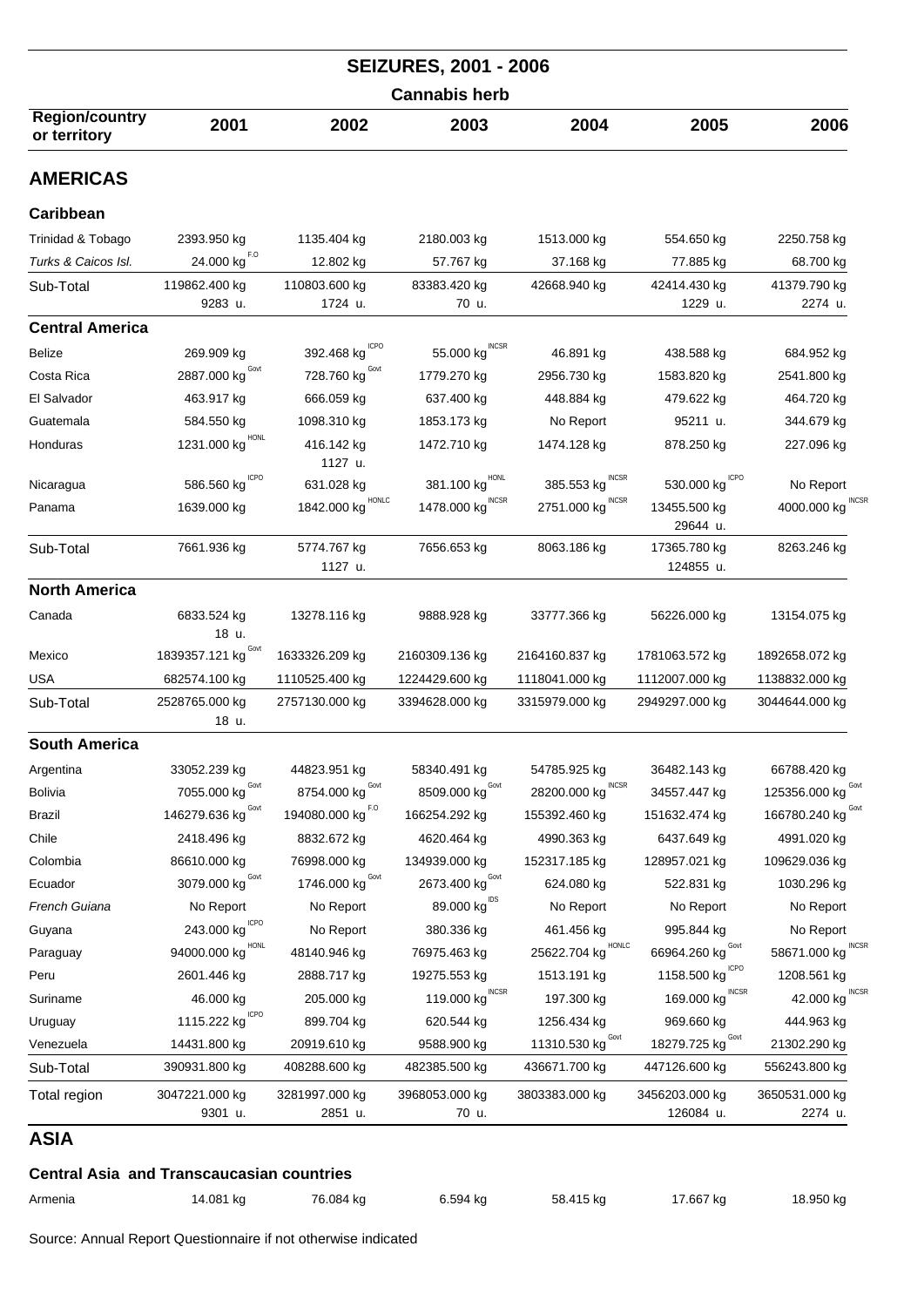|                                                  |                           |                                        | <b>SEIZURES, 2001 - 2006</b>             |                                   |                                                 |                           |
|--------------------------------------------------|---------------------------|----------------------------------------|------------------------------------------|-----------------------------------|-------------------------------------------------|---------------------------|
| <b>Cannabis herb</b>                             |                           |                                        |                                          |                                   |                                                 |                           |
| <b>Region/country</b><br>or territory            | 2001                      | 2002                                   | 2003                                     | 2004                              | 2005                                            | 2006                      |
| <b>ASIA</b>                                      |                           |                                        |                                          |                                   |                                                 |                           |
| <b>Central Asia and Transcaucasian countries</b> |                           |                                        |                                          |                                   |                                                 |                           |
| Azerbaijan                                       | 61.500 kg                 | 2212.550 kg                            | No Report                                | No Report                         | 157.000 kg CPO                                  | 20.000 kg INCSR           |
| Georgia                                          | 32397.000 kg $^{ICPO}$    | No Report                              | 42.400 kg                                | 34.084 kg                         | No Report                                       | 25.570 kg                 |
| Kazakhstan                                       | 11789.000 kg $^{F,0}$     | 17072.230 kg $^{F,0}$                  | 18829.000 $\text{kg}^{F.0}$              | 21348.600 kg $^{F, O}$            | 21732.600 kg $^{F.0}$                           | 22868.662 kg              |
| Kyrgyzstan                                       | 2250.663 kg $^{8}$        | 2525.915 kg                            | 3398.620 kg                              | 2136.283 kg                       | 1983.797 kg                                     | 2399.757 kg               |
| Tajikistan                                       | 750.486 kg                | 998.956 kg                             | 1424.920 kg                              | 929.983 kg                        | 1164.425 kg                                     | 1305.544 kg               |
| Turkmenistan                                     | Govt<br>83.546 kg         | 114.759 $kgGovt$                       | 113.471 $\text{kg}^{\text{Govt}}$        | 132.000 $\text{kg}^{\text{Gout}}$ | 110.730 $kgGovt$                                | 154.300 kg $^{F,0}$       |
| Uzbekistan                                       | 275.000 kg <sup>F.0</sup> | 417.900 kg                             | 516.800 kg                               | 543.305 kg<br>3324 u.             | 444.882 kg                                      | 428.653 kg                |
| Sub-Total                                        | 47621.270 kg              | 23418.390 kg                           | 24331.800 kg                             | 25182.670 kg<br>3324 u.           | 25611.100 kg                                    | 27221.440 kg              |
| <b>East and South-East Asia</b>                  |                           |                                        |                                          |                                   |                                                 |                           |
| Brunei Darussalam                                | $0.007$ kg                | 1.132 kg                               | 0.451 kg                                 | 0.239 kg                          | No Report                                       | 2.307 kg $^{DNP}$         |
| Cambodia                                         | No Report                 | No Report                              | No Report                                | No Report                         | $0.100$ $\text{kg}^{\text{F},\text{O}}$<br>8 u. | 9 u. $DNP$                |
| China                                            | 751.000 kg Govt.          | 1300.000 kg Govt.                      | 703.900 kg                               | 1697.000 kg                       | 1148.400 kg                                     | No Report                 |
| Hong Kong SAR,<br>China                          | No Report                 | 665.910 kg                             | 233.030 kg                               | 154.890 kg                        | 473.060 kg                                      | 149.600 kg                |
| Indonesia                                        | 27351.071 kg Govt         | 61291.436 kg                           | 24204.621 kg                             | 8491.105 kg Govt                  | 22835.691 kg                                    | 11718.346 kg              |
| Japan                                            | 1070.248 kg               | 256.500 kg                             | 558.200 kg                               | 642.600 kg                        | 652.200 kg                                      | 232.800 kg                |
|                                                  |                           | 24 u.<br>ICPO                          | 29 u.                                    |                                   |                                                 |                           |
| Korea, Rep.                                      | 283.869 kg<br>Govt        | 194.795 kg                             | 37.274 kg                                | 36.162 kg                         | 18.436 kg<br>INCSR (2                           | 20.859 kg<br><b>DNP</b>   |
| Lao PDR                                          | 1960.400 kg               | 1932.200 kg                            | 4577.900 kg                              | 1241.000 kg                       | 1600.000 kg                                     | 291.500 kg                |
| Macau SAR, China                                 | $0.519$ kg<br><b>ICPO</b> | 0.124 kg<br><b>ICPO</b>                | $0.943$ kg                               | 3.315 kg                          | $0.652$ kg                                      | $0.488$ kg                |
| Malaysia                                         | 1570.526 kg               | 1734.133 kg                            | 2408.380 kg                              | 1081.000 kg                       | 1166.290 kg                                     | 2217.846 kg               |
| Mongolia                                         | No Report                 | No Report                              | 0.600 kg                                 | No Report                         | No Report                                       | No Report                 |
| Myanmar                                          | 284.387 kg<br>Govt (4     | 281.988 kg                             | 85.201 kg                                | 142.447 kg                        | 126.039 kg                                      | 72.074 kg                 |
| Philippines                                      | 706.418 kg                | 1361.507 kg                            | 236.091 kg                               | 1393.000 $\text{kg}^{\text{IDS}}$ | 4814.402 kg                                     | 6248.955 kg DNP           |
| Singapore                                        | 8.843 kg<br>Govt          | 2.637 $\text{kg}^{\text{\tiny{ICPO}}}$ | 0.065 kg                                 | 0.969 kg                          | 0.700 kg<br>Govt                                | 14.944 kg                 |
| Taiwan, Prov. of China                           | 106.985 kg                | No Report                              | 121.200 $\text{kg}^{\text{Govt}}$        | No Report<br><b>INCSR</b>         | 6606.500 kg                                     | No Report                 |
| Thailand                                         | 10921.000 kg $^{F,0}$     | 12095.000 kg $^{F,0}$                  | 13650.000 $kg^{\text{Govt}}$             | 7062.000 kg                       | 12471.506 kg<br>INCSR <sub>(2</sub>             | 11865.063 kg              |
| Viet Nam                                         | 1289.005 kg               | 243.000 kg <sup>F.0</sup>              | 750.000 kg                               | 1021.000 kg <sup>F.0</sup>        | 3339.000 kg                                     | 645.100 kg <sup>DNP</sup> |
| Sub-Total                                        | 46304.280 kg              | 81360.370 kg<br>24 u.                  | 47567.860 kg<br>29 u.                    | 22966.730 kg                      | 55252.970 kg<br>8 u.                            | 33479.880 kg<br>9 u.      |
| <b>Near and Middle East /South-West Asia</b>     |                           |                                        |                                          |                                   |                                                 |                           |
| Bahrain                                          | No Report                 | 0.008 kg                               | No Report                                | No Report                         | $0.540$ kg                                      | No Report                 |
| Israel                                           | 11685.000 kg              | 12382.000 kg                           | 18425.000 kg                             | 16020.000 kg                      | 1000.000 kg                                     | 5957.000 kg               |
| Jordan                                           | 55.034 kg                 | 1.440 kg                               | No Report                                | No Report                         | 15.400 $\text{kg}^{\text{ICPO}}$                | No Report                 |
| Kuwait                                           | No Report                 | 715.060 $\text{kg}^{\text{ICPO}}$      | No Report                                | No Report                         | No Report                                       | No Report                 |
| Lebanon                                          | $0.011$ kg                | 0.091 kg                               | $0.464$ kg                               | 2.029 kg                          | 0.622 kg                                        | 0.005 kg                  |
| Oman                                             | $0.001$ kg                | $0.306$ kg                             | No Report                                | No Report                         | 1.000 $kg^{\text{ICPO}}$                        | No Report                 |
| Pakistan                                         | No Report                 | 68346.000 kg $^{F, O}$                 | No Report                                | No Report                         | No Report                                       | No Report                 |
| Qatar                                            | No Report                 | 0.003 kg                               | No Report                                | No Report                         | $0.509$ kg                                      | No Report                 |
| Saudi Arabia                                     | No Report                 | 5591.000 kg CPO                        | 663.000 $\text{kg}^{\text{\tiny{lCPO}}}$ | No Report                         | No Report                                       | No Report                 |
| <b>United Arab Emirates</b>                      | 2.566 kg                  | 0.425 kg                               | 1.350 kg                                 | 2.357 kg                          | 4.900 kg                                        | 11.300 kg                 |
|                                                  |                           |                                        |                                          |                                   |                                                 |                           |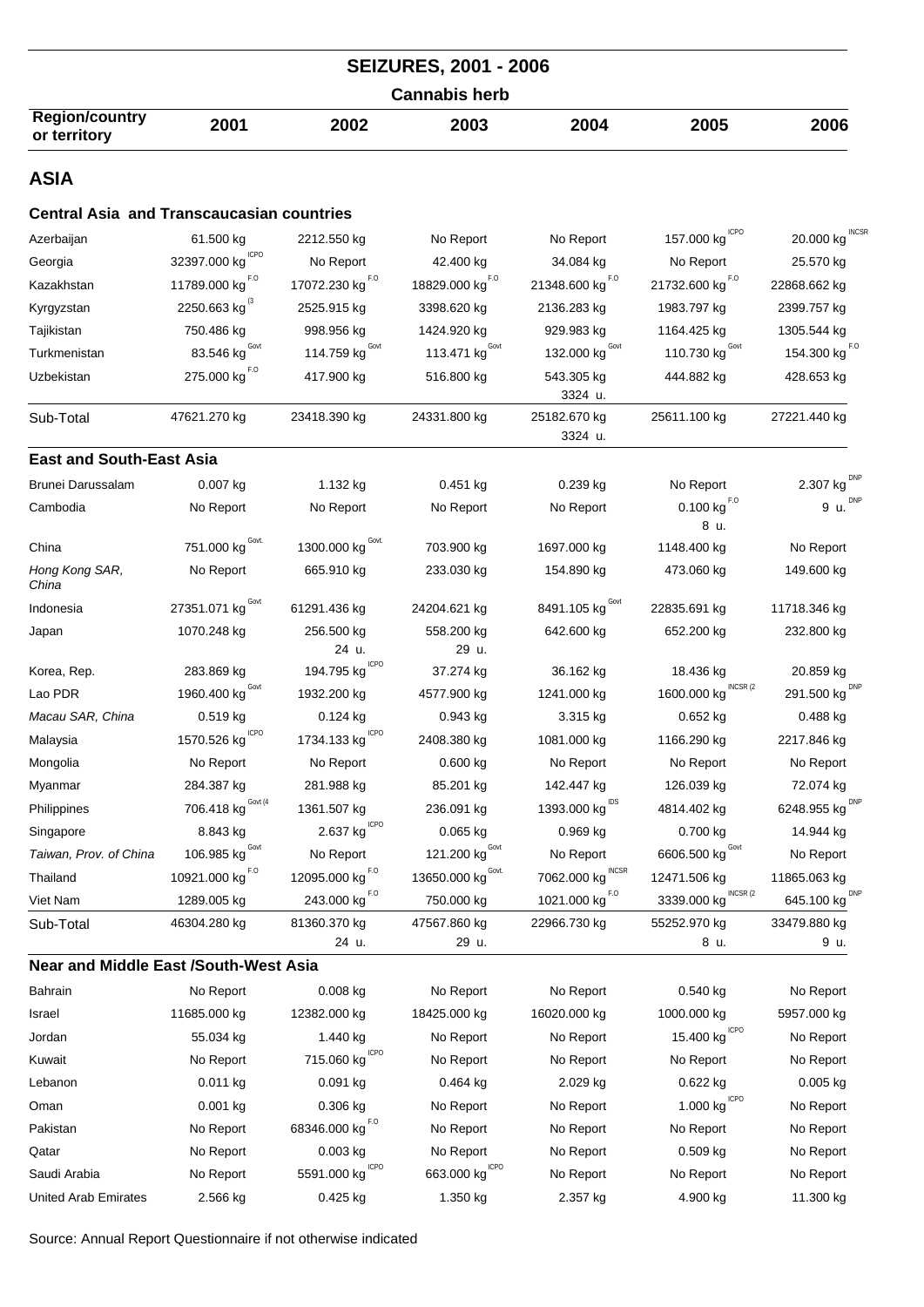|                                       |      |      | <b>SEIZURES, 2001 - 2006</b> |      |      |      |
|---------------------------------------|------|------|------------------------------|------|------|------|
|                                       |      |      | <b>Cannabis herb</b>         |      |      |      |
| <b>Region/country</b><br>or territory | 2001 | 2002 | 2003                         | 2004 | 2005 | 2006 |

#### **ASIA**

#### **Near and Middle East /South-West Asia**

| Sub-Total    | 11742.610 kg      | 87036.330 kg                    | 19089.810 kg                 | 16024.390 kg               | 1022.971 kg          | 5968.305 kg        |
|--------------|-------------------|---------------------------------|------------------------------|----------------------------|----------------------|--------------------|
| South Asia   |                   |                                 |                              |                            |                      |                    |
| Bangladesh   | 2392.130 kg Covt  | 1555.081 kg $G_{\text{ovt}}$    | 2392.130 kg <sup>Govt</sup>  | 1851.468 kg                | 1589.564 kg          | 1344.907 kg        |
| India        | 86933.000 kg Govt | 88491.000 kg $^{\mathtt{Govt}}$ | 79653.000 kg <sup>Govt</sup> | 144055.000 kg              | 153660.000 kg Covt   | 157710.000 kg Covi |
| Maldives     | $0.004$ kg        | 0.072 kg $^{ICPO}$              | No Report                    | No Report                  | No Report            | No Report          |
| Nepal        | No Report         | 850.031 kg                      | No Report                    | 1173.000 kg <sup>IDS</sup> | 5864.000 kg INCSR (2 | 6654.065 kg        |
| Sub-Total    | 89325.130 kg      | 90896.180 kg                    | 82045.130 kg                 | 147079.500 kg              | 161113.600 kg        | 165709.000 kg      |
| Total region | 194993.300 kg     | 282711.300 kg                   | 173034.600 kg                | 211253.300 kg              | 243000.600 kg        | 232378.600 kg      |
|              |                   | 24 u.                           | 29 u.                        | 3324 u.                    | 8 u.                 | 9 u.               |
|              |                   |                                 |                              |                            |                      |                    |

## **EUROPE**

### **East Europe**

| <b>Belarus</b>                   | <b>ICPO</b><br>103.000 kg | 89.000 kg                     | 231.000 $\text{kg}^{\text{Govt}}$ | 266.000 kg                       | 160.000 kg                    | No Report                  |
|----------------------------------|---------------------------|-------------------------------|-----------------------------------|----------------------------------|-------------------------------|----------------------------|
| Moldova, Rep.                    | No Report                 | No Report                     | No Report                         | No Report                        | No Report                     | 708.000 kg                 |
| <b>Russian Federation</b>        | 43877.267 kg              | 29847.879 kg CPO              | 41844.638 kg                      | 89653.000 kg Govt                | 30618.000 kg                  | 23744.594 kg               |
| Ukraine                          | 8195.320 kg               | 80.000 kg                     | 0.107 kg                          | Govt<br>7358.000 kg              | 1042.000 kg <sup>ICPO</sup>   | 210.061 kg                 |
| Sub-Total                        | 52175.590 kg              | 30016.880 kg                  | 42075.740 kg                      | 97277.000 kg                     | 31820.000 kg                  | 24662.650 kg               |
| <b>Southeast Europe</b>          |                           |                               |                                   |                                  |                               |                            |
| Albania                          | 6915.000 kg               | 13717.899 kg                  | 7760.170 kg                       | 4152.800 kg                      | 6332.010 kg                   | 6754.207 kg                |
| Bosnia & Herzegovina             | ICPO<br>467.585 kg        | <b>ICPO</b><br>919.545 kg     | No Report                         | No Report                        | ICPO<br>318.700 kg<br>2926 u. | <b>INCSR</b><br>11.600 kg  |
| <b>Bulgaria</b>                  | 183.061 kg                | 1308.970 kg                   | 689.051 kg                        | 1061.447 kg                      | 264.868 kg                    | 8226.350 kg                |
| Croatia                          | 737.911 kg                | 608.070 kg                    | 435.037 kg                        | 428.235 kg                       | 983.222 kg                    | 202.445 kg                 |
| Macedonia, FYR                   | 99.115 $kg^{\text{Govt}}$ | 29.234 kg                     | 180.681 kg                        | 610.664 kg                       | 203.175 kg                    | <b>INCSR</b><br>309.000 kg |
| Montenegro                       | No Report                 | No Report                     | No Report                         | No Report                        | No Report                     | 936.700 kg                 |
| Romania                          | 155.000 kg                | 14880.000 kg $^{\text{Gout}}$ | 70.030 kg                         | 90.097 $\text{kg}^{\text{Govt}}$ | 494.550 kg                    | 1116.965 kg                |
| Serbia & Montenegro              | 1230.224 kg               | 1729.501 kg                   | 1464.955 kg                       | 4110.962 kg                      | 1509.498 kg                   | 1817.317 kg Govt           |
| Turkey                           | 10096.848 kg Covt (4      | 5462.376 kg Govt              | 6959.763 kg                       | 6834.900 kg                      | 9648.169 kg                   | 19491.124 kg               |
| Sub-Total                        | 19884.740 kg              | 38655.590 kg                  | 17559.690 kg                      | 17289.110 kg                     | 19754.190 kg<br>2926 u.       | 38865.710 kg               |
| <b>West &amp; Central Europe</b> |                           |                               |                                   |                                  |                               |                            |
| Andorra                          | $0.200$ kg                | $0.111$ kg                    | No Report                         | No Report                        | 0.766 kg<br>62 u.             | No Report                  |
| Austria                          | 282.255 kg                | 450.289 kg                    | 553.263 kg                        | 505.601 kg                       | 503.503 kg                    | 1392.297 kg                |
| Belgium                          | UNODC (5<br>8206.746 kg   | 23920.000 kg                  | 13194.778 kg                      | 3854.000 kg                      | 5058.000 kg                   | 4563.165 kg                |
| Cyprus                           | 37.537 kg                 | 9.169 kg                      | 55.545 kg                         | 23.052 kg                        | 179.014 kg                    | 35.222 kg                  |
| Czech Rep.                       | 190.450 kg                | 100.728 kg                    | 77.817 kg                         | 168.528 kg                       | 103.348 kg                    | 108.352 kg                 |
| Denmark                          | 762.262 kg                | 50.671 kg                     | No Report                         | 33.958 kg                        | 125.030 kg                    | 36.069 kg                  |
| Estonia                          | 0.903 kg                  | 1.747 kg                      | 1.968 kg                          | 1.044 kg                         | $0.069$ kg                    | 17.092 kg                  |
| Finland                          | 16.100 kg                 | 32.000 kg                     | 45.000 kg                         | 26.000 kg                        | 43.400 kg                     | 32.900 kg                  |
| France                           | 3922.370 kg               | 6146.700 kg                   | 3994.627 kg                       | 3931.889 kg                      | 3062.423 kg                   | 3773.530 kg                |
| Germany                          | 2078.703 kg               | 6130.199 kg                   | 2582.342 kg                       | 5384.175 kg                      | 3013.662 kg                   | 2954.123 kg                |
| Gibraltar                        | No Report                 | No Report                     | No Report                         | No Report                        | No Report                     | $0.060$ kg                 |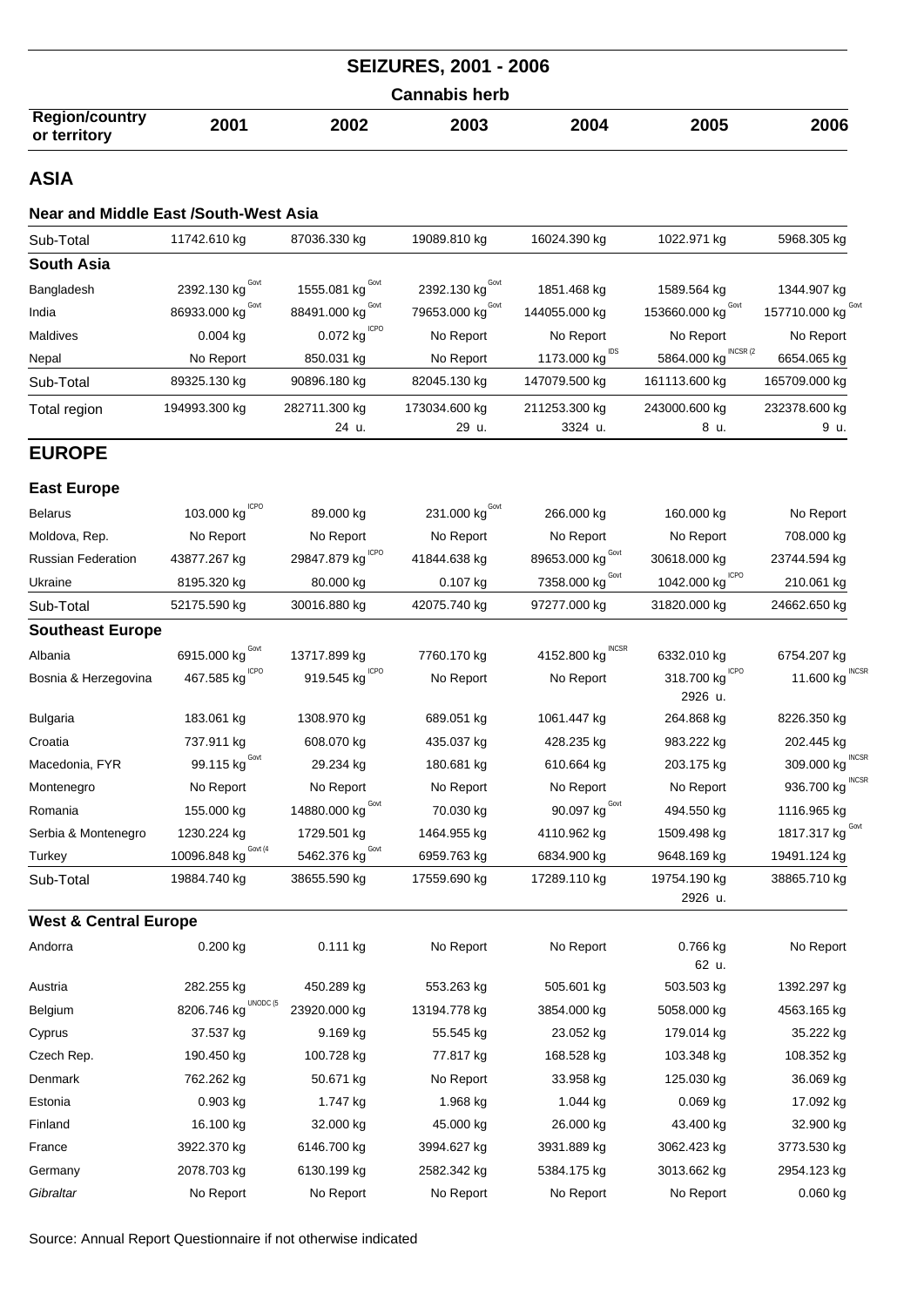| <b>SEIZURES, 2001 - 2006</b>          |                            |                                       |                                  |                            |                             |                           |  |
|---------------------------------------|----------------------------|---------------------------------------|----------------------------------|----------------------------|-----------------------------|---------------------------|--|
| <b>Cannabis herb</b>                  |                            |                                       |                                  |                            |                             |                           |  |
| <b>Region/country</b><br>or territory | 2001                       | 2002                                  | 2003                             | 2004                       | 2005                        | 2006                      |  |
| <b>EUROPE</b>                         |                            |                                       |                                  |                            |                             |                           |  |
| <b>West &amp; Central Europe</b>      |                            |                                       |                                  |                            |                             |                           |  |
| Greece                                | 11653.193 kg               | 6021.447 kg                           | 7153.183 kg                      | 4752.298 kg                | 8011.421 kg                 | 12373.525 kg              |  |
| Hungary                               | 131.030 kg                 | 114.755 kg                            | 179.023 kg                       | 89.697 kg                  | 161.717 kg                  | 266.483 kg                |  |
| Iceland                               | $0.030$ kg                 | 1.439 kg                              | 3.362 kg                         | 2.373 kg                   | 4.832 kg                    | 4.324 kg<br>5 u.          |  |
| Ireland                               | 11590.057 kg               | 6105.710 kg                           | 199.706 kg                       | 103.958 kg                 | 331.028 kg                  | 431.153 kg                |  |
| Italy                                 | 36622.637 kg<br>967 u.     | 16397.838 kg<br>823 u.                | 15302.848 kg<br>453 u.           | 3490.441 kg<br>501 u.      | 2468.545 kg<br>572 u.       | 5445.910 kg<br>966 u.     |  |
| Latvia                                | 193.580 kg                 | No Report                             | 6.020 kg                         | 7.550 kg                   | 25.092 kg                   | 6.340 kg                  |  |
| Liechtenstein                         | 422.470 kg                 | 1.442 kg                              | 422.000 kg                       | $0.650$ kg                 | 1.328 kg                    | $0.110$ kg                |  |
| Lithuania                             | 15.540 kg                  | 5.300 kg                              | 29.900 $\text{kg}^{\text{Govt}}$ | 16.338 kg                  | 106.000 kg                  | 72.007 kg                 |  |
| Luxembourg                            | No Report                  | 18.196 $kg^{ICPO}$                    | 15.561 kg                        | 23.280 kg                  | 17.448 kg                   | 62.412 kg                 |  |
| Malta                                 | $0.022$ kg                 | $0.846$ $\mathrm{kg}^{\mathrm{ICPO}}$ | 24.533 kg                        | 2.348 kg                   | 1.887 kg                    | 0.707 kg                  |  |
| Monaco                                | No Report                  | 0.093 kg                              | $0.035$ kg                       | No Report                  | $0.014$ kg                  | 0.433 kg                  |  |
| Netherlands                           | 21139.000 kg               | 42675.000 kg                          | 8246.000 kg                      | 9724.000 kg                | 4237.000 kg                 | 6641.000 kg               |  |
| Norway                                | 35.384 kg                  | 105.654 kg                            | 48.247 kg                        | 34.409 kg                  | 43.764 kg                   | 28.764 kg                 |  |
| Poland                                | 74.306 kg                  | 495.700 kg                            | 198.152 kg                       | 205.735 kg                 | 227.124 kg<br>338 u.        | 400.760 kg                |  |
| Portugal                              | 234.533 kg                 | 361.026 kg                            | 264.821 kg                       | 119.468 kg                 | 121.394 kg                  | 151.915 kg                |  |
| Slovakia                              | No Report                  | 151.500 kg                            | 31.971 kg                        | 70.680 kg                  | 34.820 kg                   | 614.048 kg                |  |
| Slovenia                              | 177.880 kg                 | 1099.940 kg                           | HONEU<br>219.570 kg              | 84.830 kg                  | 112.320 kg                  | 553.000 kg                |  |
| Spain                                 | 532.420 kg                 | 380.733 kg                            | 397.713 kg                       | 471.995 kg                 | 664.454 kg                  | 497.084 kg                |  |
| Sweden                                | 13.981 kg                  | 76.000 kg                             | 37.991 kg                        | 56.000 kg                  | 186.000 kg                  | 322.000 kg                |  |
| Switzerland                           | 11106.537 kg               | 21893.240 kg                          | 13032.240 kg                     | 5877.931 kg                | 4505.367 kg                 | 2298.859 kg               |  |
| United Kingdom                        | 26740.984 kg               | 34994.000 kg                          | 29598.000 kg <sup>Govt</sup>     | 21491.000 kg Covt          | 20420.000 kg Covt           | 20420.000 kg Cov.         |  |
| Sub-Total                             | 136181.100 kg<br>967 u.    | 167741.500 kg<br>823 u.               | 95916.220 kg<br>453 u.           | 60553.230 kg<br>501 u.     | 53770.770 kg<br>972 u.      | 63503.640 kg<br>971 u.    |  |
| Total region                          | 208241.400 kg<br>967 u.    | 236414.000 kg<br>823 u.               | 155551.700 kg<br>453 u.          | 175119.300 kg<br>501 u.    | 105345.000 kg<br>3898 u.    | 127032.000 kg<br>971 u.   |  |
| <b>OCEANIA</b>                        |                            |                                       |                                  |                            |                             |                           |  |
| Oceania                               |                            |                                       |                                  |                            |                             |                           |  |
| Australia                             | 6918.357 kg                | 5310.996 kg <sup>(6</sup>             | 6020.483 $kg''$                  | 3194.391 kg<br>6573 u.     | 2688.431 kg<br>14069 u.     | 2092.755 kg<br>425 u.     |  |
| Fiji                                  | 316.750 $kg^{\text{ICPO}}$ | 14.414 $kgICPO$                       | No Report                        | No Report                  | No Report                   | No Report                 |  |
| Marshall Isl.                         | No Report                  | No Report                             | No Report                        | $0.008$ kg                 | No Report                   | No Report                 |  |
| New Zealand                           | 1847.000 kg                | 593.078 kg                            | 611.212 kg                       | 550.649 kg                 | 818.786 kg                  | 751.944 kg                |  |
| Sub-Total                             | 9082.107 kg                | 5918.488 kg                           | 6631.695 kg                      | 3745.048 kg<br>6573 u.     | 3507.217 kg<br>14069 u.     | 2844.699 kg<br>425 u.     |  |
| Total region                          | 9082.107 kg                | 5918.488 kg                           | 6631.695 kg                      | 3745.048 kg<br>6573 u.     | 3507.217 kg<br>14069 u.     | 2844.699 kg<br>425 u.     |  |
| <b>TOTAL</b>                          | 4758428.000 kg<br>10268 u. | 4798418.000 kg<br>3878 u.             | 5940558.000 kg<br>552 u.         | 7152127.000 kg<br>10398 u. | 4674030.000 kg<br>144059 u. | 5229665.000 kg<br>3679 u. |  |
|                                       |                            |                                       |                                  |                            |                             |                           |  |

1) includes plants,resin & seeds 2) Not complete (Calendar year) 3) including cannabis resin and plants 4) including cannabis resin 5) Due to unavailability of 2001 data, year 2000 data were used for analysis purposes. 6) includes 1855.237kg of Cannabis unspecified 7) sum of seizures reported by national, State & Territory law enforcement agencies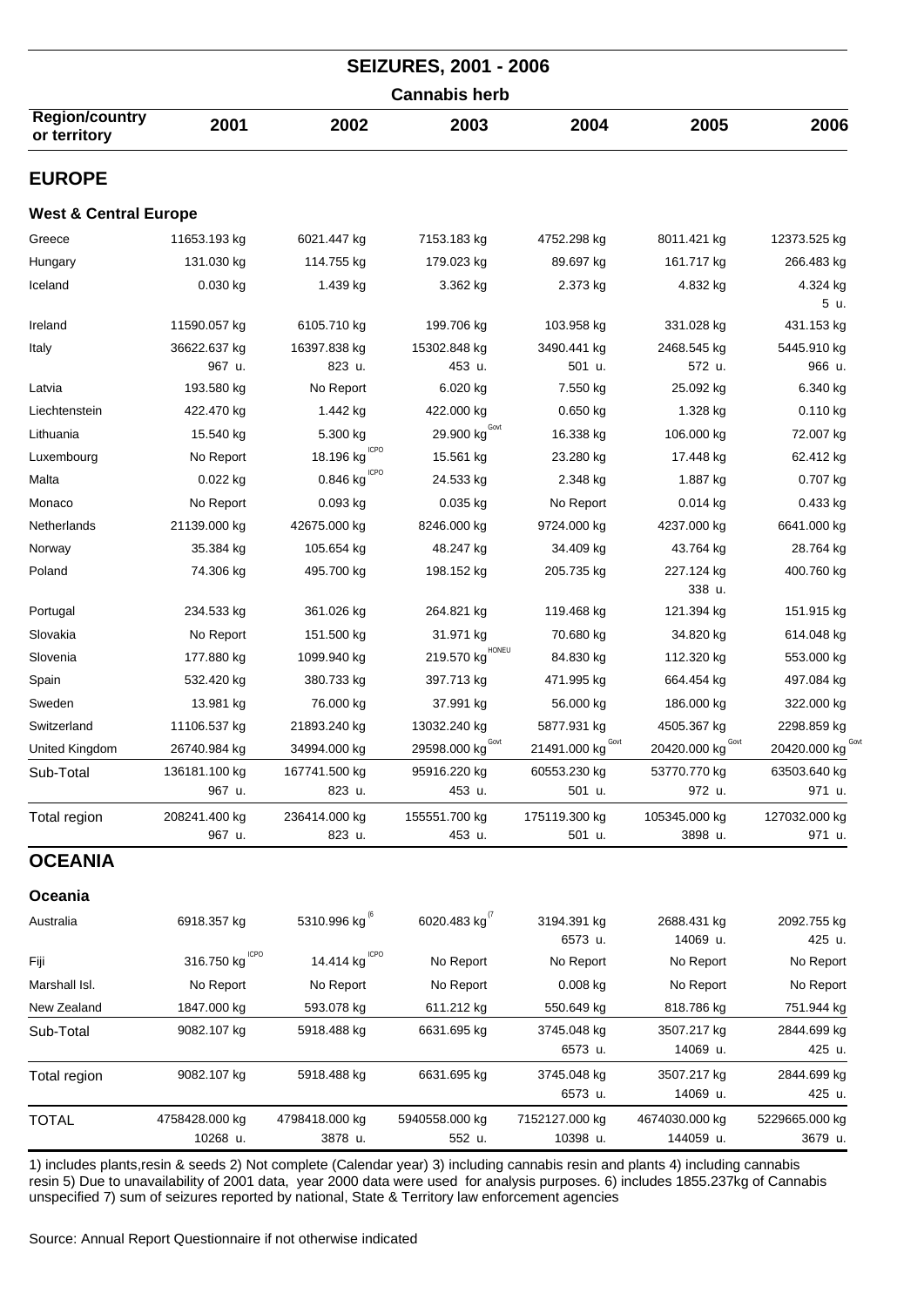| <b>SEIZURES, 2001 - 2006</b>          |                                        |                                       |                                 |                                      |                                         |                             |  |  |
|---------------------------------------|----------------------------------------|---------------------------------------|---------------------------------|--------------------------------------|-----------------------------------------|-----------------------------|--|--|
| <b>Cannabis resin</b>                 |                                        |                                       |                                 |                                      |                                         |                             |  |  |
| <b>Region/country</b><br>or territory | 2001                                   | 2002                                  | 2003                            | 2004                                 | 2005                                    | 2006                        |  |  |
| <b>AFRICA</b>                         |                                        |                                       |                                 |                                      |                                         |                             |  |  |
| <b>East Africa</b>                    |                                        |                                       |                                 |                                      |                                         |                             |  |  |
| Djibouti                              | No Report                              | No Report                             | 250.000 kg                      | No Report                            | No Report                               | No Report                   |  |  |
| Eritrea                               | No Report                              | No Report                             | No Report                       | $0.050$ kg                           | $0.500$ kg                              | 2.000 kg                    |  |  |
| Ethiopia                              | No Report                              | No Report                             | 642.429 kg                      | No Report                            | <b>ICPO</b><br>254.000 kg               | No Report                   |  |  |
| Kenya                                 | 21.000 $\text{kg}^{\text{ICPO}}$       | 17.172 kg                             | No Report                       | No Report                            | No Report                               | No Report                   |  |  |
| Madagascar                            | No Report                              | No Report                             | 6.000 kg                        | No Report                            | No Report                               | No Report                   |  |  |
| <b>Mauritius</b>                      | 0.040 kg                               | $0.027$ kg                            | $0.007$ kg                      | $0.181$ kg                           | $0.047$ kg                              | $0.261$ kg                  |  |  |
| Seychelles                            | 17.934 $kgICPO$                        | 2.986 kg                              | No Report                       | No Report                            | $0.400$ $\mathrm{kg}^{\mathrm{\,ICPO}}$ | No Report                   |  |  |
| Tanzania, U.R.                        | 12.500 $\text{kg}^{\text{Govt}}$       | Govt<br>1865.600 kg                   | No Report                       | No Report                            | 78.750 kg                               | No Report                   |  |  |
| Uganda                                | No Report                              | No Report                             | No Report                       | No Report                            | 12000.000 kg                            | No Report                   |  |  |
| Sub-Total                             | 51.474 kg                              | 1885.785 kg                           | 898.436 kg                      | $0.231$ kg                           | 12333.700 kg                            | 2.261 kg                    |  |  |
| <b>North Africa</b>                   |                                        |                                       |                                 |                                      |                                         |                             |  |  |
| Algeria                               | 1728.258 kg $^{ICPO}$                  | 2148.379 kg                           | 8068.302 kg                     | 12372.993 kg <sup>(1</sup><br>688 u. | 1680.000 kg CPO                         | 10046.113 kg                |  |  |
| Egypt                                 | 486.000 kg Govt                        | 1080.000 $\text{kg}^{\text{Govt}}$    | 1198.660 kg <sup>Govt</sup>     | 1868.000 $\text{kg}^{\text{Gout}}$   | 1529.000 kg Govt                        | 5146.000 kg                 |  |  |
| Libya                                 | 7033.320 kg <sup>F.0</sup>             | 4.024 $\text{kg}^{\text{F},\text{O}}$ | 3134.000 kg <sup>F.0</sup>      | 4353.000 kg <sup>F.0</sup>           | 11321.344 kg                            | 14829.000 kg <sup>F.C</sup> |  |  |
| Morocco                               | 61355.736 kg                           | 66394.000 kg                          | 96305.867 kg                    | 86800.000 kg                         | 92423.077 kg                            | 88280.000 kg                |  |  |
| Sudan                                 | No Report                              | No Report                             | 8723.792 kg <sup>HNLF</sup>     | No Report                            | 1662.608 kg                             | No Report                   |  |  |
| Tunisia                               | 1288.877 kg                            | 977.730 kg                            | 539.886 kg                      | 2310.942 kg                          | 529.408 kg                              | 222.532 kg                  |  |  |
| Sub-Total                             | 71892.190 kg                           | 70604.130 kg                          | 117970.500 kg                   | 107704.900 kg<br>688 u.              | 109145.400 kg                           | 118523.600 kg               |  |  |
| <b>Southern Africa</b>                |                                        |                                       |                                 |                                      |                                         |                             |  |  |
| <b>Botswana</b>                       | No Report                              | No Report                             | No Report                       | No Report                            | No Report                               | 1.007 kg                    |  |  |
| Mozambique                            | $0.200$ kg $^{^{\mid\text{CPO}\mid} }$ | No Report                             | HNLF<br>105.415 kg              | No Report                            | 95.000 kg $^{ICPO}$                     | No Report                   |  |  |
| South Africa                          | 534.146 kg                             | 696.170 kg                            | 114.173 kg                      | No Report                            | No Report                               | 36.400 kg                   |  |  |
| Swaziland                             | 5.056 kg                               | No Report                             | No Report                       | No Report                            | No Report                               | No Report                   |  |  |
| Zambia                                | 0.016 $\text{kg}^{\text{Govt}}$        | 1037.000 kg                           | No Report                       | 0.004 kg                             | No Report                               | 17.432 kg                   |  |  |
| Zimbabwe                              | 0.081 kg                               | 11.000 kg                             | No Report                       | No Report                            | No Report                               | No Report                   |  |  |
| Sub-Total                             | 539.499 kg                             | 1744.170 kg                           | 219.588 kg                      | $0.004$ kg                           | 95.000 kg                               | 54.839 kg                   |  |  |
| <b>West and Central Africa</b>        |                                        |                                       |                                 |                                      |                                         |                             |  |  |
| Benin                                 | 13.000 kg $^{\text{HNLF}}$             | $0.014$ kg $^{HNLF}$                  | No Report                       | No Report                            | No Report                               | No Report                   |  |  |
| <b>Burkina Faso</b>                   | No Report                              | No Report                             | 13.000 kg                       | No Report                            | No Report                               | No Report                   |  |  |
| Cape Verde                            | No Report                              | 0.008 $\text{kg}^{\,\text{Govt}}$     | 0.074 $\text{kg}^{\text{Govt}}$ | No Report                            | 0.379 $\text{kg}^{\text{Govt}}$         | No Report                   |  |  |
| Gambia                                | No Report                              | 1.966 kg CPO                          | $0.142$ kg <sup>Govt</sup>      | No Report                            | $0.061$ kg $^{HNLF}$                    | No Report                   |  |  |
| Niger                                 | No Report                              | No Report                             | No Report                       | 975.000 $\text{kg}^{\text{HNLF}}$    | 0.984 kg HNLF                           | 2033.000 kg                 |  |  |
| Senegal                               | No Report                              | No Report                             | No Report                       | 0.700 $\text{kg}^{\text{Govt}}$      | No Report                               | 8393.011 kg                 |  |  |
| St. Helena                            | No Report                              | 1 u.                                  | No Report                       | No Report                            | No Report                               | No Report                   |  |  |
| Sub-Total                             | 13.000 kg                              | 1.988 kg<br>1 u.                      | 13.216 kg                       | 975.700 kg                           | 1.424 kg                                | 10426.010 kg                |  |  |
| Total region                          | 72496.160 kg                           | 74236.090 kg<br>1 u.                  | 119101.700 kg                   | 108680.900 kg<br>688 u.              | 121575.600 kg                           | 129006.700 kg               |  |  |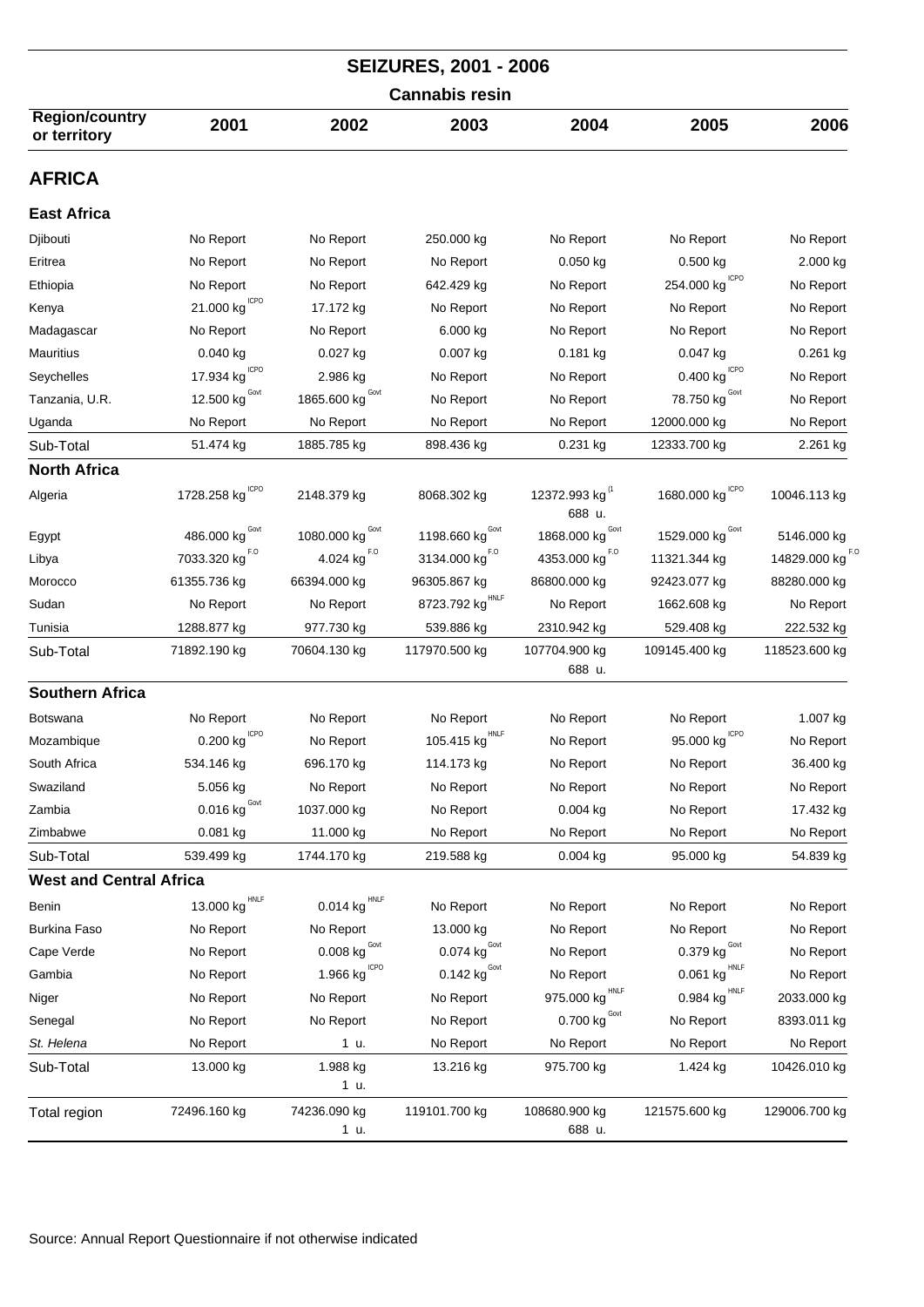| <b>SEIZURES, 2001 - 2006</b><br><b>Cannabis resin</b> |                                  |                                                 |                                       |                                 |                                 |                                  |  |  |
|-------------------------------------------------------|----------------------------------|-------------------------------------------------|---------------------------------------|---------------------------------|---------------------------------|----------------------------------|--|--|
|                                                       |                                  |                                                 |                                       |                                 |                                 |                                  |  |  |
| <b>AMERICAS</b>                                       |                                  |                                                 |                                       |                                 |                                 |                                  |  |  |
| Caribbean                                             |                                  |                                                 |                                       |                                 |                                 |                                  |  |  |
| Aruba                                                 | No Report                        | No Report                                       | No Report                             | 0.116 kg                        | 0.028 kg                        | 0.099 kg                         |  |  |
| Bahamas                                               | 14.220 kg<br>31 u.               | 61.690 $kg^{ICPO}$                              | 2.270 kg                              | No Report                       | ICPO<br>2389.000 kg<br>1164 u.  | No Report                        |  |  |
| <b>Barbados</b>                                       | No Report                        | No Report                                       | 22.200 kg <sup>IDS</sup>              | No Report                       | No Report                       | No Report                        |  |  |
| Bermuda                                               | No Report                        | 1.550 kg                                        | No Report                             | No Report                       | $4.000$ $kgICPO$                | 5.035 kg                         |  |  |
| Cayman Isl.                                           | No Report                        | No Report                                       | 50.930 kg                             | No Report                       | No Report                       | No Report                        |  |  |
| Cuba                                                  | No Report                        | <b>ICPO</b><br>0.192 kg                         | $0.400$ $\mathrm{kg}^{\mathrm{HONL}}$ | 1.720 $\text{kg}^{\text{Govt}}$ | $1.000$ kg $^{\mathrm{ICPO}}$   | No Report                        |  |  |
| Dominica                                              | 51.580 $kg^{\text{ICPO}}$        | No Report                                       | No Report                             | $0.041$ kg                      | $0.250$ kg                      | No Report                        |  |  |
| Dominican Rep.                                        | $0.008$ kg                       | $0.007$ $\text{kg}^{\text{\,\scriptsize ICPO}}$ | 0.324 kg                              | 84 u.                           | $0.309$ kg                      | 1.361 kg                         |  |  |
| Grenada                                               | No Report                        | No Report                                       | $90.000$ $\mathrm{kg}^\text{IDS}$     | No Report                       | No Report                       | No Report                        |  |  |
| Jamaica                                               | 8.100 kg                         | 497.000 kg CPO                                  | No Report                             | 191.170 kg                      | No Report                       | 6.010 kg                         |  |  |
| <b>Netherlands Antilles</b>                           | $0.104$ kg <sup>ICPO</sup>       | $0.060$ kg $\overline{^{ICPO}}$                 | No Report                             | No Report                       | 5484.000 kg CPO                 | No Report                        |  |  |
| Turks & Caicos Isl.                                   | No Report                        | No Report                                       | No Report                             | 0.031 kg                        | No Report                       | No Report                        |  |  |
| Sub-Total                                             | 74.012 kg<br>31 u.               | 560.499 kg                                      | 166.124 kg                            | 193.078 kg<br>84 u.             | 7878.587 kg<br>1164 u.          | 12.505 kg                        |  |  |
| <b>Central America</b>                                |                                  |                                                 |                                       |                                 |                                 |                                  |  |  |
| Costa Rica                                            | No Report                        | No Report                                       | No Report                             | No Report                       | 0.277 kg                        | No Report                        |  |  |
| Sub-Total                                             |                                  |                                                 |                                       |                                 | 0.277 kg                        |                                  |  |  |
| <b>North America</b>                                  |                                  |                                                 |                                       |                                 |                                 |                                  |  |  |
| Canada                                                | 1755.997 kg                      | 158.893 kg                                      | 1803.932 kg                           | 484.327 kg                      | 437.957 kg                      | 27730.066 kg                     |  |  |
| Mexico                                                | 29.507 kg                        | 0.035 kg                                        | 1.076 kg                              | 0.274 kg                        | 89.380 kg                       | 102.179 kg                       |  |  |
| <b>USA</b>                                            | 56.500 kg                        | 620.900 kg                                      | 155.000 kg                            | 164.000 kg                      | 388.000 kg                      | 175.000 kg                       |  |  |
| Sub-Total                                             | 1842.004 kg                      | 779.828 kg                                      | 1960.008 kg                           | 648.601 kg                      | 915.337 kg                      | 28007.250 kg                     |  |  |
| <b>South America</b>                                  |                                  |                                                 |                                       |                                 |                                 |                                  |  |  |
| Argentina                                             | 1.219 kg                         | 1.891 kg                                        | 12.643 kg                             | 1.403 kg                        | 24.490 kg                       | 0.155 kg                         |  |  |
| <b>Brazil</b>                                         | 43.519 $\text{kg}^{\text{Govt}}$ | 36.100 $\text{kg}^{F.0}$                        | 55.724 kg                             | 66.405 kg                       | 94.001 kg                       | 95.710 $\text{kg}^{\text{Govt}}$ |  |  |
| Chile                                                 | No Report                        | No Report                                       | No Report                             | No Report                       | No Report                       | 0.096 kg                         |  |  |
| Colombia                                              | $0.200$ kg                       | No Report                                       | No Report                             | No Report                       | $4.000$ kg $^{\mathrm{ICPO}}$   | No Report                        |  |  |
| Paraguay                                              | 27.693 kg $^{\text{Gout}}$       | 11.052 $\text{kg}^{\text{Govt}}$                | 2477.000 kg                           | HONLC<br>3.316 kg               | 1.390 $\text{kg}^{\text{Govt}}$ | No Report                        |  |  |
| Suriname                                              | No Report                        | No Report                                       | No Report                             | 2.200 kg                        | No Report                       | No Report                        |  |  |
| Uruguay                                               | No Report                        | 2.387 kg                                        | No Report                             | $0.111$ kg                      | 0.051 kg                        | No Report                        |  |  |
| Sub-Total                                             | 72.631 kg                        | 51.430 kg                                       | 2545.367 kg                           | 73.435 kg                       | 123.932 kg                      | 95.961 kg                        |  |  |
| Total region                                          | 1988.647 kg<br>31 u.             | 1391.757 kg                                     | 4671.499 kg                           | 915.114 kg<br>84 u.             | 8918.133 kg<br>1164 u.          | 28115.710 kg                     |  |  |
| <b>ASIA</b>                                           |                                  |                                                 |                                       |                                 |                                 |                                  |  |  |

#### **Central Asia and Transcaucasian countries**

| Armenia      | $0.112$ kg                | $0.914$ kg                | $0.106$ kg                | 1.171 kg                   | 0.820 kg                   | $0.131$ kg                |
|--------------|---------------------------|---------------------------|---------------------------|----------------------------|----------------------------|---------------------------|
| Azerbaijan   | 15.500 kg                 | $0.169$ kg                | No Report                 | No Report                  | No Report                  | 176.000 kg INCSR          |
| Georgia      | No Report                 | No Report                 | $0.004$ kg                | No Report                  | No Report                  | $0.281$ kg                |
| Kazakhstan   | 276.160 kg <sup>F.0</sup> | 192.650 kg <sup>F.0</sup> | 199.000 kg <sup>F.0</sup> | 245.100 kg <sup>F.0</sup>  | 284.000 kg <sup>Govt</sup> | 305.652 kg                |
| Kyrgyzstan   | No Report                 | No Report                 | 97.800 kg $^{F,0}$        | 155.846 kg                 | 131.009 kg                 | 153.783 kg                |
| Turkmenistan | No Report                 | No Report                 | 108.000 kg $^{Govt}$      | $0.180$ kg <sup>Govt</sup> | $0.135$ kg $\text{Gov}$ t  | 206.200 kg <sup>F.0</sup> |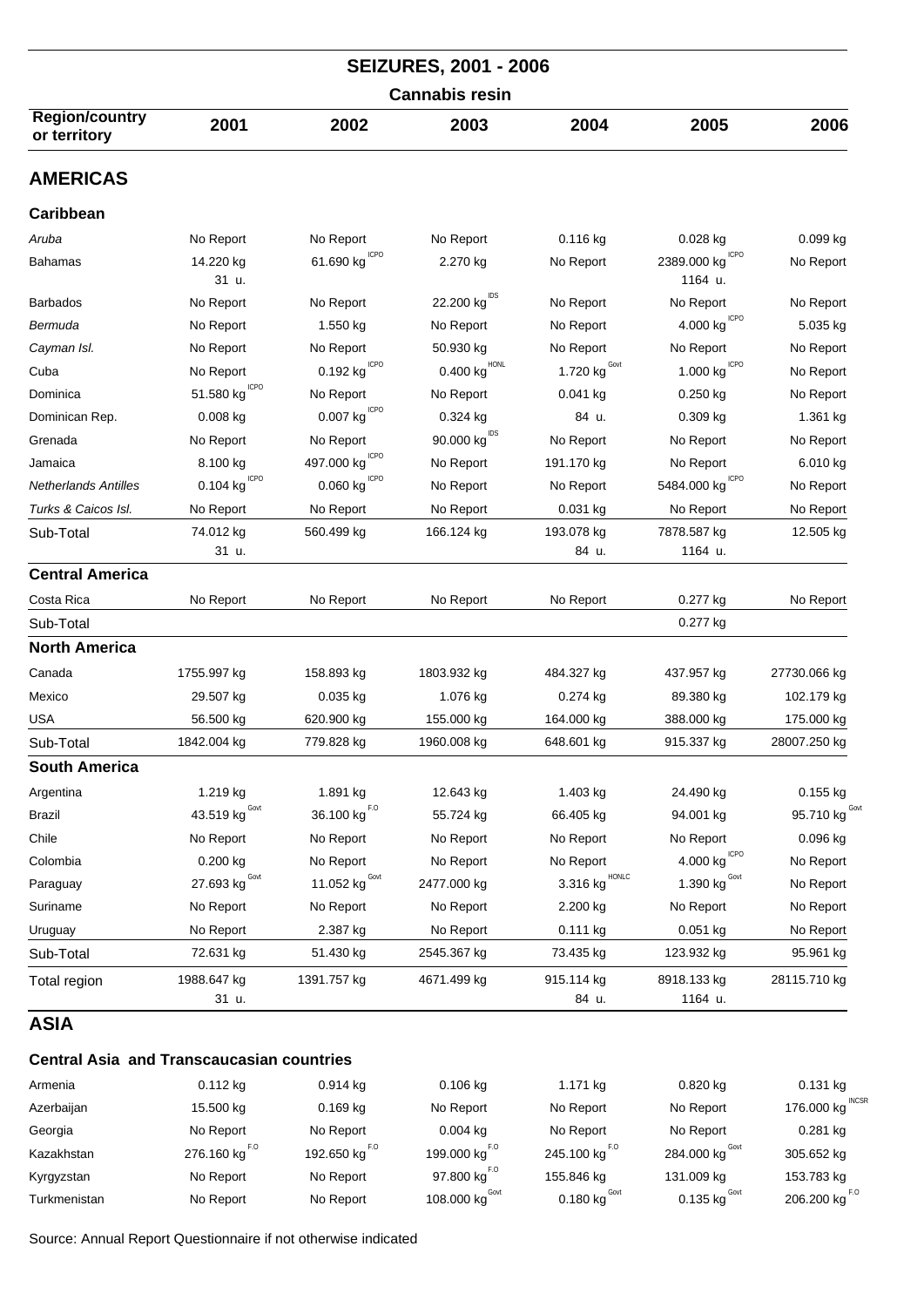|                                       |      |      | <b>SEIZURES, 2001 - 2006</b> |      |      |      |
|---------------------------------------|------|------|------------------------------|------|------|------|
|                                       |      |      | <b>Cannabis resin</b>        |      |      |      |
| <b>Region/country</b><br>or territory | 2001 | 2002 | 2003                         | 2004 | 2005 | 2006 |

## **Central Asia and Transcaucasian countries**

| Uzbekistan                                   | F.O<br>86.000 kg                | 44.700 kg                              | 19.400 kg                                            | 167.773 kg                         | 9.763 kg                            | 5.788 kg                   |
|----------------------------------------------|---------------------------------|----------------------------------------|------------------------------------------------------|------------------------------------|-------------------------------------|----------------------------|
| Sub-Total                                    | 377.772 kg                      | 238.433 kg                             | 424.311 kg                                           | 570.070 kg                         | 425.727 kg                          | 847.835 kg                 |
| <b>East and South-East Asia</b>              |                                 |                                        |                                                      |                                    |                                     |                            |
| Cambodia                                     | No Report                       | No Report                              | No Report                                            | No Report                          | 102.500 kg $^{F.0}$<br>1 u.         | 1 u. $^{DNP}$              |
| Hong Kong SAR,<br>China                      | 0.700 kg                        | 0.370 kg                               | 15.310 kg                                            | 27.770 kg                          | 12.005 kg                           | 2.850 kg                   |
| Indonesia                                    | 5.632 kg                        | 0.687 kg                               | $0.643$ kg                                           | 0.607 kg                           | 0.720 kg                            | 4.734 kg                   |
| Japan                                        | 73.499 kg                       | 275.300 kg                             | 323.900 kg                                           | 327.500 kg                         | 233.900 kg                          | 98.700 kg                  |
| Korea, Rep.                                  | 4.254 kg                        | <b>ICPO</b><br>158.968 kg              | 3.279 kg                                             | 11.366 kg                          | $0.511$ kg                          | $0.158$ kg                 |
| Macau SAR, China                             | $0.499$ kg                      | No Report                              | $0.027$ kg                                           | $0.059$ kg                         | $0.076$ kg                          | $0.001$ kg                 |
| Mongolia                                     | 2 u.                            | No Report                              | No Report                                            | No Report                          | No Report                           | No Report                  |
| Philippines                                  | 8.015 kg                        | 265.000 kg                             | No Report                                            | No Report                          | 0.751 kg                            | 24.540 kg                  |
| Thailand                                     | No Report                       | 52.170 kg <sup>ICPO</sup>              | $\underline{\hspace{1cm}}$ 56.600 kg <sup>ICPO</sup> | $10.000$ kg <sup>IDS</sup>         | 53.835 kg                           | 14.067 kg                  |
| Sub-Total                                    | 92.599 kg<br>2 u.               | 752.495 kg                             | 399.759 kg                                           | 377.302 kg                         | 404.298 kg<br>1 u.                  | 145.050 kg<br>1 u.         |
| <b>Near and Middle East /South-West Asia</b> |                                 |                                        |                                                      |                                    |                                     |                            |
| Afghanistan                                  | No Report                       | 50314.044 kg                           | 81176.000 kg                                         | 41146.000 kg                       | 42389.000 kg                        | 36972.000 kg               |
| Bahrain                                      | No Report                       | 3.700 kg                               | No Report                                            | No Report                          | 283.465 kg                          | No Report                  |
| Iran                                         | 46084.000 kg                    | 64166.000 kg                           | 76991.000 kg                                         | 86500.000 kg                       | 68836.000 kg                        | 59189.000 kg               |
| Iraq                                         | 2343.796 kg                     | No Report                              | No Report                                            | No Report                          | No Report                           | No Report                  |
| Israel                                       | 143.000 kg                      | 2893.000 kg                            | 1053.000 kg                                          | 913.000 kg                         | 1022.000 kg                         | 964.000 kg                 |
| Jordan                                       | 785.542 kg                      | 864.966 kg                             | 4133.775 kg                                          | 2000.000 $\text{kg}^{\text{Govt}}$ | 1485.477 kg                         | <b>INCSF</b><br>793.715 kg |
| Kuwait                                       | No Report                       | No Report                              | $0.600$ $\text{kg}^{\text{\tiny{lCPO}}}$             | No Report                          | No Report                           | No Report                  |
| Lebanon                                      | 307.820 kg                      | 28670.335 kg                           | 11488.194 kg                                         | 905.605 kg                         | 5944.568 kg                         | 691.828 kg                 |
| Oman                                         | 2382.645 kg                     | 49.934 kg                              | 1461.000 kg <sup>ICPO</sup>                          | 159.560 kg                         | 159.580 kg<br>310 u.                | 334.975 kg                 |
| Pakistan                                     | 75161.024 kg                    | 85126.407 kg                           | 99123.245 kg                                         | 135638.674 kg                      | 93539.077 kg                        | 115443.669 kg              |
| Qatar                                        | 144.820 kg                      | 65.969 kg                              | 296.785 kg                                           | No Report                          | 193.731 kg                          | 859.566 kg                 |
| Saudi Arabia                                 | 1767.430 kg                     | No Report                              | 5866.000 kg <sup>ICPO</sup>                          | No Report                          | 13575.300 $\text{kg}^{\text{ICPO}}$ | No Report                  |
| Syria                                        | Govt<br>379.957 kg              | 907.427 kg                             | 1863.527 kg                                          | 563.406 kg                         | 262.974 kg                          | 172.738 kg                 |
| <b>United Arab Emirates</b>                  | 6113.923 kg                     | 3127.065 kg                            | 2070.526 kg                                          | 1777.721 kg                        | 242.052 kg                          | 1244.500 kg                |
| Yemen                                        | No Report                       | 26.125 kg                              | No Report                                            | 1871.484 kg Govt                   | No Report                           | No Report                  |
| Sub-Total                                    | 135614.000 kg                   | 236215.000 kg                          | 285523.700 kg                                        | 271475.400 kg                      | 227933.200 kg<br>310 u.             | 216666.000 kg              |
| <b>South Asia</b>                            |                                 |                                        |                                                      |                                    |                                     |                            |
| Bangladesh                                   | 0.000 $\text{kg}^{\text{Govt}}$ | 28.470 kg                              | 1.160 $kgGovt$                                       | 1.414 kg                           | $0.001$ kg                          | $0.260$ kg                 |
| India                                        | 5664.000 kg                     | Govt<br>3010.000 kg                    | 3013.000 $\text{kg}^{\text{Govt}}$                   | 4599.000 kg                        | Govt<br>3965.000 kg                 | 3852.000 kg                |
| Maldives                                     | No Report                       | ICPO<br>0.007 kg                       | No Report                                            | No Report                          | No Report                           | No Report                  |
| Nepal                                        | No Report                       | 850.031 $\text{kg}^{\text{\tiny LPO}}$ | 921.824 kg                                           | No Report                          | 64.800 kg $^{INCSR(2)}$             | 2402.003 kg                |
| Sri Lanka                                    | $0.015$ kg                      | 19979.000 kg <sup>ICPO</sup>           | 0.010 kg                                             | 4.943 kg                           | 0.008 kg                            | 0.207 kg                   |
| Sub-Total                                    | 5664.015 kg                     | 23867.510 kg                           | 3935.994 kg                                          | 4605.357 kg                        | 4029.809 kg                         | 6254.470 kg                |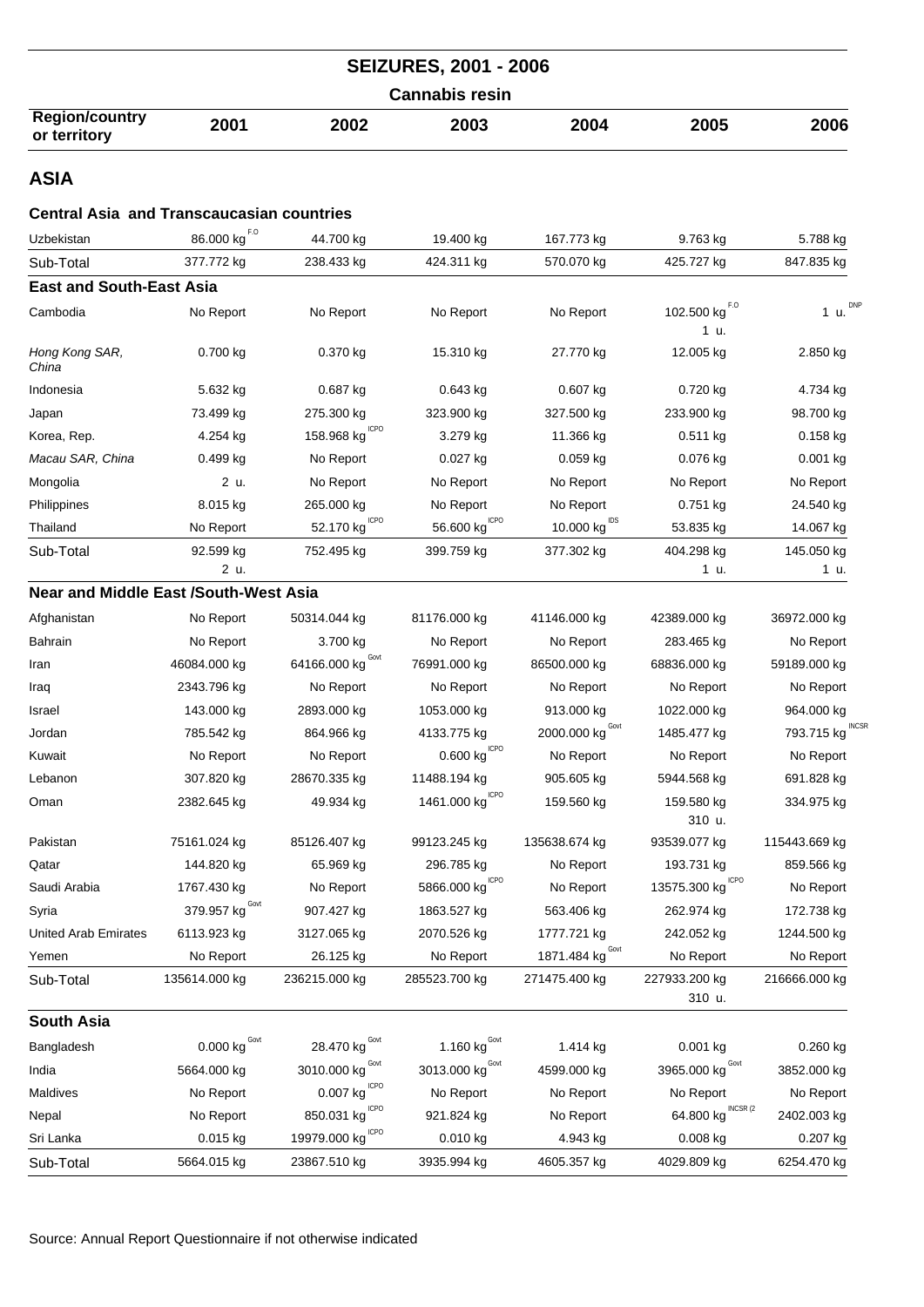| <b>SEIZURES, 2001 - 2006</b>          |                          |                                               |                          |                            |                            |                          |  |  |  |
|---------------------------------------|--------------------------|-----------------------------------------------|--------------------------|----------------------------|----------------------------|--------------------------|--|--|--|
|                                       |                          |                                               | <b>Cannabis resin</b>    |                            |                            |                          |  |  |  |
| <b>Region/country</b><br>or territory | 2001                     | 2002                                          | 2003                     | 2004                       | 2005                       | 2006                     |  |  |  |
| ASIA                                  |                          |                                               |                          |                            |                            |                          |  |  |  |
| Total region                          | 141748.300 kg<br>2 u.    | 261073.400 kg                                 | 290283.700 kg            | 277028.200 kg              | 232793.100 kg<br>311 u.    | 223913.300 kg<br>1 u.    |  |  |  |
| <b>EUROPE</b>                         |                          |                                               |                          |                            |                            |                          |  |  |  |
| <b>East Europe</b>                    |                          |                                               |                          |                            |                            |                          |  |  |  |
| <b>Belarus</b>                        | Govt<br>0.663 kg         | 2.174 kg                                      | 2.639 kg <sup>Govt</sup> | 22.665 kg                  | $0.257$ kg                 | No Report                |  |  |  |
| Moldova, Rep.                         | 358.130 kg               | No Report                                     | No Report                | No Report                  | No Report                  | No Report                |  |  |  |
| <b>Russian Federation</b>             | 1335.671 kg              | <b>ICPO</b><br>1424.257 kg                    | 1734.924 kg              | 1971.000 kg                | 2101.000 kg                | 1482.067 kg              |  |  |  |
| Ukraine                               | 11.130 kg                | $\underbrace{6.950 \text{ kg}}^{\text{Govt}}$ | 12.224 kg                | $2.500$ kg <sup>Govt</sup> | $0.400$ kg <sup>ICPO</sup> | 16.725 kg                |  |  |  |
| Sub-Total                             | 1705.594 kg              | 1433.381 kg                                   | 1749.787 kg              | 1996.165 kg                | 2101.657 kg                | 1498.792 kg              |  |  |  |
| <b>Southeast Europe</b>               |                          |                                               |                          |                            |                            |                          |  |  |  |
| Bosnia & Herzegovina                  | 0.060 kg                 | No Report                                     | No Report                | No Report                  | 0.200 kg                   | <b>INCSF</b><br>0.117 kg |  |  |  |
| <b>Bulgaria</b>                       | 422.584 kg               | 88.476 kg                                     | 384.509 kg               | $0.381$ kg                 | $0.014$ kg                 | 29.792 kg                |  |  |  |
| Croatia                               | 4.559 kg                 | 2.107 kg                                      | 2.281 kg                 | 5.893 kg                   | 53.035 kg                  | 12.086 kg                |  |  |  |
| Macedonia, FYR                        | Govt<br>309.846 kg       | 258.406 kg                                    | 423.504 kg               | 653.473 kg                 | 7.784 kg                   | <b>INCSF</b><br>0.016 kg |  |  |  |
| Montenegro                            | No Report                | No Report                                     | No Report                | No Report                  | No Report                  | $0.008$ kg INCSR         |  |  |  |
| Romania                               | 13871.000 kg             | 38.580 kg                                     | 2.060 kg                 | 43.056 kg                  | 15.490 kg                  | 10.097 kg                |  |  |  |
| Serbia & Montenegro                   | 4.534 kg                 | 6.814 kg                                      | 1.113 kg                 | 3.481 kg                   | 18.507 kg                  | 60.355 $kgGovt$          |  |  |  |
| Turkey                                | 268.477 kg               | 1282.669 kg Govt                              | 863.551 kg               | 2557.858 kg                | 4071.709 kg                | 4393.202 kg              |  |  |  |
| Sub-Total                             | 14881.060 kg             | 1677.052 kg                                   | 1677.018 kg              | 3264.142 kg                | 4166.739 kg                | 4505.673 kg              |  |  |  |
| <b>West &amp; Central Europe</b>      |                          |                                               |                          |                            |                            |                          |  |  |  |
| Andorra                               | 3.790 kg                 | 3.076 kg                                      | No Report                | No Report                  | 6.032 kg<br>428 u.         | No Report                |  |  |  |
| Austria                               | 137.987 kg               | 133.209 kg                                    | 239.144 kg               | 426.833 kg                 | 150.648 kg                 | 252.235 kg               |  |  |  |
| Belgium                               | UNODC (3<br>27993.336 kg | 5298.000 kg                                   | 5655.300 kg              | 39921.000 kg               | 6394.000 kg                | 10481.262 kg             |  |  |  |
| Cyprus                                | 1.443 kg                 | 1.456 kg                                      | 0.896 kg                 | 53.165 kg                  | 5.344 kg                   | 1.200 kg                 |  |  |  |
| Czech Rep.                            | 6.850 kg                 | 11.391 kg                                     | 64.805 kg                | 22.693 kg                  | 4.625 kg                   | 0.466 kg                 |  |  |  |
| Denmark                               | 1762.742 kg              | 2635.235 kg                                   | 3829.009 kg              | 1757.074 kg                | 1406.022 kg                | 952.646 kg               |  |  |  |
| Estonia                               | 0.199 kg                 | 1.067 kg                                      | 58.608 kg                | 84.151 kg                  | 9.879 kg                   | 205.447 kg               |  |  |  |
| Finland                               | 590.000 kg               | 482.300 kg                                    | 423.000 kg               | 467.400 kg                 | 430.600 kg                 | 282.700 kg               |  |  |  |
| France                                | 58195.515 kg             | 50836.113 kg                                  | 78347.920 kg             | 103705.049 kg              | 83470.741 kg               | 67891.983 kg             |  |  |  |
| Germany                               | 6863.057 kg              | 5003.001 kg                                   | 8303.338 kg              | 5473.055 kg                | 3637.468 kg                | 5606.096 kg              |  |  |  |
| Gibraltar                             | No Report                | No Report                                     | No Report                | No Report                  | No Report                  | 1537.551 kg              |  |  |  |
| Greece                                | 270.780 kg               | 67.711 kg                                     | 89.894 kg                | 25.038 kg                  | 10209.003 kg               | 73.941 kg                |  |  |  |
| Hungary                               | $0.880$ kg               | 4.181 kg                                      | 1.532 kg                 | 2.314 kg                   | 12.859 kg                  | 2.992 kg                 |  |  |  |
| Iceland                               | 44.140 kg                | 57.564 kg                                     | No Report                | 37.261 kg                  | 20.772 kg                  | 31.604 kg                |  |  |  |
| Ireland                               | 567.026 kg               | 3314.938 kg                                   | 5349.000 kg              | 3226.455 kg                | 8638.754 kg                | 6981.804 kg              |  |  |  |
| Italy                                 | 16455.477 kg             | 28600.257 kg                                  | 25165.812 kg             | 15924.377 kg               | 23184.995 kg               | 19202.053 kg             |  |  |  |
|                                       | 811 u.                   | 947 u.                                        | 787 u.                   | 968 u.                     | 1040 u.                    | 525 u.                   |  |  |  |
| Latvia                                | $0.191$ kg               | No Report                                     | 50.052 kg                | 0.176 kg                   | 1.554 kg                   | $0.358$ kg               |  |  |  |
| Liechtenstein                         | $0.012$ kg               | $0.013$ kg                                    | $0.032$ kg               | $0.039$ kg                 | 0.031 kg                   | 0.079 kg                 |  |  |  |
| Lithuania                             | $0.260$ kg               | $0.569$ kg                                    | 262.600 kg               | 2.316 kg                   | 68.290 kg                  | 106.186 kg               |  |  |  |
| Luxembourg                            | No Report                | $0.697$ $\mathrm{kg}^{\mathrm{\,ICPO}}$       | 5.374 kg                 | $0.413$ kg                 | 4.955 kg                   | 4.584 kg                 |  |  |  |
| Malta                                 | 3.562 kg                 | 8.801 $\text{kg}^{\text{\tiny ICPO}}$         | 34.429 kg                | 33.081 kg                  | 19.663 kg                  | 44.987 kg                |  |  |  |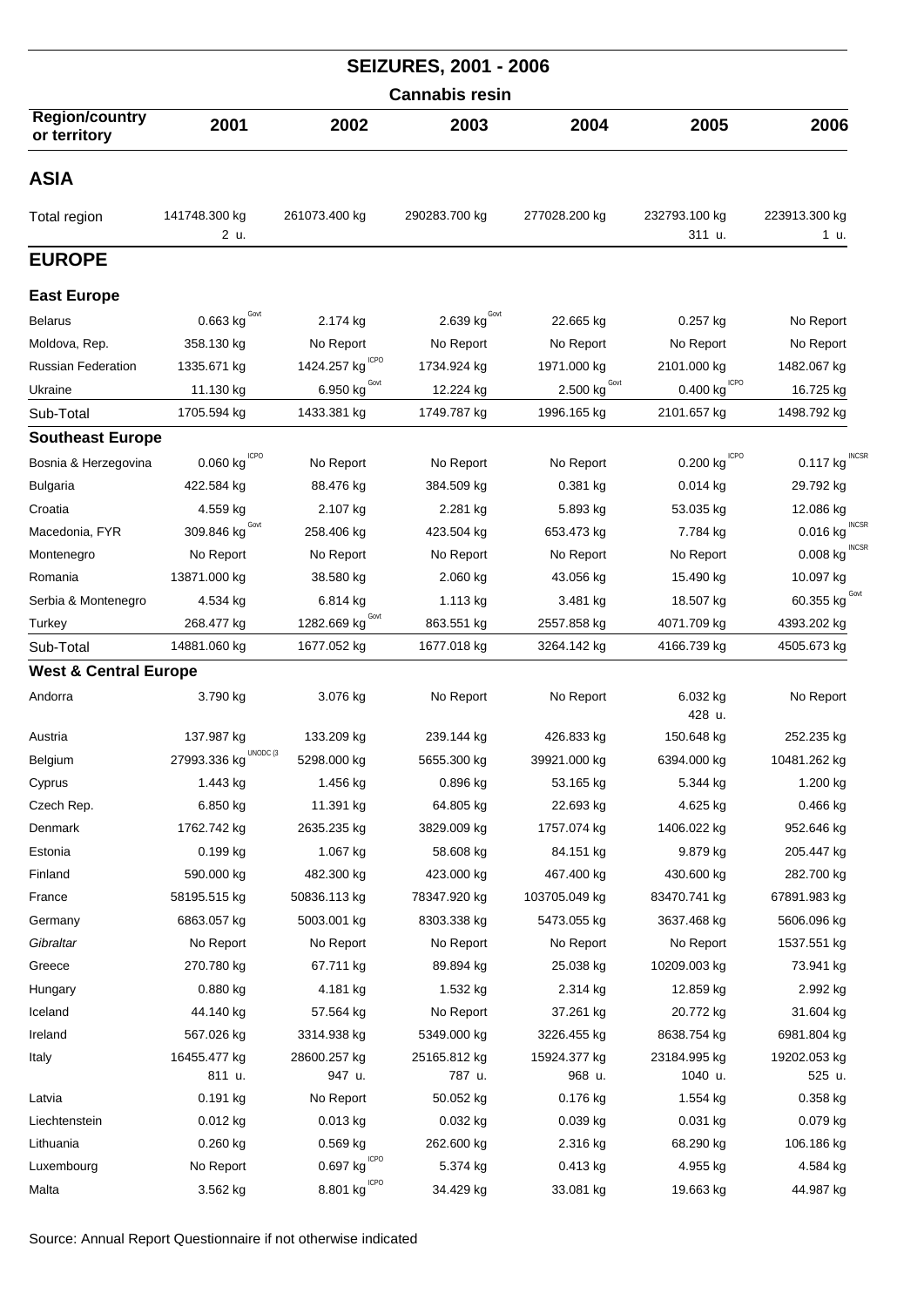|                                       |               |                      | <b>SEIZURES, 2001 - 2006</b> |                      |                    |                  |  |  |
|---------------------------------------|---------------|----------------------|------------------------------|----------------------|--------------------|------------------|--|--|
| <b>Cannabis resin</b>                 |               |                      |                              |                      |                    |                  |  |  |
| <b>Region/country</b><br>or territory | 2001          | 2002                 | 2003                         | 2004                 | 2005               | 2006             |  |  |
| <b>EUROPE</b>                         |               |                      |                              |                      |                    |                  |  |  |
| <b>West &amp; Central Europe</b>      |               |                      |                              |                      |                    |                  |  |  |
| Monaco                                | No Report     | 0.095 kg             | 1383.000 kg                  | No Report            | $0.209$ kg         | $0.264$ kg       |  |  |
| Netherlands                           | 10972.000 kg  | Govt<br>32717.000 kg | 10719.000 kg                 | 16101.000 kg         | 12090.000 kg       | 4622.000 kg      |  |  |
| Norway                                | 808.541 kg    | 1097.980 kg          | 2223.410 kg                  | 2092.140 kg          | 1352.043 kg        | 1459.871 kg      |  |  |
| Poland                                | 9.426 kg      | 217.346 kg           | 33.640 kg                    | 41.052 kg            | 19.291 kg<br>41 u. | 34.610 kg        |  |  |
| Portugal                              | 6472.688 kg   | 7022.029 kg          | 31555.686 kg                 | 28994.459 kg         | 28258.016 kg       | 8458.418 kg      |  |  |
| Slovakia                              | $0.635$ kg    | No Report            | $0.067$ kg                   | $0.962$ kg           | 0.270 kg           | $0.536$ kg       |  |  |
| Slovenia                              | 2.360 kg      | $0.120$ kg           | HONEU<br>0.590 kg            | 8.090 kg             | $0.720$ kg         | 4.340 kg         |  |  |
| Spain                                 | 514181.600 kg | 564808.966 kg        | 727312.801 kg                | 794437.072 kg        | 669703.511 kg      | 459266.956 kg    |  |  |
| Sweden                                | 772.462 kg    | 729.000 kg           | 1010.826 kg                  | 820.000 kg           | 1266.000 kg        | 692.000 kg       |  |  |
| Switzerland                           | 317.550 kg    | 1317.640 kg          | 323.210 kg                   | 300.593 kg           | 392.727 kg         | 394.602 kg       |  |  |
| United Kingdom                        | 58996.761 kg  | 44192.000 kg         | 71486.000 kg <sup>Govt</sup> | Govt<br>64906.000 kg | 49190.000 kg       | 49190.000 kg     |  |  |
| Sub-Total                             | 705431.300 kg | 748561.800 kg        | 973928.900 kg                | 1078863.000 kg       | 899949.100 kg      | 637783.800 kg    |  |  |
|                                       | 811 u.        | 947 u.               | 787 u.                       | 968 u.               | 1509 u.            | 525 u.           |  |  |
| Total region                          | 722017.900 kg | 751672.200 kg        | 977355.800 kg                | 1084124.000 kg       | 906217.400 kg      | 643788.300 kg    |  |  |
|                                       | 811 u.        | 947 u.               | 787 u.                       | 968 u.               | 1509 u.            | 525 u.           |  |  |
| <b>OCEANIA</b>                        |               |                      |                              |                      |                    |                  |  |  |
| Oceania                               |               |                      |                              |                      |                    |                  |  |  |
| Australia                             | 3266.944 kg   | 55.795 kg            | 513.495 kg                   | 4.450 $kgGovt$       | 1.322 kg<br>1 u.   | 4.140 kg<br>6 u. |  |  |
| New Zealand                           | 0.435 kg      | $0.482$ kg           | 0.263 kg                     | No Report            | $0.240$ kg         | 0.335 kg         |  |  |
| Sub-Total                             | 3267.379 kg   | 56.277 kg            | 513.758 kg                   | 4.450 kg             | 1.562 kg           | 4.475 kg         |  |  |
|                                       |               |                      |                              |                      | 1 u.               | 6 u.             |  |  |
| Total region                          | 3267.379 kg   | 56.277 kg            | 513.758 kg                   | 4.450 kg             | 1.562 kg<br>1 u.   | 4.475 kg<br>6 u. |  |  |
| <b>TOTAL</b>                          | 941518.400 kg | 1088430.000 kg       | 1391927.000 kg               | 1470752.000 kg       | 1269506.000 kg     | 1024829.000 kg   |  |  |
|                                       | 844 u.        | 948 u.               | 787 u.                       | 1740 u.              | 2985 u.            | 532 u.           |  |  |

1) including cannabis seeds. 2) Not complete (Calendar year) 3) WCO 4) sum of seizures reported by national, State & Territory law enforcement agencies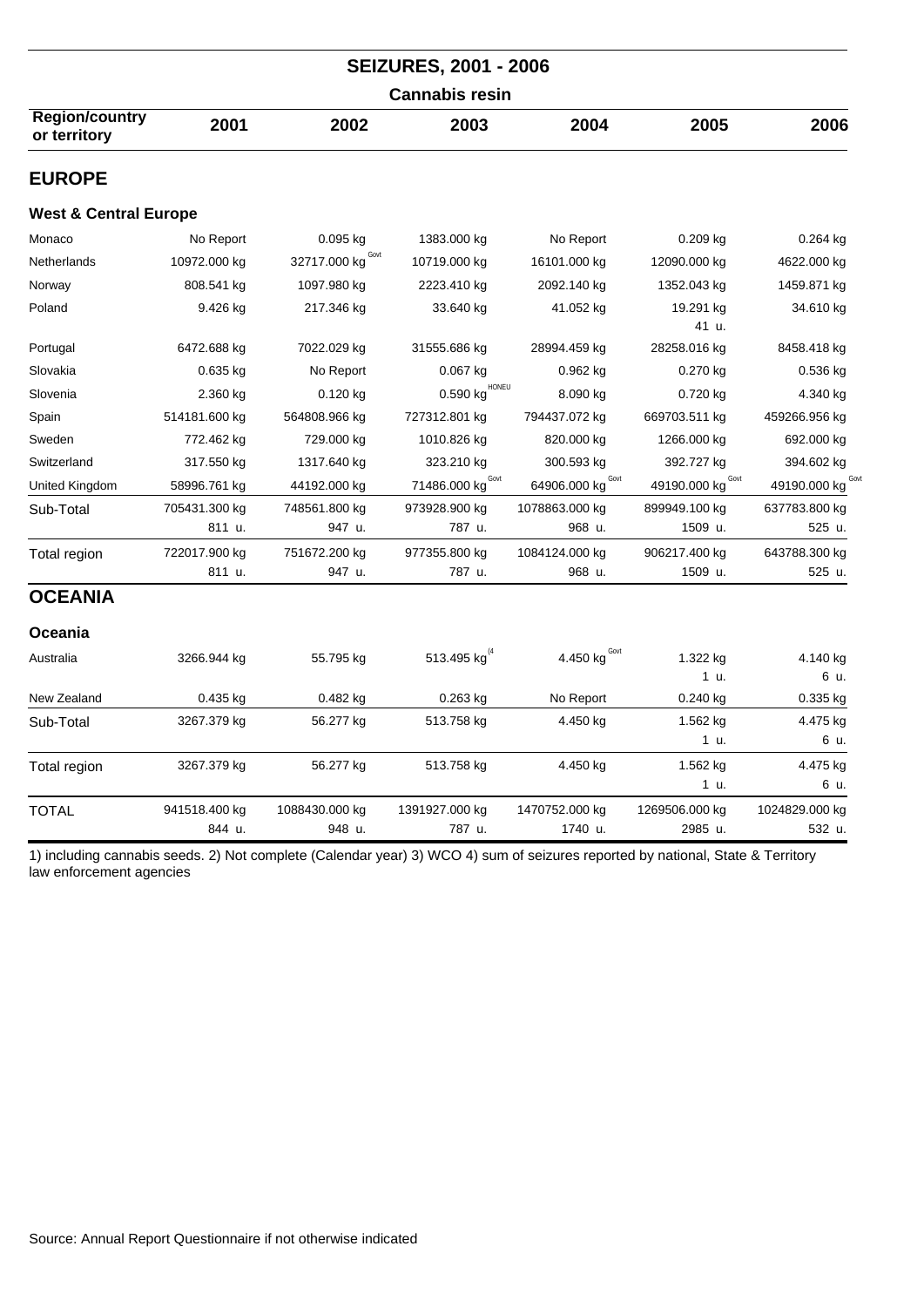| <b>SEIZURES, 2001 - 2006</b>                     |                      |                                       |            |                            |                         |             |  |  |
|--------------------------------------------------|----------------------|---------------------------------------|------------|----------------------------|-------------------------|-------------|--|--|
|                                                  | <b>Cannabis oil</b>  |                                       |            |                            |                         |             |  |  |
| <b>Region/country</b><br>or territory            | 2001                 | 2002                                  | 2003       | 2004                       | 2005                    | 2006        |  |  |
| <b>AFRICA</b>                                    |                      |                                       |            |                            |                         |             |  |  |
| East Africa                                      |                      |                                       |            |                            |                         |             |  |  |
| Madagascar                                       | No Report            | No Report                             | 15.500 lt. | 7.000 lt.                  | 15.750 lt.              | 58.005 lt.  |  |  |
| Sub-Total                                        |                      |                                       | 15.500 lt. | 7.000 lt.                  | 15.750 lt.              | 58.005 lt.  |  |  |
| <b>North Africa</b>                              |                      |                                       |            |                            |                         |             |  |  |
| Morocco                                          | 0.008 kg             | No Report                             | 6.080 kg   | No Report                  | 47.007 kg               | No Report   |  |  |
| Sub-Total                                        | 0.008 kg             |                                       | 6.080 kg   |                            | 47.007 kg               |             |  |  |
| Southern Africa                                  |                      |                                       |            |                            |                         |             |  |  |
| Zambia                                           | $8.500$ kg $^{Govt}$ | No Report                             | No Report  | No Report                  | No Report               | No Report   |  |  |
| Sub-Total                                        | 8.500 kg             |                                       |            |                            |                         |             |  |  |
| <b>West and Central Africa</b>                   |                      |                                       |            |                            |                         |             |  |  |
| Senegal                                          | No Report            | No Report                             | No Report  | $1.100$ kg <sup>Govt</sup> | No Report               | No Report   |  |  |
| Sub-Total                                        |                      |                                       |            | 1.100 kg                   |                         |             |  |  |
| Total region                                     | 8.508 kg             |                                       | 6.080 kg   | 1.100 kg                   | 47.007 kg               | 58.005 lt.  |  |  |
|                                                  |                      |                                       | 15.500 lt. | 7.000 lt.                  | 15.750 lt.              |             |  |  |
| <b>AMERICAS</b>                                  |                      |                                       |            |                            |                         |             |  |  |
| Caribbean                                        |                      |                                       |            |                            |                         |             |  |  |
| Bahamas                                          | No Report            | No Report                             | No Report  | 25.630 kg                  | No Report               | No Report   |  |  |
| Cuba                                             | No Report            | No Report                             | No Report  | Govt<br>12.560 kg          | <b>ICPO</b><br>0.700 kg | No Report   |  |  |
| Jamaica                                          | 210.980 kg           | No Report                             | No Report  | No Report                  | No Report               | 122.332 kg  |  |  |
| Sub-Total                                        | 210.980 kg           |                                       |            | 38.190 kg                  | 0.700 kg                | 122.332 kg  |  |  |
| North America                                    |                      |                                       |            |                            |                         |             |  |  |
| Canada                                           | 120.191 kg           | 168.830 kg                            | 92.212 kg  | 496.015 kg                 | 71.000 kg               | 1060.511 kg |  |  |
|                                                  | 16 u.                | 66.000 lt.                            | 62 u.      | 41.450 lt.                 | 68 u.                   |             |  |  |
| USA                                              | 59.700 kg            | No Report                             | No Report  | No Report                  | No Report               | No Report   |  |  |
| Sub-Total                                        | 179.891 kg           | 168.830 kg                            | 92.212 kg  | 496.015 kg                 | 71.000 kg               | 1060.511 kg |  |  |
|                                                  | 16 u.                | 66.000 lt.                            | 62 u.      | 41.450 lt.                 | 68 u.                   |             |  |  |
| <b>South America</b>                             |                      |                                       |            |                            |                         |             |  |  |
| Argentina                                        | No Report            | No Report                             | No Report  | 0.050 kg                   | No Report               | No Report   |  |  |
| Chile                                            | No Report            | 0.320 $\text{kg}^{\text{\tiny ICPO}}$ | No Report  | No Report                  | $0.700$ kg $^{ICPO}$    | No Report   |  |  |
| Colombia                                         | No Report            | No Report                             | No Report  | No Report                  | 4 u.                    | No Report   |  |  |
| Suriname                                         | 0.217 kg             | No Report                             | No Report  | No Report                  | No Report               | No Report   |  |  |
| Uruguay                                          | No Report            | <b>ICPO</b><br>2.386 kg               | No Report  | No Report                  | No Report               | No Report   |  |  |
| Sub-Total                                        | 0.217 kg             | 2.706 kg                              |            | $0.050$ kg                 | 0.700 kg<br>4 u.        |             |  |  |
| Total region                                     | 391.088 kg           | 171.536 kg                            | 92.212 kg  | 534.255 kg                 | 72.400 kg               | 1182.843 kg |  |  |
| ASIA                                             | 16 u.                | 66.000 lt.                            | 62 u.      | 41.450 lt.                 | 72 u.                   |             |  |  |
|                                                  |                      |                                       |            |                            |                         |             |  |  |
| <b>Central Asia and Transcaucasian countries</b> |                      |                                       |            |                            |                         |             |  |  |
| Armenia                                          | 0.007 kg             | No Report                             | 0.001 kg   | No Report                  | $0.003$ kg              | No Report   |  |  |

ICPO Azerbaijan No Report No Report No Report No Report 0.010 kg No Report Georgia No Report No Report 0.002 kg No Report No Report 8.242 kg Sub-Total 0.007 kg 0.003 kg 0.013 kg 8.242 kg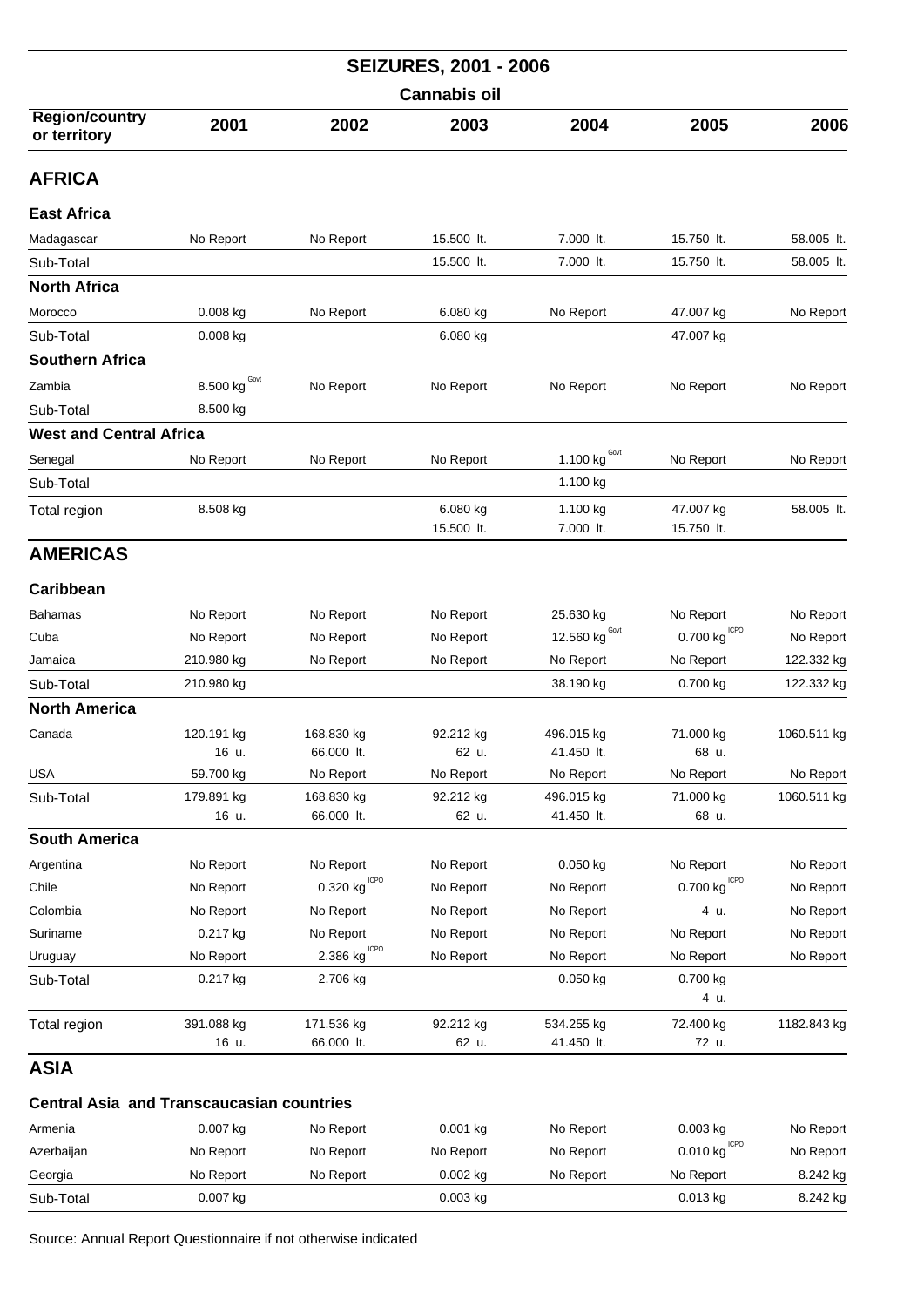|                                              |                            |                                 | <b>SEIZURES, 2001 - 2006</b>    |                       |                           |                            |  |  |
|----------------------------------------------|----------------------------|---------------------------------|---------------------------------|-----------------------|---------------------------|----------------------------|--|--|
| <b>Cannabis oil</b>                          |                            |                                 |                                 |                       |                           |                            |  |  |
| <b>Region/country</b><br>or territory        | 2001                       | 2002                            | 2003                            | 2004                  | 2005                      | 2006                       |  |  |
| <b>ASIA</b>                                  |                            |                                 |                                 |                       |                           |                            |  |  |
| <b>East and South-East Asia</b>              |                            |                                 |                                 |                       |                           |                            |  |  |
| Brunei Darussalam                            | $0.260$ lt.                | No Report                       | No Report                       | No Report             | No Report                 | No Report                  |  |  |
| Indonesia                                    | 5.632 kg $^{\text{Govt}}$  | 0.687 $\text{kg}^{\text{Govt}}$ | 0.643 $\text{kg}^{\text{Govt}}$ | No Report             | No Report                 | No Report                  |  |  |
| Japan                                        | $0.000$ lt.                | $0.003$ lt.                     | No Report                       | $0.006$ lt.           | No Report                 | $0.091$ kg<br>1.700 lt.    |  |  |
| Korea, Rep.                                  | No Report                  | <b>ICPO</b><br>0.765 kg         | No Report                       | No Report             | No Report                 | No Report                  |  |  |
| Sub-Total                                    | 5.632 kg<br>$0.260$ It.    | 1.452 kg<br>$0.003$ lt.         | $0.643$ kg                      | $0.006$ lt.           |                           | $0.091$ kg<br>1.700 lt.    |  |  |
| <b>Near and Middle East /South-West Asia</b> |                            |                                 |                                 |                       |                           |                            |  |  |
| Jordan                                       | No Report                  | No Report                       | No Report                       | No Report             | 35.500 kg                 | <b>INCSF</b><br>14.500 lt. |  |  |
| Lebanon                                      | No Report                  | 119.600 kg                      | 12.500 kg                       | No Report             | 0.032 kg                  | No Report                  |  |  |
| Sub-Total                                    |                            | 119.600 kg                      | 12.500 kg                       |                       | 35.532 kg                 | 14.500 lt.                 |  |  |
| <b>South Asia</b>                            |                            |                                 |                                 |                       |                           |                            |  |  |
| Maldives                                     | $0.003$ kg                 | No Report                       | No Report                       | No Report             | 0.099 kg                  | No Report                  |  |  |
| Sub-Total                                    | $0.003$ kg                 |                                 |                                 |                       | 0.099 kg                  |                            |  |  |
| Total region                                 | 5.642 kg<br>$0.260$ It.    | 121.052 kg<br>$0.003$ lt.       | 13.146 kg                       | $0.006$ It.           | 35.644 kg                 | 8.333 kg<br>16.200 lt.     |  |  |
| <b>EUROPE</b>                                |                            |                                 |                                 |                       |                           |                            |  |  |
| <b>East Europe</b>                           |                            |                                 |                                 |                       |                           |                            |  |  |
| <b>Belarus</b>                               | $0.001$ kg <sup>Govt</sup> | 2.401 kg                        | $0.240$ kg                      | $0.750$ kg            | $0.252$ kg                | No Report                  |  |  |
| Russian Federation                           | 366.590 kg                 | 208.747 $kgGovt$                | 122.914 kg                      | 223.000 kg            | 267.251 kg                | 410.677 kg                 |  |  |
| Ukraine                                      | No Report                  | No Report                       | No Report                       | No Report             | <b>ICPO</b><br>235.000 kg | No Report                  |  |  |
| Sub-Total                                    | 366.591 kg                 | 211.148 kg                      | 123.154 kg                      | 223.750 kg            | 502.503 kg                | 410.677 kg                 |  |  |
| <b>Southeast Europe</b>                      |                            |                                 |                                 |                       |                           |                            |  |  |
| Albania                                      | No Report                  | $0.600$ lt.                     | 48.500 lt.                      | No Report             | 7.000 lt.                 | 0.950 lt.                  |  |  |
| <b>Bulgaria</b>                              | 6 u.                       | No Report                       | No Report                       | No Report             | No Report                 | No Report                  |  |  |
| Croatia                                      | No Report                  | No Report                       | No Report                       | No Report             | 2.000 lt.                 | No Report                  |  |  |
| Macedonia, FYR                               | No Report                  | No Report                       | No Report                       | 0.894 lt.             | <b>ICPO</b><br>7.700 kg   | No Report                  |  |  |
| Romania                                      | No Report                  | 1.000 lt.                       | No Report                       | No Report             | No Report                 | No Report                  |  |  |
| Turkey                                       | 0.001 kg                   | No Report                       | 0.026 kg                        | No Report             | No Report                 | No Report                  |  |  |
| Sub-Total                                    | 0.001 kg<br>6 u.           | 1.600 lt.                       | 0.026 kg<br>48.500 lt.          | 0.894 lt.             | 7.700 kg<br>9.000 lt.     | $0.950$ lt.                |  |  |
| <b>West &amp; Central Europe</b>             |                            |                                 |                                 |                       |                           |                            |  |  |
| Austria                                      | 0.188 kg                   | 1.919 kg                        | 6.450 kg                        | 0.568 kg              | 0.203 kg                  | 0.051 kg                   |  |  |
| Belgium                                      | No Report                  | No Report                       | No Report                       | No Report             | No Report                 | $0.002$ kg                 |  |  |
| Denmark                                      | $0.019$ kg                 | (1)                             | No Report                       | No Report             | No Report                 | $0.118$ kg                 |  |  |
| Estonia                                      | No Report                  | No Report                       | No Report                       | $0.003$ kg            | No Report                 | No Report                  |  |  |
| France                                       | 3.513 kg                   | 5.086 kg                        | 49.329 kg                       | 3.412 kg              | 1.780 kg                  | 2.046 kg                   |  |  |
| Germany                                      | $0.044$ kg                 | 2.062 kg                        | 4.296 kg                        | 1.004 kg              | 0.052 kg                  | 0.500 kg                   |  |  |
| Greece                                       | 1.910 kg                   | 757.000 kg                      | 2.821 kg                        | 3.293 kg              | 3.011 kg                  | 0.523 kg                   |  |  |
| Iceland                                      | No Report                  | No Report                       | No Report                       | No Report             | No Report                 | $0.003$ kg                 |  |  |
| Italy                                        | 25.263 kg<br>171 u.        | 52.646 kg<br>753 u.             | 2.240 kg<br>1001 u.             | $0.409$ kg<br>5001 u. | 0.315 kg<br>14 u.         | 4.408 kg                   |  |  |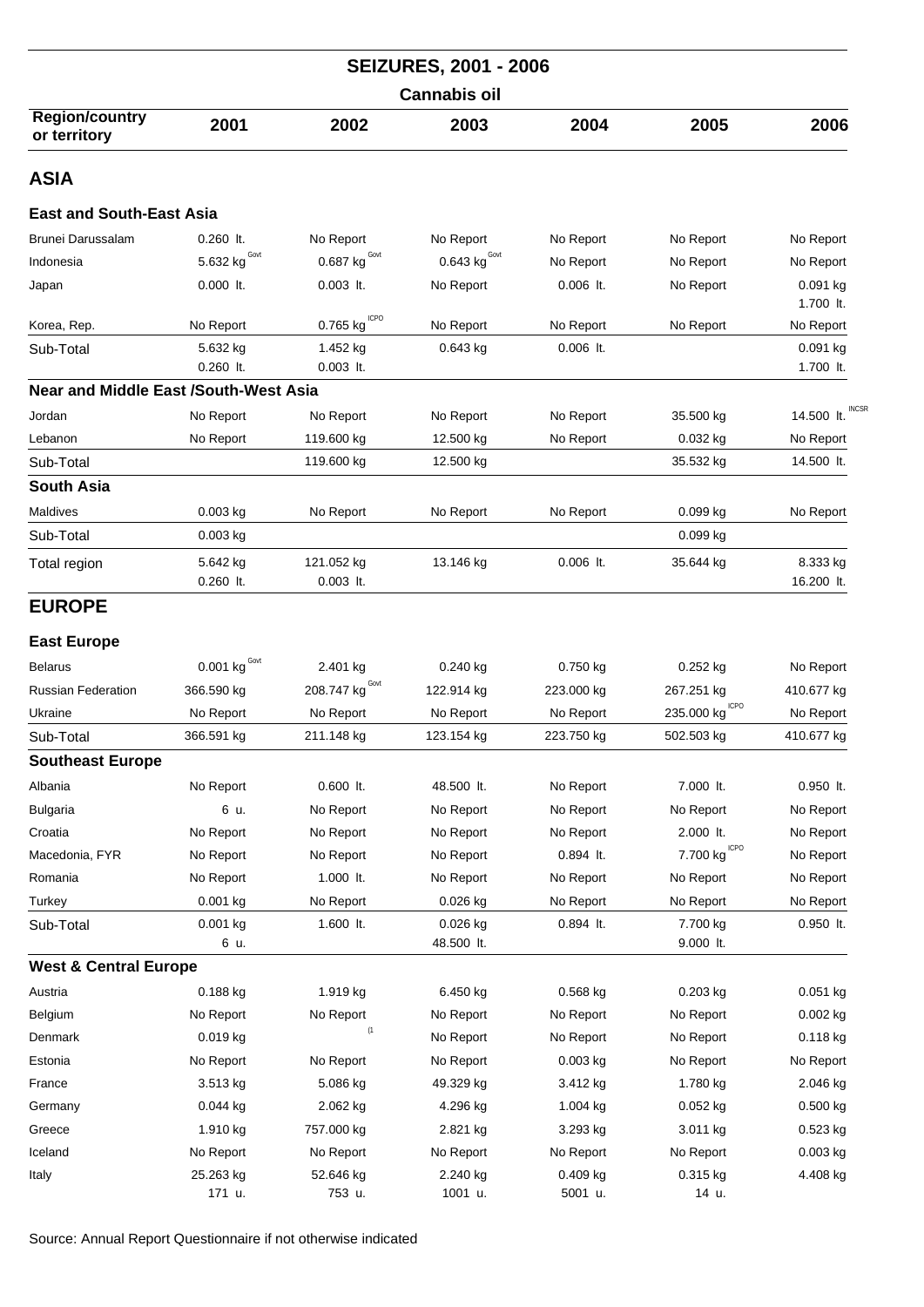|                                       | <b>SEIZURES, 2001 - 2006</b>         |                                      |                                     |                                      |                                   |                           |  |  |
|---------------------------------------|--------------------------------------|--------------------------------------|-------------------------------------|--------------------------------------|-----------------------------------|---------------------------|--|--|
|                                       |                                      |                                      | <b>Cannabis oil</b>                 |                                      |                                   |                           |  |  |
| <b>Region/country</b><br>or territory | 2001                                 | 2002                                 | 2003                                | 2004                                 | 2005                              | 2006                      |  |  |
| <b>EUROPE</b>                         |                                      |                                      |                                     |                                      |                                   |                           |  |  |
| <b>West &amp; Central Europe</b>      |                                      |                                      |                                     |                                      |                                   |                           |  |  |
| Norway                                | $0.009$ kg                           | 1.683 kg                             | $0.005$ kg                          | 0.014 kg                             | $0.010$ kg                        | 0.003 kg                  |  |  |
| Portugal                              | $0.134$ kg                           | 0.011 kg<br>11 u.                    | No Report                           | No Report                            | No Report                         | No Report                 |  |  |
| Spain                                 | 1915.500 kg                          | $0.001$ lt.                          | No Report                           | 2.799 kg                             | 0.113 kg                          | 10.618 kg                 |  |  |
| Sweden                                | $0.203$ kg                           | No Report                            | $0.004$ kg                          | No Report                            | No Report                         | No Report                 |  |  |
| Switzerland                           | 17.577 kg                            | 191.654 kg                           | 0.722 kg                            | 1.166 kg                             | 1.675 kg                          | 1.397 kg                  |  |  |
| United Kingdom                        | 6.862 kg                             | 2.000 kg                             | No Report                           | No Report                            | No Report                         | No Report                 |  |  |
| Sub-Total                             | 1971.222 kg<br>171 u.                | 1014.061 kg<br>$0.001$ lt.<br>764 u. | 65.867 kg<br>1001 u.                | 12.668 kg<br>5001 u.                 | 7.159 kg<br>14 u.                 | 19.670 kg                 |  |  |
| Total region                          | 2337.814 kg<br>177 u.                | 1225.209 kg<br>1.601 lt.<br>764 u.   | 189.047 kg<br>48.500 lt.<br>1001 u. | 236.418 kg<br>$0.894$ lt.<br>5001 u. | 517.362 kg<br>9.000 lt.<br>14 u.  | 430.347 kg<br>$0.950$ lt. |  |  |
| <b>OCEANIA</b>                        |                                      |                                      |                                     |                                      |                                   |                           |  |  |
| Oceania                               |                                      |                                      |                                     |                                      |                                   |                           |  |  |
| Australia                             | No Report                            | 0.251 kg<br>4 u.                     | 0.210 kg $^{(2)}$                   | 0.629 kg<br>0.600 lt.                | 2.711 kg<br>$0.260$ lt.           | 5.024 kg<br>0.022 lt.     |  |  |
| New Zealand                           | 3.147 kg                             | 1.342 kg                             | 1.680 kg                            | 2.080 kg                             | 0.971 kg                          | 1.130 kg                  |  |  |
| Sub-Total                             | 3.147 kg                             | 1.593 kg<br>4 u.                     | 1.890 kg                            | 2.709 kg<br>$0.600$ lt.              | 3.682 kg<br>$0.260$ It.           | 6.154 kg<br>$0.022$ lt.   |  |  |
| Total region                          | 3.147 kg                             | 1.593 kg<br>4 u.                     | 1.890 kg                            | 2.709 kg<br>$0.600$ lt.              | 3.682 kg<br>$0.260$ lt.           | 6.154 kg<br>$0.022$ lt.   |  |  |
| <b>TOTAL</b>                          | 2746.199 kg<br>$0.260$ lt.<br>193 u. | 1519.390 kg<br>67.604 lt.<br>768 u.  | 302.375 kg<br>64.000 lt.<br>1063 u. | 774.482 kg<br>49.950 lt.<br>5001 u.  | 676.095 kg<br>25.010 lt.<br>86 u. | 1627.677 kg<br>75.177 lt. |  |  |

1) small quantity. 2) sum of seizures reported by national, State & Territory law enforcement agencies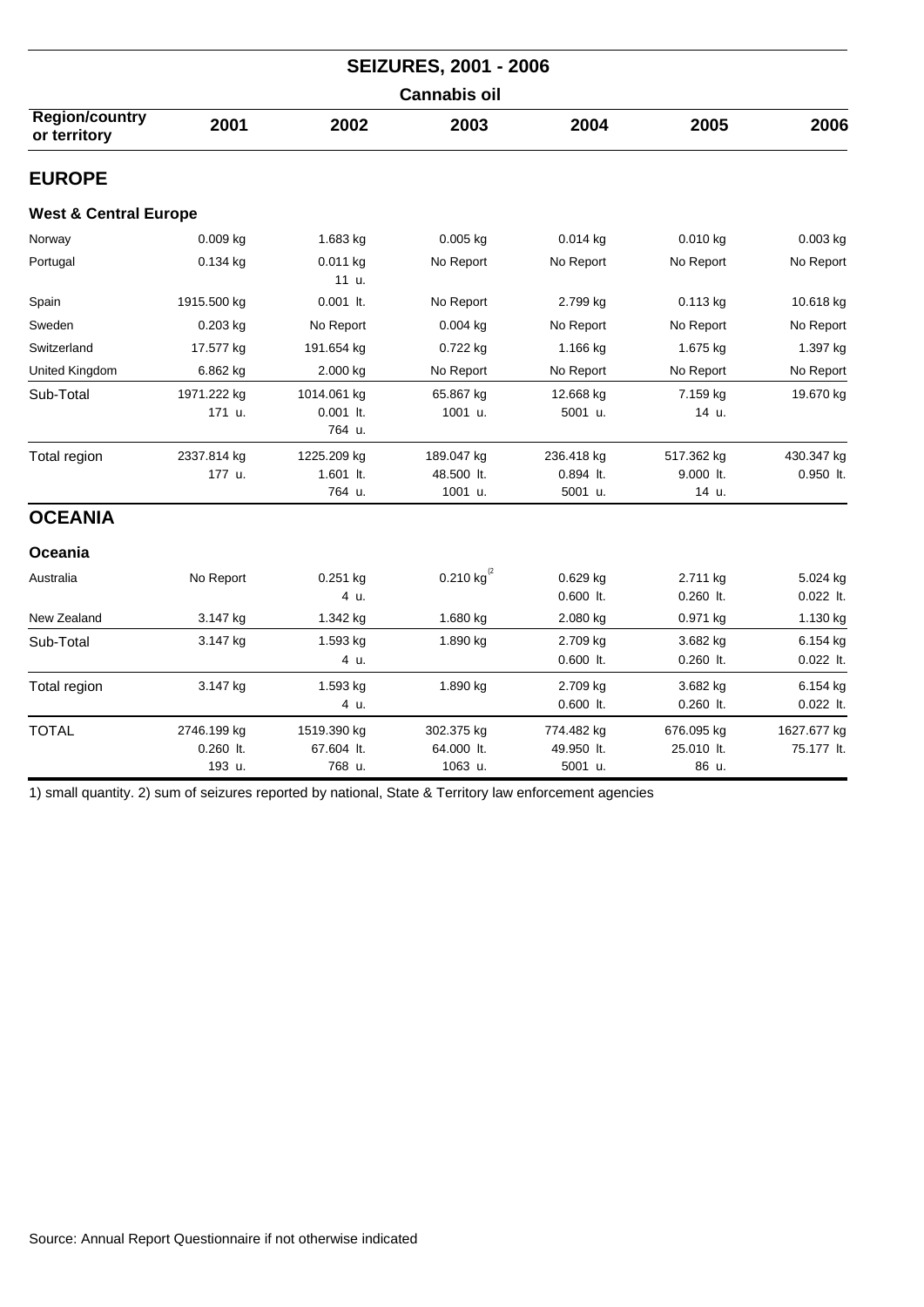| <b>SEIZURES, 2001 - 2006</b>          |                         |                            |                            |                         |                               |                           |  |  |  |
|---------------------------------------|-------------------------|----------------------------|----------------------------|-------------------------|-------------------------------|---------------------------|--|--|--|
|                                       | <b>Cannabis plant</b>   |                            |                            |                         |                               |                           |  |  |  |
| <b>Region/country</b><br>or territory | 2001                    | 2002                       | 2003                       | 2004                    | 2005                          | 2006                      |  |  |  |
| <b>AFRICA</b>                         |                         |                            |                            |                         |                               |                           |  |  |  |
| <b>East Africa</b>                    |                         |                            |                            |                         |                               |                           |  |  |  |
| Eritrea                               | 20.000 kg               | No Report                  | 120 u.                     | 5.250 kg                | 13.460 kg                     | 10.550 kg                 |  |  |  |
| Kenya                                 | No Report               | 23625 u.                   | 1845 u.                    | 11347 u.                | No Report                     | No Report                 |  |  |  |
| Madagascar                            | No Report               | 1050980.000 kg             | 6698625.838 kg             | 3977.275 kg             | 133605.292 kg                 | 29781.125 kg              |  |  |  |
| <b>Mauritius</b>                      | 30788 u.                | 22464 u.                   | 17988 u.                   | 79630 u.                | 24946 u.                      | 24444 u.                  |  |  |  |
| Rwanda                                | No Report               | No Report                  | No Report                  | 2374.000 kg             | No Report                     | No Report                 |  |  |  |
| Seychelles                            | No Report               | 1.073 kg                   | No Report                  | No Report               | No Report                     | No Report                 |  |  |  |
| Uganda                                | 780000 u.               | 1431.100 kg                | 48000.225 kg               | No Report               | 300000.000 kg                 | No Report                 |  |  |  |
| Sub-Total                             | 20.000 kg<br>810788 u.  | 1052412.000 kg<br>46089 u. | 6746626.000 kg<br>19953 u. | 6356.525 kg<br>90977 u. | 433618.800 kg<br>24946 u.     | 29791.680 kg<br>24444 u.  |  |  |  |
| <b>North Africa</b>                   |                         |                            |                            |                         |                               |                           |  |  |  |
| Algeria                               | No Report               | No Report                  | 3361 u.                    | 122 u.                  | No Report                     | 757 u.                    |  |  |  |
| Egypt                                 | 470 u.                  | Govt<br>407.000 kg         | Govt<br>471.000 kg         | Govt<br>409.000 kg      | Govt<br>380.000 kg            | 352.000 kg COVI           |  |  |  |
| Morocco                               | 73810.724 kg            | 93206.000 kg               | 20284.030 kg               | No Report               | 37210.027 kg                  | No Report                 |  |  |  |
| Sub-Total                             | 73810.730 kg<br>470 u.  | 93613.000 kg               | 20755.030 kg<br>3361 u.    | 409.000 kg<br>122 u.    | 37590.030 kg                  | 352.000 kg<br>757 u.      |  |  |  |
| <b>Southern Africa</b>                |                         |                            |                            |                         |                               |                           |  |  |  |
| Angola                                | No Report               | No Report                  | No Report                  | No Report               | HNLF<br>840.000 kg<br>2233 u. | No Report                 |  |  |  |
| Lesotho                               | No Report               | No Report                  | No Report                  | No Report               | <b>ICPO</b><br>1042 u.        | No Report                 |  |  |  |
| Malawi                                | 51611.136 kg            | 4127.826 kg                | 1576.894 kg                | 4079.668 kg             | 1982.998 kg                   | 28680.588 kg              |  |  |  |
| Namibia                               | 67 u.                   | 949.448 kg                 | No Report                  | No Report               | No Report                     | No Report                 |  |  |  |
| South Africa                          | 608330.095 kg           | 754913.307 kg              | 94564 u.                   | No Report               | No Report                     | No Report                 |  |  |  |
| Swaziland                             | No Report               | No Report                  | No Report                  | No Report               | No Report                     | 10911 u.                  |  |  |  |
| Zambia                                | No Report               | No Report                  | 87700.000 kg               | 92592.200 kg            | No Report                     | 115322.000 kg             |  |  |  |
| Zimbabwe                              | 878 u.                  | 6136 u.                    | 701 u.                     | 7429 u.                 | 2469 u.                       | 6579 u.                   |  |  |  |
| Sub-Total                             | 659941.300 kg<br>945 u. | 759990.600 kg<br>6136 u.   | 89276.890 kg<br>95265 u.   | 96671.870 kg<br>7429 u. | 2822.998 kg<br>5744 u.        | 144002.600 kg<br>17490 u. |  |  |  |
| <b>West and Central Africa</b>        |                         |                            |                            |                         |                               |                           |  |  |  |
| <b>Burkina Faso</b>                   | No Report               | No Report                  | No Report                  | No Report               | No Report                     | 224.933 kg                |  |  |  |
| Cameroon                              | 2649.008 kg             | No Report                  | 300.000 kg                 | No Report               | No Report                     | No Report                 |  |  |  |
| Cape Verde                            | No Report               | No Report                  | No Report                  | No Report               | No Report                     | 374.946 kg                |  |  |  |
| Central African Rep.                  | No Report               | No Report                  | No Report                  | No Report               | No Report                     | 150.000 kg                |  |  |  |
| Congo, Rep.                           | No Report               | No Report                  | No Report                  | 2790.000 kg             | No Report                     | No Report                 |  |  |  |
| Gambia                                | 700.000 kg              | No Report                  | No Report                  | No Report               | No Report                     | No Report                 |  |  |  |
| Ghana                                 | No Report               | 5000.000 kg                | No Report                  | No Report               | No Report                     | No Report                 |  |  |  |
| Guinea-Bissau                         | 8.000 kg                | No Report                  | No Report                  | No Report               | No Report                     | No Report                 |  |  |  |
| Liberia                               | No Report               | No Report                  | No Report                  | No Report               | No Report                     | 1785 u.                   |  |  |  |
| Nigeria                               | 270250.000 kg           | No Report                  | No Report                  | No Report               | No Report                     | No Report                 |  |  |  |
| St. Helena                            | 5 u.                    | 1150 u.                    | 139 u.                     | No Report               | No Report                     | No Report                 |  |  |  |
| Togo                                  | No Report               | 5.500 kg                   | No Report                  | No Report               | No Report                     | No Report                 |  |  |  |
| Sub-Total                             | 273607.000 kg<br>5 u.   | 5005.500 kg<br>1150 u.     | 300.000 kg<br>139 u.       | 2790.000 kg             |                               | 749.879 kg<br>1785 u.     |  |  |  |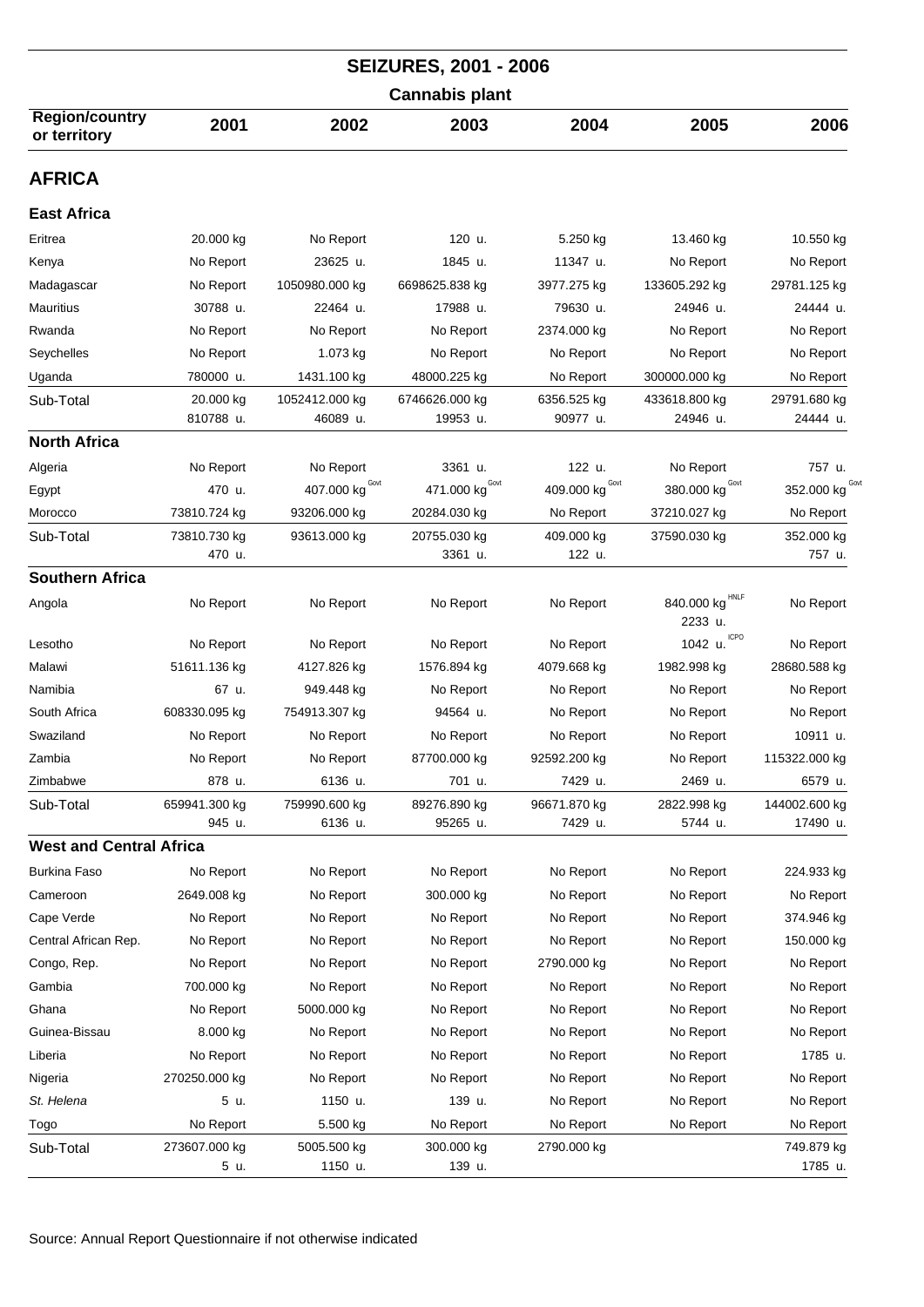|                                       |                             |                            | <b>SEIZURES, 2001 - 2006</b> |                           |                           |                            |  |  |
|---------------------------------------|-----------------------------|----------------------------|------------------------------|---------------------------|---------------------------|----------------------------|--|--|
|                                       | <b>Cannabis plant</b>       |                            |                              |                           |                           |                            |  |  |
| <b>Region/country</b><br>or territory | 2001                        | 2002                       | 2003                         | 2004                      | 2005                      | 2006                       |  |  |
| <b>AFRICA</b>                         |                             |                            |                              |                           |                           |                            |  |  |
| Total region                          | 1007379.000 kg<br>812208 u. | 1911021.000 kg<br>53375 u. | 6856958.000 kg<br>118718 u.  | 106227.400 kg<br>98528 u. | 474031.800 kg<br>30690 u. | 174896.100 kg<br>44476 u.  |  |  |
| <b>AMERICAS</b>                       |                             |                            |                              |                           |                           |                            |  |  |
| Caribbean                             |                             |                            |                              |                           |                           |                            |  |  |
| Anguilla                              | No Report                   | No Report                  | No Report                    | 146 u.                    | 446 u.                    | No Report                  |  |  |
| Aruba                                 | No Report                   | No Report                  | No Report                    | 636 u.                    | 58 u.                     | No Report                  |  |  |
| <b>Bahamas</b>                        | 10207 u.                    | 110 u.                     | 14112 u.                     | 1552 u.                   | <b>ICPO</b><br>8306 u.    | No Report                  |  |  |
| <b>Barbados</b>                       | No Report                   | No Report                  | No Report                    | No Report                 | <b>INCSR</b><br>841 u.    | No Report                  |  |  |
| Bermuda                               | No Report                   | 34 u.                      | No Report                    | No Report                 | No Report                 | 115 u.                     |  |  |
| British Virgin Isl.                   | 4556 u.                     | No Report                  | No Report                    | 2640 u.                   | No Report                 | No Report                  |  |  |
| Cuba                                  | No Report                   | No Report                  | No Report                    | Govt<br>1812 u.           | <b>INCSR</b><br>2579 u.   | No Report                  |  |  |
| Dominica                              | No Report                   | No Report                  | No Report                    | 170519 u.                 | 230763 u.                 | No Report                  |  |  |
| Dominican Rep.                        | 6578 u.                     | HONLC<br>4061 u.           | 392 u.                       | 476 u.                    | 2425 u.                   | 175 u.                     |  |  |
| Grenada                               | 6611 u.                     | No Report                  | No Report                    | No Report                 | 5441 u.                   | 11107 u.                   |  |  |
| Haiti                                 | 1705.000 kg                 | No Report                  | No Report                    | No Report                 | No Report                 | No Report                  |  |  |
| Jamaica                               | 34 u.                       | No Report                  | No Report                    |                           | No Report                 |                            |  |  |
| Montserrat                            | No Report                   |                            |                              | No Report<br>2695 u.      | 3838 u.                   | 14857.150 kg<br>2156 u.    |  |  |
|                                       |                             | No Report                  | No Report                    |                           | <b>ICPO</b>               |                            |  |  |
| <b>Netherlands Antilles</b>           | No Report                   | No Report                  | No Report                    | No Report                 | 401 u.                    | No Report                  |  |  |
| St. Kitts & Nevis                     | No Report                   | No Report                  | No Report                    | 3445.000 kg               | No Report                 | No Report                  |  |  |
| St. Lucia                             | No Report                   | No Report                  | No Report                    | 26160 u.                  | No Report                 | No Report                  |  |  |
| St. Vincent &<br>Grenadines           | No Report                   | No Report                  | No Report                    | 466015 u.                 | 20866 u.                  | No Report                  |  |  |
| Trinidad & Tobago                     | 3122894 u.                  | 2671600 u.                 | 396640 u.                    | 3744500 u.                | 1185500 u.                | No Report                  |  |  |
| Turks & Caicos Isl.                   | No Report                   | No Report                  | 0.331 kg                     | 1.823 kg                  | No Report                 | No Report                  |  |  |
| Sub-Total                             | 1705.000 kg<br>3150880 u.   | 2675805 u.                 | 0.331 kg<br>411144 u.        | 3446.823 kg<br>4417151 u. | 1461464 u.                | 14857.150 kg<br>13553 u.   |  |  |
| <b>Central America</b>                |                             |                            |                              |                           |                           |                            |  |  |
| Belize                                | 70607 u.                    | No Report                  | No Report                    | 63072 u.                  | 122366 u.                 | 126490 u.                  |  |  |
| Costa Rica                            | 1906454 u.                  | 1235119 u.                 | 981168 u.                    | 550855 u.                 | 1269060 u.                | 659874 u.                  |  |  |
| El Salvador                           | 1126 u.                     | 1158 u.                    | 10059 u.                     | 1855 u.                   | 389 u.                    | No Report                  |  |  |
| Guatemala                             | 418097 u.                   | 330586 u. HONL             | 326705.170 kg                | No Report                 | 694724 u.                 | 156362 u.                  |  |  |
| Honduras                              | 248951 u. HONL              | 41402 u.                   | 365881 u.                    | 79169 u.                  | 806 u.                    | 6818.018 kg                |  |  |
| Nicaragua                             | 116003 u. HONL              | 144967 u.                  | 128749 u. HONL               | 41427 u. INCSR            | No Report                 | No Report                  |  |  |
| Panama                                | 36950 u.                    | No Report                  | No Report                    | No Report                 | No Report                 | No Report                  |  |  |
| Sub-Total                             | 2798188 u.                  | 1753232 u.                 | 326705.200 kg<br>1485857 u.  | 736378 u.                 | 2087345 u.                | 6818.018 kg<br>942726 u.   |  |  |
| <b>North America</b>                  |                             |                            |                              |                           |                           |                            |  |  |
| Canada                                | 86456.827 kg                | 83444.072 kg               | 127326.631 kg                | 1548303 u.                | 2055715 u.                | 47594.279 kg               |  |  |
|                                       | 508039 u.                   | 1405304 u.                 | 1515786 u.                   |                           |                           | 1749057 u.                 |  |  |
| Mexico                                | No Report                   | 355578 u.                  | 347277 u.                    | 254554 u.                 | 216630 u.                 | 203089 u.                  |  |  |
| <b>USA</b>                            | 4561.900 kg                 | No Report                  | No Report                    | 206829 u.                 | 272 u.                    | 287108 u.                  |  |  |
| Sub-Total                             | 91018.730 kg<br>508039 u.   | 83444.070 kg<br>1760882 u. | 127326.600 kg<br>1863063 u.  | 2009686 u.                | 2272617 u.                | 47594.280 kg<br>2239254 u. |  |  |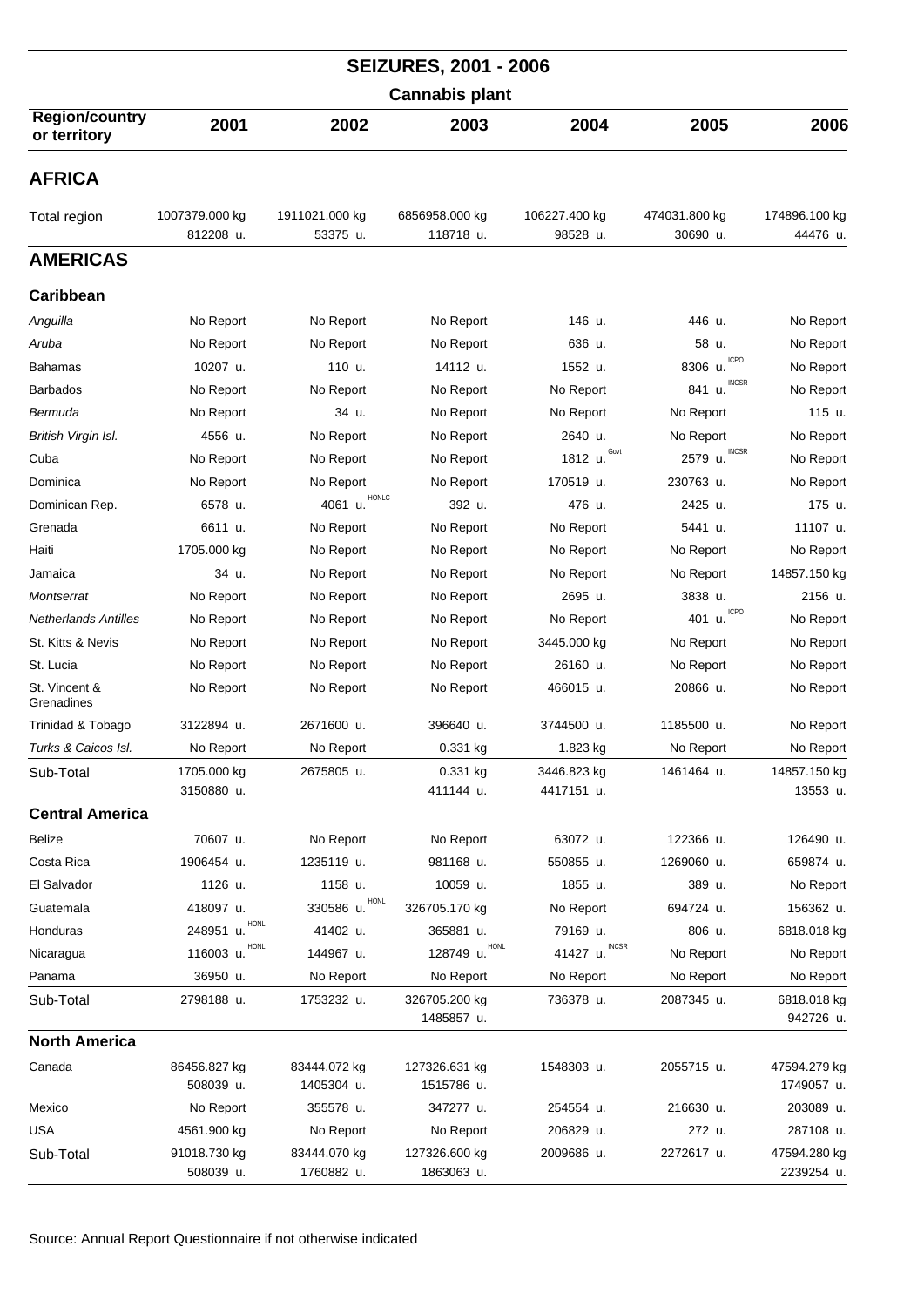| <b>SEIZURES, 2001 - 2006</b>                                   |                              |                              |                                 |                              |                            |                             |  |  |
|----------------------------------------------------------------|------------------------------|------------------------------|---------------------------------|------------------------------|----------------------------|-----------------------------|--|--|
| <b>Cannabis plant</b>                                          |                              |                              |                                 |                              |                            |                             |  |  |
| <b>Region/country</b><br>or territory                          | 2001                         | 2002                         | 2003                            | 2004                         | 2005                       | 2006                        |  |  |
| <b>AMERICAS</b>                                                |                              |                              |                                 |                              |                            |                             |  |  |
| <b>South America</b>                                           |                              |                              |                                 |                              |                            |                             |  |  |
| Argentina                                                      | 1687 u.                      | 939 u.                       | 14244 u.                        | 4073 u.                      | 2497 u.                    | 612 u.                      |  |  |
| <b>Bolivia</b>                                                 | 705.536 kg                   | No Report                    | No Report                       | No Report                    | No Report                  | No Report                   |  |  |
| Brazil                                                         | Govt<br>3823846 u.           | F.O<br>2594101 u.            | 2345889 u.                      | 561763 u.                    | 154650 u.                  | 3 u. <sup>Govt</sup>        |  |  |
| Chile                                                          | 98892 u.                     | 69891 u.                     | 79228 u.                        | 166878 u.                    | 128754 u.                  | 214997 u.                   |  |  |
| Colombia                                                       | No Report                    | No Report                    | 11010 u.                        | 23 u.                        | 100 u.                     | 4405.000 kg                 |  |  |
| Guyana                                                         | No Report                    | No Report                    | 8618.455 kg                     | 26845.664 kg                 | 51433.850 kg               | No Report                   |  |  |
| Paraguay                                                       | No Report                    | 4986000.000 kg               | 1662.000 kg                     | 2271.000 $kg^{\text{CICAD}}$ | No Report                  | No Report                   |  |  |
| Peru                                                           | 38106.465 kg<br>2 u.         | 103687.000 kg                | 17296 u.                        | 43283.820 kg Govt            | 20342.400 kg CPO           | 50604.010 kg                |  |  |
| Uruguay                                                        | No Report                    | 0.410 kg<br>246 u.           | 30 u.                           | 70 u.                        | 405 u.                     | 99 u.                       |  |  |
| Sub-Total                                                      | 38812.000 kg<br>3924427 u.   | 5089688.000 kg<br>2665177 u. | 10280.460 kg<br>2467697 u.      | 72400.480 kg<br>732807 u.    | 71776.250 kg<br>286406 u.  | 55009.010 kg<br>215711 u.   |  |  |
| Total region                                                   | 131535.700 kg<br>10381530 u. | 5173132.000 kg<br>8855096 u. | 464312.600 kg<br>6227761 u.     | 75847.300 kg<br>7896022 u.   | 71776.250 kg<br>6107832 u. | 124278.500 kg<br>3411244 u. |  |  |
| <b>ASIA</b>                                                    |                              |                              |                                 |                              |                            |                             |  |  |
| <b>Central Asia and Transcaucasian countries</b><br>Azerbaijan | 317000.000 kg                | No Report                    | No Report                       | No Report                    | No Report                  | No Report                   |  |  |
| Georgia                                                        | No Report                    | No Report                    | 34600 u.                        | 102.009 kg                   | No Report                  | 123.336 kg                  |  |  |
| Kyrgyzstan                                                     | No Report                    | No Report                    | No Report                       | 565.894 kg                   | 206.903 kg                 | No Report                   |  |  |
| Tajikistan                                                     | No Report                    | No Report                    | No Report                       | No Report                    | 182420 u.                  | 466858 u.                   |  |  |
| Uzbekistan                                                     | No Report                    | 76.000 kg                    | No Report                       | No Report                    | No Report                  | No Report                   |  |  |
| Sub-Total                                                      | 317000.000 kg                | 76.000 kg                    | 34600 u.                        | 667.903 kg                   | 206.903 kg<br>182420 u.    | 123.336 kg<br>466858 u.     |  |  |
| <b>East and South-East Asia</b>                                |                              |                              |                                 |                              |                            |                             |  |  |
| Cambodia                                                       | No Report                    | No Report                    | No Report                       | No Report                    | No Report                  | <b>DNP</b><br>178 u.        |  |  |
| China                                                          | No Report                    | No Report                    | No Report                       | No Report                    | 340101 u.                  | No Report                   |  |  |
| Hong Kong SAR,<br>China                                        | 2103.900 kg                  | No Report                    | No Report                       | No Report                    | No Report                  | 46.220 kg                   |  |  |
| Indonesia                                                      | Govt<br>20613 u.             | Govt<br>366564 u.            | 165541 u.                       | 214914 u. Govt               | 187602 u.                  | 1019307 u.                  |  |  |
| Japan                                                          | 77.020 kg<br>2022 u.         | 88.900 kg<br>4917 u.         | 49.600 kg<br>2692 u.            | 85.300 kg<br>3878 u.         | 85.800 kg<br>5368 u.       | 89.700 kg<br>2152 u.        |  |  |
| Korea, Rep.                                                    | 4255 u.                      | No Report                    | 5724 u.                         | 58769 u.                     | 3464 u.                    | 3890 u.                     |  |  |
| Lao PDR                                                        | No Report                    | 2500.000 kg                  | 155154.000 kg                   | No Report                    | No Report                  | No Report                   |  |  |
| Malaysia                                                       | No Report                    | No Report                    | No Report                       | 65 u.                        | 35 u.                      | 34 u.                       |  |  |
| Mongolia                                                       | 5 u.                         | No Report                    | No Report                       | No Report                    | No Report                  | No Report                   |  |  |
| Philippines                                                    | 754223.844 kg                | 4399980 u.                   | 5286082 u.                      | INCSR<br>2361581 u.          | 8943.467 kg                | DNP<br>2124424 u.           |  |  |
| Thailand                                                       | No Report                    | No Report                    | $18300.000$ kg <sup>Govt.</sup> | 4555.000 kg INCSR            | 2968.224 kg                | 5085.036 kg                 |  |  |
| Sub-Total                                                      | 756404.800 kg<br>26895 u.    | 2588.900 kg<br>4771461 u.    | 173503.600 kg<br>5460039 u.     | 4640.300 kg<br>2639207 u.    | 11997.490 kg<br>536570 u.  | 5220.956 kg<br>3149985 u.   |  |  |
| <b>Near and Middle East /South-West Asia</b>                   |                              |                              |                                 |                              |                            |                             |  |  |
| Lebanon                                                        | 80.000 kg                    | No Report                    | No Report                       | No Report                    | 1129.956 kg                | 290.000 kg                  |  |  |
| Qatar                                                          | No Report                    | 0.045 kg                     | No Report                       | No Report                    | 0.206 kg                   | No Report                   |  |  |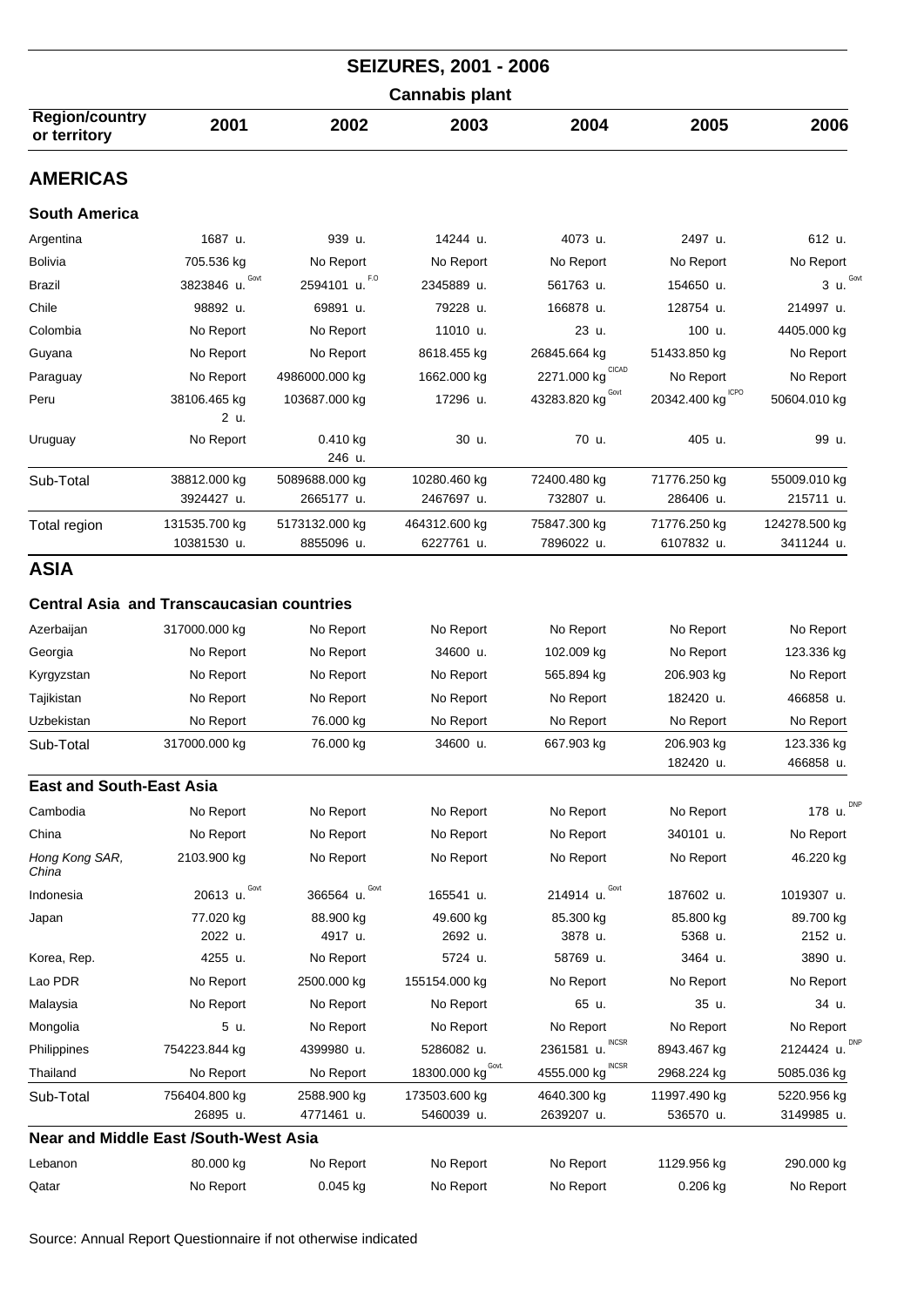|                                       |      |      | <b>SEIZURES, 2001 - 2006</b> |      |      |      |
|---------------------------------------|------|------|------------------------------|------|------|------|
|                                       |      |      | <b>Cannabis plant</b>        |      |      |      |
| <b>Region/country</b><br>or territory | 2001 | 2002 | 2003                         | 2004 | 2005 | 2006 |
| <b>ACIA</b>                           |      |      |                              |      |      |      |

#### **Near and Middle East /South-West Asia**

| <b>United Arab Emirates</b>      | $0.214$ kg                  | No Report                   | No Report                   | 6 u.                       | No Report                 | No Report                  |
|----------------------------------|-----------------------------|-----------------------------|-----------------------------|----------------------------|---------------------------|----------------------------|
| Yemen                            | No Report                   | No Report                   | No Report                   | Govt<br>1500 u.            | No Report                 | No Report                  |
| Sub-Total                        | 80.214 kg                   | $0.045$ kg                  |                             | 1506 u.                    | 1130.162 kg               | 290.000 kg                 |
| South Asia                       |                             |                             |                             |                            |                           |                            |
| Bangladesh                       | Govt<br>10293 u.            | Govt<br>6131 u.             | Govt<br>5277 u.             | 1221 u.                    | 897 u.                    | 1941 u.                    |
| India                            | 174818.000 kg               | Govt<br>4256.000 kg         | 150500.000 kg               | No Report                  | No Report                 | No Report                  |
| Nepal                            | No Report                   | 3320.000 kg                 | 5091.108 kg                 | No Report                  | No Report                 | No Report                  |
| Sri Lanka                        | 77021.404 kg                | 25834.000 kg                | 73774.363 kg                | 36845.133 kg               | 29490.101 kg              | 18219.456 kg               |
| Sub-Total                        | 251839.400 kg               | 33410.000 kg                | 229365.500 kg               | 36845.130 kg               | 29490.100 kg              | 18219.460 kg               |
|                                  | 10293 u.                    | 6131 u.                     | 5277 u.                     | 1221 u.                    | 897 u.                    | 1941 u.                    |
| Total region                     | 1325324.000 kg<br>37188 u.  | 36074.950 kg<br>4777592 u.  | 402869.100 kg<br>5499916 u. | 42153.340 kg<br>2641934 u. | 42824.660 kg<br>719887 u. | 23853.750 kg<br>3618784 u. |
| <b>EUROPE</b>                    |                             |                             |                             |                            |                           |                            |
| <b>East Europe</b>               |                             |                             |                             |                            |                           |                            |
| <b>Belarus</b>                   | Govt<br>2460.000 kg         | 7406 u.                     | No Report                   | 5672.000 kg                | No Report                 | No Report                  |
| Moldova, Rep.                    | No Report                   | No Report                   | No Report                   | 707.000 kg                 | 573.000 kg                | No Report                  |
| Ukraine                          | No Report                   | 4.155 kg                    | 83.867 kg                   | 589.836 kg                 | No Report                 | 34121.416 kg               |
| Sub-Total                        | 2460.000 kg                 | 4.155 kg<br>7406 u.         | 83.867 kg                   | 6968.836 kg                | 573.000 kg                | 34121.410 kg               |
| <b>Southeast Europe</b>          |                             |                             |                             |                            |                           |                            |
| Albania                          | No Report                   | 115678 u.                   | 168298 u.                   | <b>INCSR</b><br>73757 u.   | 332186 u.                 | No Report                  |
| Bosnia & Herzegovina             | No Report                   | No Report                   | No Report                   | No Report                  | <b>ICPO</b><br>2799 u.    | <b>INCSF</b><br>4327 u.    |
| Bulgaria                         | 21390.000 kg                | 7457.240 kg                 | 12535.273 kg                | 0.845 kg<br>4 u.           | 1.013 kg<br>4030 u.       | 917.122 kg<br>1276 u.      |
| Croatia                          | 2843 u.                     | 1828 u.                     | 3496 u.                     | 2207 u.                    | 2960 u.                   | 2699 u.                    |
| Macedonia, FYR                   | Govt<br>606 u.              | 815 u.                      | 858 u.                      | 467 u.                     | 3077 u.                   | <b>INCSF</b><br>142 u.     |
| Montenegro                       | No Report                   | No Report                   | No Report                   | No Report                  | No Report                 | INCSF<br>1070 u.           |
| Romania                          | No Report                   | 24710.000 kg Covt           | No Report                   | 164.658 kg $^{Govt}$       | No Report                 | No Report                  |
| Serbia & Montenegro              | No Report                   | 1391.066 kg                 | No Report                   | No Report                  | No Report                 | No Report                  |
| Turkey                           | 20243988 u.                 | 25789062 u.                 | 30725276 u.                 | 20362576 u.                | 21732388 u.               | No Report                  |
| Sub-Total                        | 21390.000 kg<br>20247440 u. | 33558.300 kg<br>25907380 u. | 12535.270 kg<br>30897930 u. | 165.503 kg<br>20439010 u.  | 1.013 kg<br>22077440 u.   | 917.122 kg<br>9514 u.      |
| <b>West &amp; Central Europe</b> |                             |                             |                             |                            |                           |                            |
| Andorra                          | No Report                   | No Report                   | No Report                   | No Report                  | No Report                 | 13.714 kg                  |
| Austria                          | 35.721 kg                   | 157.643 kg                  | 127.046 kg                  | 180.616 kg                 | 165.524 kg                | 235.833 kg                 |
| Belgium                          | No Report                   | 26476 u.                    | 27339 u.                    | 67814 u.                   | 83113 u.                  | 110368 u.                  |
| Cyprus                           | 274 u.                      | 248 u.                      | 1329 u.                     | 97 u.                      | 344 u.                    | 332 u.                     |
| Czech Rep.                       | 343 u.                      | 3173 u.                     | 3125 u.                     | 1617 u.                    | 1780 u.                   | 2276 u.                    |
| Denmark                          | No Report                   | 683.201 kg                  | No Report                   | No Report                  | No Report                 | 1526.079 kg                |
| Estonia                          | 192.062 kg                  | 79.271 kg                   | 39.516 kg                   | 9.898 kg                   | 1.540 kg<br>45 u.         | 4.945 kg<br>125 u.         |
| Finland                          | 16.000 kg<br>4900 u.        | 15.500 kg<br>6385 u.        | 20.000 kg<br>8800 u.        | 42.000 kg<br>7840 u.       | 43.300 kg<br>9460 u.      | 36.200 kg<br>7510 u.       |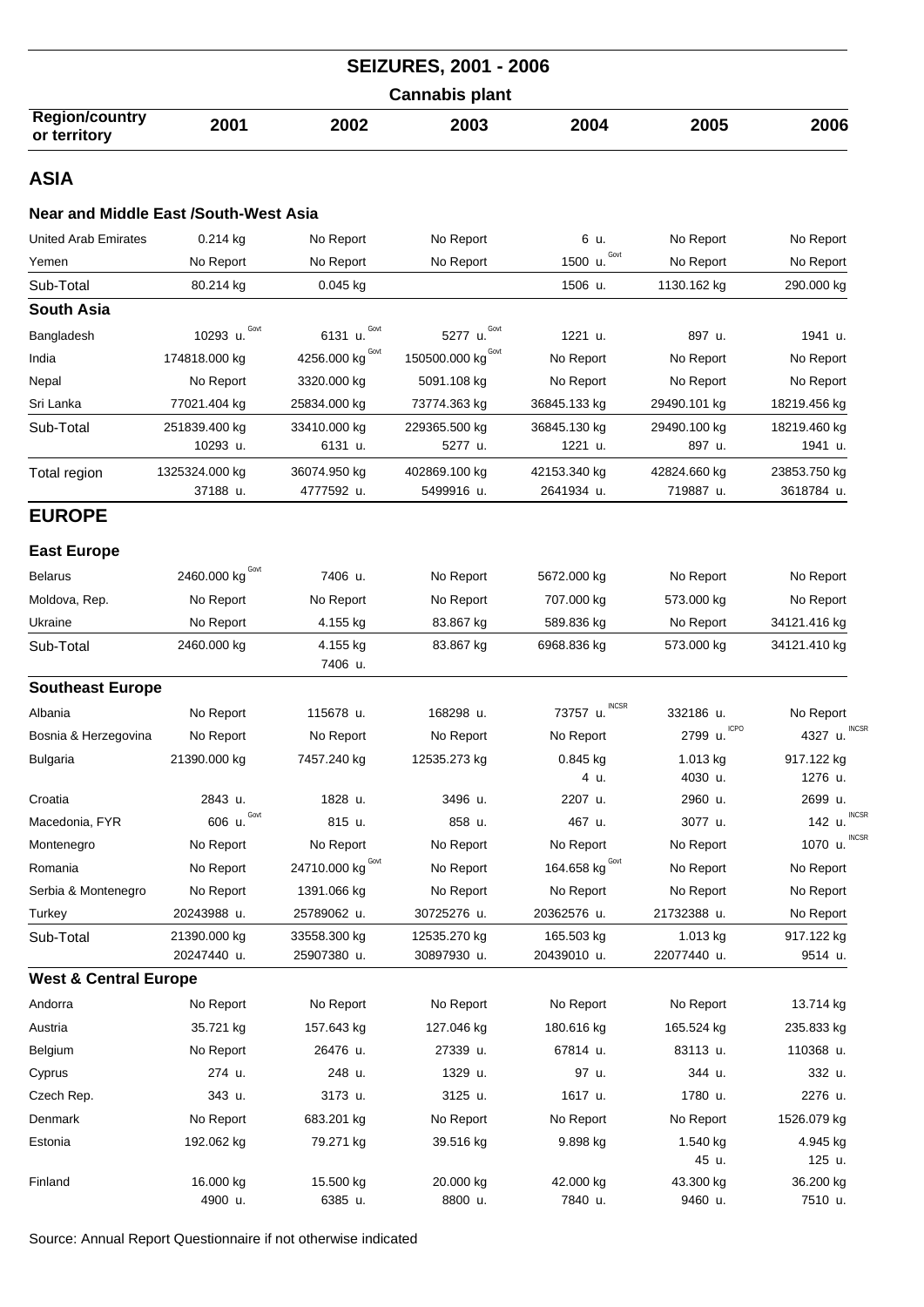| <b>SEIZURES, 2001 - 2006</b>          |                             |                             |                             |                             |                             |                            |  |  |  |
|---------------------------------------|-----------------------------|-----------------------------|-----------------------------|-----------------------------|-----------------------------|----------------------------|--|--|--|
| <b>Cannabis plant</b>                 |                             |                             |                             |                             |                             |                            |  |  |  |
| <b>Region/country</b><br>or territory | 2001                        | 2002                        | 2003                        | 2004                        | 2005                        | 2006                       |  |  |  |
| <b>EUROPE</b>                         |                             |                             |                             |                             |                             |                            |  |  |  |
| <b>West &amp; Central Europe</b>      |                             |                             |                             |                             |                             |                            |  |  |  |
| France                                | No Report                   | 96.671 kg                   | 84.238 kg                   | 81.176 kg                   | 54.292 kg                   | 36.499 kg                  |  |  |  |
| Germany                               | 68696 u.                    | 29352 u.                    | 35863 u.                    | 68133 u.                    | 93936 u.                    | 190241 u.                  |  |  |  |
| Gibraltar                             | No Report                   | No Report                   | No Report                   | No Report                   | No Report                   | 85 u.                      |  |  |  |
| Greece                                | 18821 u.                    | 16232 u.                    | 21060 u.                    | 39820 u.                    | 34990 u.                    | 32492 u.                   |  |  |  |
| Hungary                               | No Report                   | 17.069 kg<br>2053 u.        | 27.769 kg                   | 32.753 kg<br>2995 u.        | 12.004 kg<br>811 u.         | 74.880 kg<br>3529 u.       |  |  |  |
| Iceland                               | No Report                   | 3.692 kg<br>1207 u.         | 13.617 kg<br>1794 u.        | 3.437 kg<br>1195 u.         | 3.205 kg<br>892 u.          | $0.041$ kg<br>1209 u.      |  |  |  |
| Ireland                               | 365 u.                      | 467 u.                      | 239 u.                      | 199 u.                      | 124 u.                      | 606 u.                     |  |  |  |
| Italy                                 | 3219414 u.                  | 297627 u.                   | 191592 u.                   | 310997 u.                   | 138234 u.                   | 95002 u.                   |  |  |  |
| Liechtenstein                         | No Report                   | No Report                   | 285.000 kg                  | 80.260 kg                   | $0.590$ kg                  | 2.090 kg                   |  |  |  |
| Lithuania                             | No Report                   | 68.140 kg                   | 600.000 kg                  | 415.000 kg                  | 961.000 kg                  | No Report                  |  |  |  |
| Luxembourg                            | No Report                   | No Report                   | 34 u.                       | 160 u.                      | No Report                   | 45 u.                      |  |  |  |
| Malta                                 | 11 u.                       | No Report                   | 125 u.                      | 293 u.                      | 3 u.                        | 2.155 kg<br>39 u.          |  |  |  |
| Monaco                                | No Report                   | No Report                   | No Report                   | No Report                   | No Report                   | 67 u.                      |  |  |  |
| Netherlands                           | 884609 u. Govt              | 900381 u.                   | 1111855 u. Govt             | 1127174 u.                  | 1672103 u.                  | 1570006 u.                 |  |  |  |
| Norway                                | 17.628 kg<br>123 u.         | 15.922 kg                   | 21.444 kg                   | 131.514 kg                  | 43.829 kg                   | 50.117 kg                  |  |  |  |
| Poland                                | 15.000 kg                   | 1600.000 kg                 | 86163 u.                    | 15440 u.                    | 33488 u.                    | 3917 u.                    |  |  |  |
| Portugal                              | 3807 u.                     | 1.751 kg<br>3135 u.         | $0.550$ kg<br>2663 u.       | 2246 u.                     | 3732 u.                     | $0.012$ kg<br>2434 u.      |  |  |  |
| Slovakia                              | 817.226 kg                  | 573.900 kg                  | 159.956 kg                  | 1474.790 kg                 | 1137.920 kg                 | 81.063 kg                  |  |  |  |
| Slovenia                              | 1925 u.                     | 27.750 kg<br>9425 u.        | 280.502 kg                  | 5329 u.                     | 15.620 kg<br>3214 u.        | 2557 u.                    |  |  |  |
| Spain                                 | 3907.120 kg                 | 5882.218 kg                 | 7242.065 kg                 | 8858.352 kg                 | 11227.814 kg                | 14091.386 kg               |  |  |  |
| Sweden                                | 2.789 kg                    | No Report                   | 11.813 kg                   | No Report                   | No Report                   | No Report                  |  |  |  |
| Switzerland                           | 189008 u.                   | 557262 u.                   | 570704 u.                   | 482071 u.                   | 388112 u.                   | 149960 u.                  |  |  |  |
| United Kingdom                        | 71507 u.                    | 57069 u.                    | 83966 u. Govt               | Govt<br>95103 u.            | 208357 u. Govt              | 208357 u. Govt             |  |  |  |
| Sub-Total                             | 5003.546 kg<br>4463803 u.   | 9222.728 kg<br>1910492 u.   | 8913.516 kg<br>2146651 u.   | 11309.800 kg<br>2228523 u.  | 13666.640 kg<br>2672738 u.  | 16155.010 kg<br>2381157 u. |  |  |  |
| Total region                          | 28853.550 kg<br>24711240 u. | 42785.190 kg<br>27825280 u. | 21532.660 kg<br>33044580 u. | 18444.130 kg<br>22667540 u. | 14240.650 kg<br>24750180 u. | 51193.550 kg<br>2390671 u. |  |  |  |
| <b>OCEANIA</b>                        |                             |                             |                             |                             |                             |                            |  |  |  |
| Oceania                               |                             |                             |                             |                             |                             |                            |  |  |  |
| Australia                             | 22973 u.                    | 449.703 kg                  | 782.304 kg <sup>(1</sup>    | 604.822 kg                  | 986.856 kg                  | 645.116 kg                 |  |  |  |
| New Zealand                           | 90857 u.                    | 295781 u.<br>74324 u.       | 20461 u.<br>154298 u.       | 78052 u.<br>162263 u.       | 117615 u.<br>137949 u.      | 47191 u.<br>144039 u.      |  |  |  |
|                                       | 113830 u.                   | 449.703 kg                  | 782.304 kg                  | 604.822 kg                  | 986.856 kg                  | 645.116 kg                 |  |  |  |
| Sub-Total                             |                             | 370105 u.                   | 174759 u.                   | 240315 u.                   | 255564 u.                   | 191230 u.                  |  |  |  |
| Total region                          | 113830 u.                   | 449.703 kg<br>370105 u.     | 782.304 kg<br>174759 u.     | 604.822 kg<br>240315 u.     | 986.856 kg<br>255564 u.     | 645.116 kg<br>191230 u.    |  |  |  |
|                                       |                             |                             |                             |                             |                             |                            |  |  |  |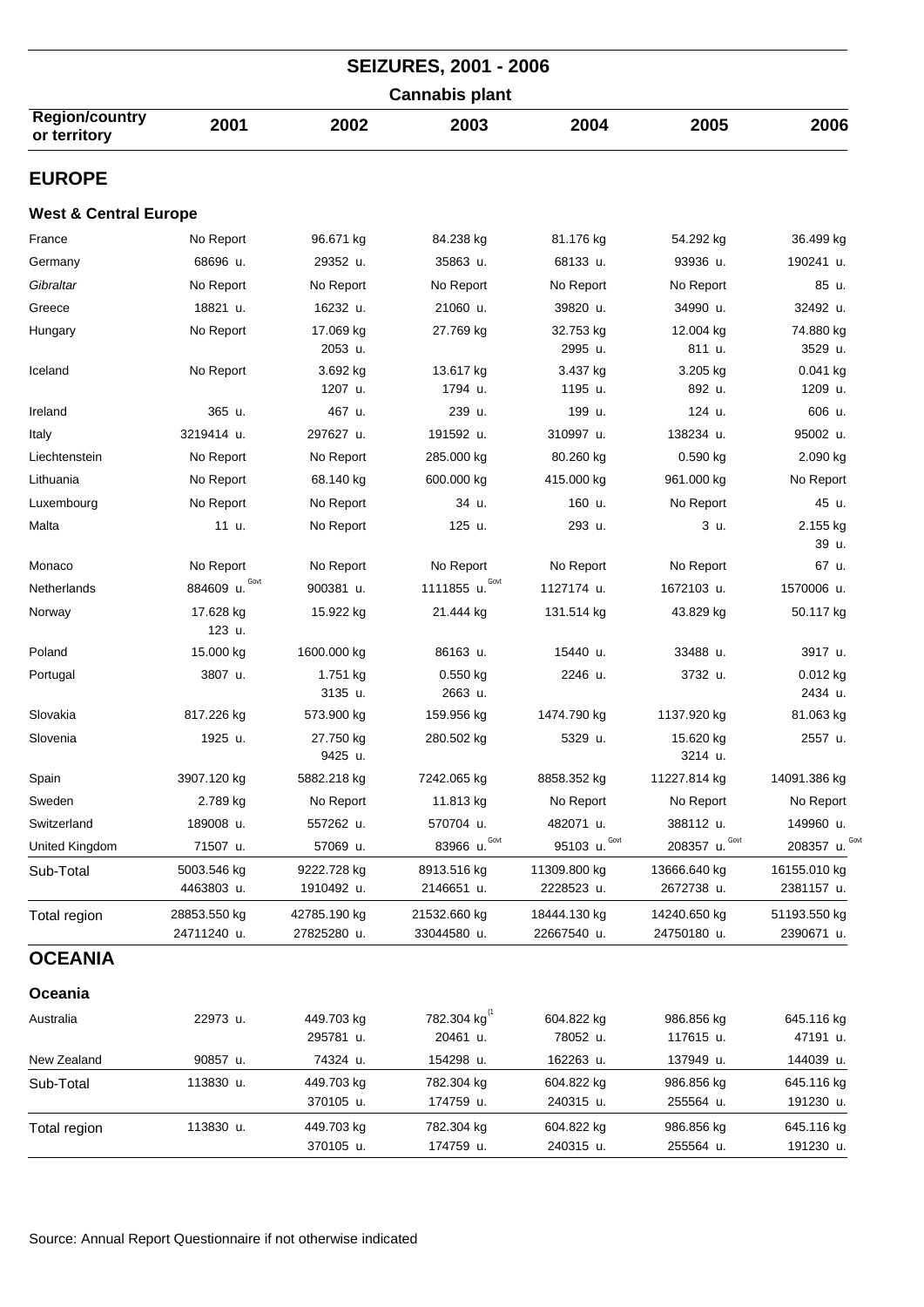| <b>SEIZURES, 2001 - 2006</b>          |                               |                               |                               |                              |                              |                             |  |  |
|---------------------------------------|-------------------------------|-------------------------------|-------------------------------|------------------------------|------------------------------|-----------------------------|--|--|
| <b>Cannabis plant</b>                 |                               |                               |                               |                              |                              |                             |  |  |
| <b>Region/country</b><br>or territory | 2001                          | 2002                          | 2003                          | 2004                         | 2005                         | 2006                        |  |  |
| <b>TOTAL</b>                          | 2493093.000 kg<br>36056000 u. | 7163463.000 kg<br>41881450 u. | 7746455.000 kg<br>45065740 u. | 243277.000 kg<br>33544340 u. | 603860.100 kg<br>31864150 u. | 374867.000 kg<br>9656405 u. |  |  |

1) sum of seizures reported by national, State & Territory law enforcement agencies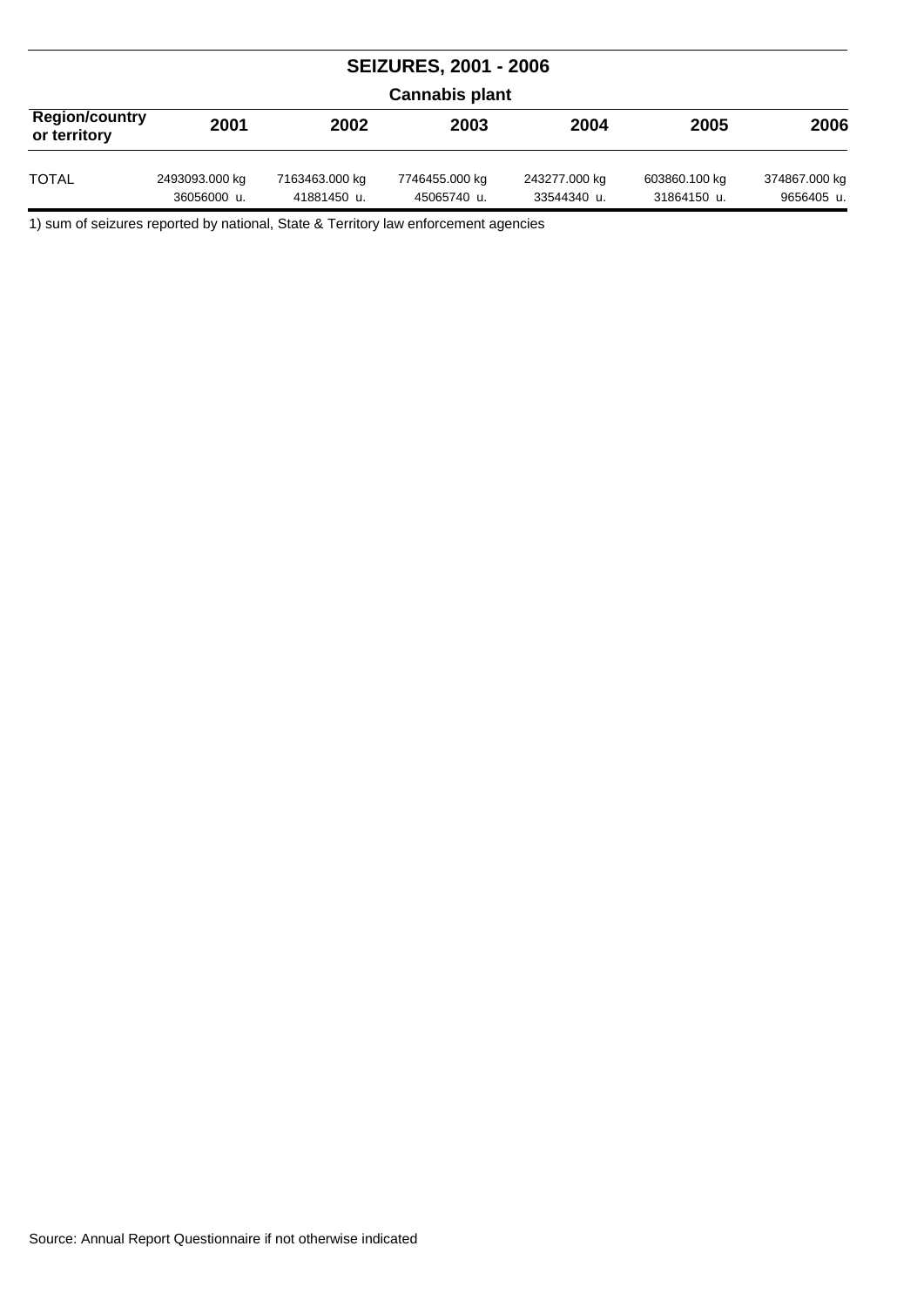|                                       |                                         |                                          | <b>SEIZURES, 2001 - 2006</b>           |                                 |                             |                           |  |  |
|---------------------------------------|-----------------------------------------|------------------------------------------|----------------------------------------|---------------------------------|-----------------------------|---------------------------|--|--|
| <b>Cannabis seed</b>                  |                                         |                                          |                                        |                                 |                             |                           |  |  |
| <b>Region/country</b><br>or territory | 2001                                    | 2002                                     | 2003                                   | 2004                            | 2005                        | 2006                      |  |  |
| <b>AFRICA</b>                         |                                         |                                          |                                        |                                 |                             |                           |  |  |
| <b>East Africa</b>                    |                                         |                                          |                                        |                                 |                             |                           |  |  |
| Mauritius                             | No Report                               | No Report                                | 1249 u. Govt                           | No Report                       | No Report                   | No Report                 |  |  |
| Somalia                               | No Report                               | 15.000 kg                                | No Report                              | No Report                       | No Report                   | No Report                 |  |  |
| Sub-Total                             |                                         | 15.000 kg                                | 1249 u.                                |                                 |                             |                           |  |  |
| <b>North Africa</b>                   |                                         |                                          |                                        |                                 |                             |                           |  |  |
| Egypt                                 | $22.000$ kg <sup>Govt</sup>             | 26.500 kg <sup>Govt</sup>                | 30.600 kg <sup>Govt</sup>              | 95.000 kg Govt                  | 34.500 kg <sup>Govt</sup>   | 25.200 kg <sup>Govt</sup> |  |  |
| Sub-Total                             | 22.000 kg                               | 26.500 kg                                | 30.600 kg                              | 95.000 kg                       | 34.500 kg                   | 25.200 kg                 |  |  |
| <b>Southern Africa</b>                |                                         |                                          |                                        |                                 |                             |                           |  |  |
| Zambia                                | $\underline{13.500}$ kg <sup>Govt</sup> | No Report                                | 163.785 kg                             | No Report                       | <b>ICPO</b><br>20925.500 kg | No Report                 |  |  |
| Sub-Total                             | 13.500 kg                               |                                          | 163.785 kg                             |                                 | 20925.500 kg                |                           |  |  |
|                                       |                                         |                                          |                                        |                                 |                             |                           |  |  |
| Total region                          | 35.500 kg                               | 41.500 kg                                | 194.385 kg<br>1249 u.                  | 95.000 kg                       | 20960.000 kg                | 25.200 kg                 |  |  |
| <b>AMERICAS</b>                       |                                         |                                          |                                        |                                 |                             |                           |  |  |
| Caribbean                             |                                         |                                          |                                        |                                 |                             |                           |  |  |
| Cuba                                  | No Report                               | No Report                                | No Report                              | 26669 u.                        | 19197 u.                    | No Report                 |  |  |
| Dominican Rep.                        | No Report                               | No Report                                | No Report                              | No Report                       | 204 u.                      | Govt<br>480 u.            |  |  |
| Sub-Total                             |                                         |                                          |                                        | 26669 u.                        | 19401 u.                    | 480 u.                    |  |  |
| <b>Central America</b>                |                                         |                                          |                                        |                                 |                             |                           |  |  |
| <b>Belize</b>                         | No Report                               | No Report                                | No Report                              | 2.526 kg                        | No Report                   | No Report                 |  |  |
| El Salvador                           | No Report                               | No Report                                | $4.000$ $\text{kg}^{\text{HONL}}$      | No Report                       | No Report                   | No Report                 |  |  |
| Guatemala                             | No Report                               | No Report                                | $26.200$ $\mathrm{kg}^{\mathrm{HONL}}$ | No Report                       | No Report                   | 46 u. Govt                |  |  |
| Honduras                              | No Report                               | No Report                                | $9.300 \; \text{kg}^{\text{HONL}}$     | No Report                       | No Report                   | No Report                 |  |  |
| Nicaragua                             | No Report                               | No Report                                | No Report                              | No Report                       | $0.200$ kg <sup>ICPO</sup>  | No Report                 |  |  |
| Sub-Total                             |                                         |                                          | 39.500 kg                              | 2.526 kg                        | $0.200$ kg                  | 46 u.                     |  |  |
| <b>North America</b>                  |                                         |                                          |                                        |                                 |                             |                           |  |  |
| Mexico                                | 7660.910 kg Govt                        | Govt<br>10214.446 kg                     | 13775.867 kg <sup>Govt</sup>           | 14154.314 kg                    | No Report                   | No Report                 |  |  |
| Sub-Total                             | 7660.910 kg                             | 10214.450 kg                             | 13775.870 kg                           | 14154.310 kg                    |                             |                           |  |  |
| <b>South America</b>                  |                                         |                                          |                                        |                                 |                             |                           |  |  |
| Argentina                             | 1.255 kg                                | No Report                                | 2.000 kg                               | 12.356 kg                       | No Report                   | No Report                 |  |  |
| <b>Brazil</b>                         | No Report                               | $23.000$ $\text{kg}^{\text{F},\text{O}}$ | $41.100 kg$ <sup>HONL</sup>            | No Report                       | No Report                   | No Report                 |  |  |
| Colombia                              | 11.000 kg $^{Govt}$                     | 510.000 kg Govt                          | 24.000 kg <sup>Govt</sup>              | No Report                       | 3059.800 kg CPO             | No Report                 |  |  |
| Guyana                                | No Report                               | No Report                                | 4.090 kg                               | No Report                       | No Report                   | No Report                 |  |  |
| Paraguay                              | 1223.000 kg Govt                        | Govt<br>1478.586 kg                      | No Report                              | 1.459 $kg^{\text{CICAD}}$       | 631.010 kg Govt             | No Report                 |  |  |
| Peru                                  | No Report                               | No Report                                | 1.600 $\text{kg}^{\text{HONL}}$        | 2.412 $\text{kg}^{\text{Govt}}$ | No Report                   | No Report                 |  |  |
| Uruguay                               | No Report                               | No Report                                | No Report                              | No Report                       | 0.157 kg                    | 0.002 kg                  |  |  |
| Sub-Total                             | 1235.255 kg                             | 2011.586 kg                              | 72.790 kg                              | 16.227 kg                       | 3690.967 kg                 | $0.002$ kg                |  |  |
| Total region                          | 8896.165 kg                             | 12226.030 kg                             | 13888.160 kg                           | 14173.070 kg<br>26669 u.        | 3691.167 kg<br>19401 u.     | $0.002$ kg<br>526 u.      |  |  |
| ASIA                                  |                                         |                                          |                                        |                                 |                             |                           |  |  |
| <b>East and South-East Asia</b>       |                                         |                                          |                                        |                                 |                             |                           |  |  |
| Brunei Darussalam                     | No Report                               | No Report                                | No Report                              | 29 u.                           | No Report                   | No Report                 |  |  |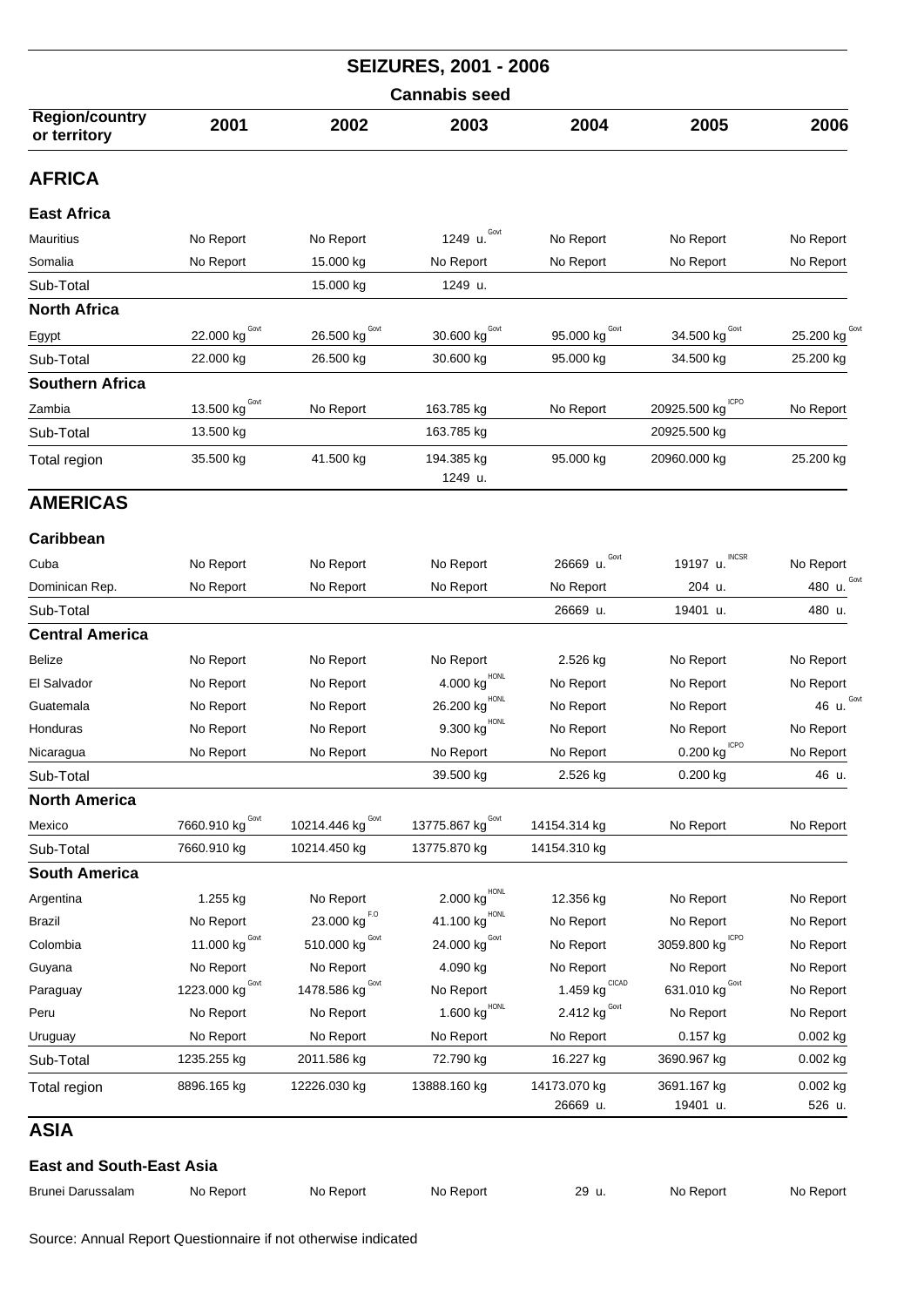| <b>SEIZURES, 2001 - 2006</b>                 |                                 |                                                   |                          |                                   |                            |                                 |  |  |
|----------------------------------------------|---------------------------------|---------------------------------------------------|--------------------------|-----------------------------------|----------------------------|---------------------------------|--|--|
| <b>Cannabis seed</b>                         |                                 |                                                   |                          |                                   |                            |                                 |  |  |
| <b>Region/country</b><br>or territory        | 2001                            | 2002                                              | 2003                     | 2004                              | 2005                       | 2006                            |  |  |
| <b>ASIA</b>                                  |                                 |                                                   |                          |                                   |                            |                                 |  |  |
| <b>East and South-East Asia</b>              |                                 |                                                   |                          |                                   |                            |                                 |  |  |
| Indonesia                                    | 2.641 kg $^{Govt}$              | 1.647 $\text{kg}^{\text{Govt}}$                   | 0.114 $kgGovt$           | 0.150 $\text{kg}^{\,\text{Govt}}$ | No Report                  | No Report                       |  |  |
| Philippines                                  | No Report                       | No Report                                         | No Report                | 5.000 kg INCSR                    | No Report                  | 58.427 kg $^{DNP}$<br>588544 u. |  |  |
| Sub-Total                                    | 2.641 kg                        | 1.647 kg                                          | 0.114 kg                 | 5.150 kg<br>29 u.                 |                            | 58.427 kg<br>588544 u.          |  |  |
| <b>Near and Middle East /South-West Asia</b> |                                 |                                                   |                          |                                   |                            |                                 |  |  |
| Lebanon                                      | No Report                       | No Report                                         | No Report                | No Report                         | 430.300 kg <sup>ICPO</sup> | 306.439 kg                      |  |  |
| Sub-Total                                    |                                 |                                                   |                          |                                   | 430.300 kg                 | 306.439 kg                      |  |  |
| <b>South Asia</b>                            |                                 |                                                   |                          |                                   |                            |                                 |  |  |
| Bangladesh                                   | No Report                       | $\underline{0.500}$ kg $\overset{\text{Govt}}{ }$ | No Report                | No Report                         | No Report                  | No Report                       |  |  |
| Sub-Total                                    |                                 | $0.500$ kg                                        |                          |                                   |                            |                                 |  |  |
| Total region                                 | 2.641 kg                        | 2.147 kg                                          | 0.114 kg                 | 5.150 kg<br>29 u.                 | 430.300 kg                 | 364.866 kg<br>588544 u.         |  |  |
| <b>EUROPE</b>                                |                                 |                                                   |                          |                                   |                            |                                 |  |  |
| <b>Southeast Europe</b>                      |                                 |                                                   |                          |                                   |                            |                                 |  |  |
| Bosnia & Herzegovina                         | No Report                       | No Report                                         | No Report                | No Report                         | No Report                  | <b>INCSF</b><br>1825 u.         |  |  |
| <b>Bulgaria</b>                              | No Report                       | No Report                                         | No Report                | No Report                         | $0.700$ kg $^{ICPO}$       | No Report                       |  |  |
| Macedonia, FYR                               | 0.120 $\text{kg}^{\text{Govt}}$ | 298 u.                                            | 0.217 kg                 | 0.217 kg                          | No Report                  | No Report                       |  |  |
|                                              | 186 u.                          |                                                   | 1126 u.                  | 1 u.                              |                            |                                 |  |  |
| Sub-Total                                    | $0.120$ kg<br>186 u.            | 298 u.                                            | 0.217 kg<br>1126 u.      | 0.217 kg<br>1 u.                  | 0.700 kg                   | 1825 u.                         |  |  |
| <b>West &amp; Central Europe</b>             |                                 |                                                   |                          |                                   |                            |                                 |  |  |
| Iceland                                      | No Report                       | No Report                                         | 54.968 kg                | No Report                         | No Report                  | No Report                       |  |  |
| Malta                                        | No Report                       | No Report                                         | 48259 u.                 | 2281 u.                           | No Report                  | No Report                       |  |  |
| Portugal                                     | No Report                       | 4036 u.                                           | No Report                | 1.961 kg<br>5464 u.               | No Report                  | No Report                       |  |  |
| Slovakia                                     | No Report                       | 1.810 kg                                          | No Report                | No Report                         | No Report                  | No Report                       |  |  |
| Sub-Total                                    |                                 | 1.810 kg<br>4036 u.                               | 54.968 kg<br>48259 u.    | 1.961 kg<br>7745 u.               |                            |                                 |  |  |
| Total region                                 | 0.120 kg<br>186 u.              | 1.810 kg<br>4334 u.                               | 55.185 kg<br>49385 u.    | 2.178 kg<br>7746 u.               | 0.700 kg                   | 1825 u.                         |  |  |
| <b>OCEANIA</b>                               |                                 |                                                   |                          |                                   |                            |                                 |  |  |
| Oceania                                      |                                 |                                                   |                          |                                   |                            |                                 |  |  |
| New Zealand                                  | No Report                       | No Report                                         | No Report                | No Report                         | 212367 u.                  | No Report                       |  |  |
| Sub-Total                                    |                                 |                                                   |                          |                                   | 212367 u.                  |                                 |  |  |
| Total region                                 |                                 |                                                   |                          |                                   | 212367 u.                  |                                 |  |  |
| <b>TOTAL</b>                                 | 8934.426 kg<br>186 u.           | 12271.490 kg<br>4334 u.                           | 14137.840 kg<br>50634 u. | 14275.390 kg<br>34444 u.          | 25082.170 kg<br>231768 u.  | 390.068 kg<br>590895 u.         |  |  |
|                                              |                                 |                                                   |                          |                                   |                            |                                 |  |  |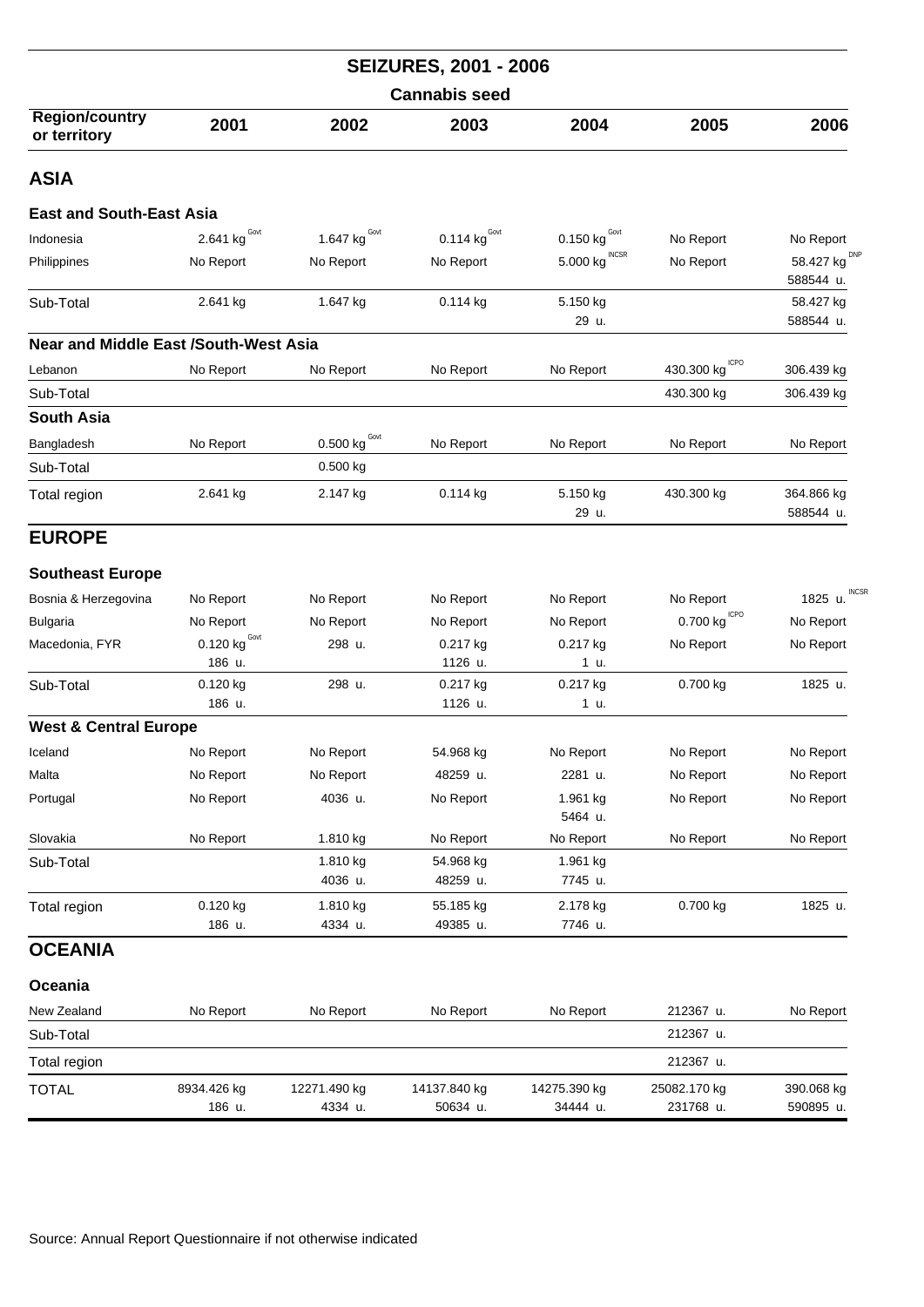|                                       |                     |                       | <b>SEIZURES, 2001 - 2006</b> |                           |                       |                |  |  |  |
|---------------------------------------|---------------------|-----------------------|------------------------------|---------------------------|-----------------------|----------------|--|--|--|
|                                       | Amphetamine         |                       |                              |                           |                       |                |  |  |  |
| <b>Region/country</b><br>or territory | 2001                | 2002                  | 2003                         | 2004                      | 2005                  | 2006           |  |  |  |
| <b>AFRICA</b>                         |                     |                       |                              |                           |                       |                |  |  |  |
| <b>East Africa</b>                    |                     |                       |                              |                           |                       |                |  |  |  |
| Djibouti                              | No Report           | No Report             | 10000 u.                     | No Report                 | No Report             | No Report      |  |  |  |
| Sub-Total                             |                     |                       | 10000 u.                     |                           |                       |                |  |  |  |
| <b>North Africa</b>                   |                     |                       |                              |                           |                       |                |  |  |  |
| Tunisia                               | No Report           | 28038 u.              | 5882 u.                      | No Report                 | No Report             | No Report      |  |  |  |
| Sub-Total                             |                     | 28038 u.              | 5882 u.                      |                           |                       |                |  |  |  |
| <b>Southern Africa</b>                |                     |                       |                              |                           |                       |                |  |  |  |
| South Africa                          | No Report           | $0.012$ kg<br>1496 u. | No Report                    | No Report                 | No Report             | No Report      |  |  |  |
| Swaziland                             | No Report           | No Report             | No Report                    | No Report                 | <b>ICPO</b><br>173 u. | No Report      |  |  |  |
| Sub-Total                             |                     | 0.012 kg<br>1496 u.   |                              |                           | 173 u.                |                |  |  |  |
| <b>West and Central Africa</b>        |                     |                       |                              |                           |                       |                |  |  |  |
| <b>Benin</b>                          | No Report           | No Report             | 0.075 kg                     | No Report                 | No Report             | No Report      |  |  |  |
| <b>Burkina Faso</b>                   | 1.426 kg            | No Report             | No Report                    | No Report                 | No Report             | No Report      |  |  |  |
| Cameroon                              | 1000 u.             | 23 u.                 | No Report                    | No Report                 | No Report             | No Report      |  |  |  |
| Côte d'Ivoire                         | $0.124$ kg          | No Report             | No Report                    | No Report                 | No Report             | No Report      |  |  |  |
| Gambia                                | 3.000 kg            | No Report             | No Report                    | No Report                 | No Report             | No Report      |  |  |  |
| Niger                                 | No Report           | No Report             | No Report                    | No Report                 | No Report             | 33591 u.       |  |  |  |
| Togo                                  | No Report           | 1.160 kg              | No Report                    | No Report                 | No Report             | No Report      |  |  |  |
| Sub-Total                             | 4.550 kg<br>1000 u. | 1.160 kg<br>23 u.     | 0.075 kg                     |                           |                       | 33591 u.       |  |  |  |
| Total region                          | 4.550 kg<br>1000 u. | 1.172 kg<br>29557 u.  | 0.075 kg<br>15882 u.         |                           | 173 u.                | 33591 u.       |  |  |  |
| <b>AMERICAS</b>                       |                     |                       |                              |                           |                       |                |  |  |  |
| Caribbean                             |                     |                       |                              |                           |                       |                |  |  |  |
| Cayman Isl.                           | No Report           | No Report             | 0.000 kg                     | No Report                 | No Report             | No Report      |  |  |  |
| <b>Netherlands Antilles</b>           | No Report           | No Report             | 17.000 kg <sup>IDS</sup>     | No Report                 | No Report             | No Report      |  |  |  |
| Sub-Total                             |                     |                       | 17.000 kg                    |                           |                       |                |  |  |  |
| <b>Central America</b>                |                     |                       |                              |                           |                       |                |  |  |  |
| <b>Belize</b>                         | No Report           | No Report             | No Report                    | <b>INCSR</b><br>500000 u. | No Report             | No Report      |  |  |  |
| Costa Rica                            | 468 u.              | No Report             | No Report                    | No Report                 | No Report             | No Report      |  |  |  |
| Sub-Total                             | 468 u.              |                       |                              | 500000 u.                 |                       |                |  |  |  |
| <b>North America</b>                  |                     |                       |                              |                           |                       |                |  |  |  |
| Canada                                | 0.254 kg            | 3.400 kg              | 0.363 kg                     | 0.088 kg                  | 0.104 kg              | 1.705 kg       |  |  |  |
|                                       | 1452 u.             | 2025 u.               | 1453 u.                      | 4707 u.                   | 3365 u.               | 2850 u.        |  |  |  |
| Mexico                                | 19.746 kg           | 1.800 kg              | 20.531 kg                    | 0.329 kg                  | 45.256 kg             | $0.133$ kg     |  |  |  |
| USA                                   | 5493948 u.          | 215609 u.             | 3344341 u.                   | No Report                 | No Report             | No Report      |  |  |  |
| Sub-Total                             | 20.000 kg           | 5.200 kg              | 20.894 kg                    | 0.417 kg                  | 45.360 kg             | 1.838 kg       |  |  |  |
|                                       | 5495400 u.          | 217634 u.             | 3345794 u.                   | 4707 u.                   | 3365 u.               | 2850 u.        |  |  |  |
| <b>South America</b>                  |                     |                       |                              |                           |                       |                |  |  |  |
| Argentina                             | 3991 u.             | 430 u.<br><b>ICPO</b> | No Report                    | 14679 u.                  | 1138 u.               | 1276 u.<br>Gov |  |  |  |
| <b>Brazil</b>                         | No Report           | 201 u.                | No Report                    | No Report                 | 1 u.                  | 2710 u.        |  |  |  |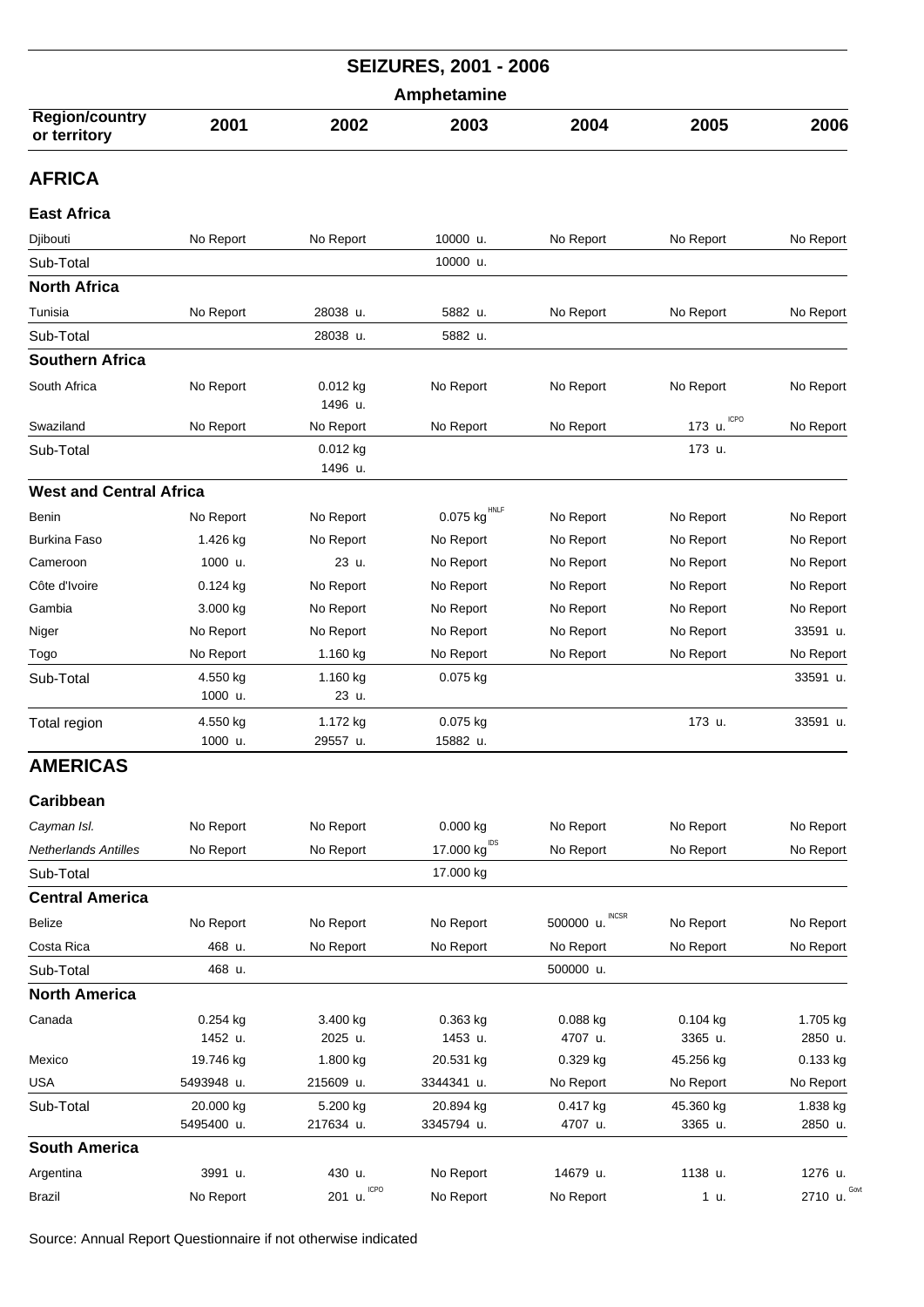| <b>SEIZURES, 2001 - 2006</b><br>Amphetamine |                         |                       |                         |                         |                        |                      |  |  |
|---------------------------------------------|-------------------------|-----------------------|-------------------------|-------------------------|------------------------|----------------------|--|--|
|                                             |                         |                       |                         |                         |                        |                      |  |  |
| <b>AMERICAS</b>                             |                         |                       |                         |                         |                        |                      |  |  |
| <b>South America</b>                        |                         |                       |                         |                         |                        |                      |  |  |
| Chile                                       | 509 u.                  | 384 u.                | 0.110 kg<br>328 u.      | No Report               | <b>ICPO</b><br>1168 u. | 1072 u.              |  |  |
| Colombia                                    | No Report               | No Report             | No Report               | No Report               | 140000 u.              | 56.000 kg            |  |  |
| Peru                                        | $0.058$ kg<br>687 u.    | No Report             | No Report               | No Report               | No Report              | No Report            |  |  |
| Venezuela                                   | No Report               | No Report             | No Report               | No Report               | No Report              | 930 u.               |  |  |
| Sub-Total                                   | $0.058$ kg<br>5187 u.   | 1015 u.               | $0.110$ kg<br>328 u.    | 14679 u.                | 142307 u.              | 56.000 kg<br>5988 u. |  |  |
| Total region                                | 20.058 kg<br>5501055 u. | 5.200 kg<br>218649 u. | 38.005 kg<br>3346122 u. | $0.417$ kg<br>519386 u. | 45.360 kg<br>145672 u. | 57.838 kg<br>8838 u. |  |  |

## **Central Asia and Transcaucasian countries**

| Tajikistan                                   | No Report             | No Report          | 0.750 kg                  | No Report              | No Report                     | No Report                |
|----------------------------------------------|-----------------------|--------------------|---------------------------|------------------------|-------------------------------|--------------------------|
| Sub-Total                                    |                       |                    | 0.750 kg                  |                        |                               |                          |
| <b>East and South-East Asia</b>              |                       |                    |                           |                        |                               |                          |
| Cambodia                                     | No Report             | No Report          | No Report                 | 875702 u. F.O          | No Report                     | No Report                |
| China                                        | No Report             | No Report          | No Report                 | No Report              | 2764.800 kg                   | No Report                |
| Hong Kong SAR,<br>China                      | 10 u.                 | No Report          | 0.340 kg                  | No Report              | No Report                     | No Report                |
| Indonesia                                    | No Report             | No Report          | No Report                 | 1.000 kg<br>8 u.       | 255016 u.                     | No Report                |
| Macau SAR, China                             | No Report             | No Report          | No Report                 | $0.010$ kg             | No Report                     | No Report                |
| Malaysia                                     | No Report             | 4589 u. ICPO       | 107641 u.                 | 34.948 kg<br>103894 u. | 108431 u. $Govt$              | 13.053 kg<br>252230 u.   |
| Mongolia                                     | 4 u.                  | No Report          | No Report                 | No Report              | No Report                     | No Report                |
| Philippines                                  | 72.050 kg             | No Report          | No Report                 | No Report              | No Report                     | No Report                |
| Singapore                                    | No Report             | No Report          | No Report                 | No Report              | No Report                     | 65 u.                    |
| Taiwan, Prov. of China                       | No Report             | No Report          | No Report                 | No Report              | 2406.560 kg $^{\text{INCSR}}$ | No Report                |
| Viet Nam                                     | 28659 u.              | No Report          | No Report                 | No Report              | No Report                     | No Report                |
| Sub-Total                                    | 72.050 kg<br>28673 u. | 4589 u.            | 0.340 kg<br>107641 u.     | 35.958 kg<br>979604 u. | 5171.360 kg<br>363447 u.      | 13.053 kg<br>252295 u.   |
| <b>Near and Middle East /South-West Asia</b> |                       |                    |                           |                        |                               |                          |
| Bahrain                                      | No Report             | 401 u.             | <b>WCO</b><br>8.300 kg    | No Report              | 2030 u.                       | <b>WCO</b><br>0.100 kg   |
| Iran                                         | No Report             | No Report          | No Report                 | No Report              | No Report                     | 16.000 kg                |
| Israel                                       | $0.013$ kg            | 0.001 kg<br>422 u. | 151 u.                    | 406 u.                 | 447 u.                        | 248 u.                   |
| Jordan                                       | 1344673 u.            | 1331718 u.         | 3242094 u.                | Govt (1<br>10000000 u. | 11158083 u.                   | INCSR (<br>10944870 u.   |
| Kuwait                                       | No Report             | No Report          | Govt<br>34400 u.          | Govt (1<br>29166 u.    | Govt (1<br>65811 u.           | Govt (1<br>400223 u.     |
| Lebanon                                      | No Report             | 989 u. ICPO        | No Report                 | No Report              | No Report                     | <b>WCO</b><br>111.300 kg |
| Pakistan                                     | No Report             | No Report          | No Report                 | $0.450$ kg             | <b>ICPO</b><br>0.600 kg       | No Report                |
| Qatar                                        | No Report             | 6009 u.            | 176 u.                    | No Report              | 4280 u.                       | 2065 u.                  |
| Saudi Arabia                                 | 1.000 kg<br>157 u.    | ICPO<br>476293 u.  | <b>WCO</b><br>2698.800 kg | WCO<br>6628.100 kg     | WCO<br>7852.700 kg            | WCO<br>12051.100 kg      |
| Syria                                        | No Report             | 3062393 u.         | 2231849 u.                | 2096308 u.             | 3219987 u.                    | 8897931 u.               |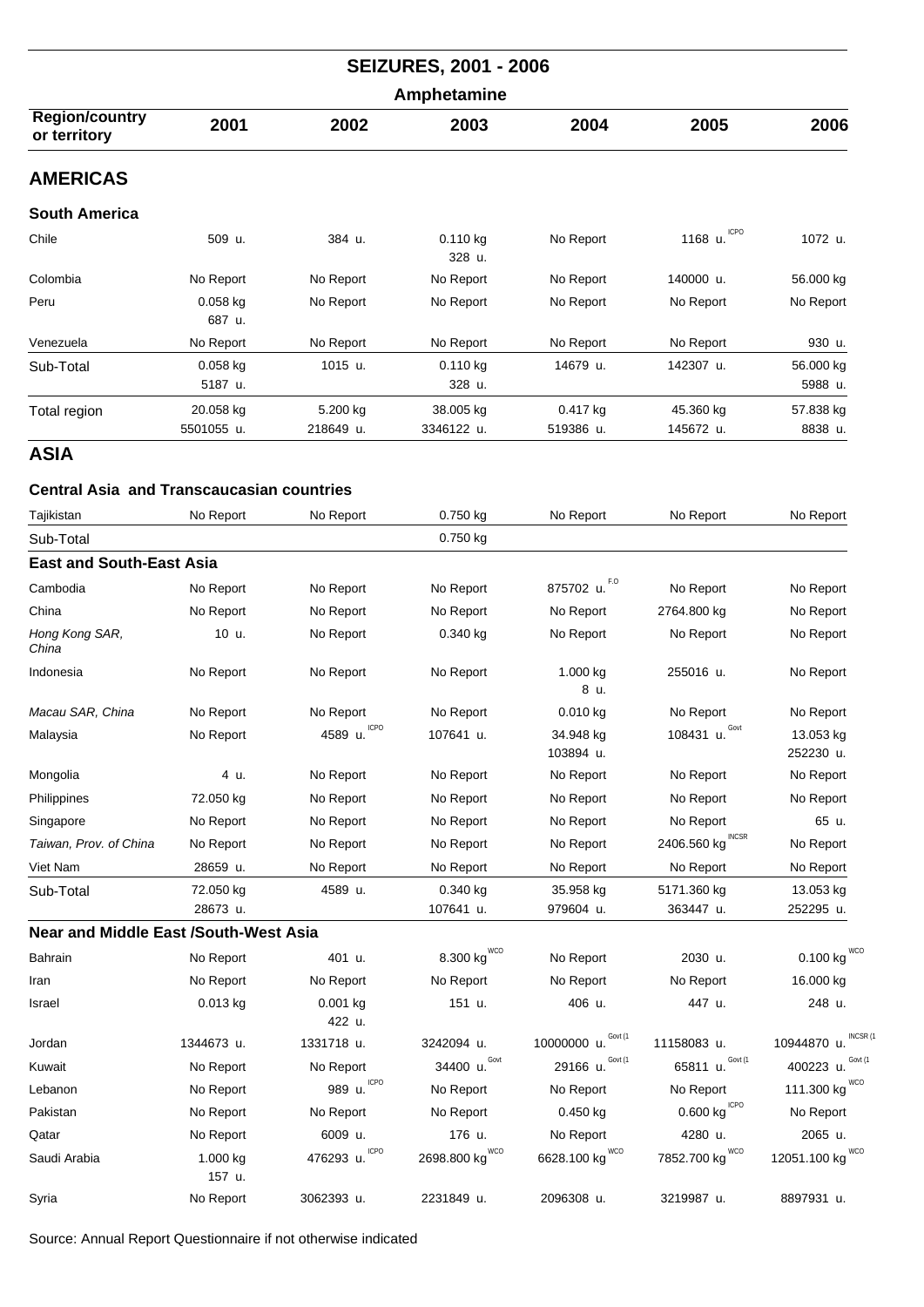|                                       |      |      | <b>SEIZURES, 2001 - 2006</b> |      |      |      |
|---------------------------------------|------|------|------------------------------|------|------|------|
|                                       |      |      | Amphetamine                  |      |      |      |
| <b>Region/country</b><br>or territory | 2001 | 2002 | 2003                         | 2004 | 2005 | 2006 |

## **Near and Middle East /South-West Asia**

| United Arab Emirates | 0.176 kg   | 2 u.       | No Report   | $0.012$ kg  | No Report    | Govt (<br>45000 u. |
|----------------------|------------|------------|-------------|-------------|--------------|--------------------|
| Sub-Total            | 1.189 kg   | $0.001$ kg | 2707.100 kg | 6628.562 kg | 7853.300 kg  | 12178.500 kg       |
|                      | 1344830 u. | 4878227 u. | 5508670 u.  | 12125880 u. | 14450640 u.  | 20290340 u.        |
| <b>South Asia</b>    |            |            |             |             |              |                    |
| India                | 0.965 kg   | No Report  | No Report   | 91.000 kg   | No Report    | No Report          |
| <b>Maldives</b>      | 6 u.       | No Report  | No Report   | No Report   | $0.002$ kg   | No Report          |
| Nepal                | No Report  | No Report  | No Report   | No Report   | No Report    | 0.393 kg           |
| Sri Lanka            | No Report  | No Report  | No Report   | No Report   | 2 u.         | No Report          |
| Sub-Total            | $0.965$ kg |            |             | 91.000 kg   | $0.002$ kg   | 0.393 kg           |
|                      | 6 u.       |            |             |             | 2 u.         |                    |
| Total region         | 74.204 kg  | $0.001$ kg | 2708.190 kg | 6755.520 kg | 13024.660 kg | 12191.950 kg       |
|                      | 1373509 u. | 4882816 u. | 5616311 u.  | 13105480 u. | 14814090 u.  | 20542630 u.        |
| <b>EUROPE</b>        |            |            |             |             |              |                    |

# **East Europe**

| Moldova, Rep.                    | No Report                      | No Report                        | No Report  | 0.700 kg                        | 0.315 kg                                | $0.405$ kg                 |
|----------------------------------|--------------------------------|----------------------------------|------------|---------------------------------|-----------------------------------------|----------------------------|
| <b>Russian Federation</b>        | 11.946 kg                      | 37.640 $\text{kg}^{\text{ICPO}}$ | 19.336 kg  | 156.033 kg                      | 88.364 kg                               | 48.194 kg                  |
| Ukraine                          | No Report                      | No Report                        | No Report  | No Report                       | $6.000$ $\text{kg}^{\text{\tiny ICPO}}$ | 31.436 kg                  |
|                                  |                                |                                  |            |                                 | 4119 u.                                 | 104686 u.                  |
| Sub-Total                        | 11.946 kg                      | 37.640 kg                        | 19.336 kg  | 156.733 kg                      | 94.679 kg                               | 80.035 kg                  |
|                                  |                                |                                  |            |                                 | 4119 u.                                 | 104686 u.                  |
| <b>Southeast Europe</b>          |                                |                                  |            |                                 |                                         |                            |
| Albania                          | No Report                      | 10 u.                            | 50 u.      | No Report                       | No Report                               | No Report                  |
| Bosnia & Herzegovina             | No Report                      | 117.000 kg $^{ICPO}$             | No Report  | No Report                       | $4.800$ $\mathrm{kg}^{\mathrm{\,ICPO}}$ | 2.142 kg $^{\text{INCSR}}$ |
|                                  |                                |                                  |            |                                 | 1046 u.                                 |                            |
| <b>Bulgaria</b>                  | 64.676 kg                      | 173.950 kg                       | 587.408 kg | 1455.891 kg                     | 1119.305 kg                             | 875.960 kg                 |
|                                  | 660 u.                         | 135330 u.                        | 118201 u.  | 1292 u.                         | 1516 u.                                 |                            |
| Croatia                          | 0.931 kg                       | 28.026 kg                        | 3.814 kg   | 7.176 kg                        | 14.312 kg                               | 11.604 kg                  |
| Macedonia, FYR                   | No Report                      | 7.015 kg                         | No Report  | No Report                       | No Report                               | No Report                  |
| Romania                          | No Report                      | 0.999 kg                         | 1436 u.    | 0.013 $\text{kg}^{\text{Gout}}$ | 2.968 kg                                | 1.059 kg                   |
|                                  |                                |                                  |            | 93 u.                           | 3701 u.                                 |                            |
| Serbia & Montenegro              | No Report                      | No Report                        | 96816 u.   | 6.081 kg                        | 1.058 kg                                | No Report                  |
|                                  |                                |                                  |            | 23407 u.                        | 1013 u.                                 |                            |
| Turkey                           | No Report                      | 485108 u.                        | No Report  | 89.205 kg                       | 67.791 kg                               | 130.000 kg Govt            |
| Sub-Total                        | 65.607 kg                      | 326.990 kg                       | 591.222 kg | 1558.365 kg                     | 1210.234 kg                             | 1020.765 kg                |
|                                  | 660 u.                         | 620448 u.                        | 216503 u.  | 24792 u.                        | 7276 u.                                 |                            |
| <b>West &amp; Central Europe</b> |                                |                                  |            |                                 |                                         |                            |
| Andorra                          | No Report                      | $0.002$ kg $^{\rm ICPO}$         | No Report  | No Report                       | No Report                               | No Report                  |
| Austria                          | 2.918 kg                       | 9.392 kg                         | 54.166 kg  | 25.690 kg                       | 8.911 kg                                | 38.171 kg                  |
| Belgium                          | 75.140 $kg^{\text{UNODC (2)}}$ | 500.000 kg                       | 209.000 kg | No Report                       | 175.000 kg $^{ICPO}$                    | 119.098 kg                 |
|                                  | 18397 u.                       |                                  |            |                                 |                                         |                            |
| Cyprus                           | $0.004$ kg                     | 1 u.                             | 101 u.     | $0.004$ kg                      | 0.387 kg                                | 0.013 kg                   |
|                                  |                                |                                  |            |                                 | 18 u.                                   | 141 u.                     |
| Czech Rep.                       | 5.950 kg                       | $0.411$ kg                       | $0.094$ kg | $0.047$ kg                      | $0.004$ kg                              | 6.059 kg                   |
|                                  |                                | 2 u.                             | 3123 u.    |                                 |                                         |                            |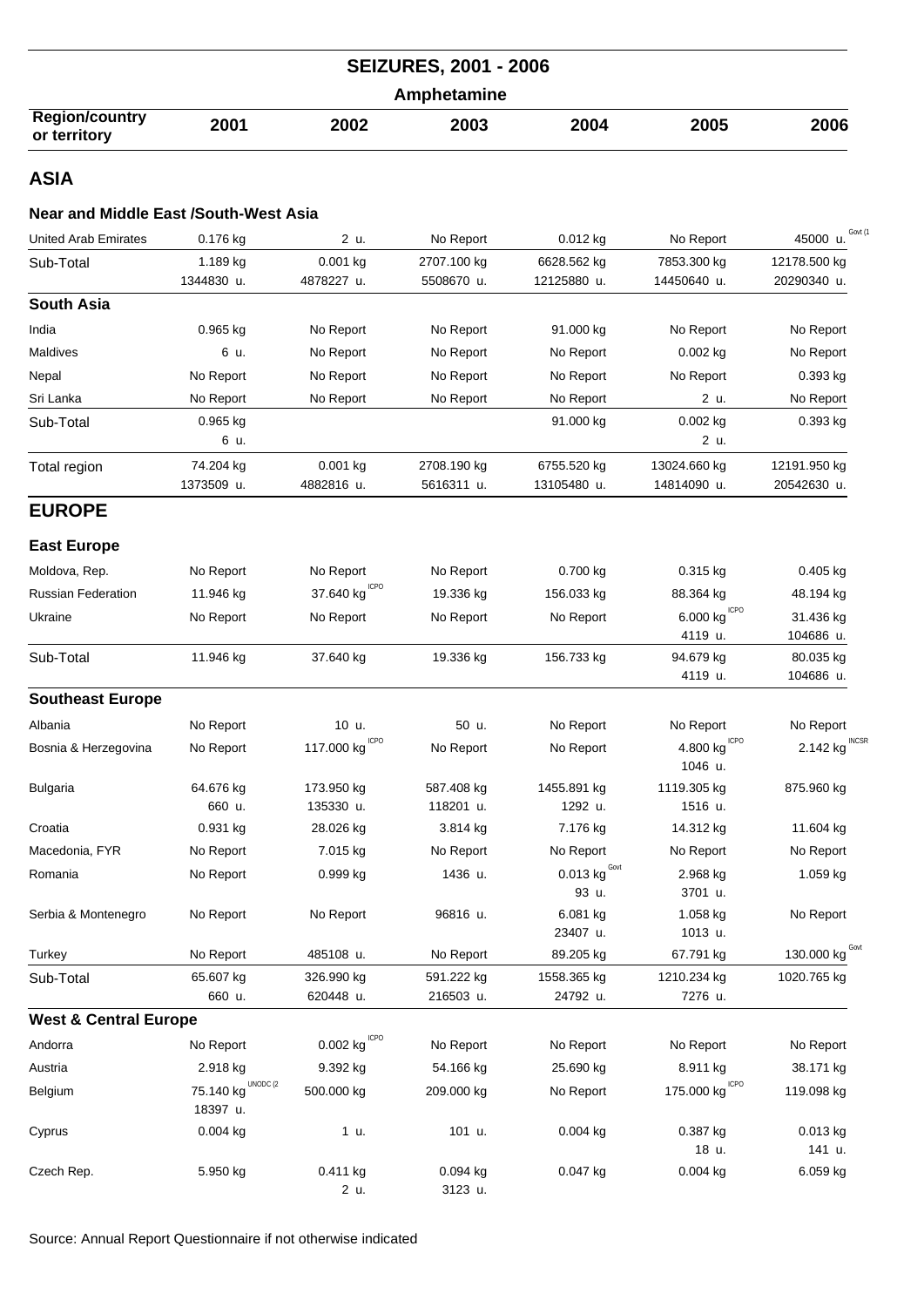|                                       |                         |                         | <b>SEIZURES, 2001 - 2006</b> |                          |                                         |                          |  |  |
|---------------------------------------|-------------------------|-------------------------|------------------------------|--------------------------|-----------------------------------------|--------------------------|--|--|
| Amphetamine                           |                         |                         |                              |                          |                                         |                          |  |  |
| <b>Region/country</b><br>or territory | 2001                    | 2002                    | 2003                         | 2004                     | 2005                                    | 2006                     |  |  |
| <b>EUROPE</b>                         |                         |                         |                              |                          |                                         |                          |  |  |
| <b>West &amp; Central Europe</b>      |                         |                         |                              |                          |                                         |                          |  |  |
| Denmark                               | 160.622 kg              | 34.908 kg               | 65.892 kg                    | 63.005 kg                | 195.020 kg                              | 76.994 kg                |  |  |
| Estonia                               | 25.300 kg               | 33.918 kg<br>1018 u.    | 109.105 kg                   | 31.490 kg                | 1.467 kg                                | 50.048 kg<br>10 u.       |  |  |
| Finland                               | 137.300 kg              | 129.200 kg              | 114.600 kg                   | 101.800 kg               | 114.500 kg                              | 125.500 kg               |  |  |
| France                                | 57.278 kg               | 151.450 kg              | 274.965 kg                   | 75.940 kg                | 111.499 kg                              | 77.676 kg                |  |  |
| Germany                               | 262.539 kg              | 361.720 kg              | 484.055 kg                   | 556.024 kg               | 668.791 kg                              | 712.488 kg               |  |  |
| Gibraltar                             | No Report               | No Report               | No Report                    | No Report                | No Report                               | $0.385$ kg               |  |  |
| Greece                                | 0.078 kg                | 0.489 kg                | 0.521 kg                     | 0.702 kg                 | 1.203 kg                                | 0.050 kg                 |  |  |
|                                       | 8 u.                    | 1789 u.                 | 18 u.                        | 192 u.                   | 144 u.                                  | 40 u.                    |  |  |
| Hungary                               | 1.480 kg<br>4 u.        | 3.516 kg                | 12.111 kg                    | 16.879 kg                | 28.280 kg                               | 21.810 kg                |  |  |
| Iceland                               | 0.132 kg                | 7.161 kg                | 2.945 kg<br>310 u.           | 15.783 kg                | 14.298 kg<br>986 u.                     | 46.828 kg<br>181 u.      |  |  |
| Ireland                               | 17.955 kg               | 16.428 kg               | 67.724 kg                    | 92.417 kg                | 16.866 kg                               | 40.882 kg                |  |  |
|                                       |                         | 12728 u.                | 1019 u.                      | 91 u.                    | 19452 u.                                | 6689 u.                  |  |  |
| Italy                                 | 0.639 kg<br>327 u.      | 2.099 kg<br>341 u.      | 1.304 kg<br>378 u.           | $0.865$ kg<br>4933 u.    | 6.274 kg<br>593 u.                      | 14.252 kg<br>376 u.      |  |  |
| Latvia                                | 3.551 kg                | No Report               | 9.040 kg                     | 3.551 kg                 | 3.789 kg                                | 11.065 kg                |  |  |
| Liechtenstein                         | 12 u.                   | $0.003$ kg              | $0.002$ kg                   | No Report                | No Report                               | No Report                |  |  |
| Lithuania                             | $0.106$ kg              | 3.220 kg<br>229 u.      | 6.960 kg<br>219 u.           | 7.046 kg<br>1050 u.      | 8.300 kg<br>2580 u.                     | 34.871 kg<br>1870 u.     |  |  |
| Luxembourg                            | No Report               | $0.006$ kg $^{ICPO}$    | $0.028$ kg                   | 0.951 kg                 | $0.080$ $\mathrm{kg}^{\mathrm{\,ICPO}}$ | $0.011$ kg               |  |  |
| Malta                                 | No Report               | No Report               | 0.000 kg                     | 0.069 kg                 | 1.000 kg                                | $0.001$ kg               |  |  |
| Monaco                                | No Report               | No Report               | No Report                    | No Report                | No Report                               | $0.085$ kg               |  |  |
| Netherlands                           | 579.000 kg              | 481.000 kg<br>1028 u.   | 880.000 kg<br>14000 u.       | 589.000 kg<br>10355 u.   | 1763.005 kg<br>265.000 lt.<br>980 u.    | 632.760 kg<br>38077 u.   |  |  |
| Norway                                | 92.817 kg<br>333 u.     | 208.917 kg<br>9629 u.   | 215.239 kg<br>333 u.         | 229.044 kg<br>6941 u.    | 118.802 kg<br>3047 u.                   | 318.763 kg<br>16352 u.   |  |  |
| Poland                                | 194.960 kg              | 161.516 kg              | 192.950 kg                   | 236.348 kg               | 344.567 kg<br>117.300 lt.<br>371 u.     | 332.330 kg<br>87 u.      |  |  |
| Portugal                              | 0.001 kg<br>25 u.       | 0.640 kg<br>34 u.       | $0.033$ kg<br>125 u.         | 0.490 kg<br>32 u.        | 0.131 kg<br>52 u.                       | 33.719 kg<br>96 u.       |  |  |
| Slovakia                              | $0.003$ kg              | $0.044$ kg              | $0.012$ kg                   | $0.009$ kg               | $0.014$ kg                              | 0.001 kg<br>5 u.         |  |  |
| Slovenia                              | $0.061$ kg<br>89 u.     | $0.030$ kg              | 218 u.                       | $0.200$ kg               | 0.130 kg<br>235 u.                      | 3.410 kg<br>201 u.       |  |  |
| Spain                                 | 11026 u.                | 31427 u.                | 2726 u.                      | 86748 u.                 | 8781 u.                                 | 339934 u.                |  |  |
| Sweden                                | 245.860 kg              | 327.600 kg              | 325.714 kg<br>2497 u.        | 437.000 kg               | 417.000 kg                              | 422.000 kg               |  |  |
| Switzerland                           | 4.608 kg                | 10.433 kg               | 23.697 kg                    | 15.703 kg                | 10.200 kg                               | 10.692 kg                |  |  |
| United Kingdom                        | 1715.407 kg             | 1407.000 kg             | 1648.000 kg <sup>Govt</sup>  | 1393.000 kg Govt         | 2038.000 kg Govt                        | 2038.000 kg COVI         |  |  |
| Sub-Total                             | 3583.708 kg<br>30221 u. | 3851.103 kg<br>58226 u. | 4698.157 kg<br>25067 u.      | 3893.056 kg<br>110342 u. | 6047.517 kg<br>382.300 lt.<br>37239 u.  | 5167.961 kg<br>404059 u. |  |  |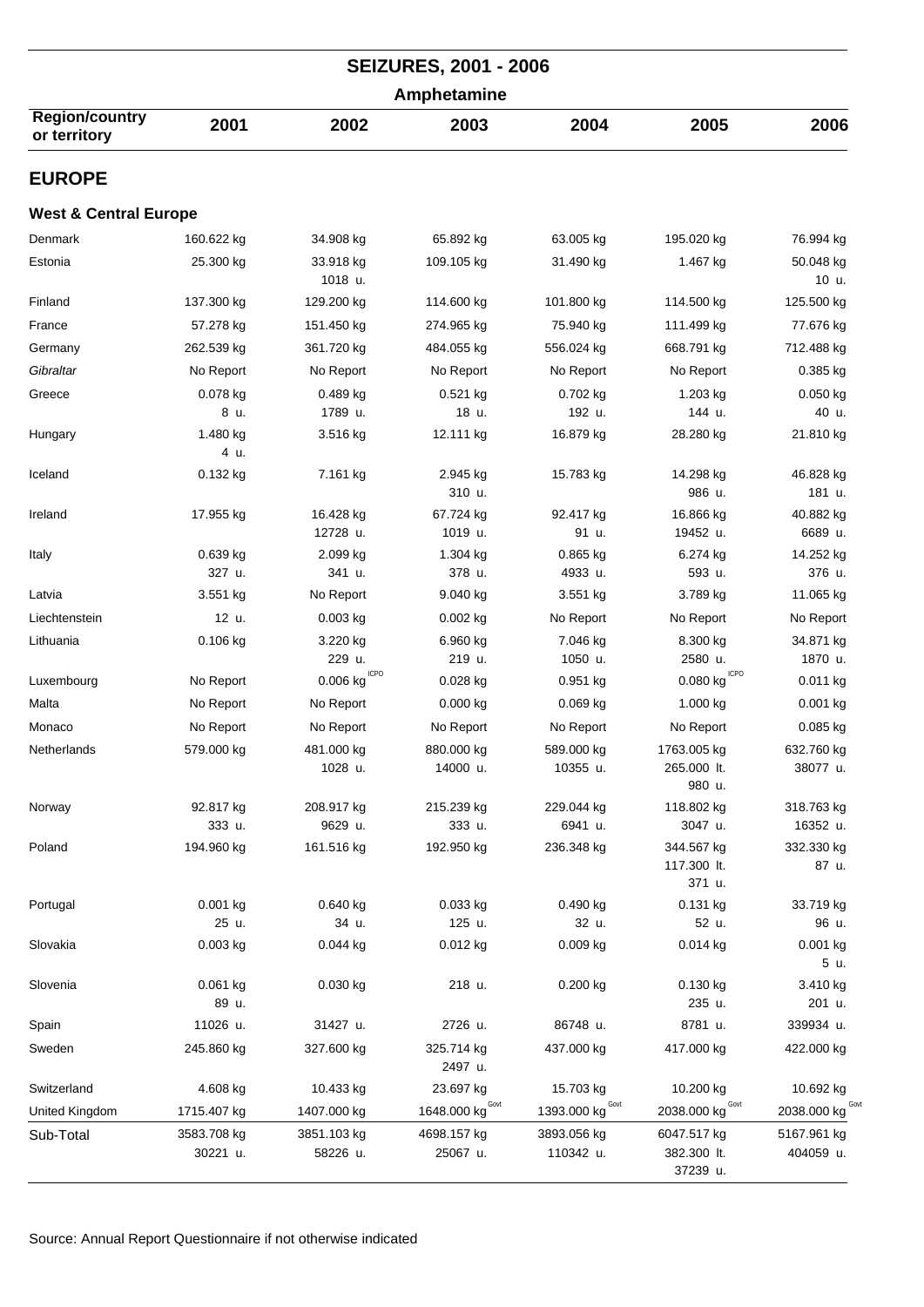| <b>SEIZURES, 2001 - 2006</b><br>Amphetamine |                           |                           |                           |                                          |                                            |                             |  |  |  |
|---------------------------------------------|---------------------------|---------------------------|---------------------------|------------------------------------------|--------------------------------------------|-----------------------------|--|--|--|
|                                             |                           |                           |                           |                                          |                                            |                             |  |  |  |
| <b>EUROPE</b>                               |                           |                           |                           |                                          |                                            |                             |  |  |  |
| Total region                                | 3661.261 kg<br>30881 u.   | 4215.733 kg<br>678674 u.  | 5308.715 kg<br>241570 u.  | 5608.154 kg<br>135134 u.                 | 7352.430 kg<br>382.300 lt.<br>48634 u.     | 6268.761 kg<br>508745 u.    |  |  |  |
| <b>OCEANIA</b>                              |                           |                           |                           |                                          |                                            |                             |  |  |  |
| Oceania                                     |                           |                           |                           |                                          |                                            |                             |  |  |  |
| Australia                                   | No Report                 | No Report                 | 200.226 kg $^{(3)}$       | 4.284 kg<br>0.077 lt.<br>82 u.           | 165.783 kg<br>3837 u.                      | 29.882 kg                   |  |  |  |
| New Zealand                                 | 1.539 kg                  | 1.037 kg<br>480 u.        | $0.209$ kg                | No Report                                | 0.337 kg                                   | 0.237 kg                    |  |  |  |
| Sub-Total                                   | 1.539 kg                  | 1.037 kg<br>480 u.        | 200.435 kg                | 4.284 kg<br>0.077 lt.<br>82 u.           | 166.120 kg<br>3837 u.                      | 30.119 kg                   |  |  |  |
| Total region                                | 1.539 kg                  | 1.037 kg<br>480 u.        | 200.435 kg                | 4.284 kg<br>0.077 lt.<br>82 u.           | 166.120 kg<br>3837 u.                      | 30.119 kg                   |  |  |  |
| <b>TOTAL</b>                                | 3761.613 kg<br>6906445 u. | 4223.144 kg<br>5810176 u. | 8255.419 kg<br>9219884 u. | 12368.380 kg<br>0.077 lt.<br>13760090 u. | 20588.570 kg<br>382.300 lt.<br>15012400 u. | 18548.660 kg<br>21093810 u. |  |  |  |

1) captagon 2) Due to unavailability of 2001 data, year 2000 data were used for analysis purposes. 3) sum of seizures reported by national, State & Territory law enforcement agencies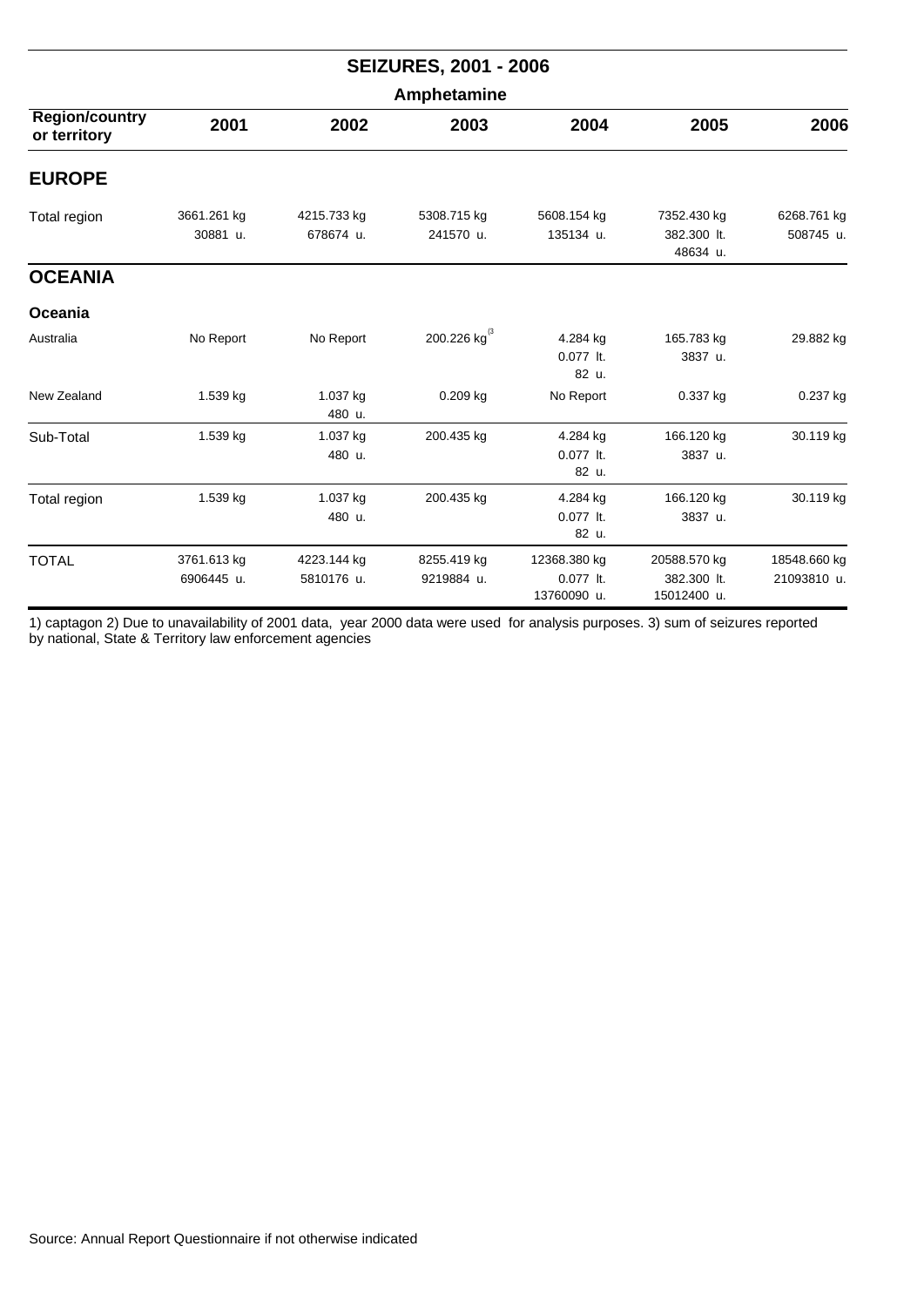|                                                  |                         |                        | <b>SEIZURES, 2001 - 2006</b> |                         |                                 |                           |  |  |
|--------------------------------------------------|-------------------------|------------------------|------------------------------|-------------------------|---------------------------------|---------------------------|--|--|
| <b>Methamphetamine</b>                           |                         |                        |                              |                         |                                 |                           |  |  |
| <b>Region/country</b><br>or territory            | 2001                    | 2002                   | 2003                         | 2004                    | 2005                            | 2006                      |  |  |
| <b>AFRICA</b>                                    |                         |                        |                              |                         |                                 |                           |  |  |
| <b>Southern Africa</b>                           |                         |                        |                              |                         |                                 |                           |  |  |
| South Africa                                     | No Report               | 0.037 kg<br>797 u.     | 592 u.                       | No Report               | No Report                       | No Report                 |  |  |
| Sub-Total                                        |                         | 0.037 kg<br>797 u.     | 592 u.                       |                         |                                 |                           |  |  |
| <b>West and Central Africa</b>                   |                         |                        |                              |                         |                                 |                           |  |  |
| <b>Burkina Faso</b>                              | 1.425 kg                | No Report              | No Report                    | No Report               | No Report                       | No Report                 |  |  |
| Niger                                            | No Report               | No Report              | No Report                    | No Report               | No Report                       | 36340 u.                  |  |  |
| Sub-Total                                        | 1.425 kg                |                        |                              |                         |                                 | 36340 u.                  |  |  |
| Total region                                     | 1.425 kg                | 0.037 kg<br>797 u.     | 592 u.                       |                         |                                 | 36340 u.                  |  |  |
| <b>AMERICAS</b>                                  |                         |                        |                              |                         |                                 |                           |  |  |
| Caribbean                                        |                         |                        |                              |                         |                                 |                           |  |  |
| Bermuda                                          | No Report               | <b>ICPO</b><br>65 u.   | No Report                    | No Report               | No Report                       | No Report                 |  |  |
| Dominican Rep.                                   | No Report               | No Report              | No Report                    | No Report               | 300 u.                          | No Report                 |  |  |
| Sub-Total                                        |                         | 65 u.                  |                              |                         | 300 u.                          |                           |  |  |
| <b>North America</b>                             |                         |                        |                              |                         |                                 |                           |  |  |
| Canada                                           | 52.960 kg               | 28.145 kg              | 21.378 kg                    | 46.578 kg               | 58.434 kg                       | 58.506 kg                 |  |  |
|                                                  | 55121 u.                | 1926 u.                | 1168 u.                      | 51803 u.                | 2000 u.                         |                           |  |  |
| Mexico                                           | 398.198 kg              | 457.256 kg             | 727.336 kg                   | 952.733 kg              | 898.559 kg                      | 752.917 kg                |  |  |
| USA                                              | 2857.600 kg             | 1107.205 kg            | 3853.400 kg<br>301935 u.     | 3086.000 kg<br>26553 u. | 5146.000 kg<br>126479 u.        | 4539.000 kg<br>90197 u.   |  |  |
| Sub-Total                                        | 3308.758 kg             | 1592.606 kg            | 4602.114 kg                  | 4085.311 kg             | 6102.993 kg                     | 5350.423 kg               |  |  |
|                                                  | 55121 u.                | 1926 u.                | 303103 u.                    | 78356 u.                | 128479 u.                       | 90197 u.                  |  |  |
| <b>South America</b>                             |                         |                        |                              |                         |                                 |                           |  |  |
| Argentina                                        | No Report               | No Report              | No Report                    | No Report               | 366 u.                          | No Report                 |  |  |
| Chile                                            | 359 u.                  | 238 u.                 | 363 u.                       | No Report               | No Report                       | No Report                 |  |  |
| Peru                                             | 0.005 kg<br>22 u.       | No Report              | No Report                    | No Report               | No Report                       | No Report                 |  |  |
| Sub-Total                                        | $0.005$ kg<br>381 u.    | 238 u.                 | 363 u.                       |                         | 366 u.                          |                           |  |  |
| Total region                                     | 3308.763 kg<br>55502 u. | 1592.606 kg<br>2229 u. | 4602.114 kg<br>303466 u.     | 4085.311 kg<br>78356 u. | 6102.993 kg<br>129145 u.        | 5350.423 kg<br>90197 u.   |  |  |
| ASIA                                             |                         |                        |                              |                         |                                 |                           |  |  |
| <b>Central Asia and Transcaucasian countries</b> |                         |                        |                              |                         |                                 |                           |  |  |
| Georgia                                          | No Report               | No Report              | No Report                    | No Report               | No Report                       | 2.418 kg                  |  |  |
| Sub-Total                                        |                         |                        |                              |                         |                                 | 2.418 kg                  |  |  |
| <b>East and South-East Asia</b>                  |                         |                        |                              |                         |                                 |                           |  |  |
| Brunei Darussalam                                | 0.661 kg                | 0.248 kg               | 0.140 kg                     | 0.450 kg                | 0.700 $\text{kg}^{\text{ICPO}}$ | $0.433$ kg <sup>DNF</sup> |  |  |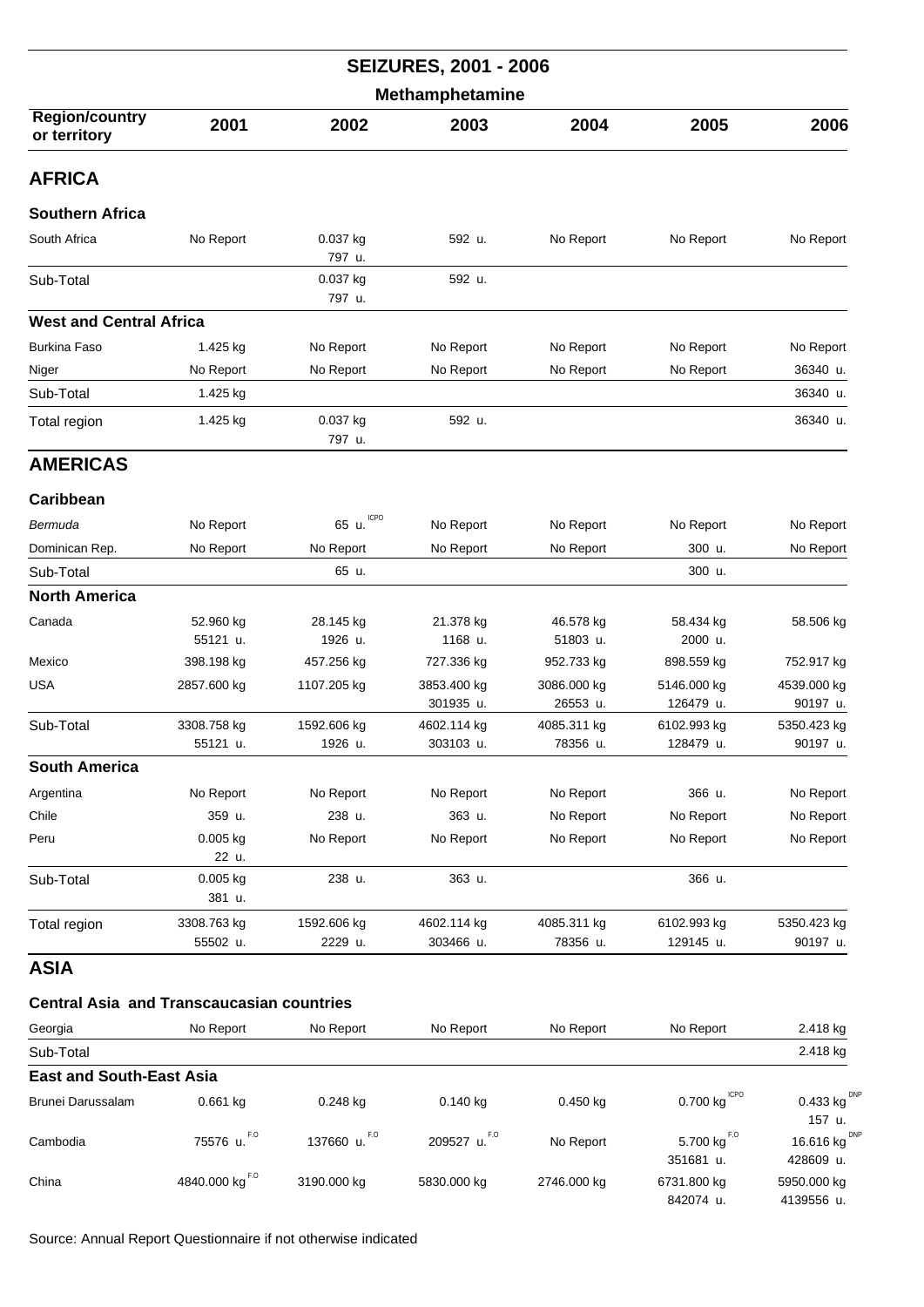|                                              |                       |                                         | <b>SEIZURES, 2001 - 2006</b>    |                                 |                                              |                                         |
|----------------------------------------------|-----------------------|-----------------------------------------|---------------------------------|---------------------------------|----------------------------------------------|-----------------------------------------|
|                                              |                       |                                         | <b>Methamphetamine</b>          |                                 |                                              |                                         |
| <b>Region/country</b><br>or territory        | 2001                  | 2002                                    | 2003                            | 2004                            | 2005                                         | 2006                                    |
| <b>ASIA</b>                                  |                       |                                         |                                 |                                 |                                              |                                         |
| <b>East and South-East Asia</b>              |                       |                                         |                                 |                                 |                                              |                                         |
| Hong Kong SAR,<br>China                      | 63.100 kg             | 71.560 kg                               | 38.640 kg                       | 15.670 kg                       | 239.094 kg                                   | 6.740 kg                                |
|                                              | 49208 u.              | 34440 u.                                | 1465 u.                         |                                 | 11.470 lt.<br>311 u.                         | 6445 u.                                 |
| Indonesia                                    | 5355 u.               | 46.580 kg                               | 22.577 kg                       | 28.406 kg                       | 367.641 kg DNP<br>255016 u.                  | 1241.201 kg<br>466908 u.                |
| Japan                                        | 419.175 kg            | 442.100 kg                              | 493.500 kg                      | 509.300 kg                      | 122.800 kg                                   | 144.000 kg                              |
|                                              | 142 u.                | $0.195$ It.<br>50641 u.                 | $0.038$ It.                     | 51252 u.                        | 87721 u.                                     | 57343 u.                                |
| Korea, Rep.                                  | 169.562 kg            | 36.817 kg $^{ICPO}$                     | 64.669 kg                       | 12.192 kg                       | 19.289 kg<br>18 u.                           | 21.543 kg                               |
| Lao PDR                                      | 936168 u. Govt        | 1517508 u. Govt                         | 1203729 u. Govt                 | 1954196 u. Govt                 | 4.800 $\text{kg}^{\text{DNP}}$<br>4656309 u. | 1755989 u. DNP                          |
| Macau SAR, China                             | $0.035$ kg<br>1732 u. | 1.108 kg<br>2451 u.                     | $0.005$ kg<br>530 u.            | $0.184$ kg<br>117 u.            | $0.015$ kg<br>1040 u.                        | $0.032$ kg<br>202 u.                    |
| Malaysia                                     | No Report             | $6.046$ $\mathrm{kg}^{\mathrm{\,ICPO}}$ | 19.700 kg<br>1187018 u.         | 62.540 kg                       | 38.500 kg                                    | 139.095 kg                              |
| Myanmar                                      | 33103548 u.           | 415.002 kg                              | 102.000 kg                      | $0.155$ kg                      | 280.300 $\text{kg}^{F.0}$<br>3651505 u.      | 3.023 kg<br>19066042 u.                 |
| Philippines                                  | 1705.592 kg           | 914.335 kg                              | 3122.029 kg                     | INCSR<br>756.000 kg             | 104.116 kg                                   | 766.787 kg <sup>DNP</sup>               |
| Singapore                                    | 2.175 kg              | 51443 u.                                | $0.054$ kg                      | 0.123 kg                        | $0.046$ kg                                   | $0.544$ kg                              |
|                                              | 19935 u.              |                                         | 8062 u.                         | 3480 u.                         |                                              |                                         |
| Taiwan, Prov. of China                       | PRESS<br>1156.000 kg  | 1298.100 $\text{kg}^{\text{Govt}}$      | 3980.500 kg <sup>Govt</sup>     | 3165.500 $kgGovt$               | 1728.600 kg                                  | 195.800 kg $^{Govt}$                    |
| Thailand                                     | 8338.000 kg $^{F, O}$ | 8627.000 kg <sup>F.0</sup>              | 6505.000 kg Govt.               | 2116.000 kg $^{\text{INCSR}}$   | 317.200 kg <sup>F.0</sup><br>15781346 u.     | 92.200 $\text{kg}^{F.0}$<br>13820000 u. |
| Viet Nam                                     | No Report             | No Report                               | No Report                       | No Report                       | $230417$ u. F.O                              | <b>DNP</b><br>62870 u.                  |
| Sub-Total                                    | 16694.300 kg          | 15048.900 kg                            | 20178.810 kg                    | 9412.520 kg                     | 9960.602 kg                                  | 8578.015 kg                             |
|                                              | 34191660 u.           | 0.195 lt.<br>1794143 u.                 | $0.038$ lt.<br>2610331 u.       | 2009045 u.                      | 11.470 lt.<br>25857440 u.                    | 39804120 u.                             |
| <b>Near and Middle East /South-West Asia</b> |                       |                                         |                                 |                                 |                                              |                                         |
| Bahrain                                      | No Report             | 0.001 kg                                | No Report                       | No Report                       | $0.300$ $\mathrm{kg}$ $^{\mathrm{ICPO}}$     | No Report                               |
| Israel                                       | $0.001$ kg            | 2 u.                                    | No Report                       | $0.001$ kg                      | No Report                                    | 3.000 kg                                |
| Kuwait                                       | No Report             | No Report                               | 0.014 $\text{kg}^{\text{Govt}}$ | 0.001 $\text{kg}^{\text{Govt}}$ | No Report                                    | 4.604 kg $\mathrm{^{Gout}}$             |
| Pakistan                                     | No Report             | No Report                               | No Report                       | 16.500 kg                       | No Report                                    | No Report                               |
| Qatar                                        | No Report             | No Report                               | 22 u.                           | No Report                       | 6 u.                                         | No Report                               |
| Saudi Arabia                                 | No Report             | No Report                               | No Report                       | No Report                       | No Report                                    | 216.000 kg WCO                          |
| <b>United Arab Emirates</b>                  | No Report             | 0.037 kg                                | 0.007 kg                        | $0.020$ kg                      | $0.800$ kg                                   | No Report                               |
| Sub-Total                                    | $0.001$ kg            | 0.038 kg<br>2 u.                        | 0.021 kg<br>22 u.               | 16.522 kg                       | 1.100 kg<br>6 u.                             | 223.604 kg                              |
| <b>South Asia</b>                            |                       |                                         |                                 |                                 |                                              |                                         |
| Bangladesh                                   | No Report             | No Report                               | No Report                       | No Report                       | 118 u.                                       | 491 u.                                  |
| Nepal                                        | No Report             | $0.023$ kg                              | No Report                       | No Report                       | No Report                                    | No Report                               |
| Sub-Total                                    |                       | $0.023$ kg                              |                                 |                                 | 118 u.                                       | 491 u.                                  |
| Total region                                 | 16694.300 kg          | 15048.960 kg                            | 20178.840 kg                    | 9429.041 kg                     | 9961.701 kg                                  | 8804.036 kg                             |
|                                              | 34191660 u.           | $0.195$ lt.<br>1794145 u.               | $0.038$ lt.<br>2610353 u.       | 2009045 u.                      | 11.470 lt.<br>25857560 u.                    | 39804610 u.                             |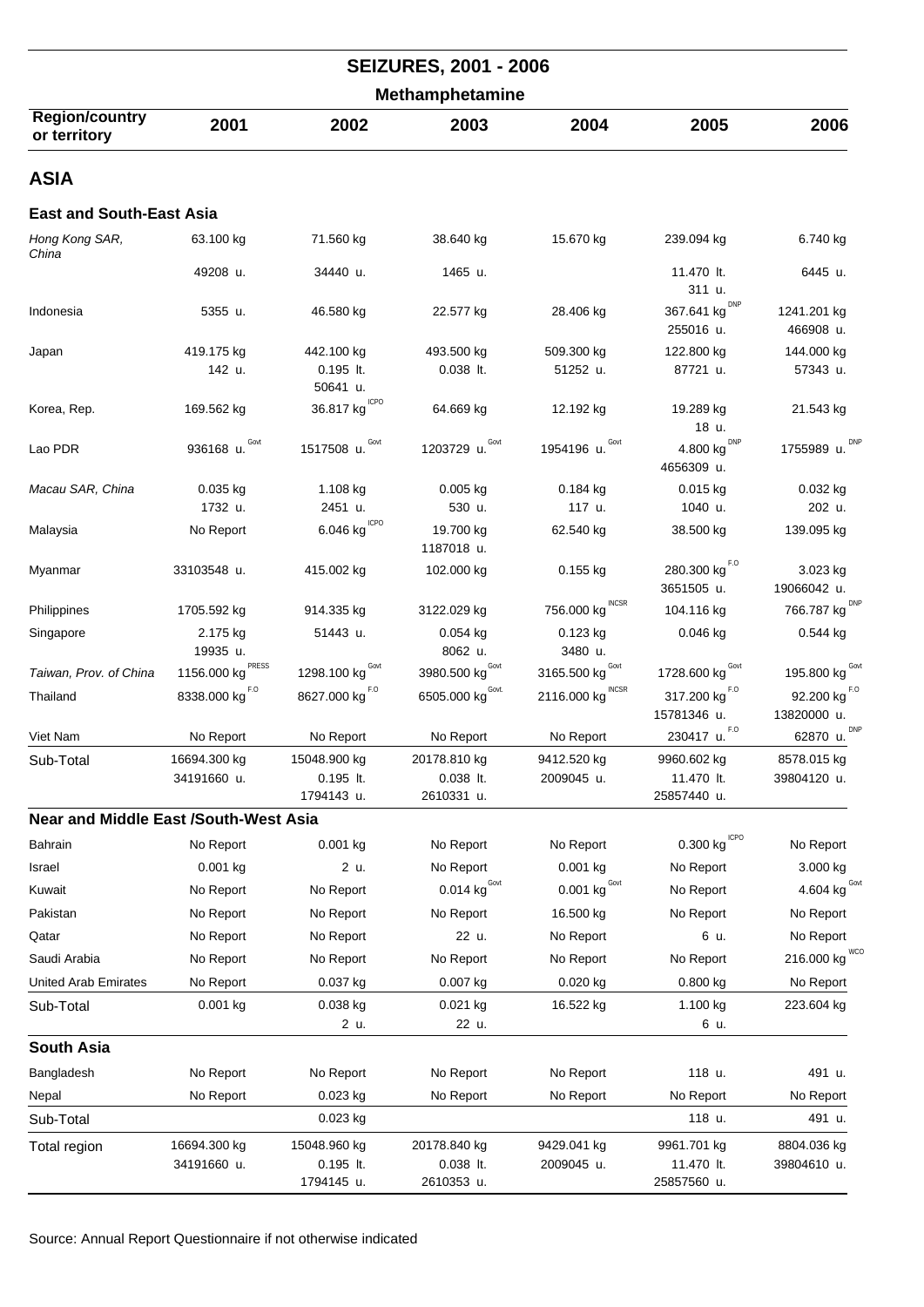| <b>SEIZURES, 2001 - 2006</b>          |                      |                    |                           |                                  |                                                    |                         |  |
|---------------------------------------|----------------------|--------------------|---------------------------|----------------------------------|----------------------------------------------------|-------------------------|--|
|                                       |                      |                    | <b>Methamphetamine</b>    |                                  |                                                    |                         |  |
| <b>Region/country</b><br>or territory | 2001                 | 2002               | 2003                      | 2004                             | 2005                                               | 2006                    |  |
| <b>EUROPE</b>                         |                      |                    |                           |                                  |                                                    |                         |  |
| <b>East Europe</b>                    |                      |                    |                           |                                  |                                                    |                         |  |
| Moldova, Rep.                         | No Report            | No Report          | No Report                 | 1.700 lt.                        | 1.800 lt.                                          | 2.100 lt.               |  |
| <b>Russian Federation</b>             | $0.002$ kg           | No Report          | 25.059 kg                 | 4.124 kg                         | 3.196 kg                                           | 25.451 kg               |  |
| Ukraine                               | No Report            | No Report          | No Report                 | No Report                        | $\underline{0.600}$ kg $\stackrel{\text{ICPO}}{ }$ | No Report               |  |
| Sub-Total                             | 0.002 kg             |                    | 25.059 kg                 | 4.124 kg                         | 3.796 kg                                           | 25.451 kg               |  |
|                                       |                      |                    |                           | 1.700 lt.                        | 1.800 lt.                                          | 2.100 lt.               |  |
| <b>Southeast Europe</b>               |                      |                    |                           |                                  |                                                    |                         |  |
| <b>Bulgaria</b>                       | No Report            | No Report          | 128 u.                    | No Report                        | 1009 u.                                            | No Report               |  |
| Romania                               | No Report            | No Report          | No Report                 | $\underline{0.027}$ kg $^{Gout}$ | No Report                                          | No Report               |  |
| Sub-Total                             |                      |                    | 128 u.                    | 0.027 kg                         | 1009 u.                                            |                         |  |
| <b>West &amp; Central Europe</b>      |                      |                    |                           |                                  |                                                    |                         |  |
| Andorra                               | No Report            | 0.002 kg           | No Report                 | No Report                        | No Report                                          | No Report               |  |
| Austria                               | No Report            | $0.099$ kg         | $0.140$ kg                | 1.861 kg                         | $0.690$ kg                                         | 0.724 kg                |  |
| Cyprus                                | No Report            | $0.123$ kg         | 24 u.                     | No Report                        | No Report                                          | No Report               |  |
| Czech Rep.                            | 17.180 kg            | 4.304 kg<br>130 u. | 9.630 kg<br>11 u.         | 3.423 kg                         | 5.310 kg                                           | 5.249 kg                |  |
| Denmark                               | $0.018$ kg           | $0.348$ kg         | No Report                 | No Report                        | 8.700 kg CPO                                       | 0.269 kg                |  |
| Estonia                               | No Report            | 1.201 kg<br>5 u.   | $0.006$ kg                | $0.053$ kg                       | $0.400$ $\mathrm{kg}^{\mathrm{\,ICPO}}$            | 0.070 kg                |  |
| Finland                               | 0.430 kg<br>14967 u. | No Report          | No Report                 | 6.800 kg                         | 2.100 kg                                           | 3.500 kg                |  |
| France                                | 0.142 kg             | 16.600 kg          | 24697 u.                  | 0.207 kg                         | 0.140 kg                                           | 0.352 kg                |  |
| Germany                               | No Report            | No Report          | No Report                 | 8.111 kg                         | 16.399 kg                                          | 10.741 kg               |  |
| Greece                                | No Report            | No Report          | $0.065$ kg                | 0.006 kg                         | 0.009 kg                                           | 0.006 kg                |  |
| Hungary                               | 0.260 kg<br>15 u.    | 0.179 kg           | 0.007 kg                  | 0.002 kg                         | 0.107 kg                                           | 0.013 kg                |  |
| Iceland                               | No Report            | No Report          | No Report                 | 0.303 kg                         | 3.987 kg<br>35 u.                                  | 0.001 kg                |  |
| Ireland                               | No Report            | 0.045 kg           | No Report                 | No Report                        | $0.192$ kg                                         | 0.144 kg                |  |
| Italy                                 | $0.285$ kg           | No Report          | 3.000 kg                  | 0.778 kg                         | $0.203$ kg                                         | 0.359 kg                |  |
| Latvia                                | No Report            | No Report          | 5.989 kg                  | 4.907 kg                         | 3.416 kg                                           | 8.199 kg                |  |
| Lithuania                             | 6.780 kg             | 1.321 kg           | 24.600 kg<br>24 u.        | 2.782 kg                         | 3.540 kg                                           | 21.923 kg<br>235 u.     |  |
| Norway                                | 14.117 kg            | 23.644 kg          | 32.031 kg                 | 64.442 kg                        | 37.497 kg                                          | 67.750 kg               |  |
|                                       | 173 u.               | 54 u.              | 21 u.                     | 605 u.                           | 213 u.                                             | 212 u.                  |  |
| Poland                                | No Report            | No Report          | No Report                 | No Report                        | No Report                                          | 0.159 kg<br>19 u.       |  |
| Portugal                              | No Report            | No Report          | No Report                 | No Report                        | $0.040$ kg $^{\mathrm{ICPO}}$                      | No Report               |  |
| Slovakia                              | 0.568 kg             | 0.287 kg           | $0.021$ kg                | 1.458 kg                         | 1.930 kg                                           | 1.304 kg<br>$0.005$ lt. |  |
| Slovenia                              | 0.003 kg<br>9 u.     | 390 u.             | 155 $u.$ <sup>HONEU</sup> | 0.530 kg<br>207 u.               | 44 u.                                              | 0.019 kg<br>37 u.       |  |
| Spain                                 | 18685 u.             | No Report          | No Report                 | 59.383 kg                        | $2.300$ kg $^{\mathrm{ICPO}}$                      | No Report               |  |
| Sweden                                | 7.301 kg             | 20.400 kg          | 39.665 kg<br>13 u.        | 9.000 kg                         | 40.000 kg                                          | 38.000 kg               |  |
| Switzerland                           | No Report            | No Report          | No Report                 | 3.456 kg                         | 2.582 kg                                           | 14983 u.                |  |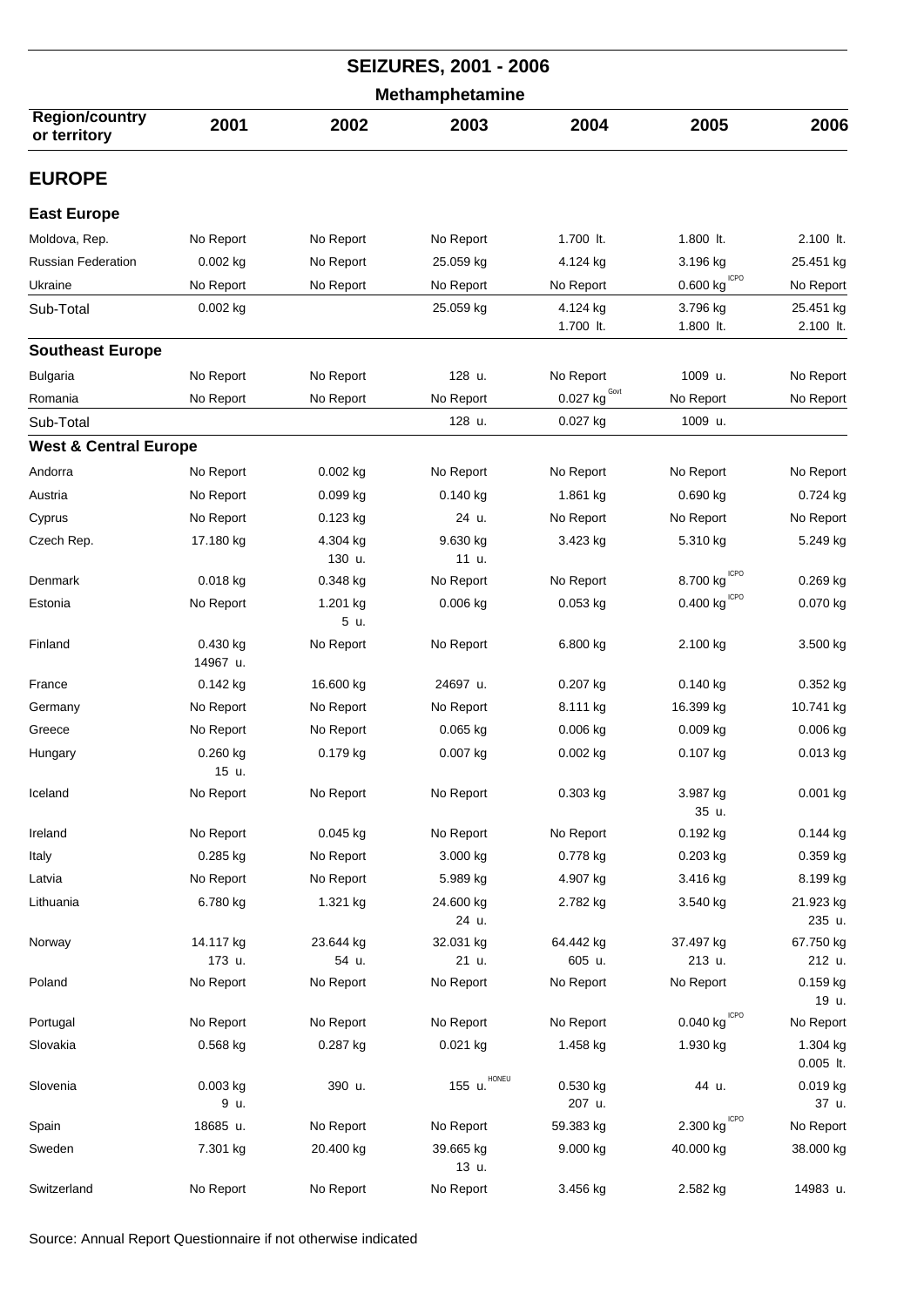| <b>SEIZURES, 2001 - 2006</b><br><b>Methamphetamine</b> |              |              |                            |              |              |                         |  |  |
|--------------------------------------------------------|--------------|--------------|----------------------------|--------------|--------------|-------------------------|--|--|
|                                                        |              |              |                            |              |              |                         |  |  |
| <b>EUROPE</b>                                          |              |              |                            |              |              |                         |  |  |
| <b>West &amp; Central Europe</b>                       |              |              |                            |              |              |                         |  |  |
| United Kingdom                                         | 1.219 kg     | No Report    | No Report                  | No Report    | No Report    | No Report               |  |  |
| Sub-Total                                              | 48.303 kg    | 68.552 kg    | 115.155 kg                 | 167.503 kg   | 129.541 kg   | 158.782 kg              |  |  |
|                                                        | 33849 u.     | 579 u.       | 24945 u.                   | 812 u.       | 292 u.       | $0.005$ lt.<br>15486 u. |  |  |
| Total region                                           | 48.305 kg    | 68.552 kg    | 140.214 kg                 | 171.654 kg   | 133.337 kg   | 184.233 kg              |  |  |
|                                                        | 33849 u.     | 579 u.       | 25073 u.                   | 1.700 lt.    | 1.800 lt.    | 2.105 lt.               |  |  |
|                                                        |              |              |                            | 812 u.       | 1301 u.      | 15486 u.                |  |  |
| <b>OCEANIA</b>                                         |              |              |                            |              |              |                         |  |  |
| Oceania                                                |              |              |                            |              |              |                         |  |  |
| Australia                                              | No Report    | No Report    | 507.168 kg <sup>(1</sup> ) | 237.692 kg   | 113.991 kg   | 94.611 kg               |  |  |
|                                                        |              |              | 40 u.                      | 361 u.       |              |                         |  |  |
| New Zealand                                            | 2.631 kg     | 6.402 kg     | 1.985 kg                   | 30.471 kg    | 17.720 kg    | 121.838 kg              |  |  |
| Sub-Total                                              | 2.631 kg     | 6.402 kg     | 509.153 kg                 | 268.163 kg   | 131.711 kg   | 216.449 kg              |  |  |
|                                                        |              |              | 40 u.                      | 361 u.       |              |                         |  |  |
| Total region                                           | 2.631 kg     | 6.402 kg     | 509.153 kg                 | 268.163 kg   | 131.711 kg   | 216.449 kg              |  |  |
|                                                        |              |              | 40 u.                      | 361 u.       |              |                         |  |  |
| <b>TOTAL</b>                                           | 20055.420 kg | 16716.560 kg | 25430.310 kg               | 13954.170 kg | 16329.740 kg | 14555.140 kg            |  |  |
|                                                        | 34281020 u.  | $0.195$ lt.  | $0.038$ lt.                | 1.700 lt.    | 13.270 lt.   | 2.105 lt.               |  |  |
|                                                        |              | 1797750 u.   | 2939524 u.                 | 2088574 u.   | 25988000 u.  | 39946630 u.             |  |  |

1) sum of seizures reported by national, State & Territory law enforcement agencies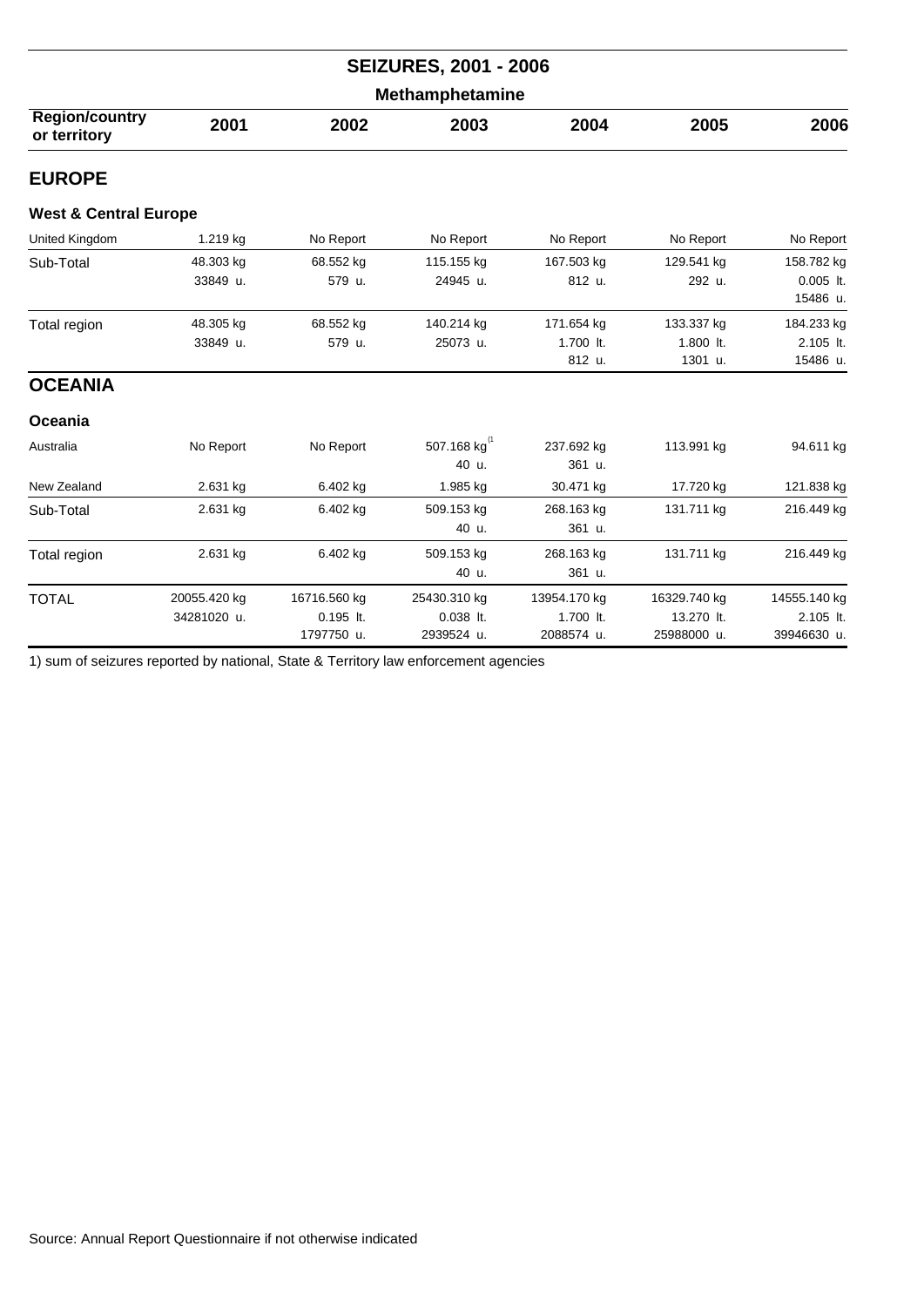| <b>SEIZURES, 2001 - 2006</b>          |                          |                                    |                         |                                     |                                      |                          |  |  |
|---------------------------------------|--------------------------|------------------------------------|-------------------------|-------------------------------------|--------------------------------------|--------------------------|--|--|
|                                       | Non defined amphetamines |                                    |                         |                                     |                                      |                          |  |  |
| <b>Region/country</b><br>or territory | 2001                     | 2002                               | 2003                    | 2004                                | 2005                                 | 2006                     |  |  |
| <b>AFRICA</b>                         |                          |                                    |                         |                                     |                                      |                          |  |  |
| <b>North Africa</b>                   |                          |                                    |                         |                                     |                                      |                          |  |  |
| Egypt                                 | 16.965 It. Govt          | 10.945 It. Govt                    | 3863 u. (1              | 3.402 lt. <sup>(1</sup> )           | 1.395 lt. $^{(1)}$                   | 2.111 lt.                |  |  |
| Sub-Total                             | 16.965 lt.               | 10.945 lt.                         | 3863 u.                 | 3.402 lt.                           | 1.395 lt.                            | 2.111 lt.                |  |  |
| <b>Southern Africa</b>                |                          |                                    |                         |                                     |                                      |                          |  |  |
| Namibia                               | No Report                | No Report                          | 9212 u.                 | No Report                           | No Report                            | No Report                |  |  |
| South Africa                          | 59078 u.                 | 1.210 kg<br>1 u.                   | 7597 u.                 | No Report                           | 1078.542 kg                          | 315.369 kg               |  |  |
| Zambia                                | Govt<br>270 u.           | No Report                          | No Report               | No Report                           | No Report                            | No Report                |  |  |
| Sub-Total                             | 59348 u.                 | 1.210 kg<br>1 u.                   | 16809 u.                |                                     | 1078.542 kg                          | 315.369 kg               |  |  |
| <b>West and Central Africa</b>        |                          |                                    |                         |                                     |                                      |                          |  |  |
| <b>Burkina Faso</b>                   | No Report                | No Report                          | 2326.500 kg             | 343.505 kg $^{\text{HNLF}}$         | 981.788 kg<br>14132 u.               | No Report                |  |  |
| Côte d'Ivoire                         | No Report                | 66373 u.                           | No Report               | No Report                           | No Report                            | No Report                |  |  |
| Guinea                                | No Report                | No Report                          | 0.200 kg                | No Report                           | 220 u.                               | No Report                |  |  |
| Niger                                 | No Report                | No Report                          | No Report               | 43700 u. HNLF                       | HNLF<br>78025 u.                     | No Report                |  |  |
| Nigeria                               | No Report                | No Report                          | No Report               | No Report                           | No Report                            | 515.570 kg               |  |  |
| Sub-Total                             |                          | 66373 u.                           | 2326.700 kg             | 343.505 kg<br>43700 u.              | 981.788 kg<br>92377 u.               | 515.570 kg               |  |  |
| Total region                          | 16.965 lt.<br>59348 u.   | 1.210 kg<br>10.945 lt.<br>66374 u. | 2326.700 kg<br>20672 u. | 343.505 kg<br>3.402 lt.<br>43700 u. | 2060.330 kg<br>1.395 lt.<br>92377 u. | 830.939 kg<br>2.111 lt.  |  |  |
| <b>AMERICAS</b>                       |                          |                                    |                         |                                     |                                      |                          |  |  |
| Caribbean                             |                          |                                    |                         |                                     |                                      |                          |  |  |
| Bahamas                               | No Report                | No Report                          | 2.270 kg                | No Report                           | No Report                            | No Report                |  |  |
| Cayman Isl.                           | No Report                | No Report                          | 0.000 kg                | No Report                           | No Report                            | No Report                |  |  |
| Dominican Rep.                        | No Report                | No Report                          | No Report               | No Report                           | No Report                            | 3413 u.                  |  |  |
| Sub-Total                             |                          |                                    | 2.270 kg                |                                     |                                      | 3413 u.                  |  |  |
| <b>Central America</b>                |                          |                                    |                         |                                     |                                      |                          |  |  |
| Belize                                | No Report                | No Report                          | No Report               | No Report                           | 104.600 kg                           | No Report                |  |  |
| Costa Rica                            | No Report                | 0.005 kg $^{(2)}$                  | No Report               | No Report                           | No Report                            | No Report                |  |  |
| Guatemala                             | No Report                | No Report                          | No Report               | No Report                           | No Report                            | 0.690 kg                 |  |  |
| Sub-Total                             |                          | 0.005 kg                           |                         |                                     | 104.600 kg                           | 0.690 kg                 |  |  |
| <b>North America</b>                  |                          |                                    |                         |                                     |                                      |                          |  |  |
| Canada                                | 0.017 kg                 | $0.058$ kg                         | 1.823 kg                | 0.039 kg                            | $0.008$ kg                           | 0.008 kg                 |  |  |
|                                       | 1225 u.                  | 722 u.                             | 3767 u.                 | 727 u.                              | 1715 u.                              | 2501 u.                  |  |  |
| Mexico                                | No Report                | No Report                          | No Report               | No Report                           | No Report                            | 0.037 kg                 |  |  |
| <b>USA</b>                            | 669 u.                   | 1828 u.                            | No Report               | 52.000 kg<br>14085 u.               | 146.000 kg<br>45560 u.               | 1226.000 kg<br>603409 u. |  |  |
| Sub-Total                             | 0.017 kg                 | 0.058 kg                           | 1.823 kg                | 52.039 kg                           | 146.008 kg                           | 1226.045 kg              |  |  |
|                                       | 1894 u.                  | 2550 u.                            | 3767 u.                 | 14812 u.                            | 47275 u.                             | 605910 u.                |  |  |
| <b>South America</b>                  |                          |                                    |                         |                                     |                                      |                          |  |  |
| Argentina                             | No Report                | No Report                          | 72 u. Govt              | No Report                           | No Report                            | No Report                |  |  |
| Chile                                 | 21357 u.                 | 2239 u.                            | 17044 u.                | No Report                           | No Report                            | 106753 u.                |  |  |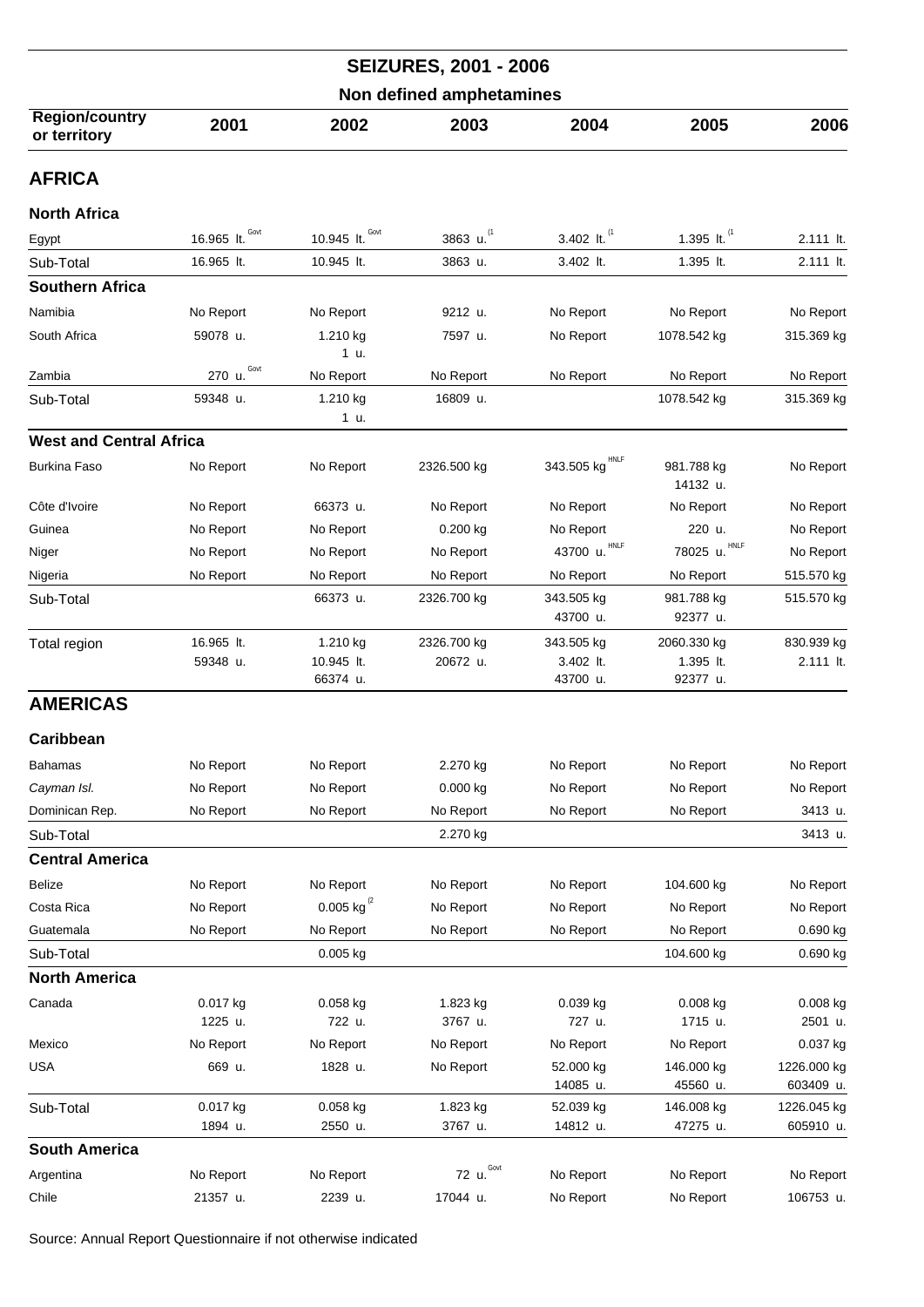| <b>SEIZURES, 2001 - 2006</b><br>Non defined amphetamines |                         |                                              |                                        |                          |                        |                          |  |
|----------------------------------------------------------|-------------------------|----------------------------------------------|----------------------------------------|--------------------------|------------------------|--------------------------|--|
|                                                          |                         |                                              |                                        |                          |                        |                          |  |
| <b>AMERICAS</b>                                          |                         |                                              |                                        |                          |                        |                          |  |
| <b>South America</b>                                     |                         |                                              |                                        |                          |                        |                          |  |
| Sub-Total                                                | 21357 u.                | 2239 u.                                      | 17116 u.                               |                          |                        | 106753 u.                |  |
| Total region                                             | 0.017 kg                | $0.063$ kg                                   | 4.093 kg                               | 52.039 kg                | 250.608 kg             | 1226.735 kg              |  |
|                                                          | 23251 u.                | 4789 u.                                      | 20883 u.                               | 14812 u.                 | 47275 u.               | 716076 u.                |  |
| ASIA                                                     |                         |                                              |                                        |                          |                        |                          |  |
| <b>East and South-East Asia</b>                          |                         |                                              |                                        |                          |                        |                          |  |
| Brunei Darussalam                                        | 375 u.                  | No Report                                    | No Report                              | No Report                | No Report              | No Report                |  |
| Hong Kong SAR,                                           | 165558 u.               | $0.005$ kg                                   | $0.465$ kg                             | 31088 u.                 | No Report              | No Report                |  |
| China                                                    |                         |                                              |                                        |                          |                        |                          |  |
| Indonesia                                                | 48.848 kg $^{Govt}$     | 49763 u.<br>46.579 $\text{kg}^{\text{Govt}}$ | 299326 u.<br>22.577 kg <sup>Govt</sup> | 28.406 kg $^{Govt}$      |                        |                          |  |
|                                                          | No Report               | 3.900 kg                                     | No Report                              | No Report                | No Report<br>No Report | No Report<br>No Report   |  |
| Japan                                                    |                         | 1189 u.                                      |                                        |                          |                        |                          |  |
| Korea, Rep.                                              | 2095 u.                 | No Report                                    | 0.140 kg                               | 300 u.                   | No Report              | No Report                |  |
| Lao PDR                                                  | No Report               | No Report                                    | No Report                              | No Report                | 1870305 u. INCSR (3    | No Report                |  |
| Macau SAR, China                                         | No Report               | 1416 u. CPO                                  | No Report                              | No Report                | No Report              | No Report                |  |
| Malaysia                                                 | No Report               | <b>ICPO</b><br>414627 u.                     | 82.500 kg                              | 140642 u.                | No Report              | No Report                |  |
| Myanmar                                                  | No Report               | 16.198 kg<br>9399794 u.                      | 4002684 u.                             | 8379311 u.               | 3651509 u.             | 2246.030 kg              |  |
| Singapore                                                | No Report               | 800 u. CPO                                   | No Report                              | No Report                | No Report              | No Report                |  |
| Thailand                                                 | No Report               | <b>ICPO</b><br>35.223 kg                     | No Report                              | No Report                | No Report              | 93.074 kg                |  |
| Viet Nam                                                 | 43732 u.                | F.O<br>47852 u.                              | 27000 u.                               | 39467 u. F.O             | INCSR (3<br>33756 u.   | No Report                |  |
| Sub-Total                                                | 48.848 kg               | 101.905 kg                                   | 105.682 kg                             | 28.406 kg                | 5555570 u.             | 2339.104 kg              |  |
|                                                          | 211760 u.               | 9915440 u.                                   | 4329010 u.                             | 8590808 u.               |                        |                          |  |
| <b>Near and Middle East /South-West Asia</b>             |                         |                                              |                                        |                          |                        |                          |  |
| Bahrain                                                  | No Report               | ICPO<br>644832 u.                            | No Report                              | No Report                | No Report              | No Report                |  |
| Jordan                                                   | 61199 u.                | 90178 u.                                     | No Report                              | No Report                | No Report              | No Report                |  |
| Oman                                                     | No Report               | No Report                                    | No Report                              | No Report                | No Report              | 2022.000 kg              |  |
| Pakistan                                                 | No Report               | No Report                                    | No Report                              | No Report                | 234600 u.              | No Report                |  |
| Qatar                                                    | No Report               | 72 u.                                        | No Report                              | No Report                | No Report              | No Report                |  |
| Saudi Arabia                                             | 6715495 u.              | ICPO<br>9932868 u.                           | No Report                              | No Report                | No Report              | No Report                |  |
| Syria                                                    | Govt (4<br>1911796 u.   | No Report                                    | 23741 u.                               | 1837335 u.               | 82206 u.               | 193755 u.                |  |
| <b>United Arab Emirates</b>                              | No Report               | No Report                                    | No Report                              | 11988 u.                 | 3011217 u. (4          | 275 u.                   |  |
| Yemen                                                    | No Report               | No Report                                    | No Report                              | Govt<br>88951 u.         | No Report              | No Report                |  |
| Sub-Total                                                | 8688490 u.              | 10667950 u.                                  | 23741 u.                               | 1938274 u.               | 3328023 u.             | 2022.000 kg<br>194030 u. |  |
| Total region                                             | 48.848 kg<br>8900250 u. | 101.905 kg<br>20583390 u.                    | 105.682 kg<br>4352751 u.               | 28.406 kg<br>10529080 u. | 8883593 u.             | 4361.104 kg<br>194030 u. |  |
| <b>EUROPE</b>                                            |                         |                                              |                                        |                          |                        |                          |  |
| <b>East Europe</b>                                       |                         |                                              |                                        |                          |                        |                          |  |
| <b>Belarus</b>                                           | Govt<br>13.500 kg       | Govt<br>9.273 kg                             | 11.039 kg                              | 28.412 kg                | 19.577 kg              | No Report                |  |
| <b>Russian Federation</b>                                | 1.565 kg                | No Report                                    | No Report                              | 4.372 kg                 | 3.125 kg               | 0.149 kg                 |  |
| Ukraine                                                  | 0.716 kg                | No Report                                    | No Report                              | 40103 u. Govt (5         | No Report              | No Report                |  |
|                                                          |                         |                                              |                                        |                          |                        |                          |  |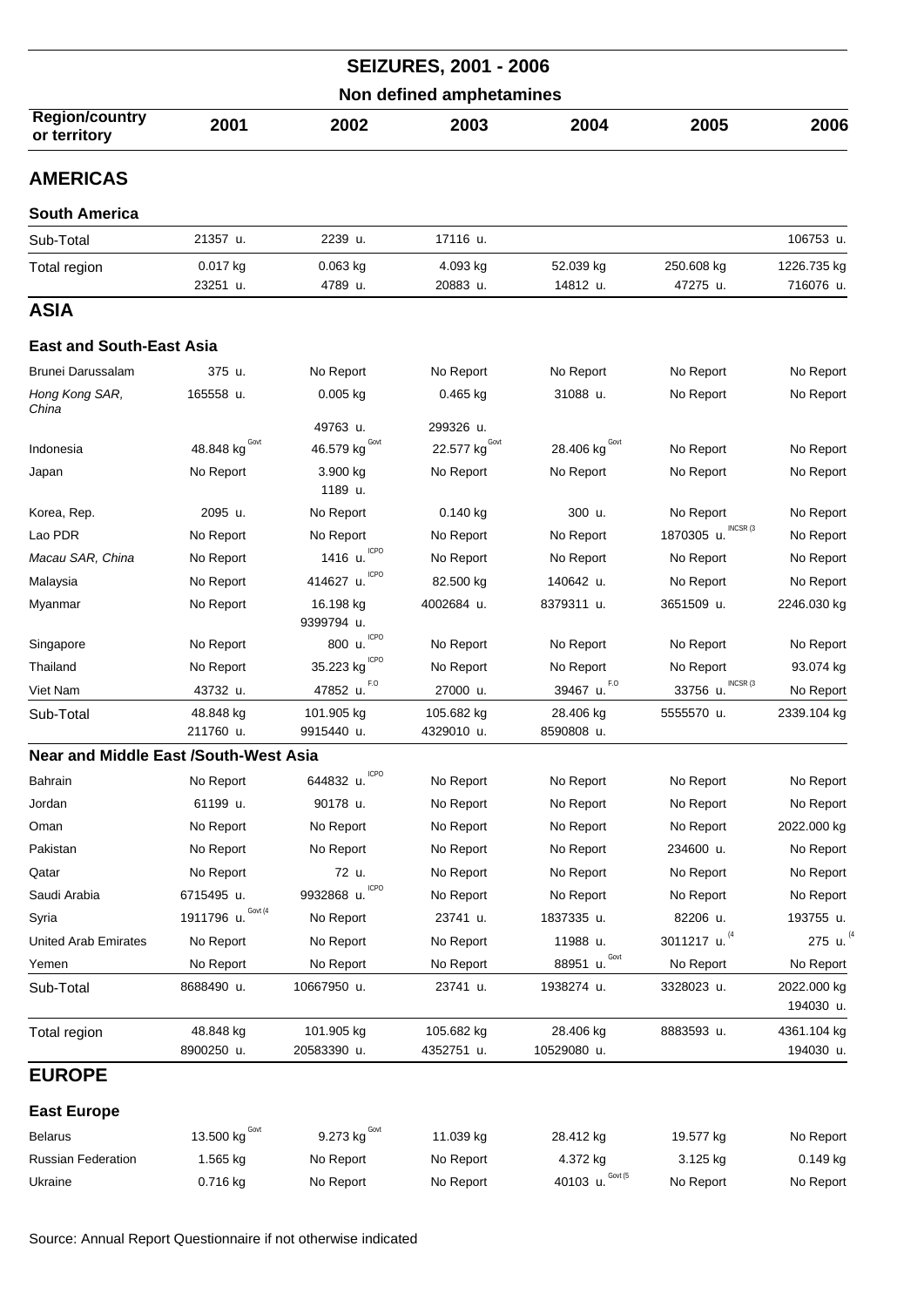| <b>SEIZURES, 2001 - 2006</b><br>Non defined amphetamines |                          |                         |                            |                                        |                                     |                           |  |  |
|----------------------------------------------------------|--------------------------|-------------------------|----------------------------|----------------------------------------|-------------------------------------|---------------------------|--|--|
|                                                          |                          |                         |                            |                                        |                                     |                           |  |  |
| <b>EUROPE</b>                                            |                          |                         |                            |                                        |                                     |                           |  |  |
| <b>East Europe</b>                                       |                          |                         |                            |                                        |                                     |                           |  |  |
| Sub-Total                                                | 15.781 kg                | 9.273 kg                | 11.039 kg                  | 32.784 kg<br>40103 u.                  | 22.702 kg                           | 0.149 kg                  |  |  |
| <b>Southeast Europe</b>                                  |                          |                         |                            |                                        |                                     |                           |  |  |
| <b>Bulgaria</b>                                          | 100 u. (4                | <b>ICPO</b><br>17 u.    | 22359 u. 4                 | No Report                              | No Report                           | No Report                 |  |  |
| Macedonia, FYR                                           | No Report                | No Report               | No Report                  | 101.653 kg                             | 16 u.                               | No Report                 |  |  |
| Romania                                                  | 11.663 $kgGovt$          | No Report               | No Report                  | No Report                              | No Report                           | No Report                 |  |  |
| Serbia & Montenegro                                      | 0.087 kg                 | No Report               | No Report                  | No Report                              | No Report                           | No Report                 |  |  |
| Turkey                                                   | 1090486 u. (4            | 8091770 u. (4           | 5375197 u.                 | Govt<br>8577184 u.                     | 6694923 u. (4                       | 19971624 u.               |  |  |
| Sub-Total                                                | 11.750 kg<br>1090586 u.  | 8091787 u.              | 5397556 u.                 | 101.653 kg<br>8577184 u.               | 6694939 u.                          | 19971620 u.               |  |  |
| <b>West &amp; Central Europe</b>                         |                          |                         |                            |                                        |                                     |                           |  |  |
| Andorra                                                  | No Report                | 42 u.                   | No Report                  | No Report                              | $0.005$ kg                          | No Report                 |  |  |
| Belgium                                                  | No Report                | No Report               | No Report                  | 2540.000 kg                            | No Report                           | No Report                 |  |  |
| Czech Rep.                                               | No Report                | No Report               | No Report                  | 1.000 lt.                              | No Report                           | No Report                 |  |  |
| Estonia                                                  | No Report                | No Report               | No Report                  | No Report                              | No Report                           | 17.890 kg<br>64392 u.     |  |  |
| Greece                                                   | No Report                | <b>ICPO</b><br>0.011 kg | $0.051$ kg                 | No Report                              | No Report                           | No Report                 |  |  |
| Hungary                                                  | No Report                | 0.036 kg<br>232 u.      | No Report                  | No Report                              | No Report                           | No Report                 |  |  |
| Iceland                                                  | No Report                | No Report               | No Report                  | No Report                              | No Report                           | 8 u.                      |  |  |
| Latvia                                                   | No Report                | No Report               | 0.847 kg                   | No Report                              | No Report                           | No Report                 |  |  |
| Liechtenstein                                            | No Report                | No Report               | $0.002$ kg                 | No Report                              | No Report                           | No Report                 |  |  |
| Lithuania                                                | No Report                | 0.001 kg                | No Report                  | No Report                              | No Report                           | 2.009 kg                  |  |  |
| Luxembourg                                               | No Report                | No Report               | 0.124 kg                   | No Report                              | No Report                           | No Report                 |  |  |
| Norway                                                   | $0.002$ kg               | $0.005$ kg              | 0.005 kg                   | $0.003$ kg                             | 0.005 kg                            | 0.003 kg                  |  |  |
|                                                          | 2059 u.                  | 2229 u.                 | 1431 u.                    | 1427 u.                                | 12082 u.                            | 1888 u.                   |  |  |
| Portugal                                                 | 10 u.                    | No Report               | No Report                  | 2816 u.                                | 2400 u.                             | 1439 u.                   |  |  |
| Slovakia                                                 | No Report                | No Report               | No Report                  | No Report                              | No Report                           | 6.960 kg                  |  |  |
| Spain                                                    | 18.700 kg                | 55.642 kg               | 47.315 kg <sup>HONEU</sup> | No Report                              | 33.520 kg <sup>(6</sup>             | 187.597 kg                |  |  |
| Sweden                                                   | No Report                | 2.300 kg                | No Report                  | No Report                              | No Report                           | No Report                 |  |  |
| Sub-Total                                                | 18.702 kg<br>2069 u.     | 57.995 kg<br>2503 u.    | 48.344 kg<br>1431 u.       | 2540.003 kg<br>1.000 lt.<br>4243 u.    | 33.530 kg<br>14482 u.               | 214.459 kg<br>67727 u.    |  |  |
| Total region                                             | 46.233 kg<br>1092655 u.  | 67.268 kg<br>8094290 u. | 59.383 kg<br>5398987 u.    | 2674.440 kg<br>1.000 lt.<br>8621530 u. | 56.232 kg<br>6709421 u.             | 214.608 kg<br>20039350 u. |  |  |
| <b>OCEANIA</b>                                           |                          |                         |                            |                                        |                                     |                           |  |  |
| Oceania                                                  |                          |                         |                            |                                        |                                     |                           |  |  |
| Australia                                                | 876.006 kg <sup>(5</sup> | 561.050 kg              | 0.157 kg $^{(7)}$<br>96 u. | 6.151 kg<br>8202 u.                    | 18.594 kg<br>10.514 lt.<br>39449 u. | 913.228 kg                |  |  |
| New Zealand                                              | No Report                | 43 u.                   | 57 u.                      | 934 u.                                 | No Report                           | 2372240 u.                |  |  |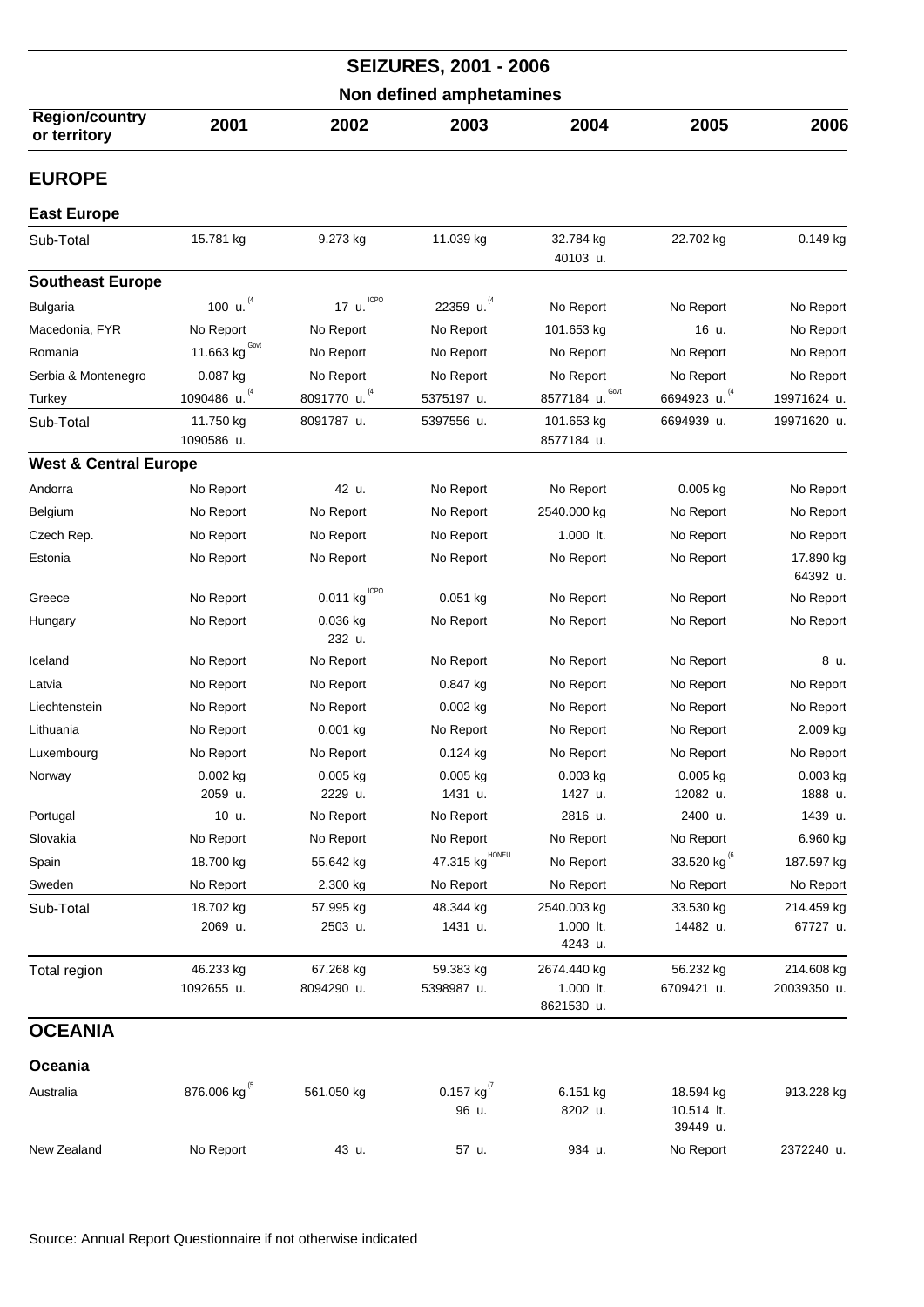| <b>SEIZURES, 2001 - 2006</b>          |                                         |                                         |                           |                                         |                                          |                                         |  |  |  |
|---------------------------------------|-----------------------------------------|-----------------------------------------|---------------------------|-----------------------------------------|------------------------------------------|-----------------------------------------|--|--|--|
| Non defined amphetamines              |                                         |                                         |                           |                                         |                                          |                                         |  |  |  |
| <b>Region/country</b><br>or territory | 2001                                    | 2002                                    | 2003                      | 2004                                    | 2005                                     | 2006                                    |  |  |  |
| <b>OCEANIA</b>                        |                                         |                                         |                           |                                         |                                          |                                         |  |  |  |
| Oceania                               |                                         |                                         |                           |                                         |                                          |                                         |  |  |  |
| Sub-Total                             | 876.006 kg                              | 561.050 kg<br>43 u.                     | $0.157$ kg<br>153 u.      | 6.151 kg<br>9136 u.                     | 18.594 kg<br>10.514 lt.<br>39449 u.      | 913.228 kg<br>2372240 u.                |  |  |  |
| Total region                          | 876.006 kg                              | 561.050 kg<br>43 u.                     | $0.157$ kg<br>153 u.      | 6.151 kg<br>9136 u.                     | 18.594 kg<br>10.514 lt.<br>39449 u.      | 913.228 kg<br>2372240 u.                |  |  |  |
| <b>TOTAL</b>                          | 971.103 kg<br>16.965 lt.<br>10075500 u. | 731.496 kg<br>10.945 lt.<br>28748890 u. | 2496.015 kg<br>9793446 u. | 3104.541 kg<br>4.402 lt.<br>19218260 u. | 2385.764 kg<br>11.909 lt.<br>15772120 u. | 7546.614 kg<br>2.111 lt.<br>23321700 u. |  |  |  |

1) Maxitone Forte 2) ketamine 3) Not complete (Calendar year) 4) captagon 5) includes ecstasy 6) seizure(s) reported but quantity not stated 7) sum of seizures reported by national, State & Territory law enforcement agencies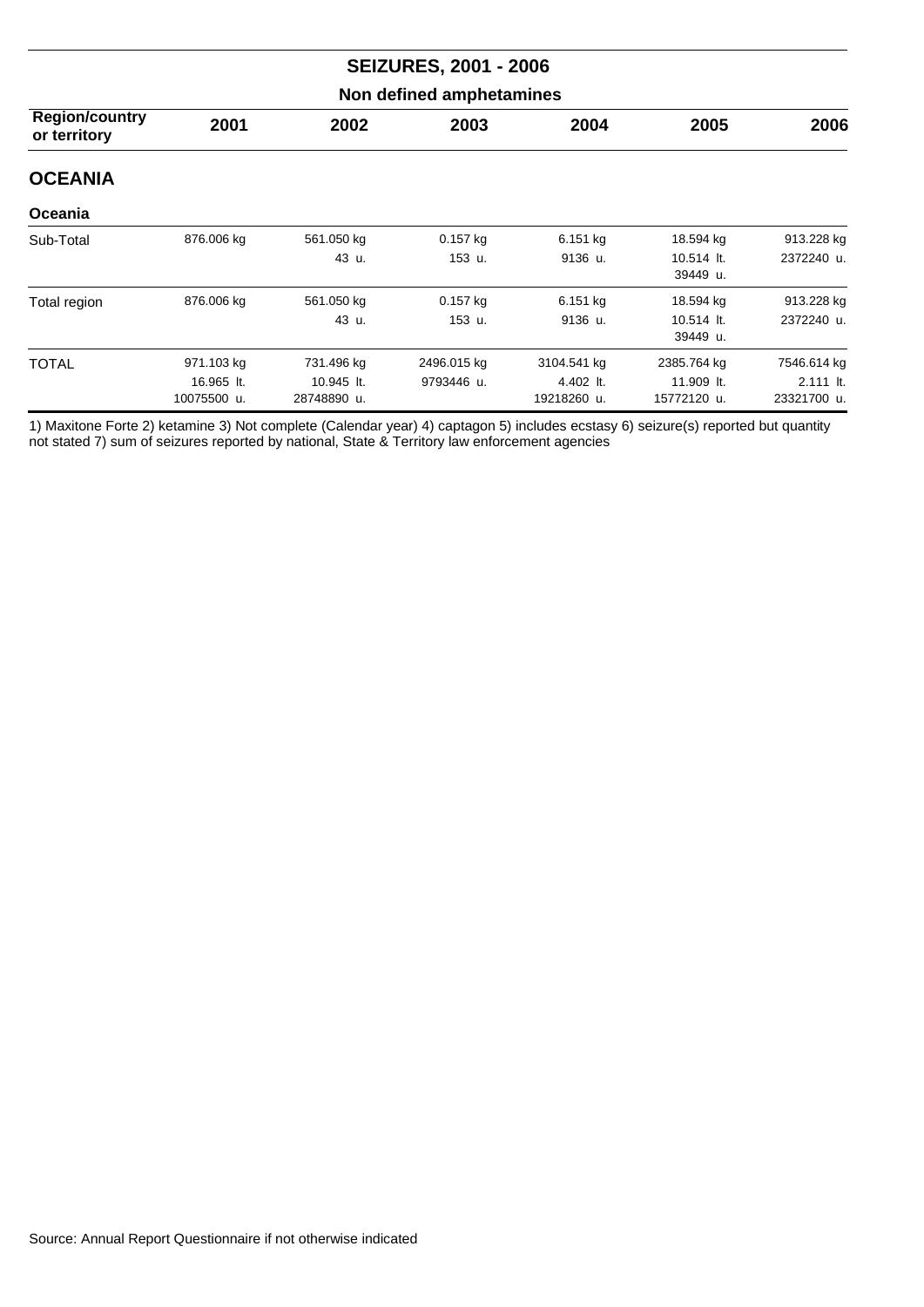|                                       |                        |                          | <b>SEIZURES, 2001 - 2006</b>       |                         |                               |                       |  |  |
|---------------------------------------|------------------------|--------------------------|------------------------------------|-------------------------|-------------------------------|-----------------------|--|--|
| Ecstasy (MDA, MDEA, MDMA)             |                        |                          |                                    |                         |                               |                       |  |  |
| <b>Region/country</b><br>or territory | 2001                   | 2002                     | 2003                               | 2004                    | 2005                          | 2006                  |  |  |
| <b>AFRICA</b>                         |                        |                          |                                    |                         |                               |                       |  |  |
| <b>East Africa</b>                    |                        |                          |                                    |                         |                               |                       |  |  |
| <b>Mauritius</b>                      | No Report              | No Report                | No Report                          | No Report               | 217 u.                        | 0.003 kg              |  |  |
| Sub-Total                             |                        |                          |                                    |                         | 217 u.                        | $0.003$ kg            |  |  |
| <b>North Africa</b>                   |                        |                          |                                    |                         |                               |                       |  |  |
| Egypt                                 | Govt<br>7080 u.        | Govt<br>785 u.           | Govt<br>3725 u.                    | 6194 u. Govt            | 10683 u. Govt                 | 10308 u.              |  |  |
| Sudan                                 | No Report              | No Report                | No Report                          | No Report               | 2259 u.                       | No Report             |  |  |
| Sub-Total                             | 7080 u.                | 785 u.                   | 3725 u.                            | 6194 u.                 | 12942 u.                      | 10308 u.              |  |  |
| <b>Southern Africa</b>                |                        |                          |                                    |                         |                               |                       |  |  |
| <b>Botswana</b>                       | No Report              | No Report                | No Report                          | No Report               | <b>ICPO</b><br>28 u.          | 112 u.                |  |  |
| Lesotho                               | No Report              | 1.884 $kg^{\text{ICPO}}$ | No Report                          | No Report               | No Report                     | No Report             |  |  |
| Namibia                               | 546 u.                 | 49 u.                    | 169 u.                             | 174 u.                  | 115 u.                        | 1192 u.               |  |  |
| South Africa                          | 95792 u.               | 14.540 kg<br>424258 u.   | 401267 u.                          | 132.673 kg<br>622853 u. | No Report                     | 227804 u.             |  |  |
| Zambia                                | No Report              | No Report                | 0.071 kg                           | No Report               | No Report                     | No Report             |  |  |
| Zimbabwe                              | 6 u.                   | 58 u.                    | 15 u.                              | 10 u.                   | 221 u.                        | No Report             |  |  |
| Sub-Total                             | 96344 u.               | 16.424 kg<br>424365 u.   | 0.071 kg<br>401451 u.              | 132.673 kg<br>623037 u. | 364 u.                        | 229108 u.             |  |  |
| <b>West and Central Africa</b>        |                        |                          |                                    |                         |                               |                       |  |  |
| Côte d'Ivoire                         | No Report              | No Report                | No Report                          | No Report               | No Report                     | 35465 u.              |  |  |
| Sub-Total                             |                        |                          |                                    |                         |                               | 35465 u.              |  |  |
| Total region                          | 103424 u.              | 16.424 kg<br>425150 u.   | 0.071 kg<br>405176 u.              | 132.673 kg<br>629231 u. | 13523 u.                      | 0.003 kg<br>274881 u. |  |  |
| <b>AMERICAS</b>                       |                        |                          |                                    |                         |                               |                       |  |  |
| Caribbean                             |                        |                          |                                    |                         |                               |                       |  |  |
| Aruba                                 | F.O<br>59874 u.        | <b>ICPO</b><br>19445 u.  | No Report                          | 0.001 kg<br>1070 u.     | 43 u.                         | No Report             |  |  |
| <b>Bahamas</b>                        | 0.023 kg<br>0 u.       | 0.027 kg                 | No Report                          | No Report               | 190 u. ICPO                   | No Report             |  |  |
| <b>Barbados</b>                       | No Report              | No Report                | No Report                          | No Report               | <b>INCSR</b><br>2445 u.       | No Report             |  |  |
| Bermuda                               | 153 u. $^{F,0}$        | 65 u.                    | No Report                          | No Report               | ICPO<br>23 u.                 | 20373 u.              |  |  |
| British Virgin Isl.                   | No Report              | No Report                | $2.500 \ \mathrm{kg}^\mathrm{IDS}$ | No Report               | No Report                     | No Report             |  |  |
| Cayman Isl.                           | No Report              | 120 u.                   | $0.002$ kg                         | No Report               | No Report                     | No Report             |  |  |
| Cuba                                  | No Report              | ICPO<br>0.001 kg         | 14 u. $^{\text{HONL}}$             | No Report               | No Report                     | No Report             |  |  |
| Dominican Rep.                        | 30903 u.               | HONLC<br>153605 u.       | 51565 u.                           | 20578 u.                | 280722 u.                     | 121882 u.             |  |  |
| Guadeloupe                            | 500 u. F.O             | No Report                | No Report                          | No Report               | No Report                     | No Report             |  |  |
| Jamaica                               | 5070 u.                | <b>ICPO</b><br>79 u.     | No Report                          | 133032 u.               | <b>INCSR</b><br>13070 u.      | 500 u.                |  |  |
| <b>Netherlands Antilles</b>           | 20465 u. $^{F,0}$      | ICPO<br>94 u.            | No Report                          | No Report               | 20.500 kg $^{ICPO}$<br>300 u. | No Report             |  |  |
| Puerto Rico                           | 1977 u. <sup>F.0</sup> | No Report                | No Report                          | No Report               | No Report                     | No Report             |  |  |
| Sub-Total                             | 0.023 kg<br>118942 u.  | 0.028 kg<br>173408 u.    | 2.502 kg<br>51579 u.               | 0.001 kg<br>154680 u.   | 20.500 kg<br>296793 u.        | 142755 u.             |  |  |
| <b>Central America</b>                |                        |                          |                                    |                         |                               |                       |  |  |
| Costa Rica                            | 87 u.                  | 83 u.                    | 1341 u.                            | 1633 u.                 | 138 u.                        | 5966 u.               |  |  |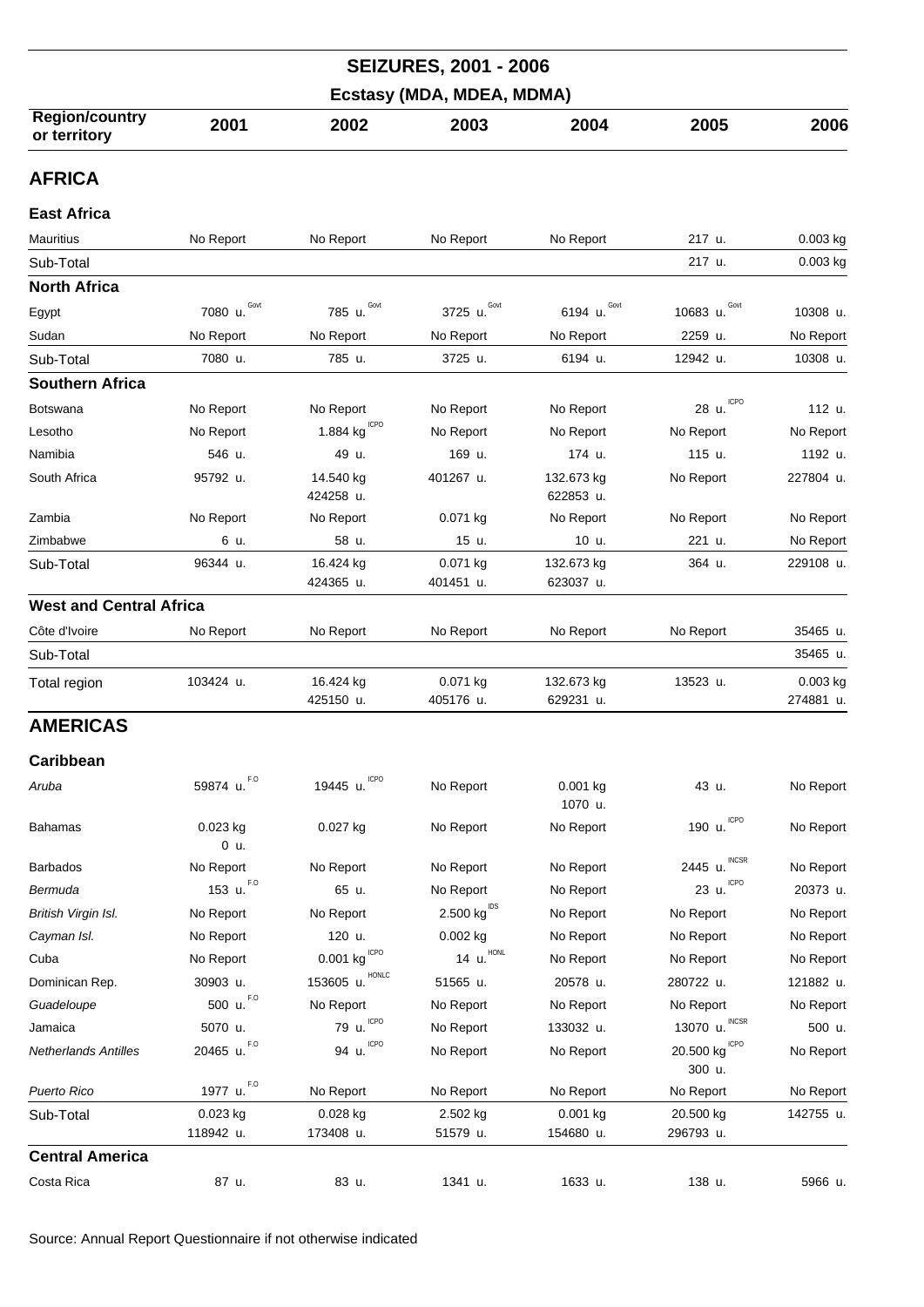|                                                  |                          |                                      | <b>SEIZURES, 2001 - 2006</b>    |                           |                          |                          |
|--------------------------------------------------|--------------------------|--------------------------------------|---------------------------------|---------------------------|--------------------------|--------------------------|
|                                                  |                          |                                      | Ecstasy (MDA, MDEA, MDMA)       |                           |                          |                          |
| <b>Region/country</b><br>or territory            | 2001                     | 2002                                 | 2003                            | 2004                      | 2005                     | 2006                     |
| <b>AMERICAS</b>                                  |                          |                                      |                                 |                           |                          |                          |
| <b>Central America</b>                           |                          |                                      |                                 |                           |                          |                          |
| El Salvador                                      | No Report                | No Report                            | No Report                       | No Report                 | No Report                | 30 u.                    |
| Guatemala                                        | No Report                | No Report                            | No Report                       | No Report                 | No Report                | 22 u.                    |
| Nicaragua                                        | No Report                | 19886 u.                             | No Report                       | No Report                 | No Report                | No Report                |
| Panama                                           | 22166 u.                 | HONLC<br>934 u.                      | No Report                       | No Report                 | No Report                | No Report                |
| Sub-Total                                        | 22253 u.                 | 20903 u.                             | 1341 u.                         | 1633 u.                   | 138 u.                   | 6018 u.                  |
| <b>North America</b>                             |                          |                                      |                                 |                           |                          |                          |
| Canada                                           | 421.590 kg<br>846973 u.  | 74.992 kg<br>177450 u.               | 51.624 kg<br>39199 u.           | 1476.144 kg<br>264696 u.  | 275.453 kg<br>457127 u.  | 65.505 kg<br>3000347 u.  |
| Mexico                                           | 102.000 kg               | 31.953 kg                            | 16.300 kg                       | No Report                 | 7.306 kg                 | 26.356 kg                |
| USA                                              | 8539981 u.               | 7312142 u.                           | 242.700 kg<br>1320191 u.        | 107.000 kg<br>1348572 u.  | 230.000 kg<br>5184622 u. | 473.000 kg<br>6673158 u. |
| Sub-Total                                        | 523.590 kg<br>9386954 u. | 106.945 kg<br>7489592 u.             | 310.624 kg<br>1359390 u.        | 1583.144 kg<br>1613268 u. | 512.759 kg<br>5641749 u. | 564.861 kg<br>9673505 u. |
| <b>South America</b>                             |                          |                                      |                                 |                           |                          |                          |
| Argentina                                        | No Report                | No Report                            | 14456 u.                        | 52275 u.                  | 3570 u.                  | 23158 u.                 |
| <b>Brazil</b>                                    | Govt<br>1909 u.          | F.O<br>15804 u.                      | 70859 u.                        | 81971 u.                  | 52424 u.                 | 11648 u. $600$           |
| Chile                                            | 2626 u.                  | 458 u.                               | 5244 u.                         | No Report                 | <b>ICPO</b><br>599 u.    | 4153 u.                  |
| Colombia                                         | No Report                | 175382 u.                            | 5042 u.                         | 20126 u.                  | 8533 u.                  | 17752 u.                 |
| Ecuador                                          | 7 $u.Govt$               | $0.020$ kg <sup>Govt</sup><br>172 u. | 3.950 $\text{kg}^{\text{Govt}}$ | 0.616 kg                  | 0.419 kg                 | 0.638 kg                 |
| Guyana                                           | No Report                | No Report                            | No Report                       | No Report                 | 58 u.                    | No Report                |
| Peru                                             | 35 u.                    | 78 u.                                | 85 u.                           | 6 u.                      | <b>ICPO</b><br>158 u.    | 71 u.                    |
| Suriname                                         | No Report                | 80 u.                                | No Report                       | 2.020 kg<br>20084 u.      | No Report                | No Report                |
| Uruguay                                          | No Report                | 31 u.                                | 18 u.                           | 20512 u.                  | 857 u.                   | No Report                |
| Venezuela                                        | 2 u.                     | 16010 u.                             | 62302 u.                        | Govt<br>639 u.            | Govt<br>79260 u.         | 7616 u.                  |
| Sub-Total                                        | 4579 u.                  | 0.020 kg<br>208015 u.                | 3.950 kg<br>158006 u.           | 2.636 kg<br>195613 u.     | $0.419$ kg<br>145459 u.  | 0.638 kg<br>64398 u.     |
| Total region                                     | 523.613 kg<br>9532728 u. | 106.993 kg<br>7891918 u.             | 317.076 kg<br>1570316 u.        | 1585.781 kg<br>1965194 u. | 533.678 kg<br>6084138 u. | 565.499 kg<br>9886676 u. |
| <b>ASIA</b>                                      |                          |                                      |                                 |                           |                          |                          |
| <b>Central Asia and Transcaucasian countries</b> |                          |                                      |                                 |                           |                          |                          |
| Kazakhstan                                       | No Report                | No Report                            | No Report                       | No Report                 | INCSR<br>36000 u.        | No Report                |
|                                                  |                          |                                      |                                 |                           | 20000                    |                          |

| Sub-Total                       |                  |                           | 36000 u.          |                   |                   |              |  |  |
|---------------------------------|------------------|---------------------------|-------------------|-------------------|-------------------|--------------|--|--|
| <b>East and South-East Asia</b> |                  |                           |                   |                   |                   |              |  |  |
| Brunei Darussalam               | No Report        | 10 u.                     | No Report         | No Report         | No Report         | DNP<br>50 u. |  |  |
| Cambodia                        | No Report        | No Report                 | No Report         | No Report         | F.O<br>1906 u.    | No Report    |  |  |
| China                           | 2700000 u.       | <b>ICPO</b><br>3000000 u. | 409261 u.         | 3000000 u.        | 2342884 u.        | 454146 u.    |  |  |
| Hong Kong SAR,<br>China         | $0.032$ kg       | $0.053$ kg                | 31.170 kg         | 283568 u.         | $0.210$ kg        | 97851 u.     |  |  |
|                                 | 170243 u.        | 48840 u.                  | 142912 u.         |                   | 65125 u.          |              |  |  |
| Indonesia                       | Govt<br>90523 u. | Govt<br>84224 u.          | Govt<br>205674 u. | Govt<br>251078 u. | ICPO<br>255016 u. | No Report    |  |  |
| Japan                           | $0.121$ kg       | Govt<br>190281 u.         | $0.014$ kg        | 469483 u.         | 515483 u.         | $0.082$ kg   |  |  |
|                                 | 112542 u.        |                           | 393757 u.         |                   |                   | 195294 u.    |  |  |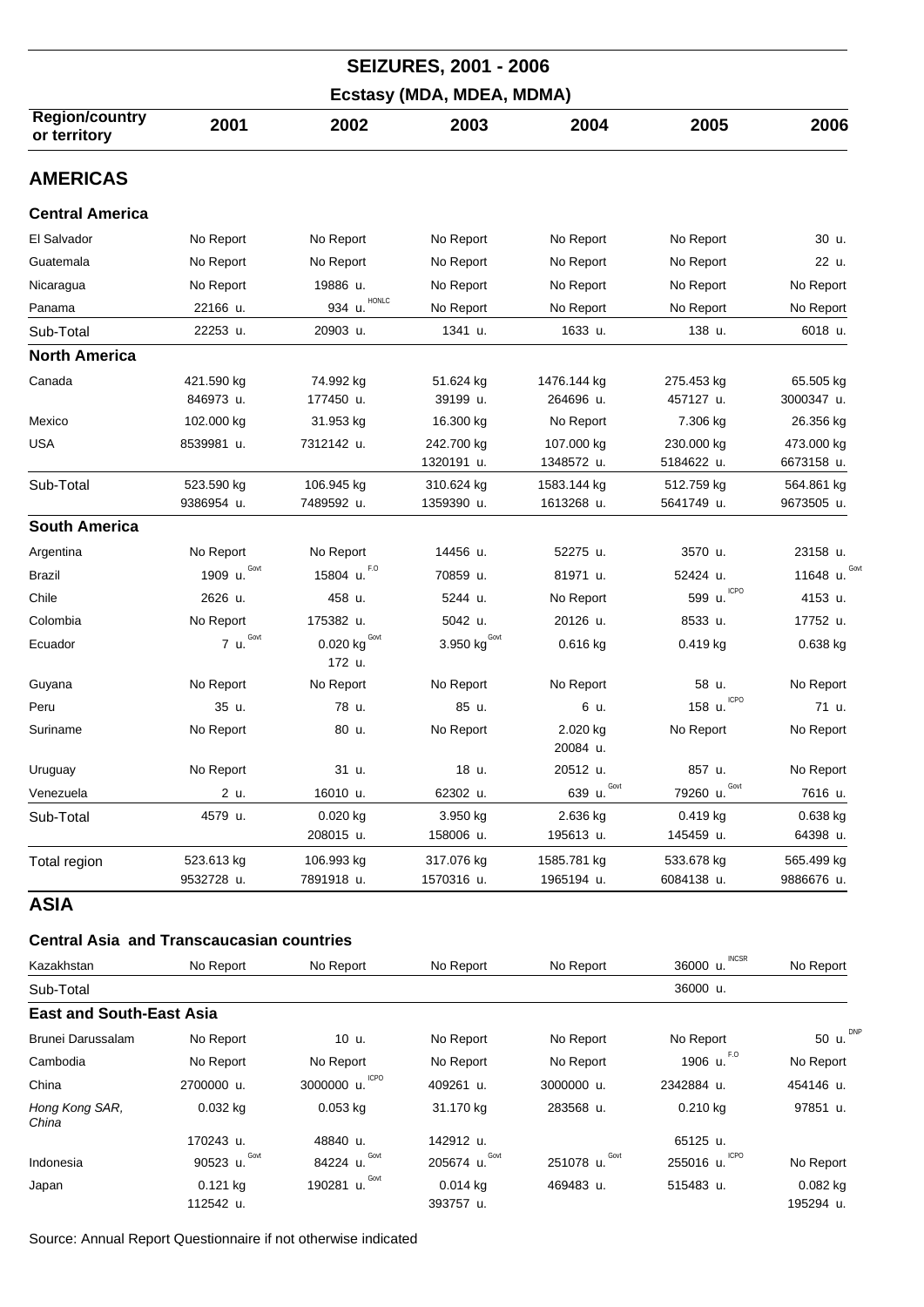|                                              |                         |                          | <b>SEIZURES, 2001 - 2006</b> |                          |                                 |                         |
|----------------------------------------------|-------------------------|--------------------------|------------------------------|--------------------------|---------------------------------|-------------------------|
|                                              |                         |                          | Ecstasy (MDA, MDEA, MDMA)    |                          |                                 |                         |
| <b>Region/country</b><br>or territory        | 2001                    | 2002                     | 2003                         | 2004                     | 2005                            | 2006                    |
| <b>ASIA</b>                                  |                         |                          |                              |                          |                                 |                         |
| <b>East and South-East Asia</b>              |                         |                          |                              |                          |                                 |                         |
| Korea, Rep.                                  | 1672 u.                 | 39011 u.                 | 37784 u.                     | 20388 u.                 | 10744 u.                        | 356 u.                  |
| Macau SAR, China                             | 1687 u.                 | 672 u.                   | 661 u.                       | 4.000 kg<br>1379 u.      | 578 u.                          | 301 u.                  |
| Malaysia                                     | No Report               | ICPO<br>164884 u.        | 231191 u.                    | 92549 u.                 | 94.500 kg<br>114988 u.          | 242732 u.               |
| Myanmar                                      | No Report               | No Report                | No Report                    | 5 u.                     | <b>ICPO</b><br>5807 u.          | <b>DNP</b><br>54 u.     |
| Philippines                                  | No Report               | 246 u.                   | 10 u.                        | No Report                | 111 u.                          | <b>DNP</b><br>83 u.     |
| Singapore                                    | 0.257 kg<br>23846 u.    | 7331 u.                  | 2410 u.                      | 1235 u.                  | 610 u.                          | 4236 u.                 |
| Taiwan, Prov. of China                       | Govt<br>44.700 kg       | Govt<br>132.600 kg       | Govt<br>405.600 kg           | Govt<br>303.300 kg       | <b>INCSR</b><br>27.020 kg       | No Report               |
| Thailand                                     | F.O<br>61922 u.         | F.O<br>145873 u.         | $33.000$ kg <sup>Govt.</sup> | F.O<br>123174 u.         | F.O<br>33929 u.                 | 6.073 kg                |
| Sub-Total                                    | 45.110 kg<br>3162435 u. | 132.653 kg<br>3681372 u. | 469.784 kg<br>1423660 u.     | 307.300 kg<br>4242859 u. | 121.730 kg<br>3347181 u.        | 6.155 kg<br>995103 u.   |
| <b>Near and Middle East /South-West Asia</b> |                         |                          |                              |                          |                                 |                         |
| Bahrain                                      | No Report               | No Report                | No Report                    | No Report                | $0.353$ kg                      | No Report               |
| Iran                                         | No Report               | No Report                | No Report                    | No Report                | 3000 u.                         | No Report               |
| Israel                                       | 1.504 kg<br>121695 u.   | 4.454 kg<br>951057 u.    | 1.041 kg<br>104324 u.        | 314470 u.                | 267579 u.                       | 138 u.                  |
| Lebanon                                      | No Report               | No Report                | No Report                    | No Report                | 9 u. ICPO                       | No Report               |
| Pakistan                                     | No Report               | No Report                | 1980 u.                      | 980 u.                   | 13 u.                           | 8325 u.                 |
| <b>United Arab Emirates</b>                  | No Report               | No Report                | No Report                    | 80 u.                    | No Report                       | No Report               |
| Sub-Total                                    | 1.504 kg<br>121695 u.   | 4.454 kg<br>951057 u.    | 1.041 kg<br>106304 u.        | 315530 u.                | 0.353 kg<br>270601 u.           | 8463 u.                 |
| <b>South Asia</b>                            |                         |                          |                              |                          |                                 |                         |
| Sri Lanka                                    | No Report               | No Report                | No Report                    | 0.004 kg                 | No Report                       | No Report               |
| Sub-Total                                    |                         |                          |                              | $0.004$ kg               |                                 |                         |
| Total region                                 | 46.614 kg<br>3284130 u. | 137.107 kg<br>4632429 u. | 470.825 kg<br>1529964 u.     | 307.304 kg<br>4558389 u. | 122.083 kg<br>3653782 u.        | 6.155 kg<br>1003566 u.  |
| <b>EUROPE</b>                                |                         |                          |                              |                          |                                 |                         |
| <b>East Europe</b>                           |                         |                          |                              |                          |                                 |                         |
| <b>Belarus</b>                               | 0.204 kg $^{Govt}$      | 0.536 kg $^{ICPO}$       | 2.725 kg <sup>Govt</sup>     | 3.467 kg                 | 1.357 kg                        | No Report               |
| Moldova, Rep.                                | No Report               | No Report                | No Report                    | 124 u.                   | 338 u.                          | 237 u.                  |
| <b>Russian Federation</b>                    | 0.850 kg                | No Report                | 6.191 kg                     | 10.906 kg                | 26.417 kg                       | 33.923 kg               |
| Ukraine                                      | 47 u.                   | No Report                | No Report                    | No Report                | <b>ICPO</b><br>9.100 kg<br>5 u. | 10.300 kg               |
| Sub-Total                                    | 1.054 kg<br>47 u.       | 0.536 kg                 | 8.916 kg                     | 14.373 kg<br>124 u.      | 36.874 kg<br>343 u.             | 44.223 kg<br>237 u.     |
| <b>Southeast Europe</b>                      |                         |                          |                              |                          |                                 |                         |
| Bosnia & Herzegovina                         | No Report               | ICPO<br>1212 u.          | No Report                    | No Report                | <b>ICPO</b><br>3387 u.          | <b>INCSF</b><br>4761 u. |
| <b>Bulgaria</b>                              | 7.900 kg<br>2361 u.     | 1.500 kg<br>3135 u.      | 1097 u.                      | 72.820 kg<br>2791 u.     | 0.530 kg<br>5 u.                | 79.510 kg               |
| Croatia                                      | 12906 u.                | 110632 u.                | 29840 u.                     | 27048 u.                 | 33601 u.                        | 16340 u.                |
| Macedonia, FYR                               | 45 u. Govt              | 0.002 kg<br>18341 u.     | No Report                    | 183 u.                   | 2857 u.                         | <b>INCSF</b><br>1377 u. |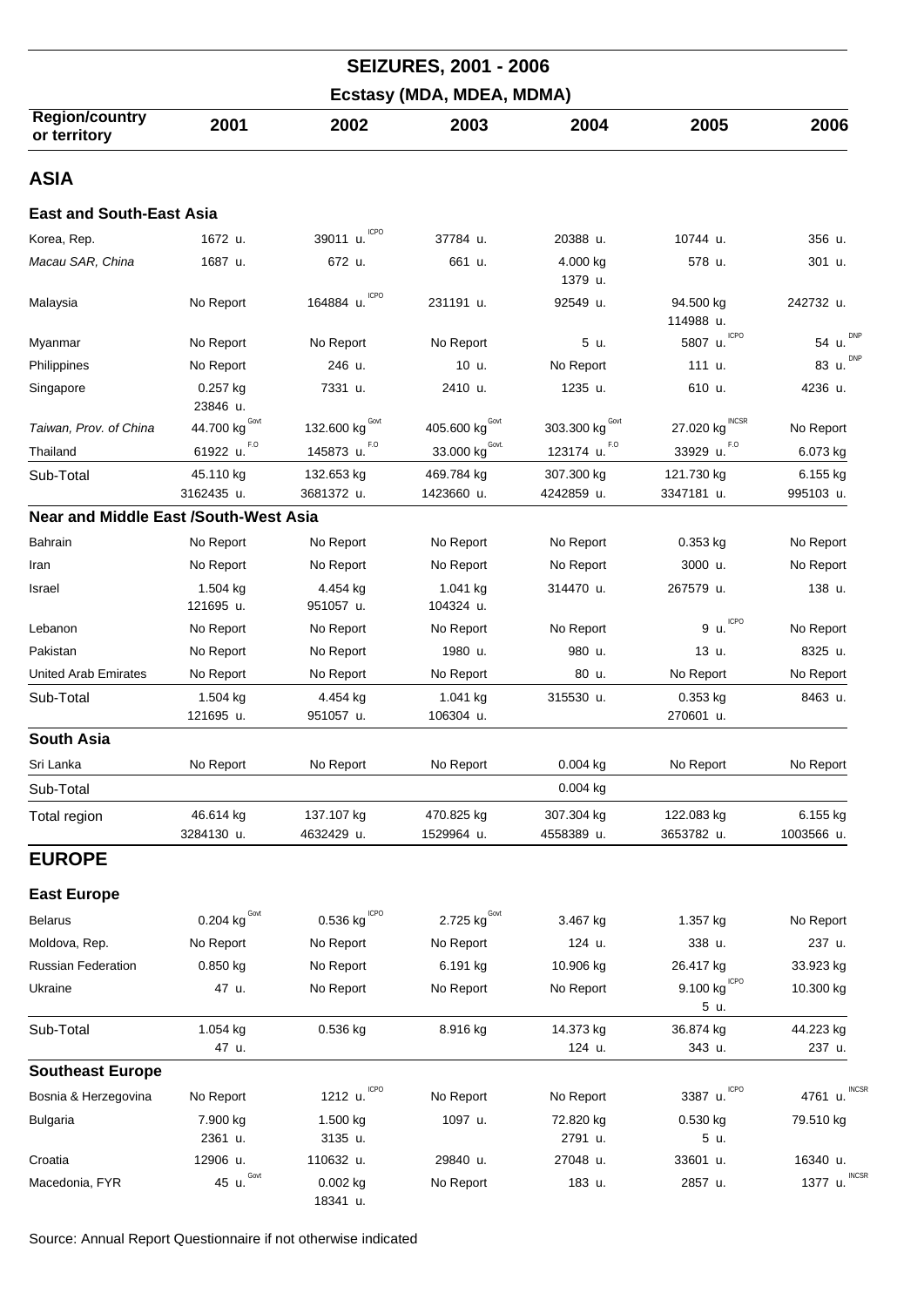|                                       |                                    |                          | <b>SEIZURES, 2001 - 2006</b> |                                         |                                        |                          |
|---------------------------------------|------------------------------------|--------------------------|------------------------------|-----------------------------------------|----------------------------------------|--------------------------|
|                                       |                                    |                          | Ecstasy (MDA, MDEA, MDMA)    |                                         |                                        |                          |
| <b>Region/country</b><br>or territory | 2001                               | 2002                     | 2003                         | 2004                                    | 2005                                   | 2006                     |
| <b>EUROPE</b>                         |                                    |                          |                              |                                         |                                        |                          |
| <b>Southeast Europe</b>               |                                    |                          |                              |                                         |                                        |                          |
| Montenegro                            | No Report                          | No Report                | No Report                    | No Report                               | No Report                              | <b>INCSR</b><br>332 u.   |
| Romania                               | 67210 u.                           | $0.007$ kg<br>19567 u.   | 70088 u.                     | 7763 $u.$ <sup>Govt</sup>               | 0.134 kg<br>38771 u.                   | 17314 u.                 |
| Serbia & Montenegro                   | $0.079$ kg<br>10811 u.             | 10000 u.                 | 0.060 kg<br>76302 u.         | 9260 u.                                 | 7839 u.                                | 18.966 kg $^{Govt}$      |
| Turkey                                | 121508 u.                          | 98989 u.                 | 473240 u.                    | 845390 u.                               | 1748799 u.                             | 1592200 u.               |
| Sub-Total                             | 7.979 kg<br>214841 u.              | 1.509 kg<br>261876 u.    | $0.060$ kg<br>650567 u.      | 72.820 kg<br>892435 u.                  | $0.664$ kg<br>1835259 u.               | 98.476 kg<br>1632324 u.  |
| <b>West &amp; Central Europe</b>      |                                    |                          |                              |                                         |                                        |                          |
| Andorra                               | 85 u.                              | <b>ICPO</b><br>42 u.     | No Report                    | No Report                               | 108 u.                                 | $0.034$ kg<br>38 u.      |
| Austria                               | 256299 u.                          | 0.099 kg<br>383451 u.    | 422103 u.                    | 122663 u.                               | 114104 u.                              | 30855 u.                 |
| Belgium                               | UNODC (1<br>37.000 kg<br>818515 u. | 1564.000 kg              | 58278 u.                     | 1500.000 kg $^{\text{INCSR}}$           | 2547874 u.                             | 482904 u.                |
| Cyprus                                | $0.004$ kg                         | 0.273 kg                 | 1.093 kg                     | 0.211 kg                                | 0.020 kg                               | $0.055$ kg               |
|                                       | 2910 u.                            | 10253 u.                 | 5751 u.                      | 7955 u.                                 | 13962 u.                               | 8411 u.                  |
| Czech Rep.                            | 29.890 kg                          | 1.893 kg<br>88391 u.     | 4.851 kg<br>51692 u.         | 108379 u.                               | 19010 u.                               | 26259 u.                 |
| Denmark                               | 150080 u.                          | 25738 u.                 | 62475 u.                     | 38096 u.                                | 44195 u.                               | 22825 u.                 |
| Estonia                               | 1.714 kg                           | 3.402 kg                 | 6.763 kg                     | 94.808 kg                               | 2465 u.                                | 5.847 kg<br>22580 u.     |
| Finland                               | 81228 u.                           | 45065 u.                 | 35216 u.                     | 23243 u.                                | 52210 u.                               | 39185 u.                 |
| France                                | 1503773 u.                         | 2156937 u.               | 2211727 u.                   | 1893226 u.                              | 833648 u.                              | 1488919 u.               |
| Germany                               | 4576504 u.                         | 3207099 u.               | 1257676 u.                   | 2052157 u.                              | 1588908 u.                             | 1082820 u.               |
| Gibraltar                             | No Report                          | No Report                | No Report                    | No Report                               | No Report                              | 223 u.                   |
| Greece                                | 58845 u.                           | 28430 u.                 | 47705 u.                     | 87761 u.                                | 0.023 kg<br>150788 u.                  | 0.051 kg<br>118640 u.    |
| Hungary                               | $0.260$ kg<br>18301 u.             | 5.575 kg<br>23730 u.     | 30.990 kg<br>135634 u.       | 170946 u.                               | 61.108 kg<br>238473 u.                 | 25.541 kg<br>138278 u.   |
| Iceland                               | 93151 u.                           | 0.006 kg<br>814 u.       | $0.021$ kg<br>3190 u.        | 7534 u.                                 | 0.137 kg<br>1539 u.                    | $0.084$ kg<br>2201 u.    |
| Ireland                               | 469862 u.                          | 0.153 kg<br>117046 u.    | 0.616 kg<br>1288412 u.       | 6.786 kg<br>1099138 u.                  | 3.461 kg<br>849681 u.                  | $0.192$ kg<br>153003 u.  |
| Italy                                 | 0.285 kg<br>308845 u.              | 0.006 kg<br>397566 u.    | 0.452 kg<br>234973 u.        | 2.687 kg<br>373974 u.                   | 8.254 kg<br>319787 u.                  | 9.265 kg<br>113679 u.    |
| Latvia                                | 1620 u.                            | No Report                | 9239 u.                      | 0.072 kg<br>9489 u.                     | 21937 u.                               | 4640 u.                  |
| Liechtenstein                         | No Report                          | $0.001$ kg               | $0.016$ kg                   | 0.002 kg                                | No Report                              | No Report                |
| Lithuania                             | $0.045$ kg                         | 0.003 kg                 | $0.440$ kg                   | 99429 u.                                | 0.075 kg                               | 6.022 kg                 |
|                                       | 514 u.                             | 1205 u.                  | 98458 u.                     |                                         | 18663 u.                               | 38436 u.                 |
| Luxembourg                            | No Report                          | 1139 u. ICPO             | 132 u.                       | 2232 u.                                 | 492 u.                                 | 555 u.                   |
| Malta                                 | 2242 u.                            | ICPO<br>1012 u.          | 8694 u.                      | 6071 u.                                 | 17273 u.                               | 16479 u.                 |
| Monaco                                | No Report                          | 55 u.                    | 0.006 kg                     | No Report                               | No Report                              | No Report                |
| Netherlands                           | Govt<br>113.000 kg<br>3684505 u.   | 849.000 kg<br>6787167 u. | 435.000 kg<br>5420033 u.     | 306.000 kg<br>210.000 lt.<br>5619269 u. | 430.000 kg<br>12.000 lt.<br>1854487 u. | 664.070 kg<br>4118252 u. |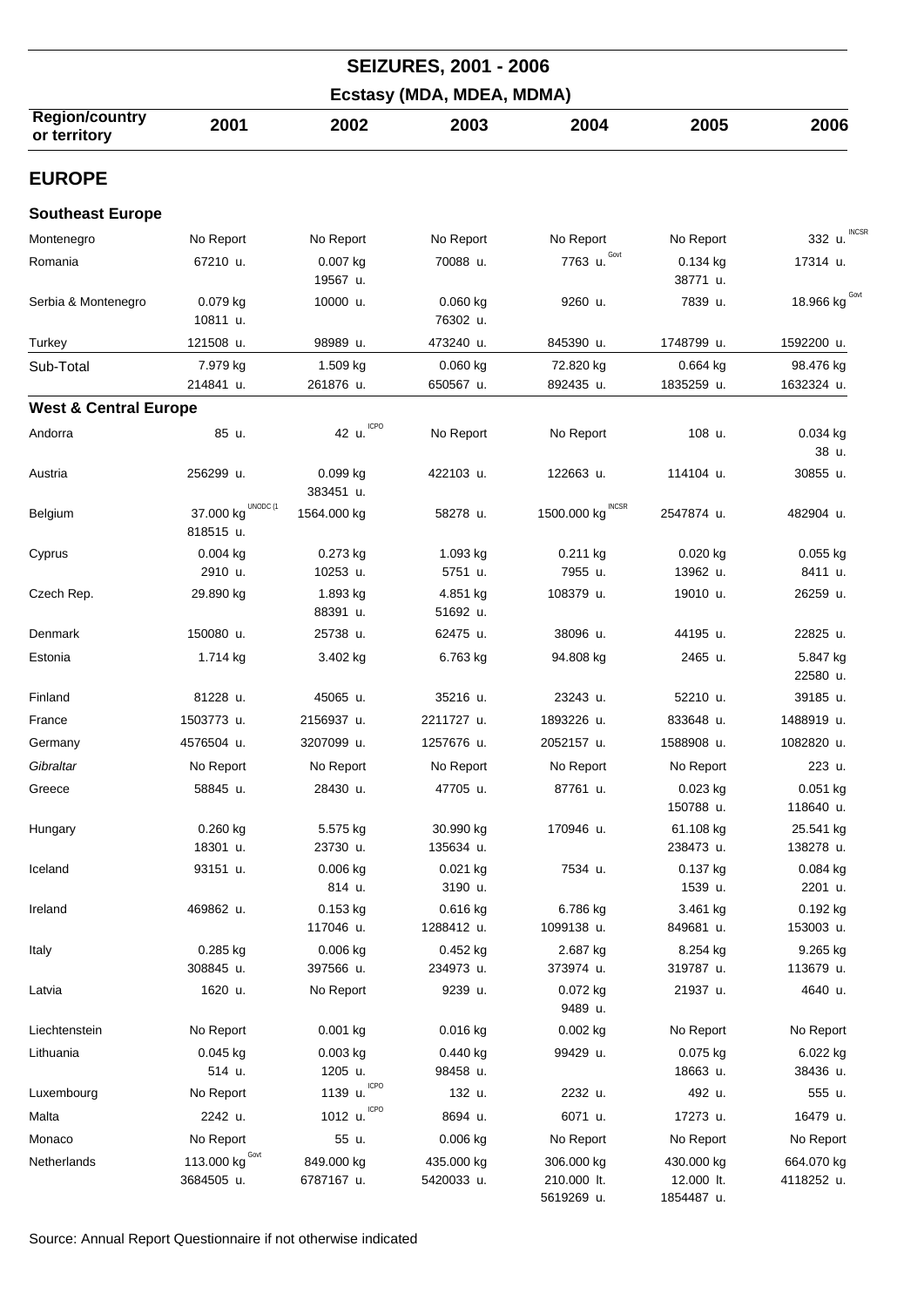| <b>SEIZURES, 2001 - 2006</b>          |                                         |                            |                                 |                                           |                                          |                            |  |  |  |
|---------------------------------------|-----------------------------------------|----------------------------|---------------------------------|-------------------------------------------|------------------------------------------|----------------------------|--|--|--|
|                                       |                                         |                            | Ecstasy (MDA, MDEA, MDMA)       |                                           |                                          |                            |  |  |  |
| <b>Region/country</b><br>or territory | 2001                                    | 2002                       | 2003                            | 2004                                      | 2005                                     | 2006                       |  |  |  |
| <b>EUROPE</b>                         |                                         |                            |                                 |                                           |                                          |                            |  |  |  |
| <b>West &amp; Central Europe</b>      |                                         |                            |                                 |                                           |                                          |                            |  |  |  |
| Norway                                | 0.117 kg<br>61205 u.                    | 0.077 kg<br>102409 u.      | 0.087 kg<br>99689 u.            | $0.352$ kg<br>56047 u.                    | $0.251$ kg<br>16034 u.                   | $0.115$ kg<br>28710 u.     |  |  |  |
| Poland                                | 232735 u.                               | 38179 u.                   | 1.274 kg<br>95148 u.            | 269377 u.                                 | $0.140$ kg<br>492504 u.                  | 0.018 kg<br>145389 u.      |  |  |  |
| Portugal                              | 0.088 kg<br>126451 u.                   | 1.675 kg<br>222466 u.      | $0.201$ kg<br>163525 u.         | $0.410$ kg<br>107735 u.                   | $9.562$ kg<br>118162 u.                  | 1.946 kg<br>113835 u.      |  |  |  |
| Slovakia                              | $0.568$ kg                              | 435 u.                     | 1663 u.                         | 2362 u.                                   | 1698 u.                                  | $0.001$ kg<br>8477 u.      |  |  |  |
| Slovenia                              | 1852 u.                                 | 7877 u.                    | 2847 u.                         | 874 u.                                    | 1309 u.                                  | 0.818 kg<br>2950 u.        |  |  |  |
| Spain                                 | 860164 u.                               | 1396142 u.                 | 771874 u.                       | 796833 u.                                 | 572889 u.                                | 481583 u.                  |  |  |  |
| Sweden                                | 0.314 kg<br>57750 u.                    | 96577 u.                   | 0.107 kg<br>71086 u.            | 258877 u.                                 | 124551 u.                                | 291385 u.                  |  |  |  |
| Switzerland                           | 86959 u.                                | 88342 u.                   | 19942 u.                        | 115561 u.                                 | 202326 u.                                | 216811 u.                  |  |  |  |
| United Kingdom                        | 7662228 u.                              | 5852000 u.                 | Govt<br>7479000 u.              | Govt<br>4987000 u.                        | Govt<br>2946000 u.                       | 2946000 u.                 |  |  |  |
| Sub-Total                             | 183.285 kg<br>21116620 u.               | 2426.163 kg<br>21079570 u. | 481.917 kg<br>20056160 u.       | 1911.328 kg<br>210.000 lt.<br>18316230 u. | 513.031 kg<br>12.000 lt.<br>13165080 u.  | 714.059 kg<br>12144320 u.  |  |  |  |
| Total region                          | 192.318 kg<br>21331510 u.               | 2428.208 kg<br>21341440 u. | 490.893 kg<br>20706730 u.       | 1998.521 kg<br>210.000 lt.<br>19208790 u. | 550.569 kg<br>12.000 lt.<br>15000680 u.  | 856.758 kg<br>13776880 u.  |  |  |  |
| <b>OCEANIA</b>                        |                                         |                            |                                 |                                           |                                          |                            |  |  |  |
| Oceania                               |                                         |                            |                                 |                                           |                                          |                            |  |  |  |
| Australia                             | 338.400 kg Govt. (2                     | 722.000 kg Govt.           | 1083.183 kg $^{(3)}$<br>4885 u. | 1321.628 kg<br>125867 u.                  | 1433.428 kg<br>22756 u.                  | 535.069 kg<br>11123 u.     |  |  |  |
| New Zealand                           | 3.000 lt.<br>83449 u.                   | 256350 u.                  | 271799 u.                       | 45387 u.                                  | 25401 u.                                 | 8769 u.                    |  |  |  |
| Sub-Total                             | 338.400 kg<br>3.000 lt.<br>83449 u.     | 722.000 kg<br>256350 u.    | 1083.183 kg<br>276684 u.        | 1321.628 kg<br>171254 u.                  | 1433.428 kg<br>48157 u.                  | 535.069 kg<br>19892 u.     |  |  |  |
| Total region                          | 338.400 kg<br>3.000 lt.<br>83449 u.     | 722.000 kg<br>256350 u.    | 1083.183 kg<br>276684 u.        | 1321.628 kg<br>171254 u.                  | 1433.428 kg<br>48157 u.                  | 535.069 kg<br>19892 u.     |  |  |  |
| <b>TOTAL</b>                          | 1100.944 kg<br>3.000 lt.<br>34335240 u. | 3410.732 kg<br>34547290 u. | 2362.048 kg<br>24488870 u.      | 5345.906 kg<br>210.000 lt.<br>26532860 u. | 2639.758 kg<br>12.000 lt.<br>24800280 u. | 1963.484 kg<br>24961900 u. |  |  |  |

1) Due to unavailability of 2001 data, year 2000 data were used for analysis purposes. 2) fiscal year 3) sum of seizures reported by national, State & Territory law enforcement agencies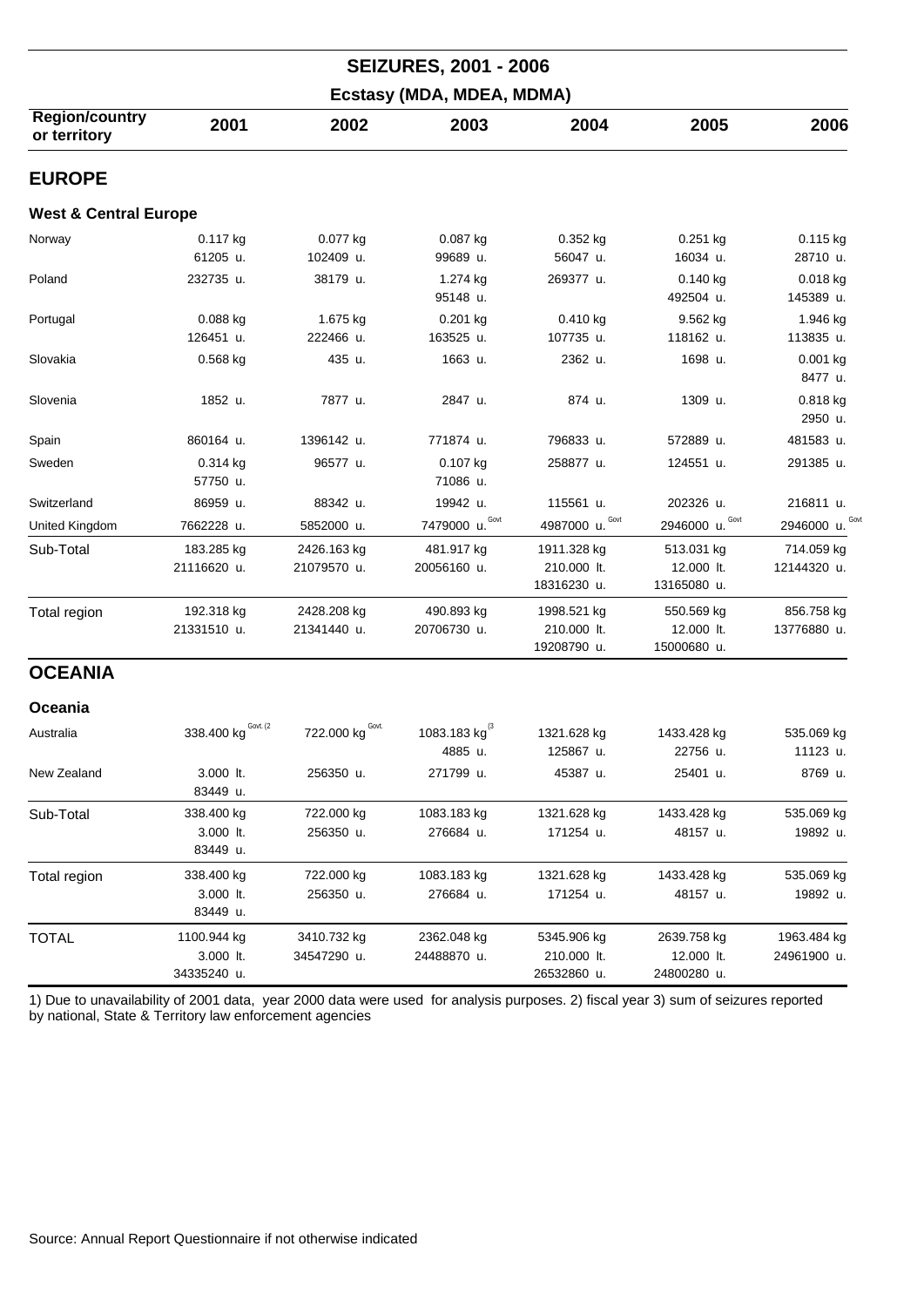| <b>SEIZURES, 2001 - 2006</b>          |                                            |                      |                                             |                          |                                        |                       |  |  |
|---------------------------------------|--------------------------------------------|----------------------|---------------------------------------------|--------------------------|----------------------------------------|-----------------------|--|--|
|                                       |                                            |                      | <b>Depressants (excluding Methaqualone)</b> |                          |                                        |                       |  |  |
| <b>Region/country</b><br>or territory | 2001                                       | 2002                 | 2003                                        | 2004                     | 2005                                   | 2006                  |  |  |
| <b>AFRICA</b>                         |                                            |                      |                                             |                          |                                        |                       |  |  |
| <b>East Africa</b>                    |                                            |                      |                                             |                          |                                        |                       |  |  |
| Eritrea                               | No Report                                  | No Report            | No Report                                   | 11000 u.                 | 2000 u.                                | No Report             |  |  |
| Kenya                                 | No Report                                  | 157 u.               | 947 u.                                      | 1313 u.                  | <b>ICPO</b><br>1572 u.                 | No Report             |  |  |
| <b>Mauritius</b>                      | No Report                                  | 2781 u.              | 296 u.                                      | 348 u.                   | 612 u.                                 | 1607 u.               |  |  |
| Sub-Total                             |                                            | 2938 u.              | 1243 u.                                     | 12661 u.                 | 4184 u.                                | 1607 u.               |  |  |
| <b>North Africa</b>                   |                                            |                      |                                             |                          |                                        |                       |  |  |
| Algeria                               | No Report                                  | 244214 u.            | 571138 u.                                   | No Report                | No Report                              | 104148 u.             |  |  |
| Egypt                                 | No Report                                  | Govt<br>85064 u.     | Govt<br>9856 u.                             | Govt<br>2858 u.          | Govt<br>325423 u.                      | 82230 u.              |  |  |
| Morocco                               | No Report                                  | 60458 u.             | 106456 u.                                   | No Report                | ICPO<br>94900 u.                       | 55881 u.              |  |  |
| Tunisia                               | No Report                                  | No Report            | No Report                                   | 8528 u.                  | 22795 u.                               | 6727 u.               |  |  |
| Sub-Total                             |                                            | 389736 u.            | 687450 u.                                   | 11386 u.                 | 443118 u.                              | 248986 u.             |  |  |
| <b>Southern Africa</b>                |                                            |                      |                                             |                          |                                        |                       |  |  |
| Malawi                                | No Report                                  | No Report            | No Report                                   | No Report                | $0.300$ kg                             | No Report             |  |  |
| Namibia                               | No Report                                  | No Report            | No Report                                   | No Report                | 4794 u.                                | No Report             |  |  |
| South Africa                          | No Report                                  | $0.316$ kg           | No Report                                   | No Report                | No Report                              | No Report             |  |  |
|                                       |                                            | 6437 u.              |                                             |                          |                                        |                       |  |  |
| Zambia                                | 0.064 $\text{kg}^{\text{Govt}}$<br>3522 u. | No Report            | $0.042$ kg<br>8367 u.                       | No Report                | 1.000 $\text{kg}^{\text{\tiny{ICPO}}}$ | 2.521 kg              |  |  |
| Sub-Total                             | 0.064 kg                                   | 0.316 kg             | 0.042 kg                                    |                          | 1.300 kg                               | 2.521 kg              |  |  |
|                                       | 3522 u.                                    | 6437 u.              | 8367 u.                                     |                          | 4794 u.                                |                       |  |  |
| <b>West and Central Africa</b>        |                                            |                      |                                             |                          |                                        |                       |  |  |
| Cameroon                              | No Report                                  | 40 u.                | No Report                                   | No Report                | 4018 u.                                | 701 u.                |  |  |
| Congo, Rep.                           | No Report                                  | 2 u.                 | No Report                                   | No Report                | No Report                              | No Report             |  |  |
| Côte d'Ivoire                         | 298.041 kg                                 | 247356 u.            | No Report                                   | No Report                | 122604 u. ICPO                         | 170798 u.             |  |  |
| Gambia                                | 3.000 kg                                   | Govt<br>99 u.        | Govt<br>613 u.                              | No Report                | <b>HNLF</b><br>109290 u.               | No Report             |  |  |
| Guinea                                | No Report                                  | No Report            | 1.200 kg                                    | Govt<br>755 u.           | 0.755 kg                               | No Report             |  |  |
| Niger                                 | No Report                                  | No Report            | No Report                                   | <b>HNLF</b><br>173350 u. | <b>HNLF</b><br>876690 u.               | 625824 u.             |  |  |
| Nigeria                               | 282.454 kg                                 | No Report            | 936.805 kg                                  | No Report                | No Report                              | No Report             |  |  |
| Senegal                               | No Report                                  | No Report            | No Report                                   | No Report                | No Report                              | 43234 u.              |  |  |
| Sub-Total                             | 583.495 kg                                 | 247497 u.            | 938.005 kg                                  | 174105 u.                | 0.755 kg                               | 840557 u.             |  |  |
|                                       |                                            |                      | 613 u.                                      |                          | 1112602 u.                             |                       |  |  |
| Total region                          | 583.559 kg                                 | 0.316 kg             | 938.047 kg                                  | 198152 u.                | 2.055 kg                               | 2.521 kg              |  |  |
|                                       | 3522 u.                                    | 646608 u.            | 697673 u.                                   |                          | 1564698 u.                             | 1091150 u.            |  |  |
| <b>AMERICAS</b>                       |                                            |                      |                                             |                          |                                        |                       |  |  |
| Caribbean                             |                                            |                      |                                             |                          |                                        |                       |  |  |
| Dominican Rep.                        | 50 u.                                      | No Report            | No Report                                   | No Report                | 18 u.                                  | No Report             |  |  |
| Sub-Total                             | 50 u.                                      |                      |                                             |                          | 18 u.                                  |                       |  |  |
| <b>Central America</b>                |                                            |                      |                                             |                          |                                        |                       |  |  |
| Honduras                              | No Report                                  | No Report            | No Report                                   | No Report                | 7 u.                                   | No Report             |  |  |
| Sub-Total                             |                                            |                      |                                             |                          | 7 u.                                   |                       |  |  |
| <b>North America</b>                  |                                            |                      |                                             |                          |                                        |                       |  |  |
| Canada                                | $0.248$ kg                                 |                      | $0.267$ kg                                  |                          |                                        |                       |  |  |
|                                       | 18657 u.                                   | 2.972 kg<br>23772 u. | 57654 u.                                    | 10.762 kg<br>102966 u.   | 5.363 kg<br>76275 u.                   | 0.820 kg<br>137483 u. |  |  |
|                                       |                                            |                      |                                             |                          |                                        |                       |  |  |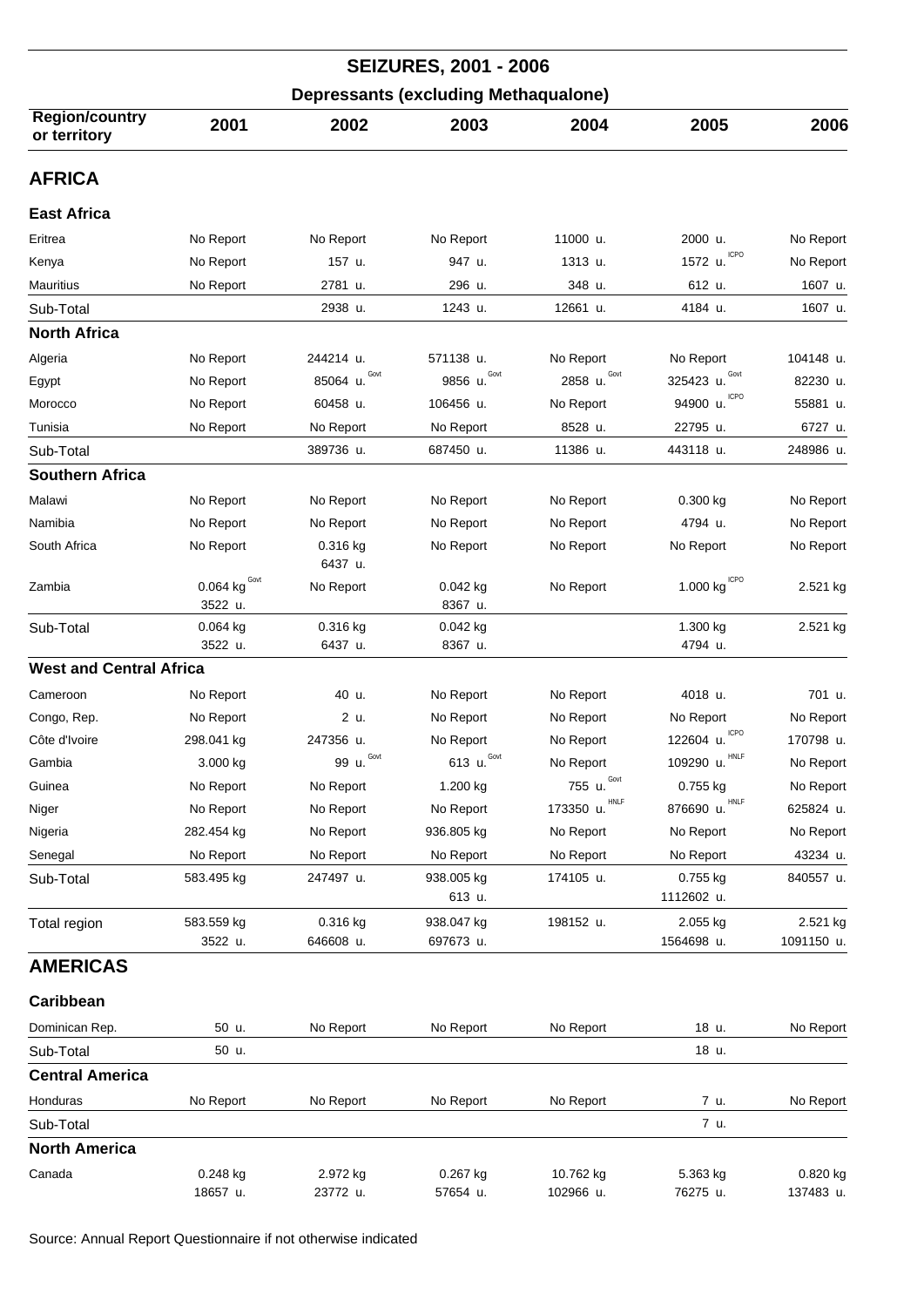| <b>SEIZURES, 2001 - 2006</b>                |                  |                 |                  |                         |                       |                        |  |  |
|---------------------------------------------|------------------|-----------------|------------------|-------------------------|-----------------------|------------------------|--|--|
| <b>Depressants (excluding Methaqualone)</b> |                  |                 |                  |                         |                       |                        |  |  |
| <b>Region/country</b><br>or territory       | 2001             | 2002            | 2003             | 2004                    | 2005                  | 2006                   |  |  |
| <b>AMERICAS</b>                             |                  |                 |                  |                         |                       |                        |  |  |
| <b>North America</b>                        |                  |                 |                  |                         |                       |                        |  |  |
| Mexico                                      | 823726 u.        | 5353064 u.      | 8759938 u.       | 10527429 u.             | 11006591 u.           | 3299768 u.             |  |  |
| <b>USA</b>                                  | 53385 u.         | 254975 u.       | 96444 u.         | 352.180 kg<br>171602 u. | 30.000 kg<br>96695 u. | 21.000 kg<br>219570 u. |  |  |
| Sub-Total                                   | $0.248$ kg       | 2.972 kg        | 0.267 kg         | 362.942 kg              | 35.363 kg             | 21.820 kg              |  |  |
|                                             | 895768 u.        | 5631811 u.      | 8914036 u.       | 10802000 u.             | 11179560 u.           | 3656821 u.             |  |  |
| <b>South America</b>                        |                  |                 |                  |                         |                       |                        |  |  |
| Argentina                                   | 4795 u.          | 24028 u.        | Govt<br>12577 u. | No Report               | No Report             | 8155 u.                |  |  |
| Chile                                       | 9341 u.          | 34882 u.        | 5345 u.          | No Report               | 14746 u. ICPO         | 399882 u.              |  |  |
| Colombia                                    | Govt<br>3608 u.  | Govt<br>4516 u. | Govt<br>0 u.     | Govt<br>5212 u.         | No Report             | No Report              |  |  |
| Ecuador                                     | Govt<br>48755 u. | Govt<br>45 u.   | Govt<br>21003 u. | 4421 u.                 | No Report             | No Report              |  |  |
| Uruguay                                     | No Report        | 4 u.            | No Report        | No Report               | 31 u.                 | 212 u.                 |  |  |
| Sub-Total                                   | 66499 u.         | 63475 u.        | 38925 u.         | 9633 u.                 | 14777 u.              | 408249 u.              |  |  |
| Total region                                | $0.248$ kg       | 2.972 kg        | $0.267$ kg       | 362.942 kg              | 35.363 kg             | 21.820 kg              |  |  |
|                                             | 962317 u.        | 5695286 u.      | 8952960 u.       | 10811630 u.             | 11194360 u.           | 4065070 u.             |  |  |

## **Central Asia and Transcaucasian countries**

| Kazakhstan                      | No Report | No Report  | No Report  | No Report | No Report              | $0.037$ kg<br>533 u. |
|---------------------------------|-----------|------------|------------|-----------|------------------------|----------------------|
| Tajikistan                      | No Report | No Report  | No Report  | No Report | $0.008$ kg<br>99 u.    | No Report            |
| Uzbekistan                      | No Report | 13774 u.   | No Report  | No Report | 1.111 $kg$             | No Report            |
| Sub-Total                       |           | 13774 u.   |            |           | 1.119 kg<br>99 u.      | 0.037 kg<br>533 u.   |
| <b>East and South-East Asia</b> |           |            |            |           |                        |                      |
| Brunei Darussalam               | 1 u.      | 232 u.     | No Report  | No Report | No Report              | No Report            |
| Hong Kong SAR,<br>China         | 2.000 kg  | $0.007$ kg | 633.000 kg | No Report | <b>ICPO</b><br>9099 u. | 10.680 kg            |
|                                 |           |            |            |           |                        |                      |

| China            |                     |                   |                   |                    |                          |                         |
|------------------|---------------------|-------------------|-------------------|--------------------|--------------------------|-------------------------|
|                  | 390550 u.           | 1155 u.           | 8521 u.           |                    |                          | 373150 u.               |
| Indonesia        | Govt<br>375640 u.   | Govt<br>421246 u. | Govt<br>238284 u. | Govt<br>1045290 u. | No Report                | <b>DNP</b><br>617443 u. |
| Japan            | 0.002 kg            | 93733 u.          | $0.035$ kg        | 310.560 kg         | 21437 u.                 | 402.200 kg              |
|                  | 20545 u.            |                   | 68335 u.          | 34318 u.           |                          | 445394 u.               |
| Macau SAR, China | 2583 u.             | 2374 u.           | 4305 u.           | 2539 u.            | 4002 u.                  | 650 u.                  |
| Malaysia         | No Report           | No Report         | No Report         | No Report          | ICPO<br>489841 u.        | No Report               |
| Mongolia         | No Report           | No Report         | 3350 u.           | No Report          | No Report                | No Report               |
| Myanmar          | No Report           | 347662 u.         | No Report         | No Report          | <b>ICPO</b><br>231774 u. | No Report               |
| Philippines      | No Report           | No Report         | No Report         | No Report          | <b>ICPO</b><br>1356 u.   | 1432 u. DNP             |
| Singapore        | 0.074 kg<br>1807 u. | 800 u.            | 55327 u.          | No Report          | 4289 u.                  | No Report               |
| Thailand         | No Report           | No Report         | No Report         | 160 $\mu$ . IDS    | 1.225 kg<br>23415 u.     | No Report               |
| Viet Nam         | 158007 u.           | No Report         | No Report         | No Report          | No Report                | No Report               |
| Sub-Total        | 2.076 kg            | 0.007 kg          | 633.035 kg        | 310.560 kg         | 1.225 kg                 | 412.880 kg              |
|                  | 949133 u.           | 867202 u.         | 378122 u.         | 1082307 u.         | 785213 u.                | 1438069 u.              |
|                  |                     |                   |                   |                    |                          |                         |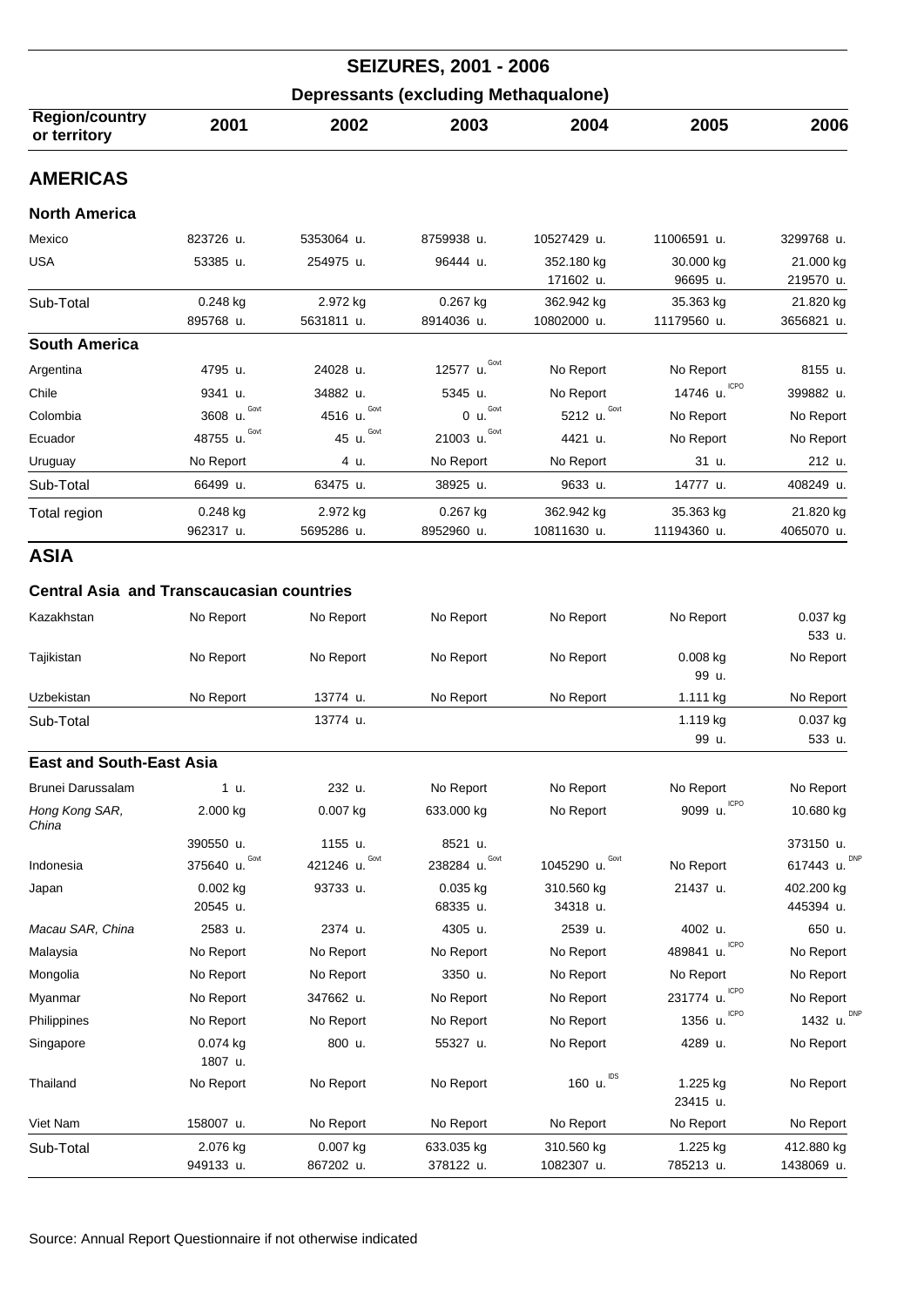| <b>SEIZURES, 2001 - 2006</b><br><b>Depressants (excluding Methaqualone)</b> |                                 |                       |                         |                                  |                         |                          |  |  |
|-----------------------------------------------------------------------------|---------------------------------|-----------------------|-------------------------|----------------------------------|-------------------------|--------------------------|--|--|
|                                                                             |                                 |                       |                         |                                  |                         |                          |  |  |
| ASIA                                                                        |                                 |                       |                         |                                  |                         |                          |  |  |
| <b>Near and Middle East /South-West Asia</b>                                |                                 |                       |                         |                                  |                         |                          |  |  |
| <b>Bahrain</b>                                                              | No Report                       | 8527 u.               | No Report               | 2650 u.                          | 3175 u.                 | No Report                |  |  |
| Lebanon                                                                     | 859 u.                          | 989 u.                | 1117 u.                 | 37073 u.                         | 2603 u.                 | 9777 u.                  |  |  |
| Oman                                                                        | 1815.000 kg                     | 3554 u.               | No Report               | No Report                        | No Report               | No Report                |  |  |
| Pakistan                                                                    | No Report                       | No Report             | No Report               | No Report                        | 16.500 kg<br>123823 u.  | 300208 u.                |  |  |
| Qatar                                                                       | No Report                       | 99 u.                 | 59 u.                   | No Report                        | 6 u.                    | 2264 u.                  |  |  |
| United Arab Emirates                                                        | 0.498 kg                        | No Report             | No Report               | No Report                        | No Report               | No Report                |  |  |
| Sub-Total                                                                   | 1815.498 kg<br>859 u.           | 13169 u.              | 1176 u.                 | 39723 u.                         | 16.500 kg<br>129607 u.  | 312249 u.                |  |  |
| <b>South Asia</b>                                                           |                                 |                       |                         |                                  |                         |                          |  |  |
| Bangladesh                                                                  | No Report                       | No Report             | 32002 u.                | 285 u.                           | No Report               | No Report                |  |  |
| Sub-Total                                                                   |                                 |                       | 32002 u.                | 285 u.                           |                         |                          |  |  |
| Total region                                                                | 1817.574 kg<br>949992 u.        | 0.007 kg<br>894144 u. | 633.035 kg<br>411300 u. | 310.560 kg<br>1122315 u.         | 18.844 kg<br>914919 u.  | 412.917 kg<br>1750851 u. |  |  |
| <b>EUROPE</b>                                                               |                                 |                       |                         |                                  |                         |                          |  |  |
| <b>East Europe</b>                                                          |                                 |                       |                         |                                  |                         |                          |  |  |
| <b>Belarus</b>                                                              | 4.770 $\text{kg}^{\text{Govt}}$ | 52.144 kg             | 5.395 kg                | 57.987 $\text{kg}^{\text{Gout}}$ | 1.156 kg                | No Report                |  |  |
| Moldova, Rep.                                                               | No Report                       | No Report             | No Report               | 14724 u.                         | No Report               | 3691 u.                  |  |  |
| <b>Russian Federation</b>                                                   | 61.574 kg                       | No Report             | 213.056 $kgGovt$        | 1215.000 kg                      | 1103.000 kg             | 9.048 kg                 |  |  |
| Ukraine                                                                     | No Report                       | 606.000 kg            | No Report               | No Report                        | $22314$ u.              | No Report                |  |  |
| Sub-Total                                                                   | 66.344 kg                       | 658.144 kg            | 218.451 kg              | 1272.987 kg<br>14724 u.          | 1104.156 kg<br>22314 u. | 9.048 kg<br>3691 u.      |  |  |
| <b>Southeast Europe</b>                                                     |                                 |                       |                         |                                  |                         |                          |  |  |
| <b>Bulgaria</b>                                                             | No Report                       | 1.103 kg              | No Report               | No Report                        | No Report               | 82323 u.                 |  |  |
| Macedonia, FYR                                                              | No Report                       | 10 u.                 | No Report               | No Report                        | 1.782 kg<br>107000 u.   | No Report                |  |  |
| Romania                                                                     | 5961 u.                         | 33686 u.              | 82623 u.                | 0.202 kg<br>4012 u.              | 4.034 kg<br>15440 u.    | 1186 u.                  |  |  |
| Turkey                                                                      | No Report                       | No Report             | No Report               | 14746 u.                         | No Report               | No Report                |  |  |
| Sub-Total                                                                   | 5961 u.                         | 1.103 kg<br>33696 u.  | 82623 u.                | 0.202 kg<br>18758 u.             | 5.816 kg<br>122440 u.   | 83509 u.                 |  |  |
| <b>West &amp; Central Europe</b>                                            |                                 |                       |                         |                                  |                         |                          |  |  |
| Austria                                                                     | 36132 u.                        | 24000 u.              | 26476 u.                | 51294 u.                         | 40035 u.                | 59030 u.                 |  |  |
| Belgium                                                                     | No Report                       | 137009 u.             | No Report               | No Report                        | No Report               | No Report                |  |  |
| Czech Rep.                                                                  | 1119 u.                         | 841 u.                | No Report               | No Report                        | <b>ICPO</b><br>316 u.   | 36 u.                    |  |  |
| Estonia                                                                     | $0.184$ kg<br>14571 u.          | 3.227 kg              | 10.084 kg               | 37.000 kg                        | 20.200 kg               | 0.125 kg<br>382 u.       |  |  |
| Finland                                                                     | 11700 u.                        | No Report             | 80000 u.                | 62476 u.                         | 80325 u.                | 73645 u.                 |  |  |
| Gibraltar                                                                   | No Report                       | No Report             | No Report               | No Report                        | No Report               | 687 u.                   |  |  |
| Greece                                                                      | 22.204 kg<br>43958 u.           | 39971 u.              | 0.170 kg<br>51349 u.    | 44953 u.                         | $0.103$ kg<br>58383 u.  | 0.106 kg<br>56287 u.     |  |  |
| Hungary                                                                     | 0.001 kg                        | 192 u.                | $0.022$ kg<br>467 u.    | 0.761 kg<br>218 u.               | 0.329 kg<br>486 u.      | 0.325 kg                 |  |  |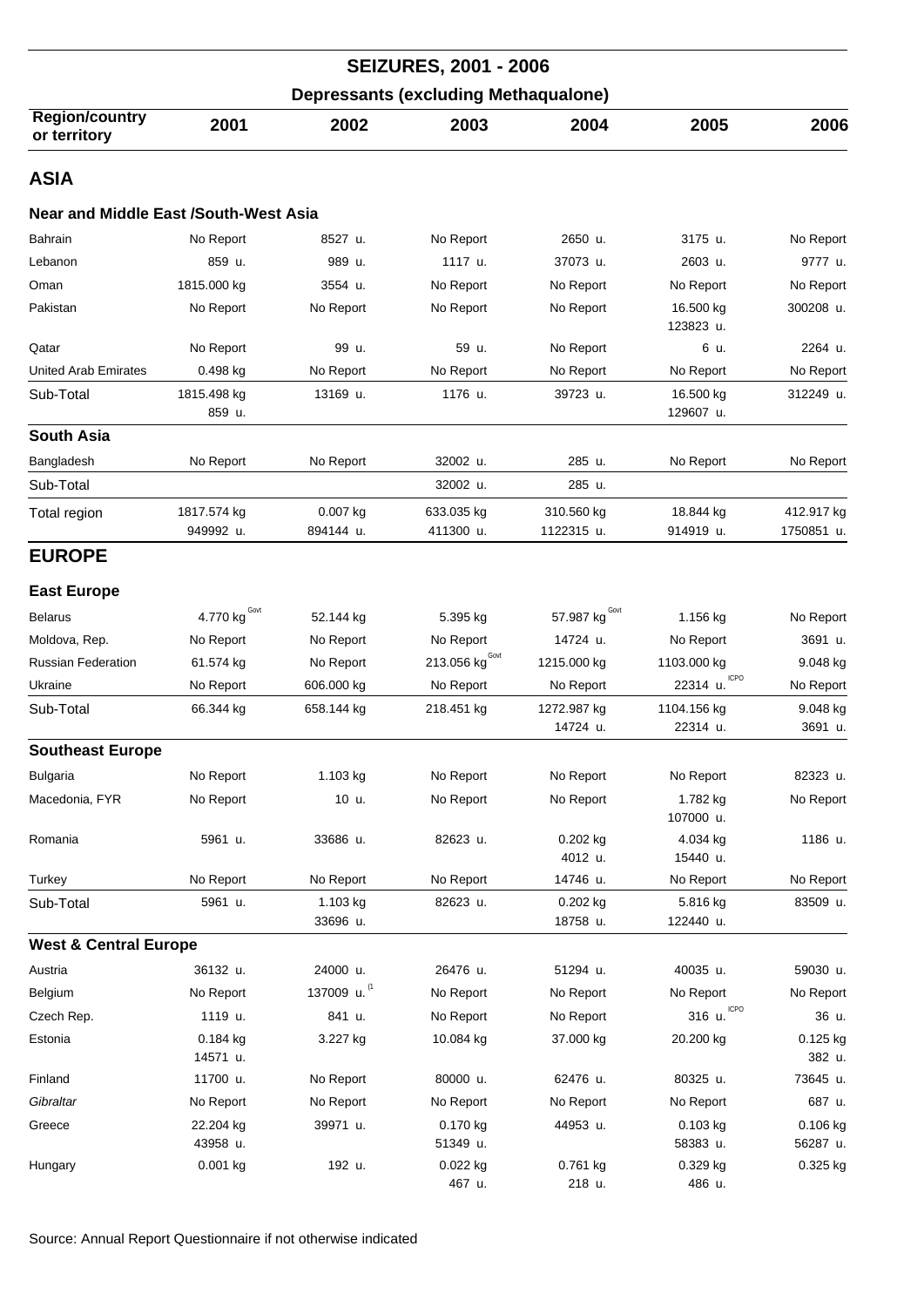|                                             |                                         |                                     | <b>SEIZURES, 2001 - 2006</b>           |                            |                                          |                                 |  |  |
|---------------------------------------------|-----------------------------------------|-------------------------------------|----------------------------------------|----------------------------|------------------------------------------|---------------------------------|--|--|
| <b>Depressants (excluding Methaqualone)</b> |                                         |                                     |                                        |                            |                                          |                                 |  |  |
| <b>Region/country</b><br>or territory       | 2001                                    | 2002                                | 2003                                   | 2004                       | 2005                                     | 2006                            |  |  |
| <b>EUROPE</b>                               |                                         |                                     |                                        |                            |                                          |                                 |  |  |
| <b>West &amp; Central Europe</b>            |                                         |                                     |                                        |                            |                                          |                                 |  |  |
| Iceland                                     | No Report                               | No Report                           | No Report                              | No Report                  | ICPO<br>32 u.                            | No Report                       |  |  |
| Ireland                                     | No Report                               | 5040 u.                             | 12336 u.                               | 24785 u.                   | 13830 u.                                 | 8.156 kg<br>38480 u.            |  |  |
| Italy                                       | No Report                               | No Report                           | No Report                              | No Report                  | <b>ICPO</b><br>9 u.                      | No Report                       |  |  |
| Latvia                                      | 9011 u.                                 | No Report                           | No Report                              | 4.343 kg                   | <b>ICPO</b><br>2663 u.                   | $0.404$ kg<br>64230 u.          |  |  |
| Liechtenstein                               | 430 u.                                  | 0.304 kg                            | No Report                              | No Report                  | <b>ICPO</b><br>20 u.                     | No Report                       |  |  |
| Lithuania                                   | No Report                               | $0.010$ kg <sup>(1</sup> )<br>67 u. | 25.912 kg <sup>(1</sup><br>548 u.      | No Report                  | ICPO <sub>(1</sub><br>0.200 kg<br>145 u. | No Report                       |  |  |
| Malta                                       | No Report                               | No Report                           | 11 u.                                  | 4 u.                       | 10 u.                                    | 84 u.                           |  |  |
| Norway                                      | 0.607 kg<br>848206 u.                   | 0.116 kg<br>1251914 u.              | $0.145$ kg<br>561106 u.                | 0.399 kg<br>527360 u.      | 7.611 kg $^{(2)}$<br>572909 u.           | 0.598 kg<br>1018908 u.          |  |  |
| Poland                                      | No Report                               | 5132 u.                             | 3681829 u.                             | 50039 u.                   | No Report                                | 928 u.                          |  |  |
| Portugal                                    | 3689 u.                                 | 0.007 kg<br>1071 u.                 | $0.001$ kg<br>34845 u.                 | 4680 u.                    | 0.032 kg<br>189415 u.                    | 0.002 kg<br>5155 u.             |  |  |
| Slovakia                                    | No Report                               | No Report                           | No Report                              | 493 u.                     | 0.310 kg<br>247 u.                       | No Report                       |  |  |
| Slovenia                                    | 460 u.                                  | 8 u.                                | 105 u.                                 | 1620 u.                    | 1787 u.                                  | 1503 u.                         |  |  |
| Spain                                       | 382466 u.                               | 20684 u.                            | 27253 u.                               | 643995 u.                  | 70994 u.                                 | 199787 u.                       |  |  |
| Sweden                                      | 46.570 lt.<br>271478 u.                 | 965400 u.                           | $0.610$ kg<br>277962 u.                | 323566 u.                  | 614996 u.                                | 706279 u.                       |  |  |
| United Kingdom                              | 12.558 kg<br>105513 u.                  | 13.130 kg                           | 10.000 kg<br>313438 u.                 | 1.000 kg<br>477530 u.      | Govt<br>1.000 kg<br>2672000 u.           | 1.000 kg $^{Gov}$<br>2672000 u. |  |  |
| Sub-Total                                   | 35.554 kg                               | 16.794 kg                           | 46.944 kg                              | 43.503 kg                  | 29.785 kg                                | 10.716 kg                       |  |  |
|                                             | 46.570 lt.<br>1728733 u.                | 2451329 u.                          | 5067724 u.                             | 2213013 u.                 | 4318602 u.                               | 4897421 u.                      |  |  |
| Total region                                | 101.898 kg<br>46.570 lt.<br>1734694 u.  | 676.041 kg<br>2485025 u.            | 265.395 kg<br>5150347 u.               | 1316.692 kg<br>2246495 u.  | 1139.757 kg<br>4463356 u.                | 19.764 kg<br>4984621 u.         |  |  |
| <b>OCEANIA</b>                              |                                         |                                     |                                        |                            |                                          |                                 |  |  |
| Oceania                                     |                                         |                                     |                                        |                            |                                          |                                 |  |  |
| Australia                                   | 0.038 kg                                | 1.049 kg                            | $0.152$ kg <sup>Govi</sup><br>67493 u. | 0.391 kg<br>17090 u.       | 0.807 kg<br>13540 u.                     | 8.905 kg<br>834 u.              |  |  |
| New Zealand                                 | No Report                               | 339 u.                              | 681 u.                                 | No Report                  | 23.000 lt.                               | No Report                       |  |  |
| Sub-Total                                   | 0.038 kg                                | 1.049 kg<br>339 u.                  | 0.152 kg<br>68174 u.                   | 0.391 kg<br>17090 u.       | 0.807 kg<br>23.000 lt.<br>13540 u.       | 8.905 kg<br>834 u.              |  |  |
| Total region                                | 0.038 kg                                | 1.049 kg<br>339 u.                  | 0.152 kg<br>68174 u.                   | 0.391 kg<br>17090 u.       | 0.807 kg<br>23.000 lt.<br>13540 u.       | 8.905 kg<br>834 u.              |  |  |
| <b>TOTAL</b>                                | 2503.317 kg<br>46.570 lt.<br>3650525 u. | 680.385 kg<br>9721402 u.            | 1836.896 kg<br>15280450 u.             | 1990.585 kg<br>14395680 u. | 1196.826 kg<br>23.000 lt.<br>18150880 u. | 465.927 kg<br>11892530 u.       |  |  |

1) rohypnol 2) GHB,GBL,1,4- Butandiol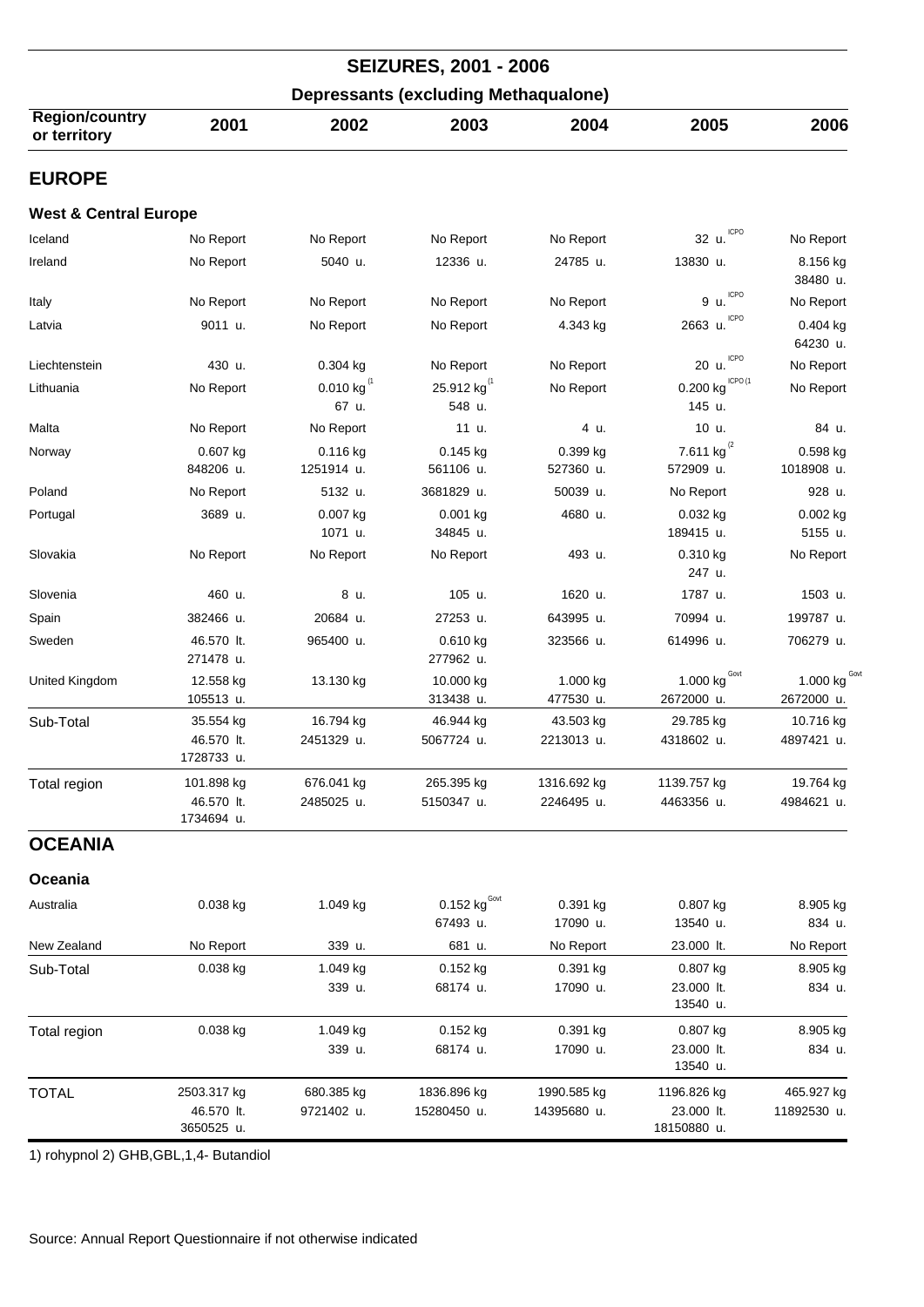| <b>SEIZURES, 2001 - 2006</b>          |                                                            |                   |                                  |                       |                         |                         |  |  |
|---------------------------------------|------------------------------------------------------------|-------------------|----------------------------------|-----------------------|-------------------------|-------------------------|--|--|
|                                       |                                                            |                   | <b>Not defined hallucinogens</b> |                       |                         |                         |  |  |
| <b>Region/country</b><br>or territory | 2001                                                       | 2002              | 2003                             | 2004                  | 2005                    | 2006                    |  |  |
| <b>AFRICA</b>                         |                                                            |                   |                                  |                       |                         |                         |  |  |
| <b>East Africa</b>                    |                                                            |                   |                                  |                       |                         |                         |  |  |
| <b>Mauritius</b>                      | No Report                                                  | No Report         | No Report                        | No Report             | No Report               | 0.618 kg                |  |  |
| Sub-Total                             |                                                            |                   |                                  |                       |                         | 0.618 kg                |  |  |
| <b>North Africa</b>                   |                                                            |                   |                                  |                       |                         |                         |  |  |
| Libya                                 | No Report                                                  | No Report         | No Report                        | No Report             | 37664 u.                | No Report               |  |  |
| Morocco                               | No Report                                                  | No Report         | $0.019$ kg <sup>Govt</sup>       | No Report             | No Report               | No Report               |  |  |
| Sub-Total                             |                                                            |                   | 0.019 kg                         |                       | 37664 u.                |                         |  |  |
| <b>Southern Africa</b>                |                                                            |                   |                                  |                       |                         |                         |  |  |
| South Africa                          | No Report                                                  | No Report         | 3127 u.                          | $0.009$ kg            | No Report               | No Report               |  |  |
| Zimbabwe                              | $0.000$ kg                                                 | No Report         | No Report                        | No Report             | No Report               | No Report               |  |  |
| Sub-Total                             | 0.000 kg                                                   |                   | 3127 u.                          | 0.009 kg              |                         |                         |  |  |
| <b>West and Central Africa</b>        |                                                            |                   |                                  |                       |                         |                         |  |  |
| Central African Rep.                  | No Report                                                  | Govt<br>2.000 lt. | No Report                        | No Report             | No Report               | No Report               |  |  |
| Sub-Total                             |                                                            | 2.000 lt.         |                                  |                       |                         |                         |  |  |
| Total region                          | 0.000 kg                                                   | 2.000 lt.         | 0.019 kg<br>3127 u.              | 0.009 kg              | 37664 u.                | 0.618 kg                |  |  |
| <b>AMERICAS</b>                       |                                                            |                   |                                  |                       |                         |                         |  |  |
|                                       |                                                            |                   |                                  |                       |                         |                         |  |  |
| <b>North America</b>                  |                                                            |                   |                                  |                       |                         |                         |  |  |
| Canada                                | 37.435 kg                                                  | 210.741 kg        | 85.827 kg                        | 128.726 kg<br>2252 u. | 54.767 kg<br>50.231 lt. | 93.154 kg<br>17.658 lt. |  |  |
|                                       |                                                            |                   |                                  |                       | 31 u.                   | 75 u.                   |  |  |
| <b>USA</b>                            | 1255760 u.                                                 | 325402 u.         | 699546 u.                        | 78.000 kg             | 71.000 kg               | 48.000 kg               |  |  |
|                                       |                                                            |                   |                                  | 64785 u.              | 438421 u.               | 262550 u.               |  |  |
| Sub-Total                             | 37.435 kg                                                  | 210.741 kg        | 85.827 kg                        | 206.726 kg            | 125.767 kg              | 141.154 kg              |  |  |
|                                       | 1255760 u.                                                 | 325402 u.         | 699546 u.                        | 67037 u.              | 50.231 lt.<br>438452 u. | 17.658 lt.<br>262625 u. |  |  |
| <b>South America</b>                  |                                                            |                   |                                  |                       |                         |                         |  |  |
| Chile                                 | No Report                                                  | 125 u.            | 1.222 kg                         | 165957 u.             | 100949 u.               | No Report               |  |  |
|                                       |                                                            |                   | 46 u.                            |                       |                         |                         |  |  |
| Colombia                              | Govt<br>0 u.                                               | No Report         | No Report                        | No Report             | No Report               | No Report               |  |  |
| Ecuador                               | $\underline{\overset{0}{0}}$ u. $\overset{\text{Govt}}{=}$ | Govt<br>0 u.      | Govt<br>0 u.                     | No Report             | No Report               | No Report               |  |  |
| Sub-Total                             |                                                            | 125 u.            | 1.222 kg<br>46 u.                | 165957 u.             | 100949 u.               |                         |  |  |
| Total region                          | 37.435 kg                                                  | 210.741 kg        | 87.049 kg                        | 206.726 kg            | 125.767 kg              | 141.154 kg              |  |  |
|                                       | 1255760 u.                                                 | 325527 u.         | 699592 u.                        | 232994 u.             | 50.231 lt.              | 17.658 lt.              |  |  |
|                                       |                                                            |                   |                                  |                       | 539401 u.               | 262625 u.               |  |  |

## **East and South-East Asia**

| Hong Kong SAR,<br>China | No Report | 89.900 kg | No Report | No Report  | No Report  | No Report |
|-------------------------|-----------|-----------|-----------|------------|------------|-----------|
|                         |           | 534 u.    |           |            |            |           |
| Indonesia               | No Report | No Report | No Report | 1045290 u. | 2271419 u. | 840002 u. |
| Thailand                | No Report | No Report | No Report | No Report  | No Report  | 46.058 kg |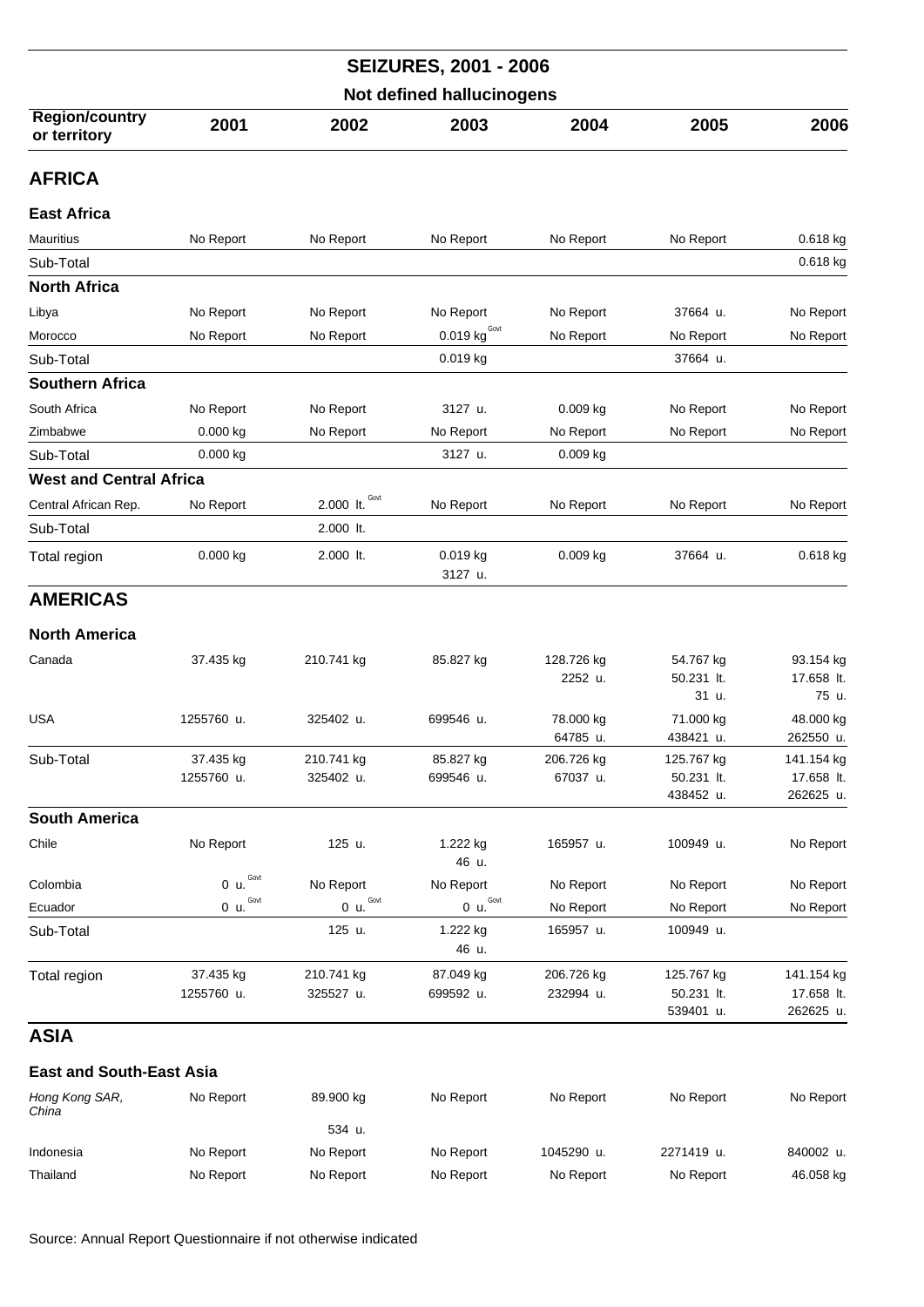|                                              |                                 |                       | <b>SEIZURES, 2001 - 2006</b> |                                 |                            |                          |  |  |
|----------------------------------------------|---------------------------------|-----------------------|------------------------------|---------------------------------|----------------------------|--------------------------|--|--|
| <b>Not defined hallucinogens</b>             |                                 |                       |                              |                                 |                            |                          |  |  |
| <b>Region/country</b><br>or territory        | 2001                            | 2002                  | 2003                         | 2004                            | 2005                       | 2006                     |  |  |
| <b>ASIA</b>                                  |                                 |                       |                              |                                 |                            |                          |  |  |
| <b>East and South-East Asia</b>              |                                 |                       |                              |                                 |                            |                          |  |  |
| Sub-Total                                    |                                 | 89.900 kg<br>534 u.   |                              | 1045290 u.                      | 2271419 u.                 | 46.058 kg<br>840002 u.   |  |  |
| <b>Near and Middle East /South-West Asia</b> |                                 |                       |                              |                                 |                            |                          |  |  |
| Syria                                        | No Report                       | 19604 u.              | No Report                    | No Report                       | No Report                  | No Report                |  |  |
| Sub-Total                                    |                                 | 19604 u.              |                              |                                 |                            |                          |  |  |
| Total region                                 |                                 | 89.900 kg<br>20138 u. |                              | 1045290 u.                      | 2271419 u.                 | 46.058 kg<br>840002 u.   |  |  |
| <b>EUROPE</b>                                |                                 |                       |                              |                                 |                            |                          |  |  |
| <b>East Europe</b>                           |                                 |                       |                              |                                 |                            |                          |  |  |
| <b>Belarus</b>                               | No Report                       | 0.536 kg              | No Report                    | No Report                       | INCSR (1<br>1.200 kg       | No Report                |  |  |
| Russian Federation                           | 1.676 $\text{kg}^{\text{Gout}}$ | Govt<br>2.813 kg      | 0.096 kg                     | 0.404 $\text{kg}^{\text{Gout}}$ | 1.858 kg                   | 0.205 kg                 |  |  |
| Ukraine                                      | No Report                       | No Report             | No Report                    | No Report                       | No Report                  | 0.170 kg                 |  |  |
| Sub-Total                                    | 1.676 kg                        | 3.349 kg              | 0.096 kg                     | 0.404 kg                        | 3.058 kg                   | 0.375 kg                 |  |  |
| <b>Southeast Europe</b>                      |                                 |                       |                              |                                 |                            |                          |  |  |
| <b>Bulgaria</b>                              | No Report                       | No Report             | No Report                    | 203 u.                          | No Report                  | No Report                |  |  |
| Romania                                      | No Report                       | $0.010$ kg            | No Report                    | No Report                       | No Report                  | No Report                |  |  |
| Sub-Total                                    |                                 | 0.010 kg              |                              | 203 u.                          |                            |                          |  |  |
| <b>West &amp; Central Europe</b>             |                                 |                       |                              |                                 |                            |                          |  |  |
| Andorra                                      | 20 u.                           | No Report             | No Report                    | No Report                       | No Report                  | No Report                |  |  |
| Belgium                                      | UNODC (2<br>31.000 kg           | No Report             | $0.026$ kg                   | No Report                       | No Report                  | $0.202$ kg               |  |  |
| Cyprus                                       | No Report                       | No Report             | $0.001$ kg                   | No Report                       | No Report                  | No Report                |  |  |
| Estonia                                      | No Report                       | No Report             | 0.002 kg                     | No Report                       | 0.053 kg                   | No Report                |  |  |
| France                                       | 7.584 kg                        | 4262 u.               | 18.239 kg                    | 23.970 kg                       | No Report                  | 14.690 kg                |  |  |
| Germany                                      | 21.897 kg                       | 33.603 kg             | No Report                    | No Report                       | No Report                  | No Report                |  |  |
| Gibraltar                                    | No Report                       | No Report             | No Report                    | No Report                       | No Report                  | 4 u.                     |  |  |
| Hungary                                      | No Report                       | 0.557 kg              | No Report                    | No Report                       | No Report                  | No Report                |  |  |
| Iceland                                      | No Report                       | No Report             | No Report                    | No Report                       | No Report                  | 0.206 kg                 |  |  |
| Ireland                                      | No Report                       | No Report             | No Report                    | No Report                       | No Report                  | 10.000 kg                |  |  |
| Latvia                                       | No Report                       | No Report             | No Report                    | 0.029 kg                        | 0.052 kg $^{(3)}$          | 0.474 kg                 |  |  |
| Lithuania                                    | No Report                       | 0.842 kg              | 60 u.                        | No Report                       | No Report                  | No Report                |  |  |
| Luxembourg                                   | No Report                       | No Report             | No Report                    | 0.261 kg                        | 0.355 kg $^{(4)}$          | 0.094 kg                 |  |  |
| Netherlands                                  | No Report                       | No Report             | 278.000 kg                   | 9.000 kg                        | 8.001 kg                   | No Report<br>1.648 kg    |  |  |
| Norway                                       | 0.375 kg                        | 0.839 kg<br>30 u.     | 1.109 kg                     | 5.791 kg<br>252 u.              | 6.158 kg<br>2060 u.        | 422 u.                   |  |  |
| Poland                                       | No Report                       | 3.727 kg              | 5.943 kg<br>29816 u.         | 11.500 kg                       | 2.580 kg $^{(3)}$          | $0.125$ kg <sup>(3</sup> |  |  |
| Portugal                                     | $0.003$ kg                      | 0.565 kg<br>13 u.     | 0.203 kg<br>9 u.             | 1.246 kg<br>16 u.               | 0.023 kg $^{(3)}$<br>15 u. | 0.604 kg                 |  |  |
| Slovenia                                     | No Report                       | No Report             | 0.600 kg                     | No Report                       | No Report                  | No Report                |  |  |
| Spain                                        | No Report                       | No Report             | 248 u.                       | 0.006 kg                        | 19 u.                      | 20 u.                    |  |  |
| Sweden                                       | $0.573$ kg                      | No Report             | 0.147 kg<br>130 u.           | No Report                       | No Report                  | No Report                |  |  |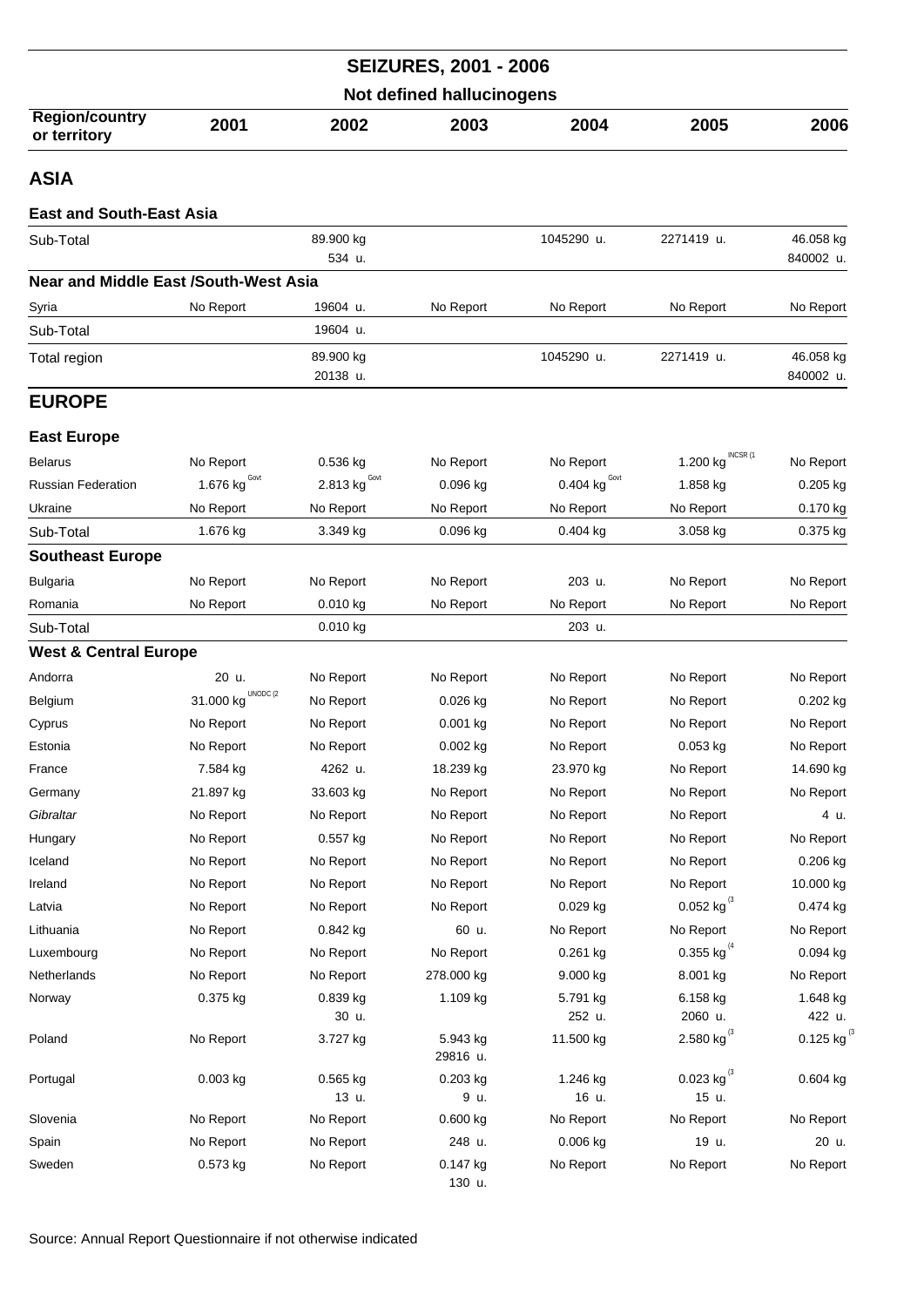|                                       | <b>SEIZURES, 2001 - 2006</b> |            |                |            |            |            |  |  |  |
|---------------------------------------|------------------------------|------------|----------------|------------|------------|------------|--|--|--|
| Not defined hallucinogens             |                              |            |                |            |            |            |  |  |  |
| <b>Region/country</b><br>or territory | 2001                         | 2002       | 2003           | 2004       | 2005       | 2006       |  |  |  |
| <b>EUROPE</b>                         |                              |            |                |            |            |            |  |  |  |
| <b>West &amp; Central Europe</b>      |                              |            |                |            |            |            |  |  |  |
| Switzerland                           | No Report                    | No Report  | No Report      | 15.317 kg  | 9.013 kg   | No Report  |  |  |  |
| United Kingdom                        | 3.399 kg                     | No Report  | No Report      | No Report  | No Report  | No Report  |  |  |  |
| Sub-Total                             | 64.831 kg                    | 40.133 kg  | 304.270 kg     | 67.119 kg  | 26.235 kg  | 28.043 kg  |  |  |  |
|                                       | 20 u.                        | 4305 u.    | 30263 u.       | 268 u.     | 2094 u.    | 446 u.     |  |  |  |
| Total region                          | 66.507 kg                    | 43.492 kg  | 304.366 kg     | 67.523 kg  | 29.293 kg  | 28.418 kg  |  |  |  |
|                                       | 20 u.                        | 4305 u.    | 30263 u.       | 471 u.     | 2094 u.    | 446 u.     |  |  |  |
| <b>OCEANIA</b>                        |                              |            |                |            |            |            |  |  |  |
| Oceania                               |                              |            |                |            |            |            |  |  |  |
| Australia                             | 4.630 kg $^{(5)}$            | 5.171 kg   | 5.115 $kg^{6}$ | 0.972 kg   | $0.527$ kg | No Report  |  |  |  |
| New Zealand                           | 0.483 kg                     | 1.192 kg   | 0.476 kg       | No Report  | No Report  | No Report  |  |  |  |
|                                       | 1295 u.                      | 87 u.      | 370 u.         |            |            |            |  |  |  |
| Sub-Total                             | 5.113 kg                     | 6.363 kg   | 5.591 kg       | 0.972 kg   | 0.527 kg   |            |  |  |  |
|                                       | 1295 u.                      | 87 u.      | 370 u.         |            |            |            |  |  |  |
| Total region                          | 5.113 kg                     | 6.363 kg   | 5.591 kg       | 0.972 kg   | 0.527 kg   |            |  |  |  |
|                                       | 1295 u.                      | 87 u.      | 370 u.         |            |            |            |  |  |  |
| <b>TOTAL</b>                          | 109.056 kg                   | 350.496 kg | 397.025 kg     | 275.230 kg | 155.587 kg | 216.248 kg |  |  |  |
|                                       | 1257075 u.                   | 2.000 lt.  | 733352 u.      | 1278755 u. | 50.231 lt. | 17.658 lt. |  |  |  |
|                                       |                              | 350057 u.  |                |            | 2850578 u. | 1103073 u. |  |  |  |

1) Not complete (Calendar year) 2) Due to unavailability of 2001 data, year 2000 data were used for analysis purposes. 3) mushrooms 4) psilocybine 5) including LSD and excluding ecstasy 6) sum of seizures reported by national, State & Territory law enforcement agencies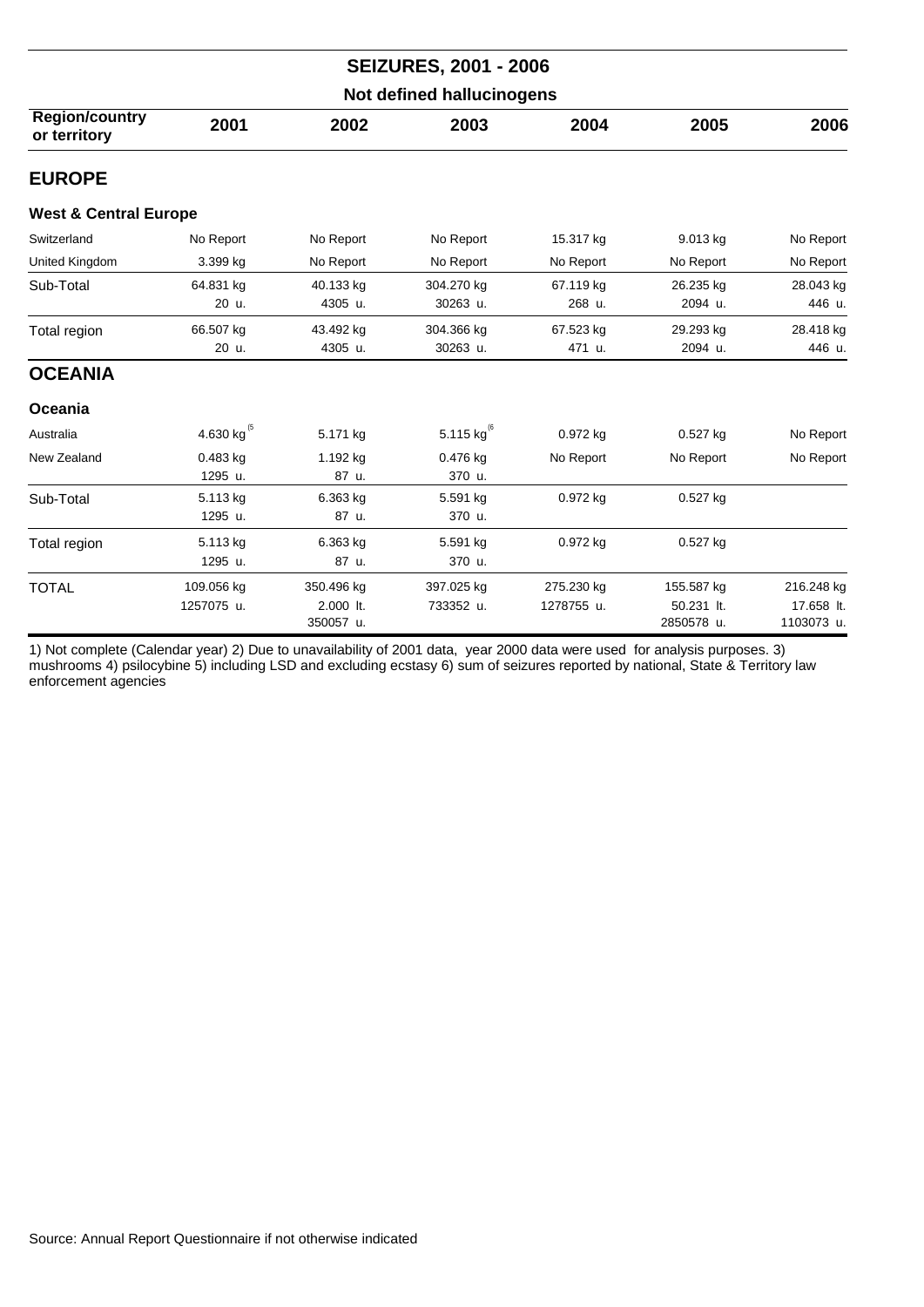| <b>SEIZURES, 2001 - 2006</b><br><b>LSD</b> |                      |                      |                      |            |           |                    |  |  |
|--------------------------------------------|----------------------|----------------------|----------------------|------------|-----------|--------------------|--|--|
|                                            |                      |                      |                      |            |           |                    |  |  |
| <b>AFRICA</b>                              |                      |                      |                      |            |           |                    |  |  |
| <b>North Africa</b>                        |                      |                      |                      |            |           |                    |  |  |
| Egypt                                      | No Report            | No Report            | 10 u.                | No Report  | No Report | No Report          |  |  |
| Sub-Total                                  |                      |                      | 10 u.                |            |           |                    |  |  |
| <b>Southern Africa</b>                     |                      |                      |                      |            |           |                    |  |  |
| Namibia                                    | No Report            | 3 u.                 | No Report            | No Report  | No Report | No Report          |  |  |
| South Africa                               | 7841 u.              | 1782 u.              | 525 u.               | 1378 u.    | 1012 u.   | 407 u.             |  |  |
| Zambia                                     | $0.000$ kg $^{Govt}$ | No Report            | No Report            | No Report  | No Report | No Report          |  |  |
| Sub-Total                                  | 7841 u.              | 1785 u.              | 525 u.               | 1378 u.    | 1012 u.   | 407 u.             |  |  |
| <b>West and Central Africa</b>             |                      |                      |                      |            |           |                    |  |  |
| Benin                                      | HNLF<br>5206 u.      | No Report            | No Report            | No Report  | No Report | No Report          |  |  |
| Sub-Total                                  | 5206 u.              |                      |                      |            |           |                    |  |  |
| Total region                               | 13047 u.             | 1785 u.              | 535 u.               | 1378 u.    | 1012 u.   | 407 u.             |  |  |
| <b>AMERICAS</b>                            |                      |                      |                      |            |           |                    |  |  |
| <b>Central America</b>                     |                      |                      |                      |            |           |                    |  |  |
|                                            |                      |                      |                      |            |           |                    |  |  |
| Costa Rica                                 | 277 u.               | No Report            | No Report            | No Report  | No Report | No Report          |  |  |
| Sub-Total                                  | 277 u.               |                      |                      |            |           |                    |  |  |
| <b>North America</b>                       |                      |                      |                      |            |           |                    |  |  |
| Canada                                     | 0.401 kg<br>2747 u.  | 0.027 kg<br>2135 u.  | 0.024 kg<br>1457 u.  | 12790 u.   | 5523 u.   | 0.033 kg<br>672 u. |  |  |
| Mexico                                     | 8 u.                 | No Report            | No Report            | No Report  | No Report | No Report          |  |  |
| <b>USA</b>                                 | 97057 u.             | 1624 u.              | 1646 u.              | 0.003 kg   | 0.955 kg  | 455 u.             |  |  |
|                                            |                      |                      |                      | 724 u.     | 1115 u.   |                    |  |  |
| Sub-Total                                  | 0.401 kg             | 0.027 kg             | 0.024 kg             | 0.003 kg   | 0.955 kg  | 0.033 kg           |  |  |
|                                            | 99812 u.             | 3759 u.              | 3103 u.              | 13514 u.   | 6638 u.   | 1127 u.            |  |  |
| <b>South America</b>                       |                      |                      |                      |            |           |                    |  |  |
| Argentina                                  | 1239 u.              | 468 u.               | 1638 u.              | 9499 u.    | 1537 u.   | 749 u.             |  |  |
| <b>Brazil</b>                              | No Report            | 231 u. $^{F,0}$      | 100864 u. HONL       | 715 u.     | 927 u.    | 31689 $\mu$ . Govi |  |  |
| Chile                                      | 2 u.                 | 30 u.                | 4 u.                 | No Report  | No Report | 2 u.               |  |  |
| Colombia                                   | 0 u. <sup>Govt</sup> | 0 u. <sup>Govt</sup> | 0 u. <sup>Govt</sup> | 32 u. Govt | 191 u.    | 80 u.              |  |  |
| Uruguay                                    | No Report            | 11 u.                | 1 u.                 | 100 u.     | 5 u.      | No Report          |  |  |
| Sub-Total                                  | 1241 u.              | 740 u.               | 102507 u.            | 10346 u.   | 2660 u.   | 32520 u.           |  |  |
| Total region                               | $0.401$ kg           | 0.027 kg             | 0.024 kg             | 0.003 kg   | 0.955 kg  | 0.033 kg           |  |  |
|                                            | 101330 u.            | 4499 u.              | 105610 u.            | 23860 u.   | 9298 u.   | 33647 u.           |  |  |

## **East and South-East Asia**

| Hong Kong SAR,<br>China | 6858 u.                 | 16 u.                   | 23 u.                      | No Report | No Report | No Report |
|-------------------------|-------------------------|-------------------------|----------------------------|-----------|-----------|-----------|
| Indonesia               | $0.000$ kg $\text{Gov}$ | $0.000$ kg $\text{Gov}$ | $0.000$ kg <sup>Govt</sup> | No Report | No Report | No Report |
| Japan                   | 644 u.                  | 3973 u.                 | 3460 u.                    | 1806 u.   | 1164 u.   | 4444 u.   |
| Korea, Rep.             | No Report               | No Report               | 0.900 kg                   | 7 u.      | No Report | No Report |
| Macau SAR, China        | 8 u.                    | No Report               | 1 u.                       | No Report | No Report | No Report |
| Singapore               | 807 u.                  | No Report               | No Report                  | No Report | No Report | No Report |

Source: Annual Report Questionnaire if not otherwise indicated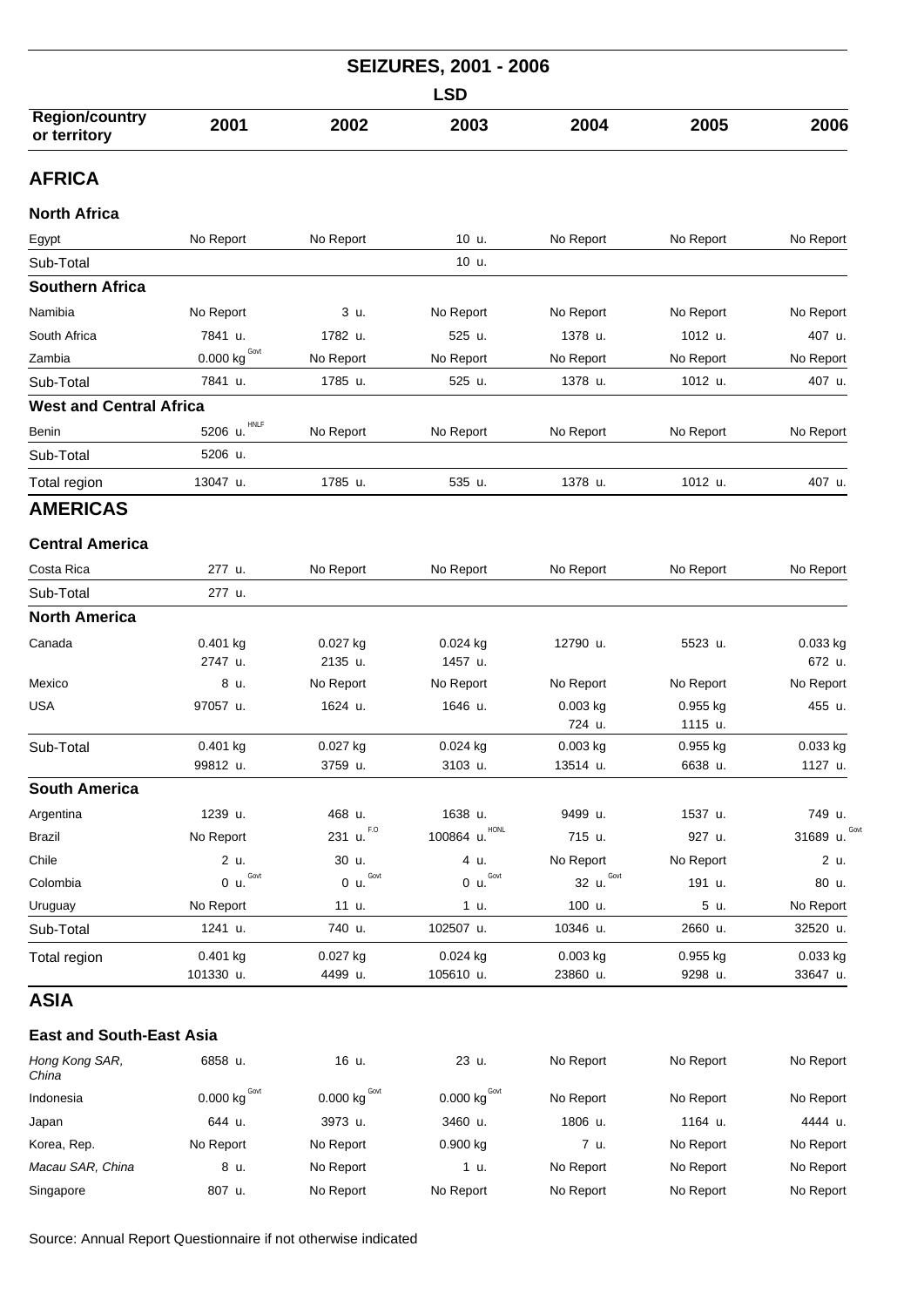| <b>SEIZURES, 2001 - 2006</b><br><b>LSD</b>   |                        |                            |                      |                    |                        |                       |  |  |
|----------------------------------------------|------------------------|----------------------------|----------------------|--------------------|------------------------|-----------------------|--|--|
|                                              |                        |                            |                      |                    |                        |                       |  |  |
| <b>ASIA</b>                                  |                        |                            |                      |                    |                        |                       |  |  |
| <b>East and South-East Asia</b>              |                        |                            |                      |                    |                        |                       |  |  |
| Sub-Total                                    | 8317 u.                | 3989 u.                    | 0.900 kg<br>3484 u.  | 1813 u.            | 1164 u.                | 4444 u.               |  |  |
| <b>Near and Middle East /South-West Asia</b> |                        |                            |                      |                    |                        |                       |  |  |
| Israel                                       | 0.003 kg<br>6266 u.    | $0.001$ kg<br>2491 u.      | 28643 u.             | 75728 u.           | $0.214$ lt.<br>2880 u. | 12385 u.              |  |  |
| Sub-Total                                    | 0.003 kg<br>6266 u.    | 0.001 kg<br>2491 u.        | 28643 u.             | 75728 u.           | $0.214$ It.<br>2880 u. | 12385 u.              |  |  |
| Total region                                 | $0.003$ kg<br>14583 u. | $0.001$ kg<br>6480 u.      | 0.900 kg<br>32127 u. | 77541 u.           | $0.214$ It.<br>4044 u. | 16829 u.              |  |  |
| <b>EUROPE</b>                                |                        |                            |                      |                    |                        |                       |  |  |
| <b>East Europe</b>                           |                        |                            |                      |                    |                        |                       |  |  |
| Moldova, Rep.                                | No Report              | No Report                  | No Report            | No Report          | No Report              | 2 u.                  |  |  |
| <b>Russian Federation</b>                    | 1.676 kg               | $2.813$ kg <sup>ICPO</sup> | $0.003$ kg $^{Govt}$ | 0.764 kg           | $0.003$ kg             | No Report             |  |  |
| Ukraine                                      | 47 u. <sup>Govt</sup>  | 477 u. Govt                | 156 $u.Govt$         | No Report          | No Report              | No Report             |  |  |
| Sub-Total                                    | 1.676 kg<br>47 u.      | 2.813 kg<br>477 u.         | 0.003 kg<br>156 u.   | 0.764 kg           | $0.003$ kg             | 2 u.                  |  |  |
| <b>Southeast Europe</b>                      |                        |                            |                      |                    |                        |                       |  |  |
| Bosnia & Herzegovina                         | No Report              | No Report                  | No Report            | No Report          | No Report              | <b>INCSF</b><br>70 u. |  |  |
| Croatia                                      | 154 u.                 | 192 u.                     | 14 u.                | 60 u.              | 21 u.                  | 21 u.                 |  |  |
| Macedonia, FYR                               | No Report              | No Report                  | No Report            | 29 u.              | No Report              | No Report             |  |  |
| Romania                                      | No Report              | 22004 u.                   | No Report            | 12503 u.           | No Report              | 59 u.                 |  |  |
| Serbia & Montenegro                          | 5 u.                   | No Report                  | No Report            | 102 u.             | 1013 u.                | No Report             |  |  |
| Turkey                                       | 105 u.                 | No Report                  | 4986 u.              | No Report          | No Report              | No Report             |  |  |
| Sub-Total                                    | 264 u.                 | 22196 u.                   | 5000 u.              | 12694 u.           | 1034 u.                | 150 u.                |  |  |
| <b>West &amp; Central Europe</b>             |                        |                            |                      |                    |                        |                       |  |  |
| Andorra                                      | 9 u.                   | 2 u.                       | No Report            | No Report          | No Report              | 6 u.                  |  |  |
| Austria                                      | 572 u.                 | 851 u.                     | 298 u.               | 2228 u.            | 2109 u.                | 10832 u.              |  |  |
| Belgium                                      | No Report              | No Report                  | 4235 u.              | 1000 u.            | 855 u.                 | 120 u.                |  |  |
| Cyprus                                       | No Report              | No Report                  | No Report            | No Report          | 4 u.                   | No Report             |  |  |
| Czech Rep.                                   | 5 u.                   | 107 u.                     | 65 u.                | 326 u.             | 3067 u.                | 1748 u.               |  |  |
| Denmark                                      | 156 u.                 | 38 u.                      | No Report            | 483 u.             | 1201 u.                | 521 u.                |  |  |
| Estonia                                      | $0.002$ kg             | $0.020$ kg                 | 2 u.                 | 0.002 kg<br>2 u.   | 4 $\mu$ . ICPO         | 186 u.                |  |  |
| Finland                                      | 1026 u.                | 4679 u.                    | 1460 u.              | 195 u.             | 451 u.                 | 171 u.                |  |  |
| France                                       | 6718 u.                | No Report                  | 10383 u.             | 19374 u.           | 6323 u.                | 5589 u.               |  |  |
| Germany                                      | 11441 u.               | 30144 u.                   | 34806 u.             | 40638 u.           | 16558 u.               | 12488 u.              |  |  |
| Greece                                       | 577 u.                 | 884 u.                     | 900 u.               | 1111 u.            | 6.000 kg<br>120 u.     | 146 u.                |  |  |
| Hungary                                      | 973 u.                 | 969 u.                     | 346 u.               | 3385 u.            | 573 u.                 | 2418 u.               |  |  |
| Iceland                                      | No Report              | No Report                  | 1 u.                 | 6032 u.            | <b>ICPO</b><br>4346 u. | 129 u.                |  |  |
| Ireland                                      | 325 u.                 | No Report                  | 33 u.                | 307 u.             | 126988 u.              | 1528 u.               |  |  |
| Italy                                        | 1139 u.                | 3064 u.                    | 2161 u.              | 0.057 kg<br>839 u. | 0.017 kg<br>6979 u.    | 0.032 kg<br>1131 u.   |  |  |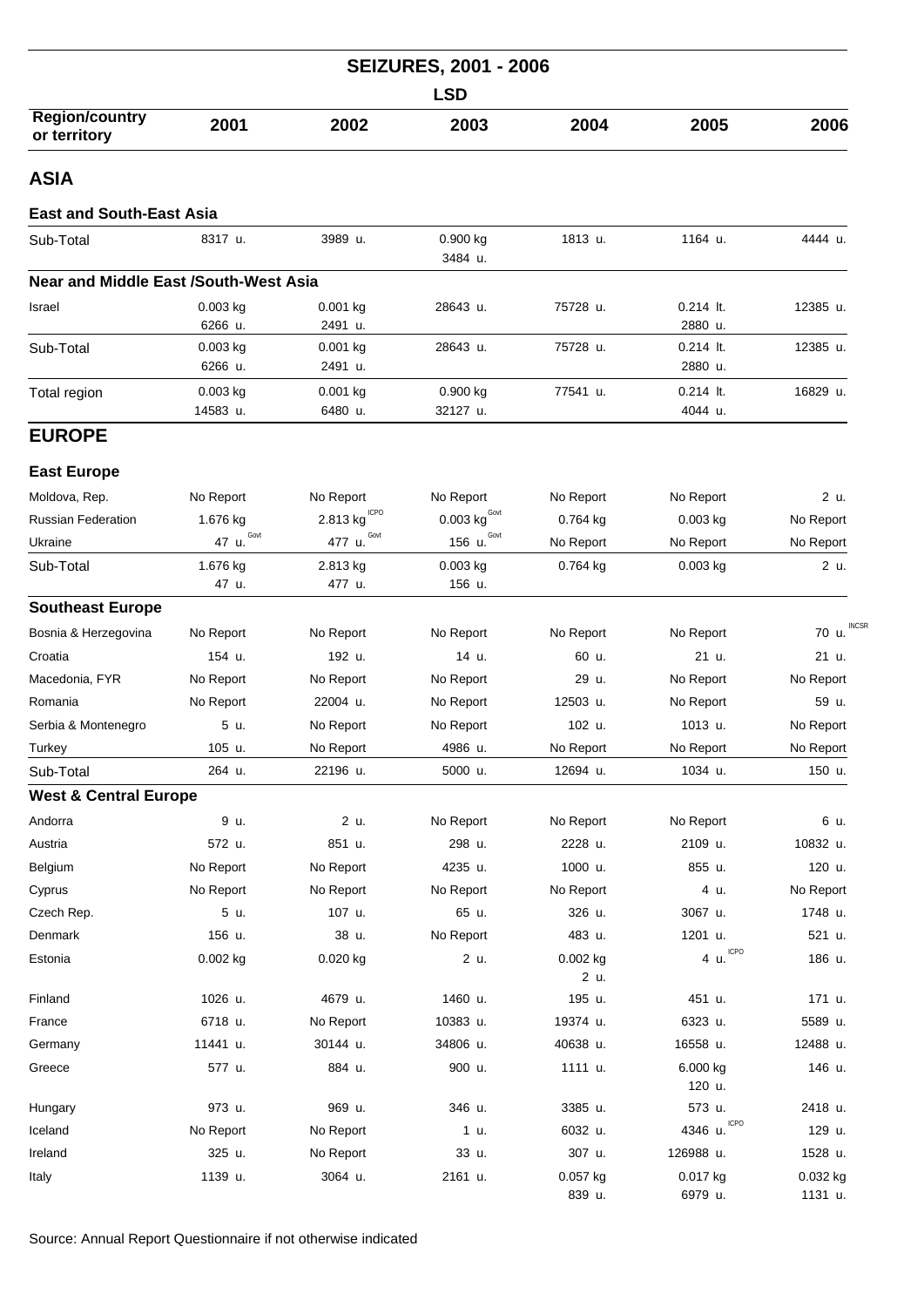| <b>SEIZURES, 2001 - 2006</b><br><b>LSD</b> |                       |                               |                            |                       |                                       |                          |  |  |  |
|--------------------------------------------|-----------------------|-------------------------------|----------------------------|-----------------------|---------------------------------------|--------------------------|--|--|--|
|                                            |                       |                               |                            |                       |                                       |                          |  |  |  |
| <b>EUROPE</b>                              |                       |                               |                            |                       |                                       |                          |  |  |  |
| <b>West &amp; Central Europe</b>           |                       |                               |                            |                       |                                       |                          |  |  |  |
| Latvia                                     | 16 u.                 | No Report                     | 20 u.                      | 79 u. (1              | 2190 u.                               | 3 u.                     |  |  |  |
| Liechtenstein                              | 1 u.                  | No Report                     | $0.002$ kg                 | 0.012 kg              | 301 u.                                | 7350 u.                  |  |  |  |
| Lithuania                                  | 275 u.                | No Report                     | 191 u.                     | 18748 u.              | No Report                             | No Report                |  |  |  |
| Luxembourg                                 | No Report             | $0.002$ kg $^{\mathrm{ICPO}}$ | No Report                  | No Report             | No Report                             | No Report                |  |  |  |
| Malta                                      | No Report             | No Report                     | No Report                  | No Report             | 3 u.                                  | No Report                |  |  |  |
| <b>Netherlands</b>                         | 28731 u.              | 355 u.                        | 1642 u.                    | 52000 u.              | $0.052$ lt.<br>626927 u.              | $0.412$ kg<br>25081 u.   |  |  |  |
| Norway                                     | 417 u.                | 172 u.                        | 224 u.                     | 616 u.                | 139 u.                                | 226 u.                   |  |  |  |
| Poland                                     | 672 u.                | 797 u.                        | 20602 u.                   | 34288 u.              | 2226 u.                               | 1445 u.                  |  |  |  |
| Portugal                                   | 3588 u.               | 9785 u.                       | 515 u.                     | 1478 u.               | $0.003$ kg<br>331 u.                  | 0.015 kg<br>968 u.       |  |  |  |
| Slovakia                                   | 60 u.                 | 8 u.                          | 42 u.                      | 217 u.                | 11 u.                                 | 100 u.                   |  |  |  |
| Slovenia                                   | No Report             | No Report                     | No Report                  | No Report             | No Report                             | 5 u.                     |  |  |  |
| Spain                                      | 26535 u.              | 893 u.                        | 31769 u.                   | 1443 u.               | 18473 u.                              | 1090 u.                  |  |  |  |
| Sweden                                     | 635 u.                | 305 u.                        | 251 u.                     | No Report             | 4179 u.                               | No Report                |  |  |  |
| Switzerland                                | 8707 u.               | 1552 u.                       | 657 u.                     | 5490 u.               | 392 u.                                | 928 u.                   |  |  |  |
| United Kingdom                             | 9439 u.               | 20000 u.                      | Govt<br>9000 u.            | Govt<br>82000 u.      | Govt<br>1077000 u.                    | Gov<br>1077000 u.        |  |  |  |
| Sub-Total                                  | 0.002 kg<br>102017 u. | 0.022 kg<br>74605 u.          | 0.002 kg<br>119602 u.      | 0.071 kg<br>272278 u. | 6.020 kg<br>$0.052$ lt.<br>1901750 u. | $0.459$ kg<br>1151209 u. |  |  |  |
| Total region                               | 1.678 kg<br>102328 u. | 2.835 kg<br>97278 u.          | 0.005 kg<br>124758 u.      | 0.835 kg<br>284972 u. | 6.023 kg<br>$0.052$ lt.<br>1902784 u. | 0.459 kg<br>1151361 u.   |  |  |  |
| <b>OCEANIA</b>                             |                       |                               |                            |                       |                                       |                          |  |  |  |
| Oceania                                    |                       |                               |                            |                       |                                       |                          |  |  |  |
| Australia                                  | No Report             | No Report                     | 0.690 kg $^{(2)}$<br>95 u. | 1.267 kg<br>2202 u.   | 0.670 kg<br>497 u.                    | 0.132 kg<br>9641 u.      |  |  |  |
| New Zealand                                | 1057 u.               | $0.013$ kg<br>431 u.          | 7036 u.                    | 479 u.                | 1328 u.                               | 3483 u.                  |  |  |  |
| Sub-Total                                  | 1057 u.               | 0.013 kg<br>431 u.            | 0.690 kg<br>7131 u.        | 1.267 kg<br>2681 u.   | 0.670 kg<br>1825 u.                   | $0.132$ kg<br>13124 u.   |  |  |  |
| Total region                               | 1057 u.               | $0.013$ kg<br>431 u.          | $0.690$ kg<br>7131 u.      | 1.267 kg<br>2681 u.   | 0.670 kg<br>1825 u.                   | 0.132 kg<br>13124 u.     |  |  |  |
| <b>TOTAL</b>                               | 2.082 kg<br>232345 u. | 2.876 kg<br>110473 u.         | 1.619 kg<br>270161 u.      | 2.105 kg<br>390432 u. | 7.648 kg<br>$0.266$ It.<br>1918963 u. | 0.624 kg<br>1215368 u.   |  |  |  |

1) small quantity. 2) sum of seizures reported by national, State & Territory law enforcement agencies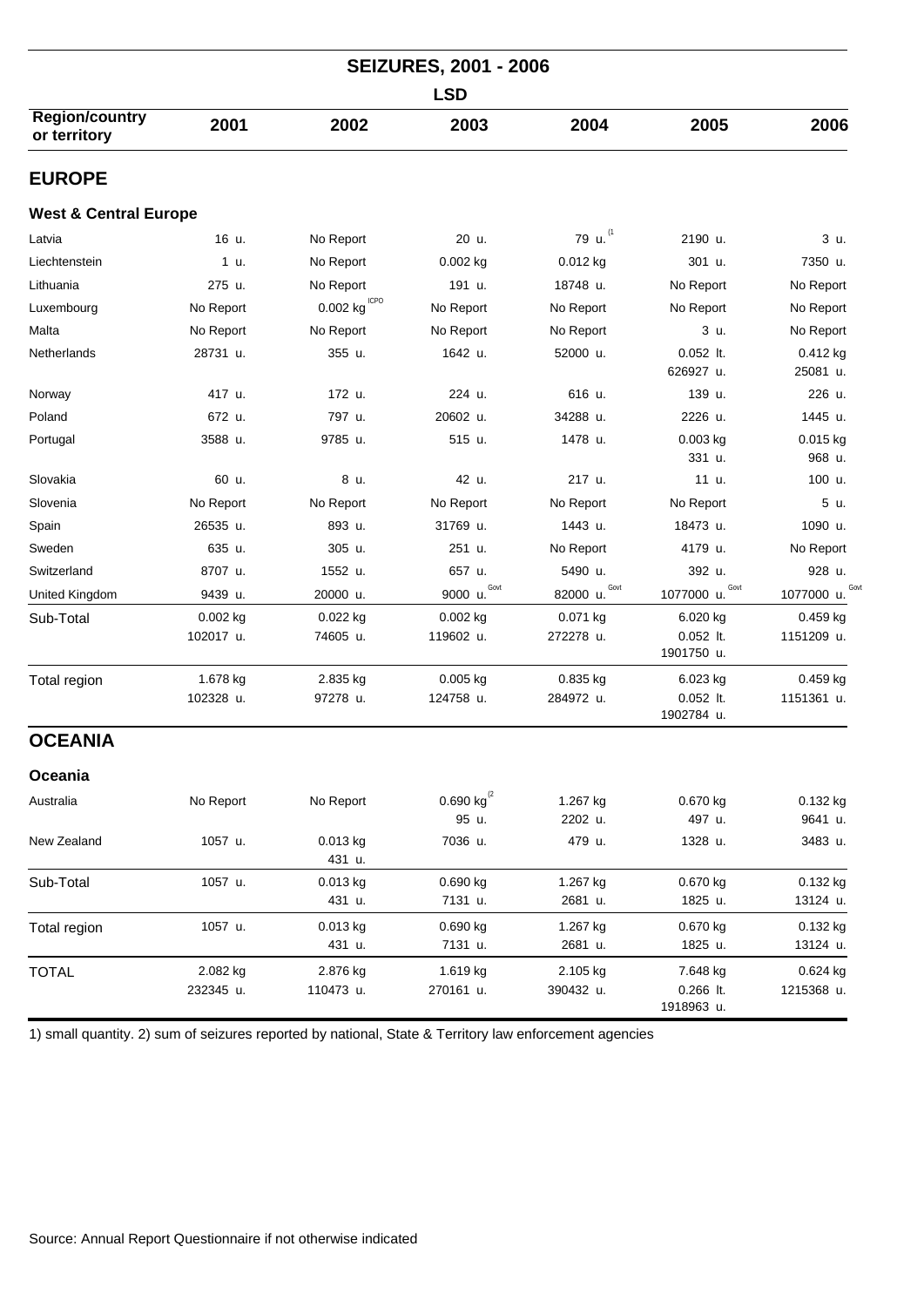|                                       | <b>SEIZURES, 2001 - 2006</b>     |                          |                        |                          |            |                         |  |  |  |
|---------------------------------------|----------------------------------|--------------------------|------------------------|--------------------------|------------|-------------------------|--|--|--|
| Methaqualone                          |                                  |                          |                        |                          |            |                         |  |  |  |
| <b>Region/country</b><br>or territory | 2001                             | 2002                     | 2003                   | 2004                     | 2005       | 2006                    |  |  |  |
| <b>AFRICA</b>                         |                                  |                          |                        |                          |            |                         |  |  |  |
| <b>East Africa</b>                    |                                  |                          |                        |                          |            |                         |  |  |  |
| Kenya                                 | 52693 u. Govt                    | No Report                | 10000 u.               | 5000 u.                  | No Report  | No Report               |  |  |  |
| Tanzania, U.R.                        | Govt<br>2.107 kg                 | ICPO<br>1.500 kg         | No Report              | No Report                | No Report  | No Report               |  |  |  |
| Sub-Total                             | 2.107 kg<br>52693 u.             | 1.500 kg                 | 10000 u.               | 5000 u.                  |            |                         |  |  |  |
| <b>Southern Africa</b>                |                                  |                          |                        |                          |            |                         |  |  |  |
| <b>Botswana</b>                       | No Report                        | No Report                | No Report              | No Report                | No Report  | 4000 u.                 |  |  |  |
| Lesotho                               | No Report                        | <b>ICPO</b><br>0.652 kg  | No Report              | No Report                | No Report  | No Report               |  |  |  |
| Malawi                                | No Report                        | 1 u.                     | No Report              | No Report                | No Report  | No Report               |  |  |  |
| Namibia                               | 16675 u.                         | 9801 u.                  | No Report              | 1577 u.                  | No Report  | 634 u.                  |  |  |  |
| South Africa                          | 7297.837 kg<br>4202835 u.        | 254.080 kg<br>2930316 u. | 9373952 u.             | 3089.564 kg<br>406220 u. | 158.933 kg | 55.629 kg<br>2866809 u. |  |  |  |
| Swaziland                             | 258 u.                           | 4909 u.                  | 473 u.                 | No Report                | No Report  | No Report               |  |  |  |
| Zambia                                | $\underline{0.020}$ kg $^{Govt}$ | 0.039 kg                 | 3.957 kg               | 1.123 kg                 | No Report  | No Report               |  |  |  |
| Sub-Total                             | 7297.857 kg<br>4219768 u.        | 254.771 kg<br>2945027 u. | 3.957 kg<br>9374425 u. | 3090.687 kg<br>407797 u. | 158.933 kg | 55.629 kg<br>2871443 u. |  |  |  |
| Total region                          | 7299.964 kg<br>4272461 u.        | 256.271 kg<br>2945027 u. | 3.957 kg<br>9384425 u. | 3090.687 kg<br>412797 u. | 158.933 kg | 55.629 kg<br>2871443 u. |  |  |  |
| <b>AMERICAS</b>                       |                                  |                          |                        |                          |            |                         |  |  |  |
| <b>North America</b>                  |                                  |                          |                        |                          |            |                         |  |  |  |
| Canada                                | $0.002$ kg                       | No Report                | No Report              | No Report                | No Report  | 6 u.                    |  |  |  |
| <b>USA</b>                            | 107 u.                           | 40731 u.                 | 136 u.                 | No Report                | No Report  | No Report               |  |  |  |
| Sub-Total                             | 0.002 kg<br>107 u.               | 40731 u.                 | 136 u.                 |                          |            | 6 u.                    |  |  |  |
| Total region                          | 0.002 kg<br>107 u.               | 40731 u.                 | 136 u.                 |                          |            | 6 u.                    |  |  |  |
| <b>ASIA</b>                           |                                  |                          |                        |                          |            |                         |  |  |  |
| <b>East and South-East Asia</b>       |                                  |                          |                        |                          |            |                         |  |  |  |
| China                                 | No Report                        | 2955.000 kg              | No Report              | No Report                | No Report  | No Report               |  |  |  |

| China                   | No Report   | 2955.000 kg      | No Report                  | No Report   | No Report  | No Report        |
|-------------------------|-------------|------------------|----------------------------|-------------|------------|------------------|
| Hong Kong SAR,<br>China | $0.001$ kg  | $0.002$ kg       | $0.033$ kg                 | (1)         | No Report  | No Report        |
|                         | 1 u.        | 4 u.             |                            |             |            |                  |
| Sub-Total               | $0.001$ kg  | 2955.002 kg      | $0.033$ kg                 |             |            |                  |
|                         | 1 u.        | 4 u.             |                            |             |            |                  |
| <b>South Asia</b>       |             |                  |                            |             |            |                  |
| India                   | 2024.000 kg | 7458.000 kg Govt | 345.000 kg <sup>Govt</sup> | 1614.000 kg | 472.000 kg | 4521.000 kg Govt |
| Sub-Total               | 2024.000 kg | 7458.000 kg      | 345.000 kg                 | 1614.000 kg | 472.000 kg | 4521.000 kg      |
| Total region            | 2024.001 kg | 10413.000 kg     | 345.033 kg                 | 1614.000 kg | 472.000 kg | 4521.000 kg      |
|                         | 1 u.        | 4 u.             |                            |             |            |                  |
| <b>EUROPE</b>           |             |                  |                            |             |            |                  |
| <b>Southeast Europe</b> |             |                  |                            |             |            |                  |
| Macedonia, FYR          | No Report   | 3 u.             | No Report                  | No Report   | No Report  | No Report        |
| Romania                 | 3 u.        | No Report        | No Report                  | 66 u.       | No Report  | No Report        |

Source: Annual Report Questionnaire if not otherwise indicated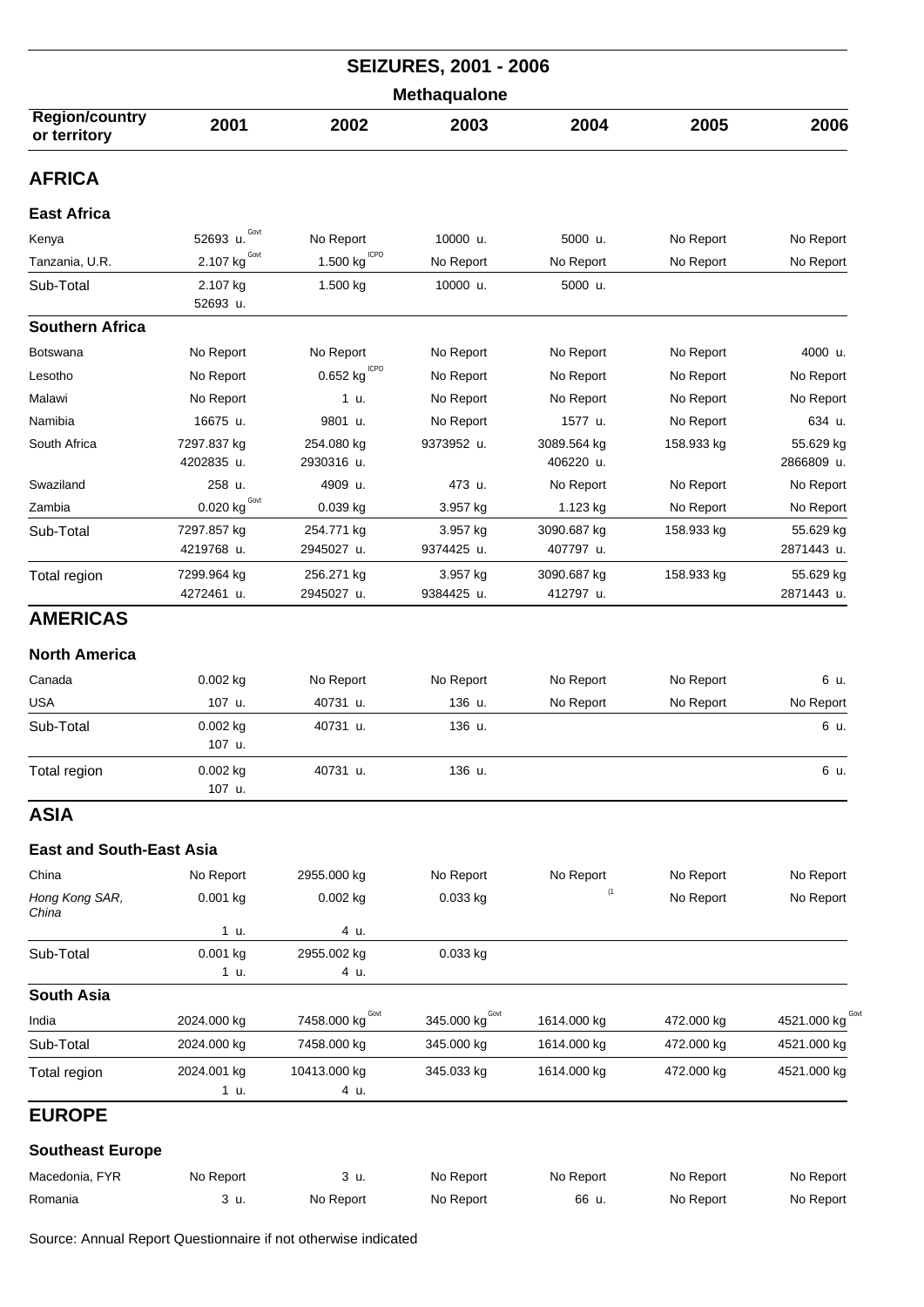| <b>SEIZURES, 2001 - 2006</b>          |                           |                            |                          |                          |            |                           |  |  |
|---------------------------------------|---------------------------|----------------------------|--------------------------|--------------------------|------------|---------------------------|--|--|
| Methaqualone                          |                           |                            |                          |                          |            |                           |  |  |
| <b>Region/country</b><br>or territory | 2001                      | 2002                       | 2003                     | 2004                     | 2005       | 2006                      |  |  |
| <b>EUROPE</b>                         |                           |                            |                          |                          |            |                           |  |  |
| <b>Southeast Europe</b>               |                           |                            |                          |                          |            |                           |  |  |
| Sub-Total                             | 3 u.                      | 3 u.                       |                          | 66 u.                    |            |                           |  |  |
| <b>West &amp; Central Europe</b>      |                           |                            |                          |                          |            |                           |  |  |
| Belgium                               | No Report                 | No Report                  | 0.676 kg                 | No Report                | No Report  | No Report                 |  |  |
| Portugal                              | No Report                 | No Report                  | No Report                | $0.093$ kg               | No Report  | No Report                 |  |  |
| United Kingdom                        | No Report                 | $0.050$ kg                 | No Report                | No Report                | No Report  | No Report                 |  |  |
| Sub-Total                             |                           | $0.050$ kg                 | 0.676 kg                 | $0.093$ kg               |            |                           |  |  |
| Total region                          | 3 u.                      | $0.050$ kg<br>3 u.         | 0.676 kg                 | 0.093 kg<br>66 u.        |            |                           |  |  |
| <b>TOTAL</b>                          | 9323.966 kg<br>4272572 u. | 10669.320 kg<br>2985765 u. | 349.666 kg<br>9384561 u. | 4704.780 kg<br>412863 u. | 630.933 kg | 4576.629 kg<br>2871449 u. |  |  |

1) small quantity.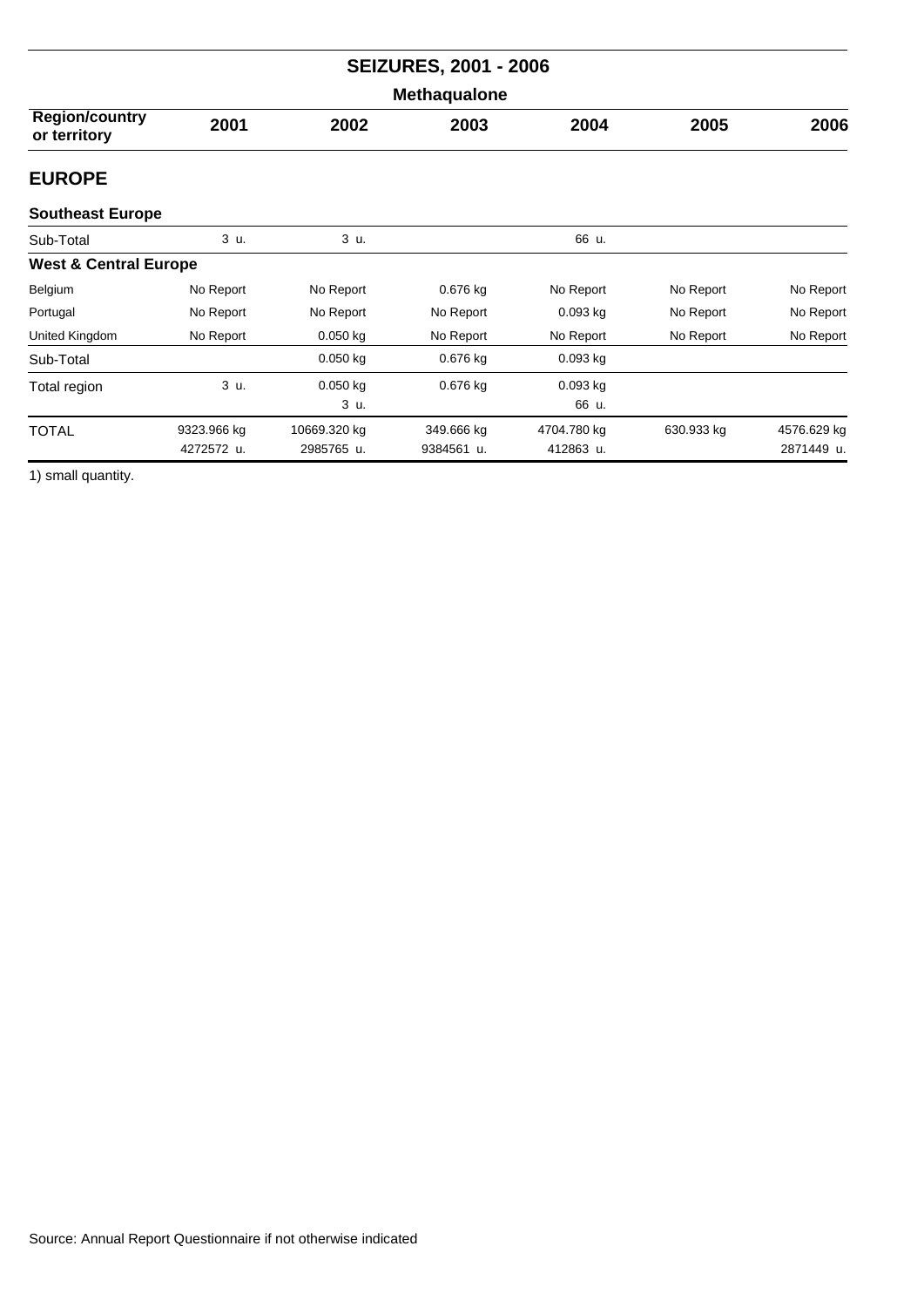|                                       |                             |                    | <b>SEIZURES, 2001 - 2006</b> |                |                  |               |  |  |
|---------------------------------------|-----------------------------|--------------------|------------------------------|----------------|------------------|---------------|--|--|
| Non defined psychotropic substances   |                             |                    |                              |                |                  |               |  |  |
| <b>Region/country</b><br>or territory | 2001                        | 2002               | 2003                         | 2004           | 2005             | 2006          |  |  |
| <b>AFRICA</b>                         |                             |                    |                              |                |                  |               |  |  |
| <b>East Africa</b>                    |                             |                    |                              |                |                  |               |  |  |
| Mauritius                             | 897 u.                      | No Report          | No Report                    | 42 u. Govt     | No Report        | No Report     |  |  |
| Sub-Total                             | 897 u.                      |                    |                              | 42 u.          |                  |               |  |  |
| <b>North Africa</b>                   |                             |                    |                              |                |                  |               |  |  |
| Algeria                               | No Report                   | No Report          | No Report                    | 227701 u.      | No Report        | No Report     |  |  |
| Libya                                 | 87047 u. F.O                | No Report          | No Report                    | No Report      | No Report        | No Report     |  |  |
| Morocco                               | 135769 u.                   | 60458 $u$ . Govt   | 106466 $u.Govt$              | 168257 u.      | Govt<br>94900 u. | 55881 u. Govl |  |  |
| Sudan                                 | Govt<br>11700 u.            | Govt<br>8 u.       | No Report                    | No Report      | No Report        | No Report     |  |  |
| Sub-Total                             | 234516 u.                   | 60466 u.           | 106466 u.                    | 395958 u.      | 94900 u.         | 55881 u.      |  |  |
| <b>West and Central Africa</b>        |                             |                    |                              |                |                  |               |  |  |
| Mauritania                            | No Report                   | No Report          | 186 u. F.O                   | No Report      | No Report        | No Report     |  |  |
| Niger                                 | No Report                   | No Report          | No Report                    | 298737 u. HNLF | No Report        | No Report     |  |  |
| Nigeria                               | 312.926 kg $^{\text{HNLF}}$ | 791.000 kg HNLF    | 937.405 kg HNLF              | 233.368 kg     | 88.720 kg        | No Report     |  |  |
| Sub-Total                             | 312.926 kg                  | 791.000 kg         | 937.405 kg                   | 233.368 kg     | 88.720 kg        |               |  |  |
|                                       |                             |                    | 186 u.                       | 298737 u.      |                  |               |  |  |
| Total region                          | 312.926 kg                  | 791.000 kg         | 937.405 kg                   | 233.368 kg     | 88.720 kg        | 55881 u.      |  |  |
|                                       | 235413 u.                   | 60466 u.           | 106652 u.                    | 694737 u.      | 94900 u.         |               |  |  |
| <b>AMERICAS</b>                       |                             |                    |                              |                |                  |               |  |  |
| Caribbean                             |                             |                    |                              |                |                  |               |  |  |
| Cuba                                  | No Report                   | No Report          | HONI<br>942 u.               | No Report      | No Report        | No Report     |  |  |
| Dominican Rep.                        | No Report                   | HONLC<br>99 u.     | No Report                    | No Report      | No Report        | No Report     |  |  |
| Sub-Total                             |                             | 99 u.              | 942 u.                       |                |                  |               |  |  |
| <b>North America</b>                  |                             |                    |                              |                |                  |               |  |  |
| Mexico                                | 8313151 u. Govt             | HONL<br>5343064 u. | 8857614 u. HONL              | No Report      | No Report        | No Report     |  |  |
| Sub-Total                             | 8313151 u.                  | 5343064 u.         | 8857614 u.                   |                |                  |               |  |  |
| <b>South America</b>                  |                             |                    |                              |                |                  |               |  |  |
| Argentina                             | 4795.000 kg <sup>HONL</sup> | 24028.000 kg HONL  | 12577 u.                     | 9201 u.        | 20948 u.         | No Report     |  |  |
| Brazil                                | No Report                   | 39398 u. F.O       | 5571 u.                      | No Report      | No Report        | No Report     |  |  |
| Chile                                 | <b>HONL</b><br>481884 u.    | No Report          | <b>HONL</b><br>178649 u.     | No Report      | No Report        | No Report     |  |  |
| Colombia                              | No Report                   | No Report          | No Report                    | No Report      | 291.000 kg CPO   | No Report     |  |  |
| Sub-Total                             | 4795.000 kg                 | 24028.000 kg       | 196797 u.                    | 9201 u.        | 291.000 kg       |               |  |  |
|                                       | 481884 u.                   | 39398 u.           |                              |                | 20948 u.         |               |  |  |
| Total region                          | 4795.000 kg                 | 24028.000 kg       | 9055353 u.                   | 9201 u.        | 291.000 kg       |               |  |  |
|                                       | 8795035 u.                  | 5382561 u.         |                              |                | 20948 u.         |               |  |  |
| ASIA                                  |                             |                    |                              |                |                  |               |  |  |

## **Central Asia and Transcaucasian countries**

| Uzbekistan                      | No Report | No Report | No Report                  | 1.951 ka           | No Report | No Report |
|---------------------------------|-----------|-----------|----------------------------|--------------------|-----------|-----------|
| Sub-Total                       |           |           |                            | 1.951 kg           |           |           |
| <b>East and South-East Asia</b> |           |           |                            |                    |           |           |
| Japan                           | No Report | No Report | No Report                  | No Report          | 17175 u.  | No Report |
| Malaysia                        | No Report | No Report | No Report                  | No Report          | 763526 u. | 60248 u.  |
| Thailand                        | No Report | No Report | 36.000 kg <sup>INCSR</sup> | INCSR<br>71.000 kg | No Report | No Report |

Source: Annual Report Questionnaire if not otherwise indicated